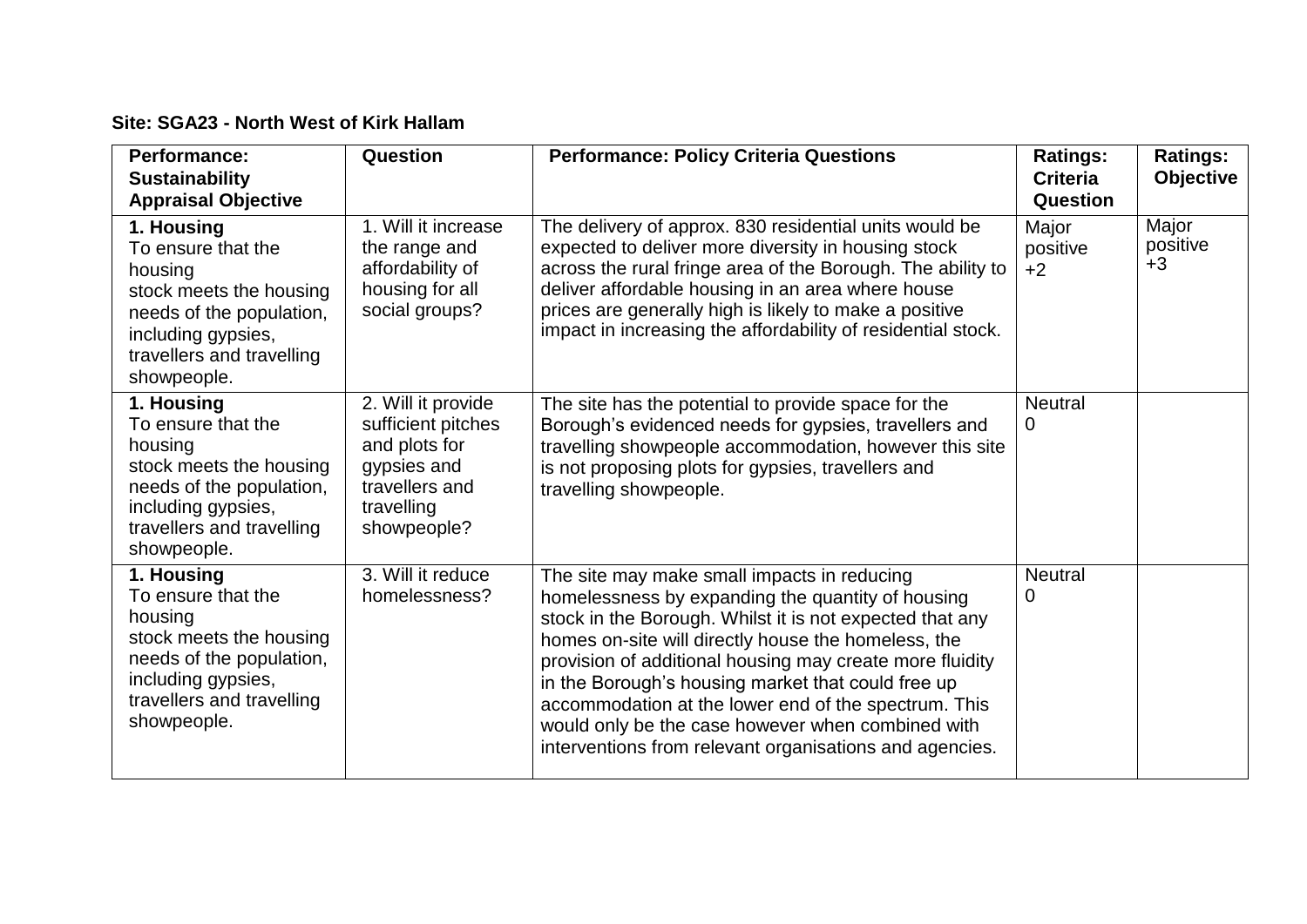| <b>Performance:</b><br><b>Sustainability</b><br><b>Appraisal Objective</b>                                                                                           | Question                                                     | <b>Performance: Policy Criteria Questions</b>                                                                                                                                                                                                                                                                                                                                                                                                                                                          | <b>Ratings:</b><br><b>Criteria</b><br>Question | <b>Ratings:</b><br><b>Objective</b> |
|----------------------------------------------------------------------------------------------------------------------------------------------------------------------|--------------------------------------------------------------|--------------------------------------------------------------------------------------------------------------------------------------------------------------------------------------------------------------------------------------------------------------------------------------------------------------------------------------------------------------------------------------------------------------------------------------------------------------------------------------------------------|------------------------------------------------|-------------------------------------|
| 1. Housing<br>To ensure that the<br>housing<br>stock meets the housing<br>needs of the population,<br>including gypsies,<br>travellers and travelling<br>showpeople. | 4. Will it reduce the<br>number of<br>unfit/vacant<br>homes? | The site could potentially reduce the number of<br>unfit/vacant homes by contributing to an enlargement of<br>the overall stock of residential accommodation in<br>Erewash. The delivery of a sizeable number of new<br>homes may focus attention elsewhere on those homes<br>in the existing stock that are unfit for occupancy/long-<br>term vacant - although the development of approx. 630<br>homes is not expected to show a strong relationship to<br>this SA question.                         | <b>Neutral</b><br>0                            |                                     |
| 1. Housing<br>To ensure that the<br>housing<br>stock meets the housing<br>needs of the population,<br>including gypsies,<br>travellers and travelling<br>showpeople. | 5. Will it provide<br>the required<br>infrastructure?        | SGA23 adjoins the north western edge of Kirk Hallam. It<br>is anticipated that a site of 830 units is unlikely to<br>provide significant new infrastructure to support the<br>development. Focus would expect to be made on the<br>expansion of local school capacity, any necessary<br>highway improvements to the local road network to<br>maintain acceptable traffic flows and the delivery of<br>green spaces on-site to establish high levels of<br>residential amenity and create biodiversity. | <b>Minor</b><br>positive<br>$+1$               |                                     |
| 2. Employment and<br><b>Jobs</b><br>To create employment<br>Opportunities.                                                                                           | 1. Will it improve<br>the diversity and<br>quality of jobs?  | Short term, development will generate jobs on site for<br>the construction, marketing and sales of the dwellings.<br>Long term, beyond the completion of the site, it is not<br>expected to improve the diversity and quality of jobs<br>available.                                                                                                                                                                                                                                                    | <b>Minor</b><br>positive<br>$+1$               | Minor<br>positive<br>$+1$           |
| 2. Employment and<br><b>Jobs</b><br>To create employment                                                                                                             | 2. Will it reduce<br>unemployment?                           | There is potential for this site to reduce unemployment<br>in the short term as development will generate jobs on<br>site in the construction, marketing and sales sectors.<br>These jobs, however, are highly likely to move to other                                                                                                                                                                                                                                                                 | Minor<br>Positive<br>$+1$                      |                                     |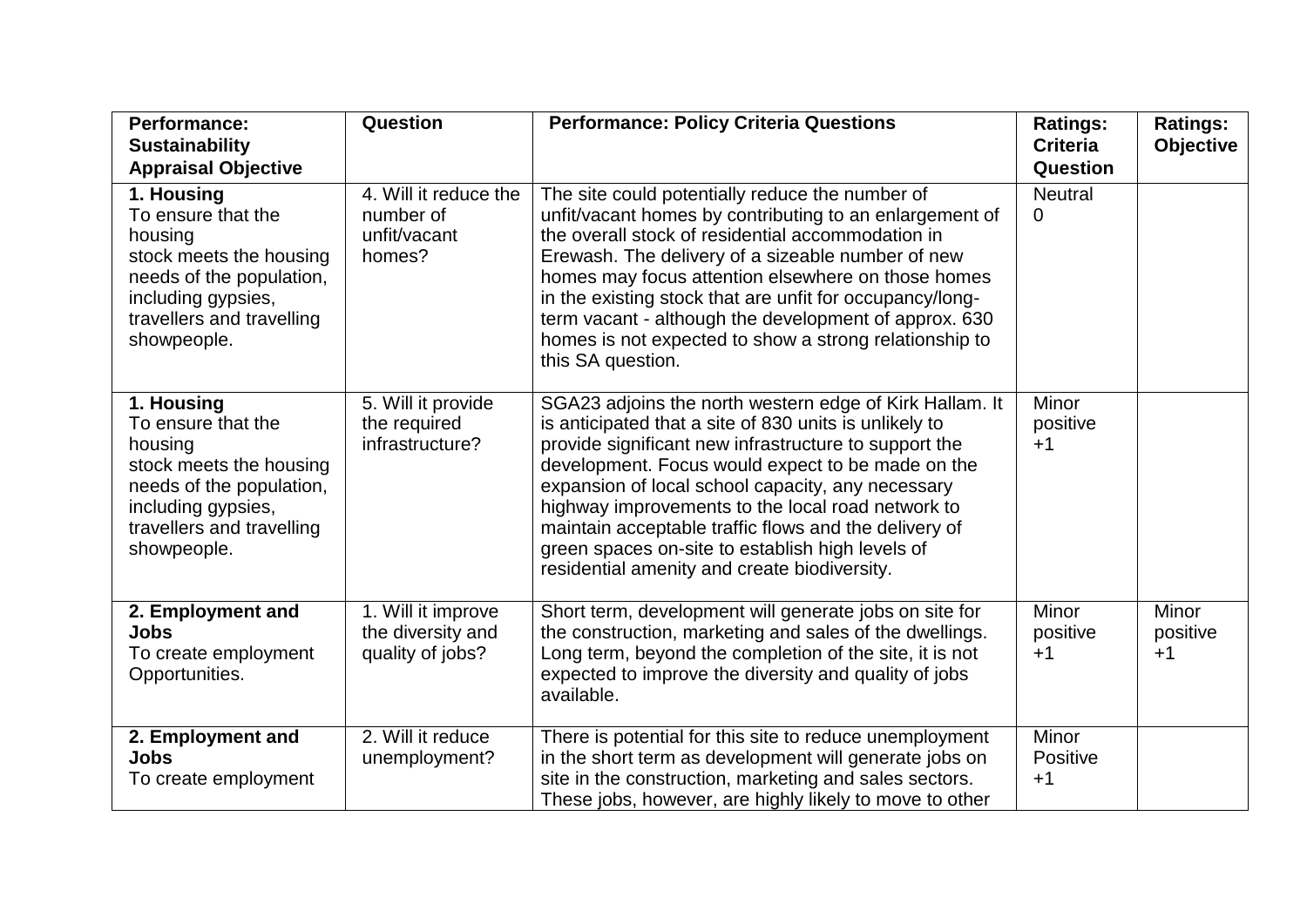| <b>Performance:</b><br><b>Sustainability</b><br><b>Appraisal Objective</b>                                                                                                                                              | Question                                                                                | <b>Performance: Policy Criteria Questions</b>                                                                                                                                                                                                                                                                              | <b>Ratings:</b><br><b>Criteria</b><br>Question | <b>Ratings:</b><br><b>Objective</b> |
|-------------------------------------------------------------------------------------------------------------------------------------------------------------------------------------------------------------------------|-----------------------------------------------------------------------------------------|----------------------------------------------------------------------------------------------------------------------------------------------------------------------------------------------------------------------------------------------------------------------------------------------------------------------------|------------------------------------------------|-------------------------------------|
| Opportunities.                                                                                                                                                                                                          |                                                                                         | sites once the site is complete and all units are sold.                                                                                                                                                                                                                                                                    |                                                |                                     |
| 2. Employment and<br><b>Jobs</b><br>To create employment<br>Opportunities.                                                                                                                                              | 3. Will it improve<br>rural productivity in<br>terms of<br>employment<br>opportunities? | It is expected that there will be no improvement as a<br>result of development on rural productivity in terms of<br>employment opportunities. As the site is agricultural land<br>of a good to moderate quality, there is the risk that<br>development of this site would lead to the loss of<br>employment opportunities. | <b>Minor</b><br>negative<br>$-1$               |                                     |
| 3. Economic Structure<br>and<br><b>Innovation</b><br>To provide the physical<br>conditions for a high<br>quality modern economic<br>structure including<br>infrastructure to support<br>the use of new<br>technologies. | 1. Will it provide<br>land and buildings<br>of a type required<br>by businesses?        | The size of SGA23 does not lend itself to being a mixed<br>use site. It is therefore not expected that any land will<br>be provided for buildings of a type required by business<br>on this site.                                                                                                                          | <b>Neutral</b><br>0                            | <b>Neutral</b><br>0                 |
| 3. Economic Structure<br>and<br><b>Innovation</b><br>To provide the physical<br>conditions for a high<br>quality modern economic<br>structure including<br>infrastructure to support<br>the use of new<br>technologies. | 2. Will it provide<br>business/university<br>clusters?                                  | Due to SGA23 being located away from town and city<br>centres, and due to the site size, it is not expected to<br>provide business or university clusters. These clusters<br>are more appropriate on larger sites of mixed use<br>development                                                                              | <b>Neutral</b><br>0                            |                                     |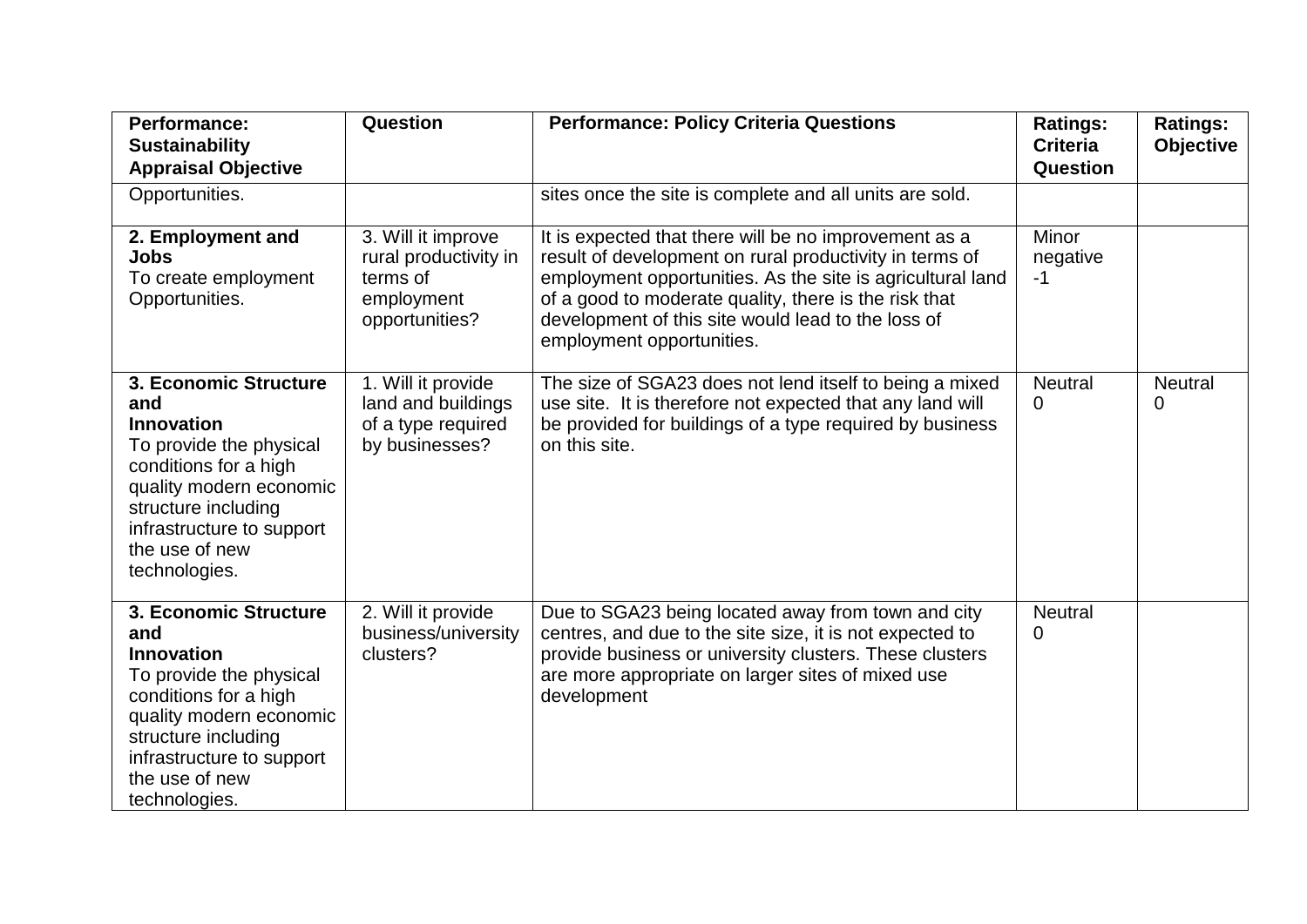| <b>Performance:</b><br><b>Sustainability</b>                                                                                                                                                                            | Question                                                                       | <b>Performance: Policy Criteria Questions</b>                                                                                                                                                                                                                                                                                                                                                                                                                                                | <b>Ratings:</b><br><b>Criteria</b> | <b>Ratings:</b><br><b>Objective</b> |
|-------------------------------------------------------------------------------------------------------------------------------------------------------------------------------------------------------------------------|--------------------------------------------------------------------------------|----------------------------------------------------------------------------------------------------------------------------------------------------------------------------------------------------------------------------------------------------------------------------------------------------------------------------------------------------------------------------------------------------------------------------------------------------------------------------------------------|------------------------------------|-------------------------------------|
| <b>Appraisal Objective</b>                                                                                                                                                                                              |                                                                                |                                                                                                                                                                                                                                                                                                                                                                                                                                                                                              | Question                           |                                     |
| 3. Economic Structure<br>and<br><b>Innovation</b><br>To provide the physical<br>conditions for a high<br>quality modern economic<br>structure including<br>infrastructure to support<br>the use of new<br>technologies. | 3. Will it create jobs<br>in high knowledge<br>sectors?                        | The size of SGA23 does not lend itself to being a mixed<br>use site. It is therefore not expected that any jobs will be<br>created in high knowledge sectors.                                                                                                                                                                                                                                                                                                                                | <b>Neutral</b><br>0                |                                     |
| 3. Economic Structure<br>and<br><b>Innovation</b><br>To provide the physical<br>conditions for a high<br>quality modern economic<br>structure including<br>infrastructure to support<br>the use of new<br>technologies. | 4. Will it encourage<br>graduates to live<br>and work within the<br>Plan area? | The size of SGA23 does not lend itself to being a mixed<br>use site. It is therefore not expected to encourage<br>graduates to work within the plan area. The site itself is<br>located away from town and city centres, therefore<br>located away from a large portion of graduate job<br>locations meaning graduates may look for somewhere<br>closer to their work/recreation locations to live; although<br>there is not a strong relationship between the site and<br>this SA question. | <b>Neutral</b><br>$\mathbf 0$      |                                     |
| 3. Economic Structure<br>and<br><b>Innovation</b><br>To provide the physical<br>conditions for a high<br>quality modern economic<br>structure including<br>infrastructure to support                                    | 5. Will it provide<br>the required<br>infrastructure?                          | The size of SGA23 does not lend itself to being a mixed<br>use site. It is therefore not expected that required<br>employment infrastructure will be provided as a direct<br>result of this site.                                                                                                                                                                                                                                                                                            | <b>Neutral</b><br>0                |                                     |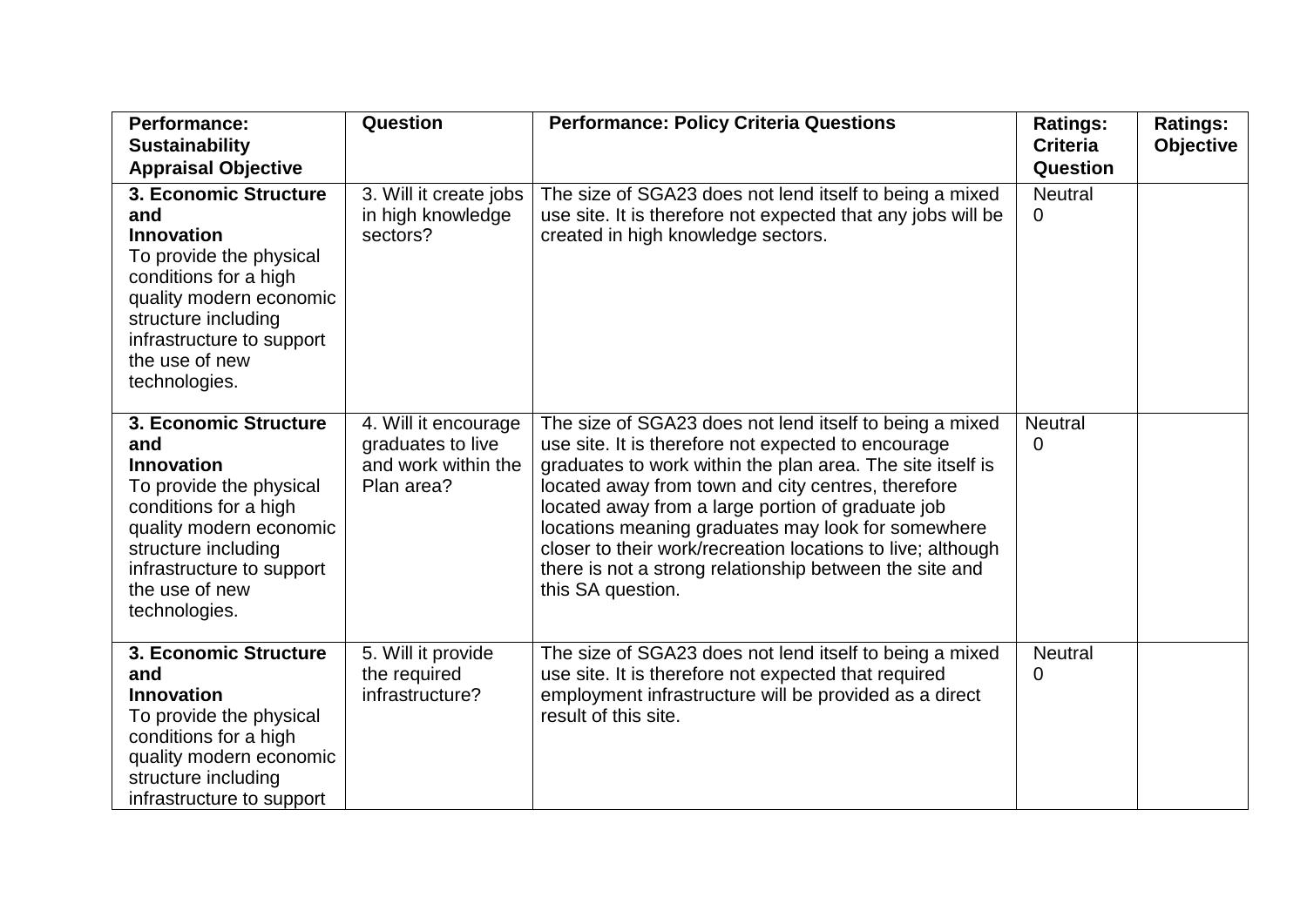| <b>Performance:</b><br><b>Sustainability</b><br><b>Appraisal Objective</b>                            | Question                                                                                                           | <b>Performance: Policy Criteria Questions</b>                                                                                                                                                                                                                                                                                                                                                                                                                                                                                                                                                                 | <b>Ratings:</b><br><b>Criteria</b><br><b>Question</b> | <b>Ratings:</b><br><b>Objective</b> |
|-------------------------------------------------------------------------------------------------------|--------------------------------------------------------------------------------------------------------------------|---------------------------------------------------------------------------------------------------------------------------------------------------------------------------------------------------------------------------------------------------------------------------------------------------------------------------------------------------------------------------------------------------------------------------------------------------------------------------------------------------------------------------------------------------------------------------------------------------------------|-------------------------------------------------------|-------------------------------------|
| the use of new<br>technologies.                                                                       |                                                                                                                    |                                                                                                                                                                                                                                                                                                                                                                                                                                                                                                                                                                                                               |                                                       |                                     |
| <b>4. Shopping Centres</b><br>Increase the vitality and<br>viability of existing<br>shopping centres. | 1. Will it encourage<br>the vitality of the<br>city centre, town<br>centre, district<br>centre or local<br>centre? | The nearest Local Centre within Erewash is Ilkeston<br>Town Centre. It is expected that development will have a<br>positive impact on the vitality of the local centre through<br>the new residents shopping local and using local<br>services.                                                                                                                                                                                                                                                                                                                                                               | Minor<br>positive<br>$+1$                             | Minor<br>positive<br>$+1$           |
| 5. Health and<br>Wellbeing<br>To improve health and<br>wellbeing and reduce<br>health inequalities.   | 1. Will it reduce<br>health inequalities?                                                                          | The location of the site adjacent to Kirk Hallam and<br>close to Ilkeston Town Centre means that an increased<br>proportion of the population within the plan area will be<br>able to access services and facilities through active<br>means (walking and cycling) and this will help to<br>promote healthy lifestyle choices. Notwithstanding the<br>value of this, the effect on this criteria question would be<br>limited; the development of the site would be highly<br>unlikely to sustain health or sport/ recreation facilities<br>due to its limited scale and associated viability<br>constraints. | <b>Neutral</b><br>0                                   | Major<br>positive<br>$+2$           |
| 5. Health and<br>Wellbeing<br>To improve health and<br>wellbeing and reduce<br>health inequalities.   | 2. Will it improve<br>access to health<br>services?                                                                | Health facilities would not be expected to form part of<br>the development of the site and therefore it would not<br>improve access to health services through direct<br>provision. However, the site is adjacent to Kirk Hallam,<br>where there are existing health facilities and trails within<br>walking distance from the site.                                                                                                                                                                                                                                                                          | Minor<br>positive<br>$+1$                             |                                     |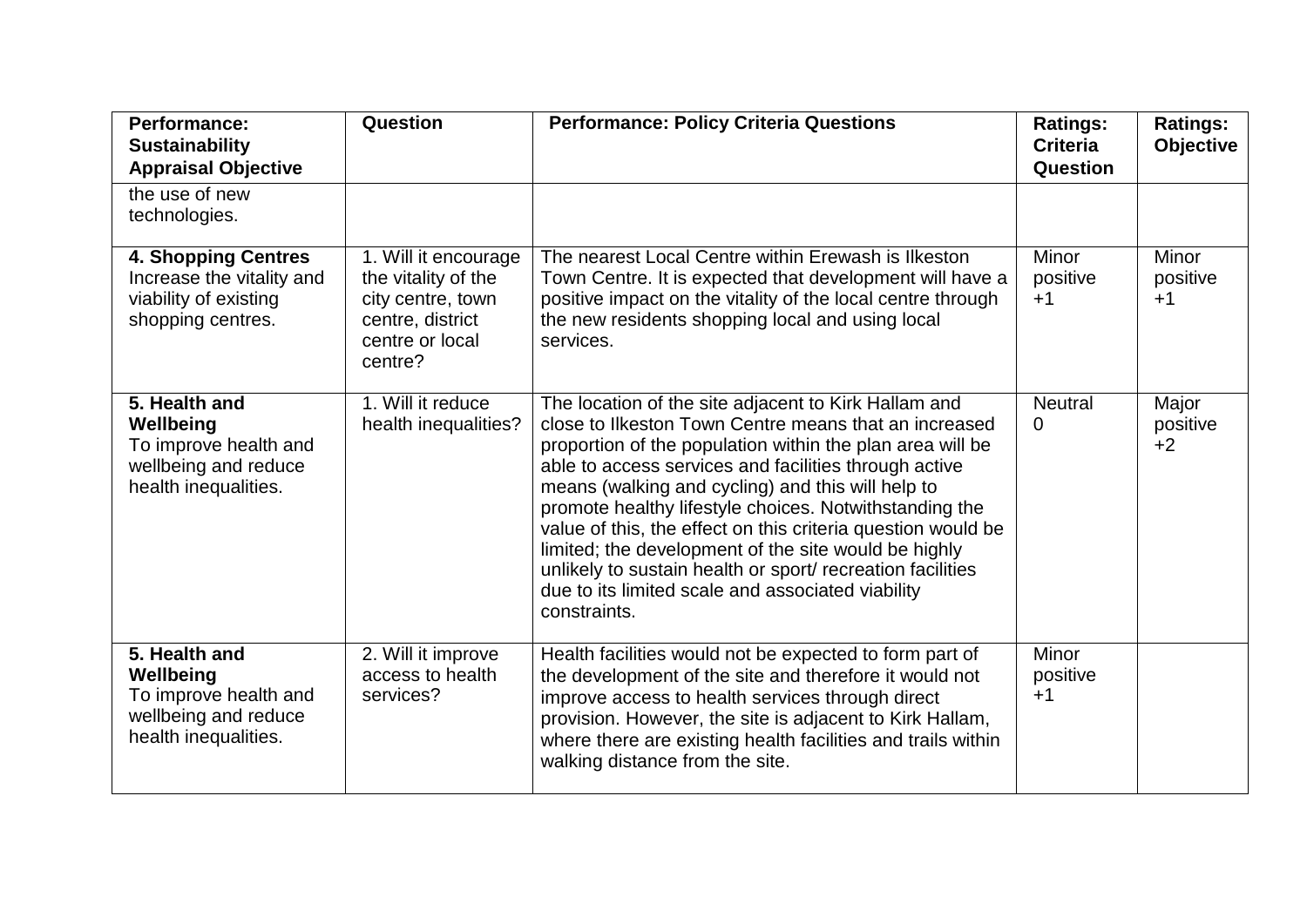| <b>Performance:</b><br><b>Sustainability</b>                                                                                      | Question                                                                                     | <b>Performance: Policy Criteria Questions</b>                                                                                                                                                                                                                                                                                                                                                                                                                                                                                                                                                                     | <b>Ratings:</b><br><b>Criteria</b>    | <b>Ratings:</b><br><b>Objective</b> |
|-----------------------------------------------------------------------------------------------------------------------------------|----------------------------------------------------------------------------------------------|-------------------------------------------------------------------------------------------------------------------------------------------------------------------------------------------------------------------------------------------------------------------------------------------------------------------------------------------------------------------------------------------------------------------------------------------------------------------------------------------------------------------------------------------------------------------------------------------------------------------|---------------------------------------|-------------------------------------|
| <b>Appraisal Objective</b><br>5. Health and<br>Wellbeing<br>To improve health and<br>wellbeing and reduce<br>health inequalities. | 3. Will it increase<br>the opportunities<br>for recreational<br>physical activity?           | The site is adjacent to Kirk Hallam, where established<br>community recreational groups currently operate. There<br>is also close access to the Nutbrook Trail, connecting<br>onto the Erewash Canal and the Erewash Trail. The<br>creation of 830 dwellings at this location would increase<br>opportunities for recreational physical activities within<br>these community groups, along with the neighbouring<br>countryside and trails for walks/cycling. This however<br>would not expand the recreational opportunities as no<br>new opportunities would be created directly as a result<br>of development. | Question<br>Minor<br>positive<br>$+1$ |                                     |
| $\overline{5}$ . Health and<br>Wellbeing<br>To improve health and<br>wellbeing and reduce<br>health inequalities.                 | 4. Will it provide<br>new open space or<br>improve the quality<br>of existing open<br>space? | SGA23 would be expected to provide a small amount of<br>open space as a result of its development. This open<br>space would likely take the form of Local equipped<br>areas for play and green space for residents to use. The<br>public right of way which runs along the western extent<br>of the site would be preserved.                                                                                                                                                                                                                                                                                      | <b>Minor</b><br>positive<br>$+1$      |                                     |
| 5. Health and<br>Wellbeing<br>To improve health and<br>wellbeing and reduce<br>health inequalities.                               | 5. Will it improve<br>access to local<br>food growing<br>opportunities?                      | The land upon which the site would be constructed is<br>rated as poor agricultural land. Development of the site<br>would not improve access to food growing opportunities,<br>however as the land is of poor quality, it is not<br>guaranteed that there would be any food growing<br>opportunities on this land in the future due to higher<br>quality land elsewhere.                                                                                                                                                                                                                                          | <b>Minor</b><br>negative<br>$-1$      |                                     |
| <b>6. Community Safety</b><br>To improve community<br>safety, reduce crime and                                                    | 1. Will it reduce<br>crime and the fear<br>of crime?                                         | Delivery of around 830 dwellings at this location would<br>result in the urbanising of private greenfield land and<br>convergence of additional population in the locality. As a                                                                                                                                                                                                                                                                                                                                                                                                                                  | <b>Minor</b><br>negative<br>$-1$      | Major<br>negative<br>$-2$           |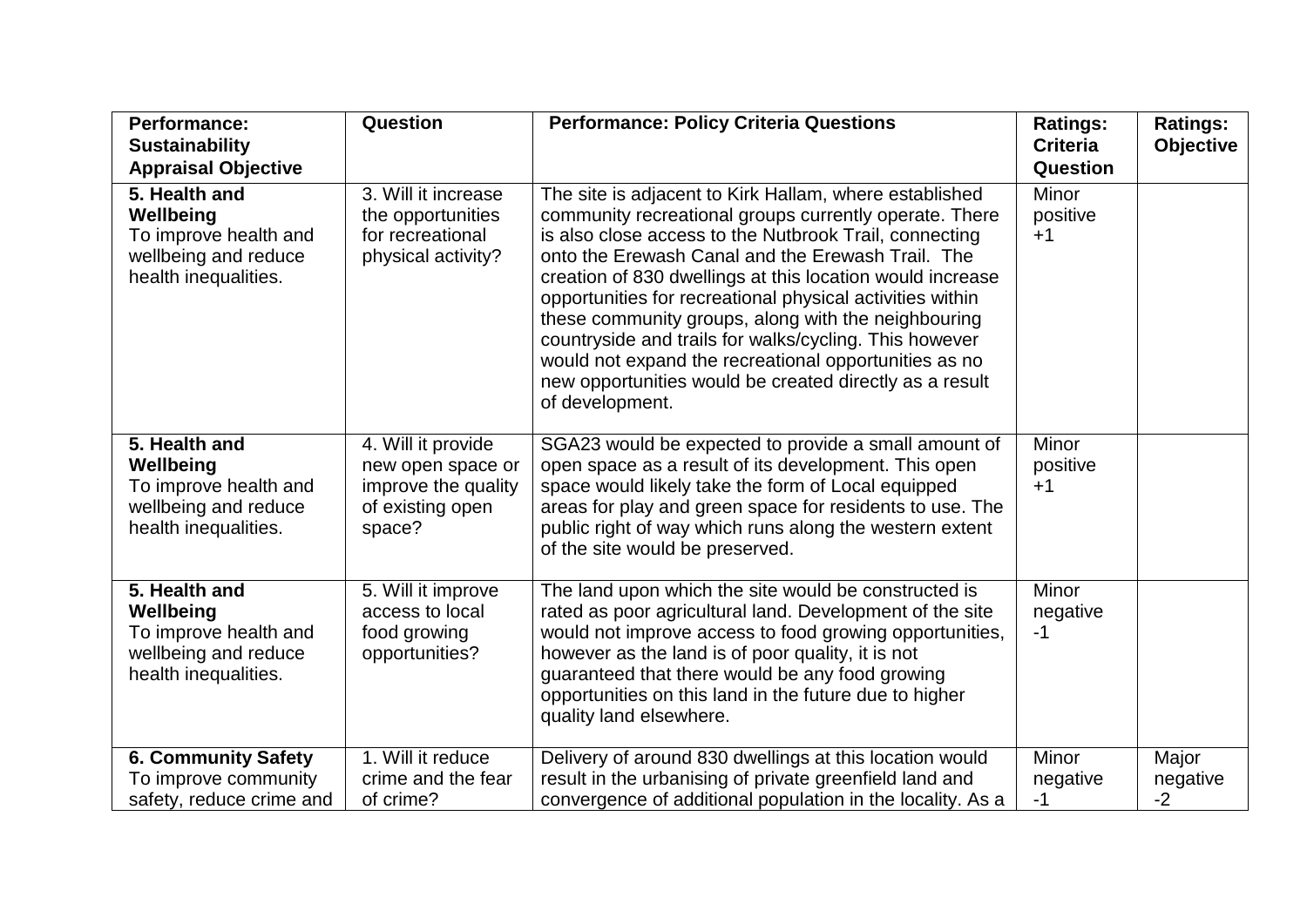| <b>Performance:</b><br><b>Sustainability</b><br><b>Appraisal Objective</b>                                                                                                        | Question                                                               | <b>Performance: Policy Criteria Questions</b>                                                                                                                                                                                                                                                                                                                                                                                                                                                                                                                                                                                                                                                                                                                  | <b>Ratings:</b><br><b>Criteria</b><br>Question | <b>Ratings:</b><br><b>Objective</b> |
|-----------------------------------------------------------------------------------------------------------------------------------------------------------------------------------|------------------------------------------------------------------------|----------------------------------------------------------------------------------------------------------------------------------------------------------------------------------------------------------------------------------------------------------------------------------------------------------------------------------------------------------------------------------------------------------------------------------------------------------------------------------------------------------------------------------------------------------------------------------------------------------------------------------------------------------------------------------------------------------------------------------------------------------------|------------------------------------------------|-------------------------------------|
| the fear of crime.                                                                                                                                                                |                                                                        | result of this incidences of crime are very likely to<br>increase and with it the fear of crime in the locality as<br>would be expected with an expanded population. The<br>opportunity to reduce incidences and fear of rural crime<br>is outweighed by the effects of urbanising the land,<br>particularly when considering the site is already in a<br>largely urban environment.                                                                                                                                                                                                                                                                                                                                                                           |                                                |                                     |
| <b>6. Community Safety</b><br>To improve community<br>safety, reduce crime and<br>the fear of crime.                                                                              | 2. Will it contribute<br>to a safe and<br>secure built<br>environment? | The land upon which this site would be delivered does<br>not have anything within it that would classify as 'built<br>environment', beyond Thacker Barn farm to the north of<br>the site. Consequently, safety and security of the built<br>environment is not an existing concern. However,<br>delivery of the site would introduce an expanded built<br>environment with new additional risks and hazards.<br>Notwithstanding that new development would seek to<br>address safety and security concerns in the design and<br>implementation stages, it would not be able to alleviate<br>all and as such delivery of the site would result in a net-<br>negative effect on levels of safety and security concerns<br>associated with the built environment. | <b>Minor</b><br>negative<br>$-1$               |                                     |
| <b>7. Social Inclusion</b><br>To promote and support<br>the development and<br>growth of social capital<br>and to improve social<br>inclusion and to close<br>the gap between the | 1. Will it protect<br>and enhance<br>existing cultural<br>assets?      | Development of the site does not put at direct risk any<br>existing cultural assets. On the contrary, associated<br>increase in population adjacent to the conurbation<br>means that existing assets in the locality are likely to be<br>further supported and, consequently, protected.<br>Development of the site would not directly lead to<br>enhancement of existing assets, though an increase in                                                                                                                                                                                                                                                                                                                                                        | <b>Minor</b><br>positive<br>$+1$               | Major<br>positive<br>$+2$           |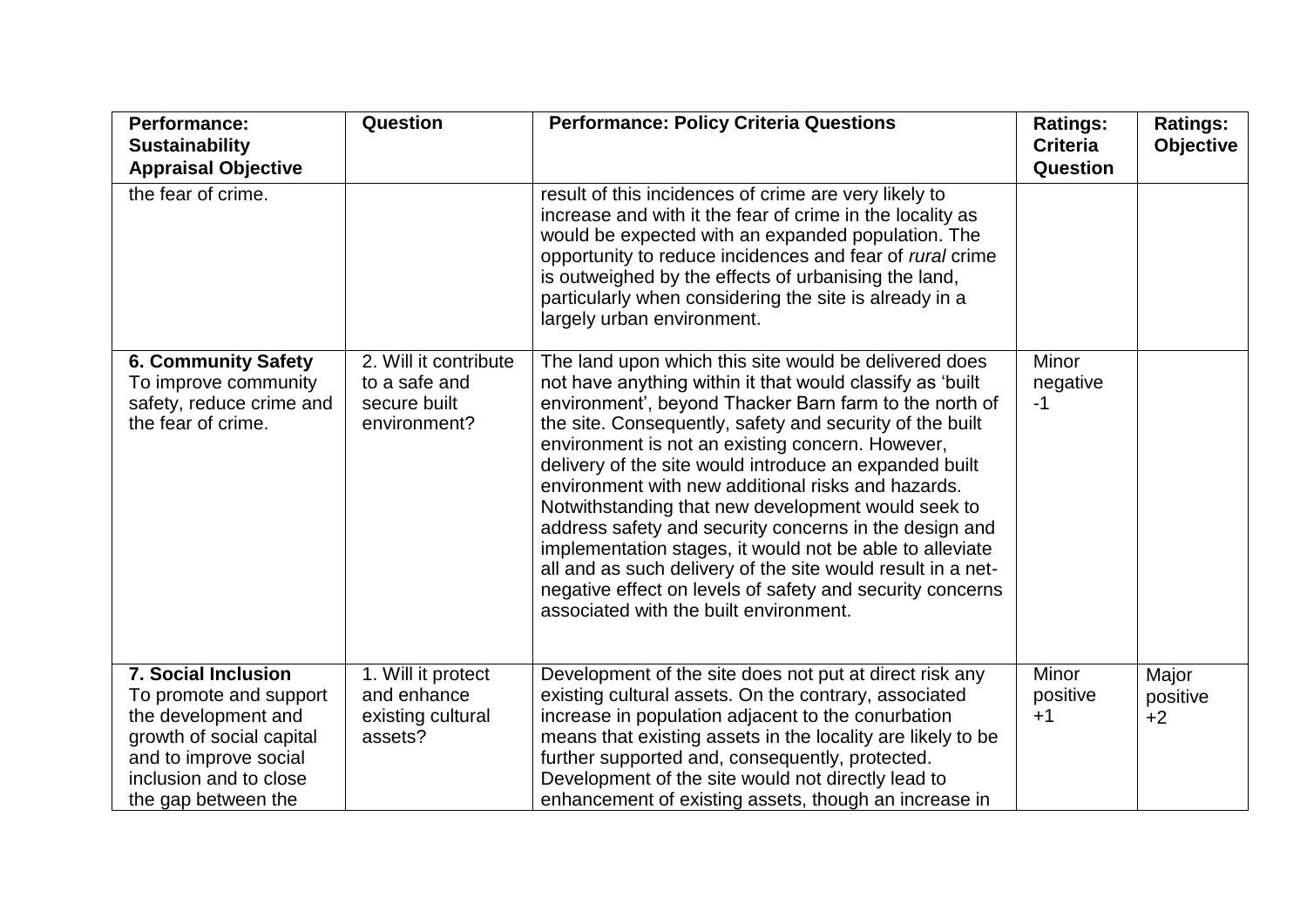| <b>Performance:</b><br><b>Sustainability</b><br><b>Appraisal Objective</b>                                                                                                                                                        | Question                                                                                                                          | <b>Performance: Policy Criteria Questions</b>                                                                                                                                                                                                                                                                                                                                                                                                                                                                    | <b>Ratings:</b><br><b>Criteria</b><br>Question | <b>Ratings:</b><br>Objective |
|-----------------------------------------------------------------------------------------------------------------------------------------------------------------------------------------------------------------------------------|-----------------------------------------------------------------------------------------------------------------------------------|------------------------------------------------------------------------------------------------------------------------------------------------------------------------------------------------------------------------------------------------------------------------------------------------------------------------------------------------------------------------------------------------------------------------------------------------------------------------------------------------------------------|------------------------------------------------|------------------------------|
| most deprived areas<br>within the plan area.                                                                                                                                                                                      |                                                                                                                                   | the number of users resulting from development is likely<br>to provide the impetus for such enhancements.                                                                                                                                                                                                                                                                                                                                                                                                        |                                                |                              |
| <b>7. Social Inclusion</b><br>To promote and support<br>the development and<br>growth of social capital<br>and to improve social<br>inclusion and to close<br>the gap between the<br>most deprived areas<br>within the plan area. | 2. Will it improve<br>access to,<br>encourage<br>engagement with<br>and residents'<br>satisfaction in<br>community<br>activities? | Delivery of this site would result in an increase in<br>population adjacent to Kirk Hallam. This will increase the<br>proportion of the overall plan area population able to<br>easily access and engage with community activities at<br>facilities within the conurbation. The site would be too<br>limited in scale to provide any additional facilities<br>however and the extent to which an improvement in<br>resident's satisfaction with such activities would result<br>from the development is unknown. | <b>Minor</b><br>positive<br>$+1$               |                              |
| <b>7. Social Inclusion</b><br>To promote and support<br>the development and<br>growth of social capital<br>and to improve social<br>inclusion and to close<br>the gap between the<br>most deprived areas<br>within the plan area. | 3. Will it increase<br>the number of<br>facilities e.g.<br>shops, community<br>centres?                                           | The site is unlikely to provide any additional facilities due<br>to its scale and likely viability constraints associated with<br>this.                                                                                                                                                                                                                                                                                                                                                                          | <b>Neutral</b><br>0                            |                              |
| <b>7. Social Inclusion</b><br>To promote and support<br>the development and<br>growth of social capital<br>and to improve social<br>inclusion and to close<br>the gap between the                                                 | 4. Will it provide for<br>the educational<br>needs of the<br>population?                                                          | The site would not be of the scale required to provide a<br>new school, however it would be expected to make<br>sufficient contribution to the existing educational system<br>to support the additional population generated by the<br>site.                                                                                                                                                                                                                                                                     | <b>Neutral</b><br>0                            |                              |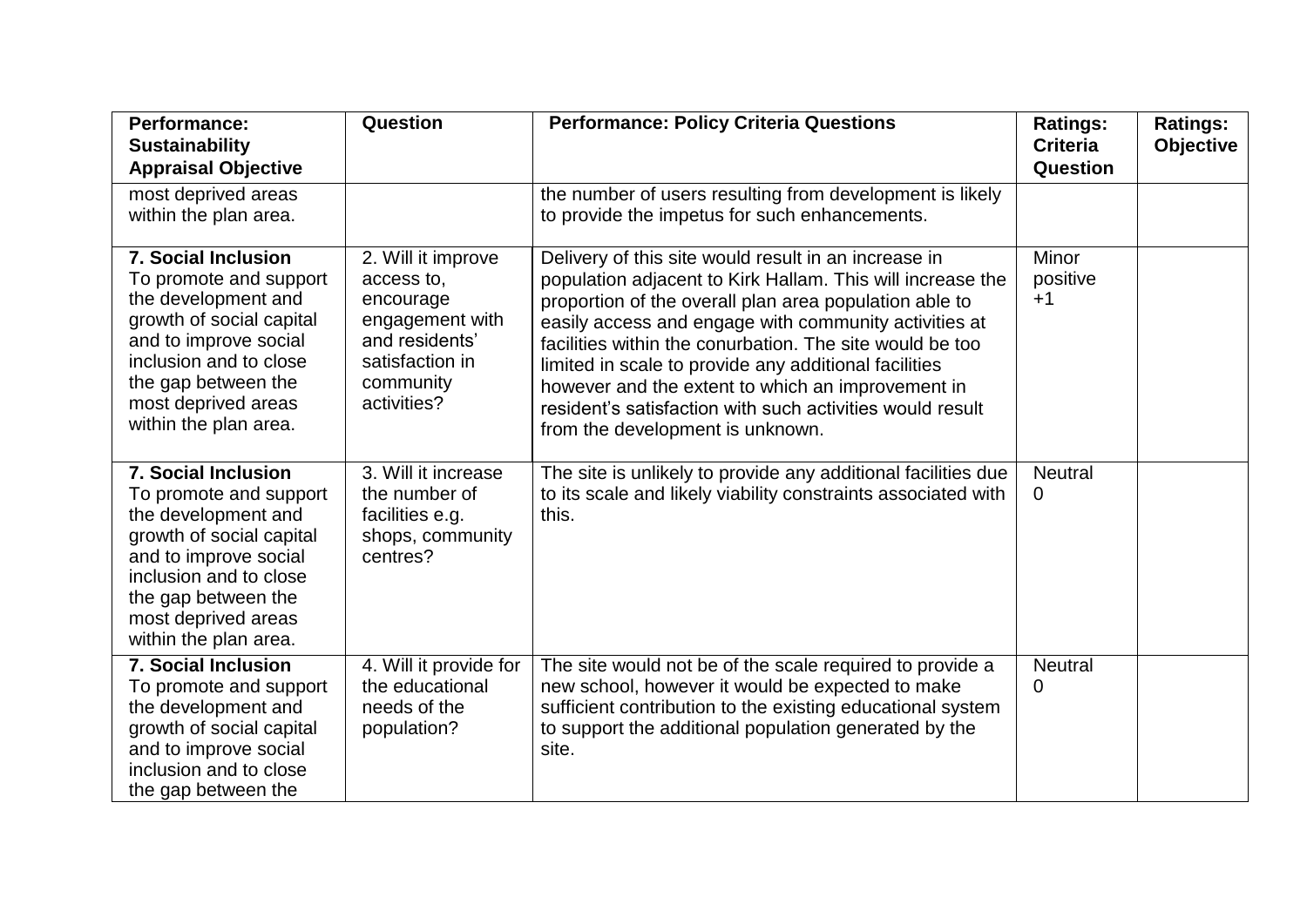| <b>Performance:</b><br><b>Sustainability</b><br><b>Appraisal Objective</b>                                                                                                                                                                        | Question                                                                                                              | <b>Performance: Policy Criteria Questions</b>                                                                                                                                                                                                                                                                                                                                       | <b>Ratings:</b><br><b>Criteria</b><br>Question | <b>Ratings:</b><br><b>Objective</b> |
|---------------------------------------------------------------------------------------------------------------------------------------------------------------------------------------------------------------------------------------------------|-----------------------------------------------------------------------------------------------------------------------|-------------------------------------------------------------------------------------------------------------------------------------------------------------------------------------------------------------------------------------------------------------------------------------------------------------------------------------------------------------------------------------|------------------------------------------------|-------------------------------------|
| most deprived areas<br>within the plan area.                                                                                                                                                                                                      |                                                                                                                       |                                                                                                                                                                                                                                                                                                                                                                                     |                                                |                                     |
| 8. Transport<br>To make efficient use of<br>the existing transport<br>infrastructure, help<br>reduce the need to travel<br>by car, improve<br>accessibility to jobs and<br>services for all and to<br>improve travel choice<br>and accessibility. | 1. Will it use and<br>enhance existing<br>transport<br>infrastructure?                                                | Development of the site would result in a new population<br>making use of existing transport infrastructure provided<br>by the conurbation. The site would not be of a scale to<br>warrant large-scale enhancement to the existing network<br>without the provision of developer contributions.                                                                                     | Minor<br>positive<br>$+1$                      | Minor<br>positive<br>$+1$           |
| 8. Transport<br>To make efficient use of<br>the existing transport<br>infrastructure, help<br>reduce the need to travel<br>by car, improve<br>accessibility to jobs and<br>services for all and to<br>improve travel choice<br>and accessibility. | 2. Will it help to<br>develop a transport<br>network that<br>minimises the<br>impact on the<br>environment?           | The location of the site adjacent to the conurbation<br>would enable access to existing facilities and services to<br>be via sustainable forms of travel - including walking<br>and cycling. Given the largely urban surrounds of the<br>site, expansion of the network into the site itself would<br>not result in a significant depletion of environmental<br>conditions locally. | <b>Neutral</b><br>$\mathbf{0}$                 |                                     |
| 8. Transport<br>To make efficient use of<br>the existing transport<br>infrastructure, help<br>reduce the need to travel<br>by car, improve<br>accessibility to jobs and                                                                           | 3. Will it reduce<br>journeys<br>undertaken by<br>private car by<br>encouraging<br>alternative modes<br>of transport? | The location of the site adjacent to the conurbation will<br>enable access to facilities and services to be achieved<br>via means other than the private car. Ultimately<br>however, the development would result in additional car<br>usage relating to an expanded local population.                                                                                              | Minor<br>negative<br>$-1$                      |                                     |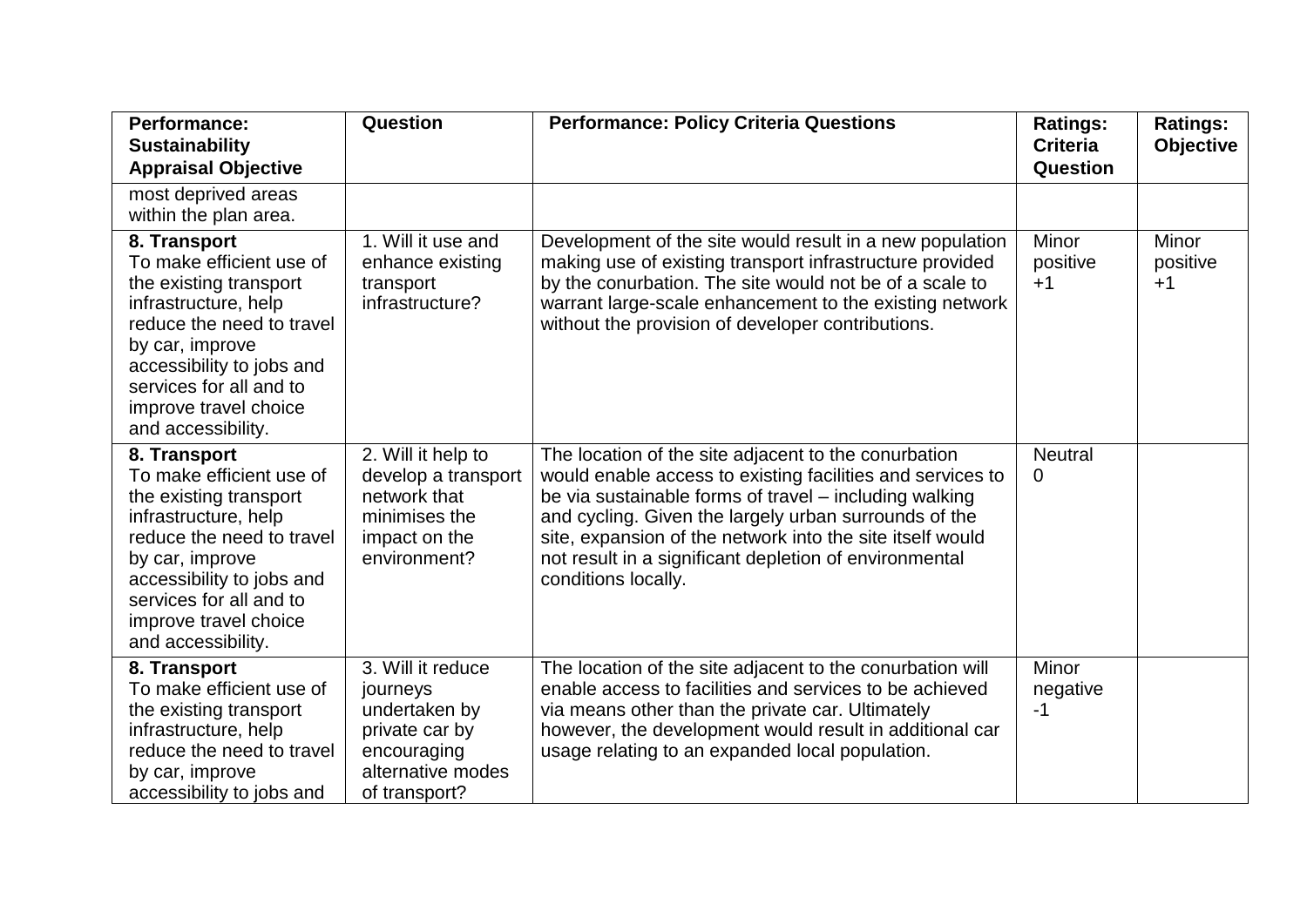| <b>Performance:</b><br><b>Sustainability</b><br><b>Appraisal Objective</b>                                                                                                                                                                        | Question                                                                   | <b>Performance: Policy Criteria Questions</b>                                                                                                                                                                                                                                                                                                                                                                       | <b>Ratings:</b><br><b>Criteria</b><br>Question | <b>Ratings:</b><br><b>Objective</b> |
|---------------------------------------------------------------------------------------------------------------------------------------------------------------------------------------------------------------------------------------------------|----------------------------------------------------------------------------|---------------------------------------------------------------------------------------------------------------------------------------------------------------------------------------------------------------------------------------------------------------------------------------------------------------------------------------------------------------------------------------------------------------------|------------------------------------------------|-------------------------------------|
| services for all and to<br>improve travel choice<br>and accessibility.                                                                                                                                                                            |                                                                            |                                                                                                                                                                                                                                                                                                                                                                                                                     |                                                |                                     |
| 8. Transport<br>To make efficient use of<br>the existing transport<br>infrastructure, help<br>reduce the need to travel<br>by car, improve<br>accessibility to jobs and<br>services for all and to<br>improve travel choice<br>and accessibility. | 4. Will it increase<br>accessibility to<br>services and<br>facilities?     | The site would be unlikely to provide any additional<br>facilities due to its limited scale and likely viability<br>constraints associated with this. However, due to the<br>sites location adjacent to the conurbation and the<br>facilities it provides, development of the site would result<br>in an increased proportion of the Borough's population<br>able to easily access conurbation provided facilities. | <b>Minor</b><br>positive<br>$+1$               |                                     |
| 9. Brownfield Land<br>To make efficient use of<br>brownfield land and<br>recognise biodiversity<br>value where appropriate.                                                                                                                       | 1. Will it make<br>efficient use of<br>brownfield land?                    | SGA23 is currently agricultural land within the green<br>belt, therefore its development would not make efficient<br>use of brownfield land.                                                                                                                                                                                                                                                                        | Major<br>negative<br>$-2$                      | Major<br>negative<br>$-3$           |
| 9. Brownfield Land<br>To make efficient use of<br>brownfield land and<br>recognise biodiversity<br>value where appropriate.                                                                                                                       | 2. Will it minimise<br>impact on the<br>biodiversity<br>interests of land? | Development of the site could pose a threat to<br>biodiversity interests and assets present on or adjacent<br>to it. However, the land's current arable usage could<br>likely lead to a reduction of the impacts on biodiversity<br>arising from the site's possible development.                                                                                                                                   | Minor<br>negative<br>$-1$                      |                                     |
| 10. Energy and Climate<br>Change<br>To minimise energy<br>usage and to develop<br>low-carbon energy                                                                                                                                               | 1. Will it result in<br>additional energy<br>use?                          | SGA23 would result in 830 new dwellings, all of which<br>will use energy, therefore resulting in a consistent<br>increase in energy use. Residential energy schemes<br>could be used to reduce the additional energy arising<br>from the site, however these schemes would not                                                                                                                                      | Major<br>negative<br>$-2$                      | <b>Neutral</b><br>0                 |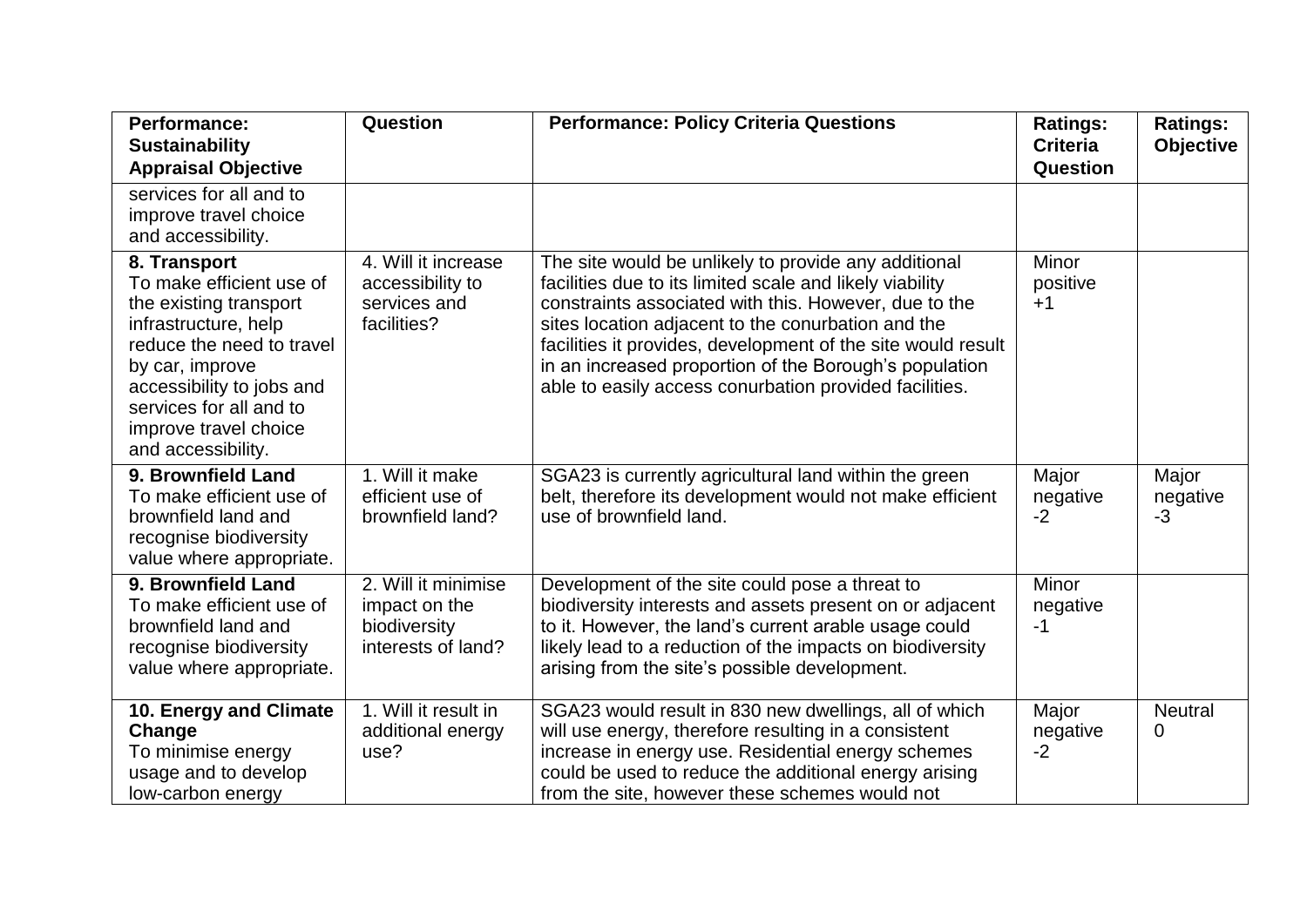| <b>Performance:</b><br><b>Sustainability</b><br><b>Appraisal Objective</b>                                                                                            | Question                                                                                     | <b>Performance: Policy Criteria Questions</b>                                                                                                                                                                                                                                                                                                                                                                                                                                                                                                                                                                                                                      | <b>Ratings:</b><br><b>Criteria</b><br>Question | <b>Ratings:</b><br><b>Objective</b> |
|-----------------------------------------------------------------------------------------------------------------------------------------------------------------------|----------------------------------------------------------------------------------------------|--------------------------------------------------------------------------------------------------------------------------------------------------------------------------------------------------------------------------------------------------------------------------------------------------------------------------------------------------------------------------------------------------------------------------------------------------------------------------------------------------------------------------------------------------------------------------------------------------------------------------------------------------------------------|------------------------------------------------|-------------------------------------|
| resource, reducing<br>dependency on non-<br>renewable sources.                                                                                                        |                                                                                              | completely eliminate all additional energy use created as<br>a result of development.                                                                                                                                                                                                                                                                                                                                                                                                                                                                                                                                                                              |                                                |                                     |
| 10. Energy and Climate<br>Change<br>To minimise energy<br>usage and to develop<br>low-carbon energy<br>resource, reducing<br>dependency on non-<br>renewable sources. | 2. Will it improve<br>energy efficiency of<br>the building stock<br>within the Plan<br>area? | The construction of 830 new dwellings would result in an<br>improvement in energy efficiency of the building stock<br>within the immediate area as the current building stock<br>is majority over 25+ years old in the surrounding area.                                                                                                                                                                                                                                                                                                                                                                                                                           | Minor<br>positive<br>$+1$                      |                                     |
| 10. Energy and Climate<br>Change<br>To minimise energy<br>usage and to develop<br>low-carbon energy<br>resource, reducing<br>dependency on non-<br>renewable sources. | 3. Will it support<br>the generation and<br>use of renewable<br>energy?                      | Whilst major development sites have the potential to<br>support the generation and use of renewable energy<br>because of the scale of housing promoted, it will be for<br>detailed master planning of the site to fully explore<br>embedding such measures within any future scheme.<br>Provisionally, the larger the development, the more<br>scope exists to explore the practicalities and feasibility of<br>generating renewable energy through measures such as<br>solar panels mounted on the roofs of new properties that<br>can be supplied back to energy networks. However,<br>master planning will be required to understand the level<br>of potential. | <b>Neutral</b><br>0                            |                                     |
| 10. Energy and Climate<br>Change<br>To minimise energy<br>usage and to develop<br>low-carbon energy                                                                   | 4. Will it support<br>the development of<br>community energy<br>systems?                     | Similar to the points made above in $10(1)$ and $10(3)$ ,<br>development of significantly sized schemes comprising<br>many new homes and other facilities do offer much<br>greater opportunities to explore the practicalities of<br>introducing community energy systems where scale can                                                                                                                                                                                                                                                                                                                                                                          | <b>Neutral</b><br>0                            |                                     |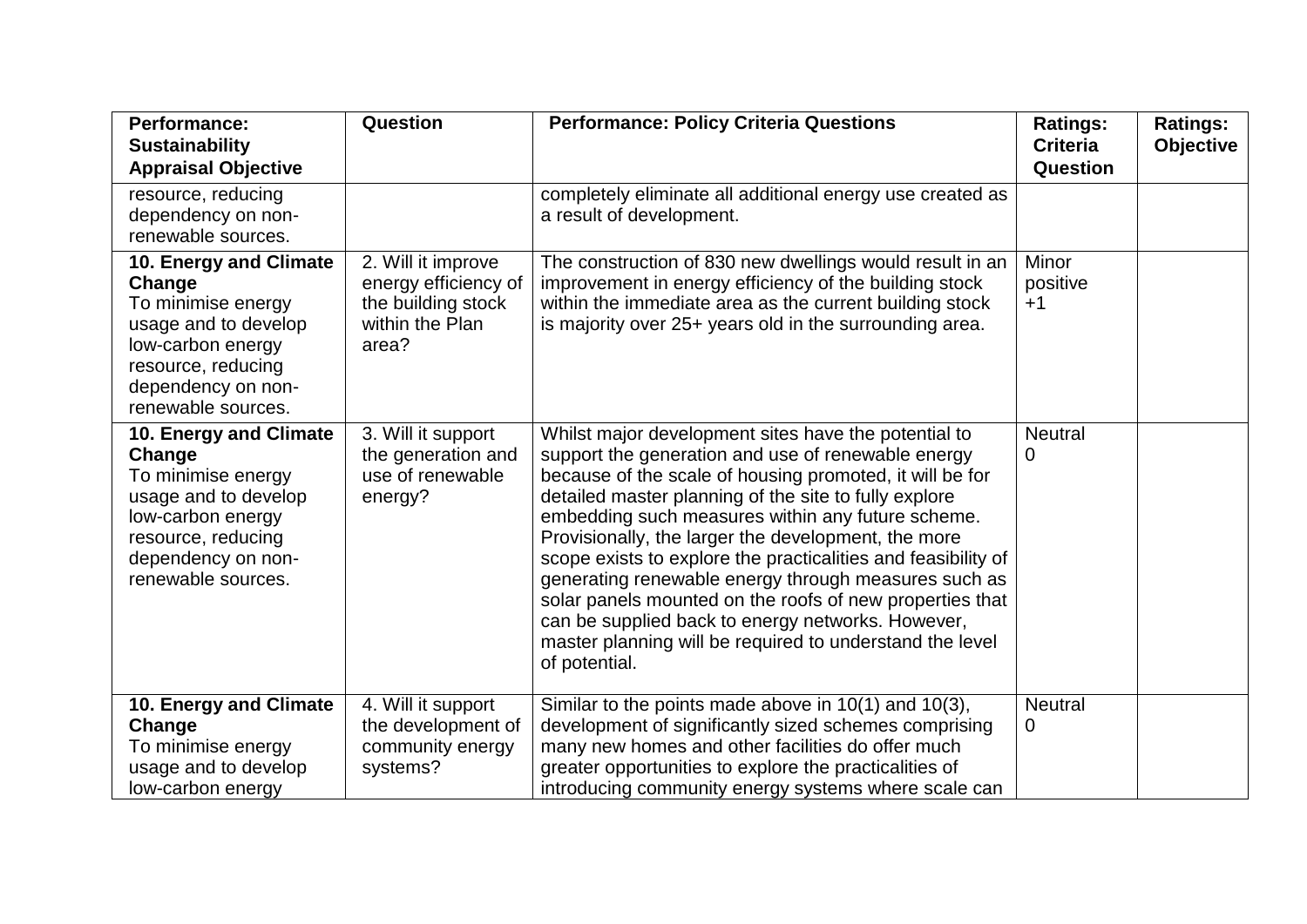| <b>Performance:</b><br><b>Sustainability</b><br><b>Appraisal Objective</b>                                                                                            | Question                                                                                             | <b>Performance: Policy Criteria Questions</b>                                                                                                                                                                                                                                                                                                                                                                                                                                                                                                                                                                                                                                                                                                      | <b>Ratings:</b><br><b>Criteria</b><br><b>Question</b> | <b>Ratings:</b><br><b>Objective</b> |
|-----------------------------------------------------------------------------------------------------------------------------------------------------------------------|------------------------------------------------------------------------------------------------------|----------------------------------------------------------------------------------------------------------------------------------------------------------------------------------------------------------------------------------------------------------------------------------------------------------------------------------------------------------------------------------------------------------------------------------------------------------------------------------------------------------------------------------------------------------------------------------------------------------------------------------------------------------------------------------------------------------------------------------------------------|-------------------------------------------------------|-------------------------------------|
| resource, reducing<br>dependency on non-<br>renewable sources.                                                                                                        |                                                                                                      | be maximised. However, viability of such systems, aided<br>by a masterplanning process to understand the level of<br>scope for the development of a system, will be a key<br>consideration in whether these can be provided in<br>combination with any major development opportunity.                                                                                                                                                                                                                                                                                                                                                                                                                                                              |                                                       |                                     |
| 10. Energy and Climate<br>Change<br>To minimise energy<br>usage and to develop<br>low-carbon energy<br>resource, reducing<br>dependency on non-<br>renewable sources. | 5. Will it ensure<br>that buildings are<br>able to deal with<br>future changes in<br>climate change? | Homes and other facilities that could be provided at this<br>location would be required to be constructed to current<br>standards against building regulations. Regulations set<br>at a national level need to address the predicted change<br>in climatic conditions expected over the coming decades<br>and influence the building of domestic and commercial<br>properties that show greater resilience and are able to<br>adapt to the effects of climate change. The addition of a<br>sizeable number of homes at this location would create<br>a significant amount of new domestic properties that<br>would be expected to demonstrate heightened resilience<br>to climate change than the majority of Erewash's<br>existing housing stock. | Minor<br>positive<br>$+1$                             |                                     |
| 11. Pollution and Air<br><b>Quality</b><br>To manage air quality<br>and minimise the risk<br>posed by air, noise and<br>other types of pollution.                     | 1. Will it increase<br>levels of air, noise<br>and other types of<br>pollution?                      | Development of this scale would inevitably result in<br>recorded increases in all types of pollution. Efforts to<br>mitigate this would reduce the levels omitted by<br>buildings, occupants and the introduction of vehicular<br>trips to a previously undeveloped site. However,<br>construction and the occupancy of on-site buildings<br>would see a rise in pollution omissions. Although all of<br>new buildings likely to be domestic, there is thought to<br>be adequate scope to limit increases through innovate<br>construction techniques and better specification                                                                                                                                                                     | Minor<br>negative<br>$-1$                             | Minor<br>negative<br>$-1$           |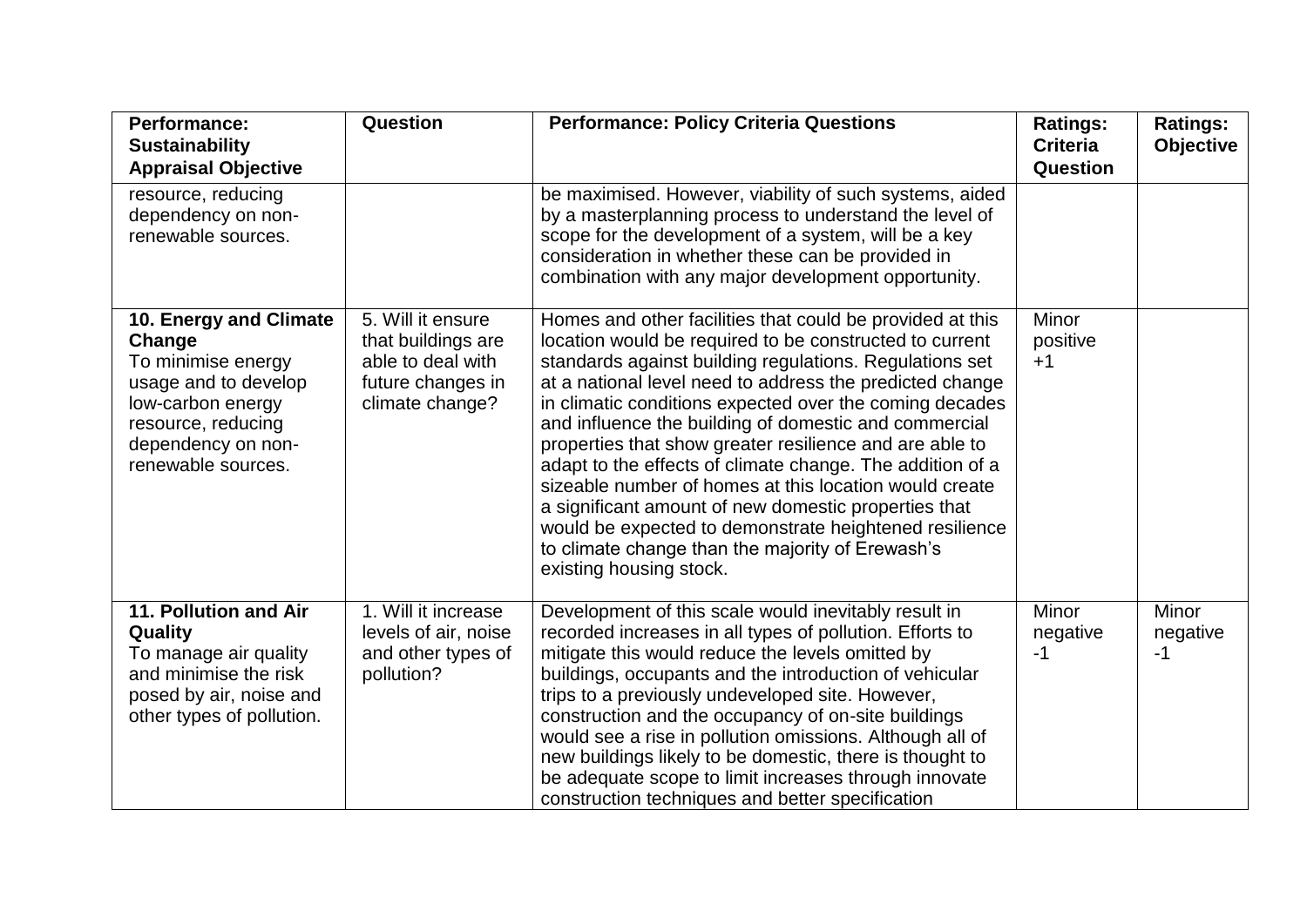| <b>Performance:</b><br><b>Sustainability</b><br><b>Appraisal Objective</b>                                                | Question                                                      | <b>Performance: Policy Criteria Questions</b>                                                                                                                                                                                                                                                                                                                                                        | <b>Ratings:</b><br><b>Criteria</b><br>Question | <b>Ratings:</b><br><b>Objective</b> |
|---------------------------------------------------------------------------------------------------------------------------|---------------------------------------------------------------|------------------------------------------------------------------------------------------------------------------------------------------------------------------------------------------------------------------------------------------------------------------------------------------------------------------------------------------------------------------------------------------------------|------------------------------------------------|-------------------------------------|
|                                                                                                                           |                                                               | materials. Pollution increases on SGA6 are likely to be<br>of lower levels than some of the larger strategic sites.                                                                                                                                                                                                                                                                                  |                                                |                                     |
| 12. Flooding and Water<br>Quality<br>To minimise the risk of<br>flooding and to conserve<br>and improve water<br>quality. | 1. Will it minimise<br>or mitigate flood<br>risk?             | 93% of SGA23 lies within Flood Zone 1, however 6 % of<br>SGA23 is within Flood Zone 3. This is largely due to<br>Stanley Brook, which follows the northern boundary of<br><b>SGA23.</b>                                                                                                                                                                                                              | Minor<br>negative<br>$-1$                      | Major<br>negative<br>$-3$           |
| 12. Flooding and Water<br>Quality<br>To minimise the risk of<br>flooding and to conserve<br>and improve water<br>quality. | 2. Will it improve<br>water quality?                          | Development of the site would be unlikely to improve<br>water quality within the wider water cycle. There is<br>potential that development could have a negative impact<br>on the water quality within Stanley Brook, however it is<br>expected that any potential negative impacts would be<br>mitigated before development commenced.                                                              | <b>Neutral</b><br>$\Omega$                     |                                     |
| 12. Flooding and Water<br>Quality<br>To minimise the risk of<br>flooding and to conserve<br>and improve water<br>quality. | 3. Will it conserve<br>water?                                 | SGA23 is unlikely to assist with the conservation of<br>water given the likely demand arising from domestic<br>properties. Development would not therefore help to<br>conserve water in any way and would see a relatively<br>large net increase in local usage.                                                                                                                                     | Major<br>negative<br>$-2$                      |                                     |
| 12. Flooding and Water<br>Quality<br>To minimise the risk of<br>flooding and to conserve<br>and improve water<br>quality. | 4. Will it improve or<br>help to promote<br>water efficiency? | Following directly on from 12(3) above, there is little<br>scope for water conservation owing to the scale of<br>development to the number of homes this site could<br>support. However, the construction of new domestic<br>properties does offer opportunities to promote a more<br>efficient use of water and water resources. Greater<br>efficiency is required by building regulations, and the | Minor<br>positive<br>$+1$                      |                                     |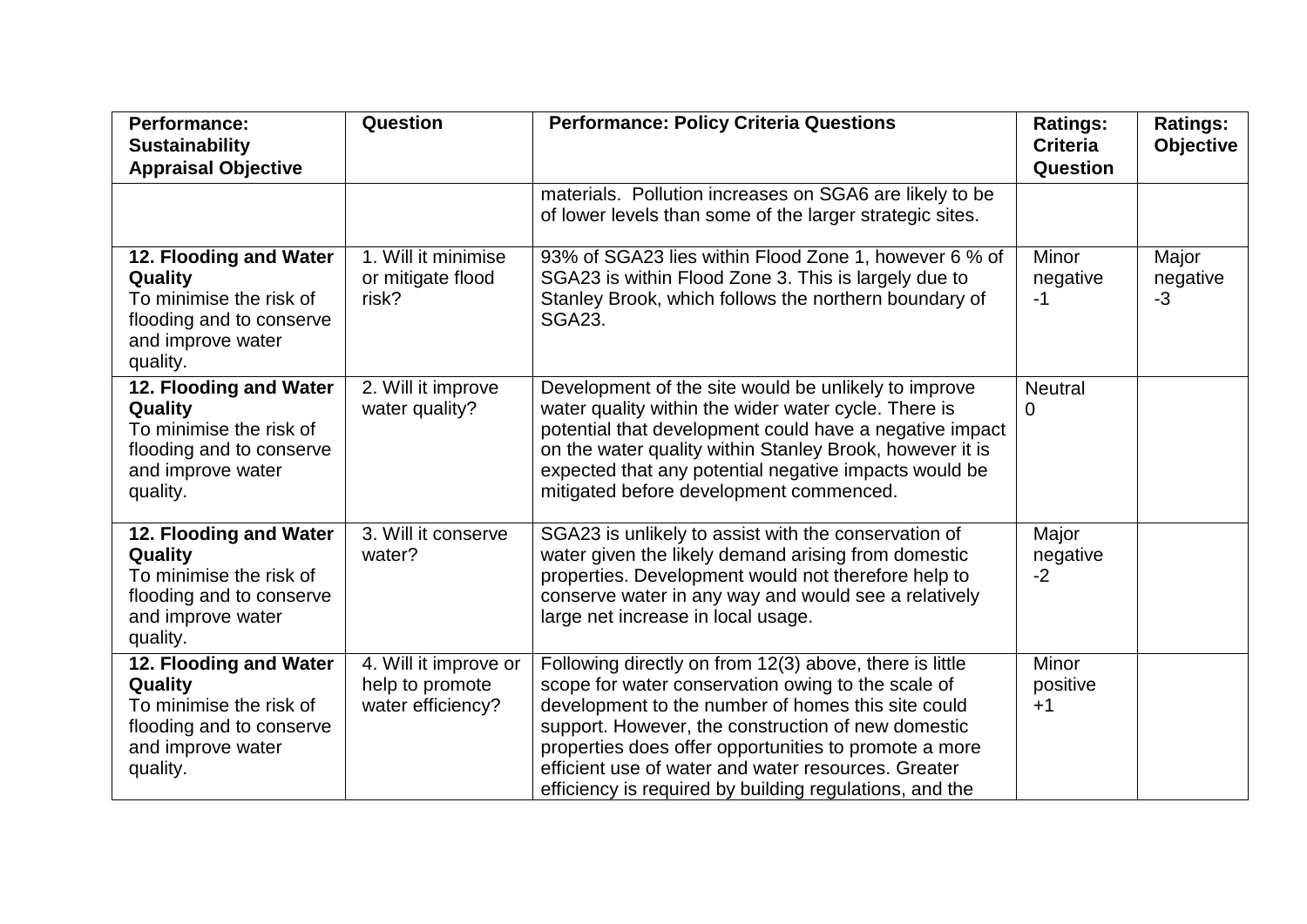| <b>Performance:</b><br><b>Sustainability</b><br><b>Appraisal Objective</b>                                                                                                                                                      | Question                                                                                                                                   | <b>Performance: Policy Criteria Questions</b>                                                                                                                                                                                                                                                                                                                                                               | <b>Ratings:</b><br><b>Criteria</b><br>Question | <b>Ratings:</b><br>Objective |
|---------------------------------------------------------------------------------------------------------------------------------------------------------------------------------------------------------------------------------|--------------------------------------------------------------------------------------------------------------------------------------------|-------------------------------------------------------------------------------------------------------------------------------------------------------------------------------------------------------------------------------------------------------------------------------------------------------------------------------------------------------------------------------------------------------------|------------------------------------------------|------------------------------|
|                                                                                                                                                                                                                                 |                                                                                                                                            | development of such a large number of homes would<br>see each property benefit from passive water efficiency<br>measures and technology.                                                                                                                                                                                                                                                                    |                                                |                              |
| 12. Flooding and Water<br>Quality<br>To minimise the risk of<br>flooding and to conserve<br>and improve water<br>quality.                                                                                                       | 5. Will it cause a<br>deterioration of<br><b>Water Framework</b><br><b>Directive</b><br>status or potential<br>of on-site<br>watercourses? | Without mitigation, development could possibly affect<br>Water Framework Directive status of the nearby Stanley<br>Brook. The urbanisation which would be experienced<br>through development of this site has the potential to see<br>a deterioration in water quality through alterations to the<br>hydrological pathways water would follow in order to<br>permeate the ground through natural processes. | Minor<br>negative<br>$-1$                      |                              |
| 12. Flooding and Water<br>Quality<br>To minimise the risk of<br>flooding and to conserve<br>and improve water<br>quality.                                                                                                       | 6. Will it cause any<br>harm to a Source<br>Protection Zone or<br>the water<br>environment?                                                | No. SGA16 is not covered by any of the three main<br>SPZs. It is unlikely any impacts would arise on the water<br>environment as a whole as a result of development.                                                                                                                                                                                                                                        | <b>Neutral</b><br>0                            |                              |
| 13. Natural<br>Environment,<br><b>Biodiversity, Green &amp;</b><br><b>Blue Infrastructure</b><br>To increase biodiversity<br>levels and protect and<br>enhance Green and Blue<br>Infrastructure and the<br>natural environment. | 1. Will it help<br>protect and<br>improve<br>biodiversity and<br>avoid harm to<br>protected species?                                       | Development of the site would have a notable impact on<br>the current biodiversity and ecological species networks<br>across SGA23. New housing across the entirety of the<br>site could threaten a diverse range of species.                                                                                                                                                                               | Major<br>negative<br>$-2$                      | Major<br>negative<br>$-3$    |
| 13. Natural<br>Environment,                                                                                                                                                                                                     | 2. Will it allow for<br>biodiversity net                                                                                                   | The site size of SGA23 will allow for some biodiversity<br>net gain to be achieved. Whilst not yet enshrined in law,                                                                                                                                                                                                                                                                                        | <b>Neutral</b><br>0                            |                              |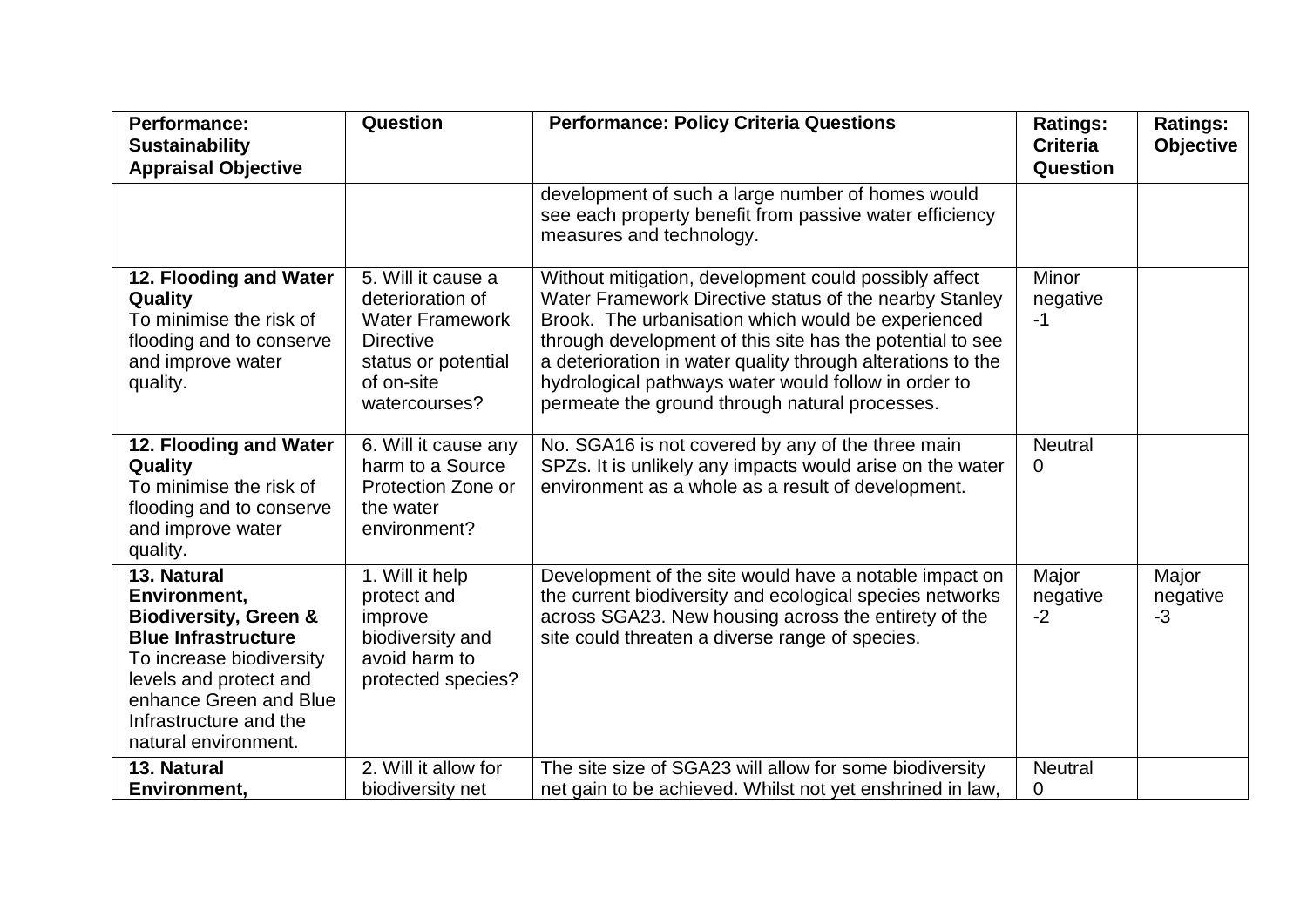| <b>Performance:</b><br><b>Sustainability</b><br><b>Appraisal Objective</b>                                                                                                                                                      | Question                                                                | <b>Performance: Policy Criteria Questions</b>                                                                                                                                                                                                                                                                                                                                                                                                                                                                                                         | <b>Ratings:</b><br><b>Criteria</b><br>Question | <b>Ratings:</b><br><b>Objective</b> |
|---------------------------------------------------------------------------------------------------------------------------------------------------------------------------------------------------------------------------------|-------------------------------------------------------------------------|-------------------------------------------------------------------------------------------------------------------------------------------------------------------------------------------------------------------------------------------------------------------------------------------------------------------------------------------------------------------------------------------------------------------------------------------------------------------------------------------------------------------------------------------------------|------------------------------------------------|-------------------------------------|
| <b>Biodiversity, Green &amp;</b><br><b>Blue Infrastructure</b><br>To increase biodiversity<br>levels and protect and<br>enhance Green and Blue<br>Infrastructure and the<br>natural environment.                                | gains?                                                                  | good practice (including the use of Natural England's<br>biodiversity metric tool) strongly encourages major new<br>development to deliver net gains either on or off-site.<br>There are no statutory environmental designations on or<br>adjoining the site, with the nearest Local Nature Reserve<br>being Straw's Bridge, to the north east of the site. The<br>expansion of this asset could help deliver the necessary<br>gain required as a result of development.                                                                              |                                                |                                     |
| 13. Natural<br>Environment,<br><b>Biodiversity, Green &amp;</b><br><b>Blue Infrastructure</b><br>To increase biodiversity<br>levels and protect and<br>enhance Green and Blue<br>Infrastructure and the<br>natural environment. | 3. Will it conserve<br>and enhance the<br>geological<br>environment?    | Development of the site could result in a limited impact<br>on the geological environment due to the construction<br>and engineering works necessary to prepare for<br>housebuilding (insertion of foundations, remediation<br>works, laying out of highways etc.). Whilst no Regionally<br>Important Geomorphological Site is present within the<br>site's boundaries, the alterations to land levels to<br>facilitate development across a relatively large area of<br>land could influence modest alterations to the geological<br>environment.    | Minor<br>negative<br>$-1$                      |                                     |
| 13. Natural<br>Environment,<br><b>Biodiversity, Green &amp;</b><br><b>Blue Infrastructure</b><br>To increase biodiversity<br>levels and protect and<br>enhance Green and Blue<br>Infrastructure and the<br>natural environment. | 4. Will it maintain<br>and enhance<br>woodland cover<br>and management? | The site itself does not display any extensive areas of<br>woodland cover and any resulting need for its<br>management. Trees are evident along some of the<br>boundary, with the rest of the boundary being made up<br>of hedgerows. A general absence of woodland cover<br>means that development would not result in the loss of<br>coverage across the site; however, the potential for<br>hedgerow trees to be removed to accommodate a new<br>development would have a negative impact.<br>Compensatory net gain could involve tree planting to | <b>Minor</b><br>negative<br>$-1$               |                                     |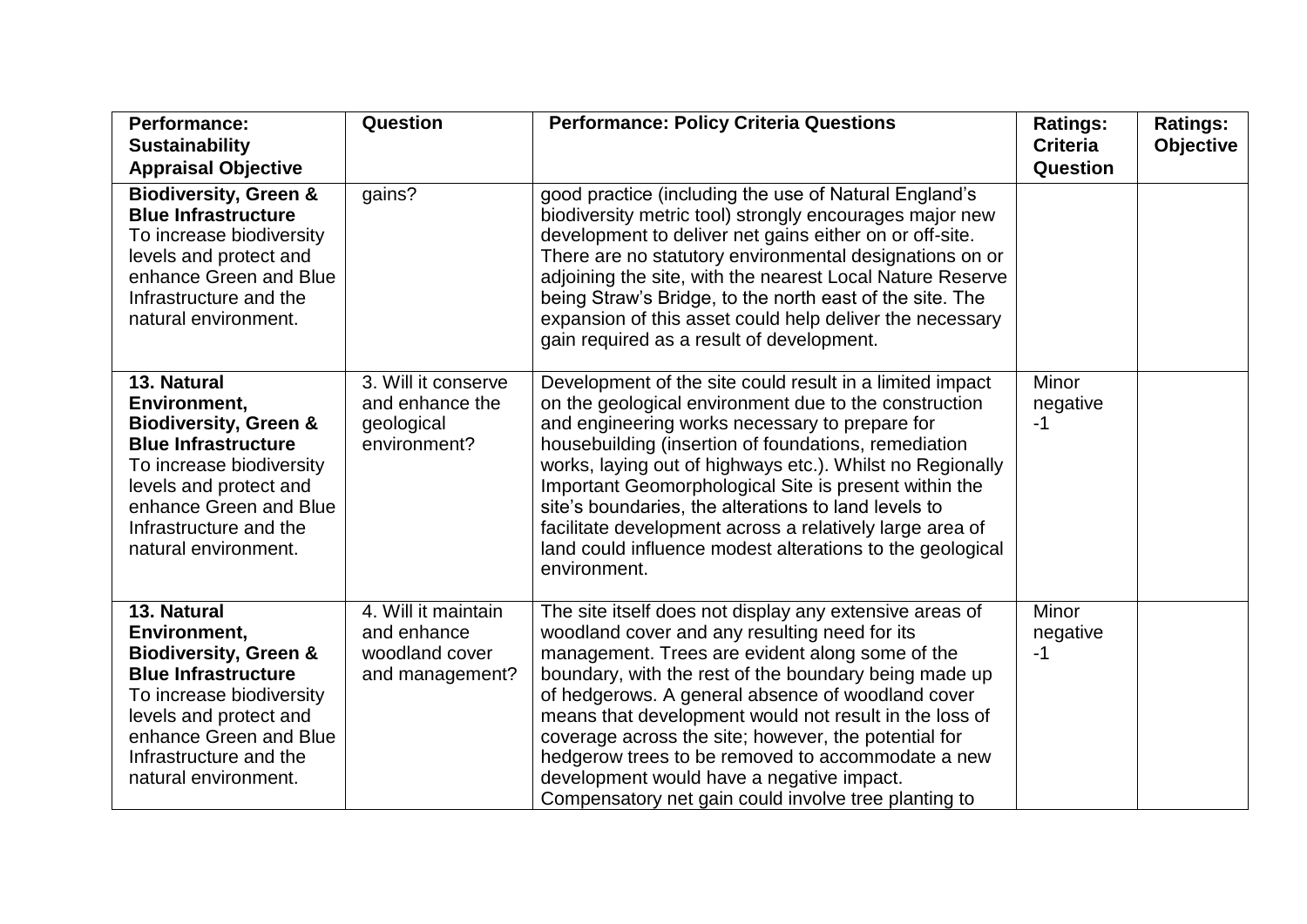| <b>Performance:</b><br><b>Sustainability</b><br><b>Appraisal Objective</b>                                                                                                                                                      | Question                                                                                              | <b>Performance: Policy Criteria Questions</b>                                                                                                                                                                                                                                                                                                                                                         | <b>Ratings:</b><br><b>Criteria</b><br>Question | <b>Ratings:</b><br><b>Objective</b> |
|---------------------------------------------------------------------------------------------------------------------------------------------------------------------------------------------------------------------------------|-------------------------------------------------------------------------------------------------------|-------------------------------------------------------------------------------------------------------------------------------------------------------------------------------------------------------------------------------------------------------------------------------------------------------------------------------------------------------------------------------------------------------|------------------------------------------------|-------------------------------------|
|                                                                                                                                                                                                                                 |                                                                                                       | improve the overall number of trees, but details around<br>this mitigation measure are currently<br>unplanned/unknown.                                                                                                                                                                                                                                                                                |                                                |                                     |
| 13. Natural<br>Environment,<br><b>Biodiversity, Green &amp;</b><br><b>Blue Infrastructure</b><br>To increase biodiversity<br>levels and protect and<br>enhance Green and Blue<br>Infrastructure and the<br>natural environment. | 5. Will it provide<br>new open space or<br>green space?                                               | Development of this scale would be expected to provide<br>some small open/ green space. Provision would be<br>required to support resident's informal leisure and<br>recreational activities whilst the incorporation of green<br>space would contribute towards a 'greening' of the site<br>and offer scope for the creation of biodiversity. This<br>would also benefit a high quality urban realm. | Minor<br>positive<br>$+1$                      |                                     |
| 13. Natural<br>Environment,<br><b>Biodiversity, Green &amp;</b><br><b>Blue Infrastructure</b><br>To increase biodiversity<br>levels and protect and<br>enhance Green and Blue<br>Infrastructure and the<br>natural environment. | 6. Will it improve<br>the quality of<br>existing open<br>space?                                       | Currently there is no formally designated open space<br>within the boundaries of the site. As such, any<br>development would help to create new areas of open<br>space which as described at 13(5) display a range of<br>benefits.                                                                                                                                                                    | <b>Neutral</b><br>0                            |                                     |
| 13. Natural<br>Environment,<br><b>Biodiversity, Green &amp;</b><br><b>Blue Infrastructure</b><br>To increase biodiversity<br>levels and protect and<br>enhance Green and Blue                                                   | 7. Will it encourage<br>and protect or<br>improve Green<br>and/or Blue<br>Infrastructure<br>networks? | There is potential to encourage and protect blue/green<br>infrastructure as a result of development on this site,<br>however any improvements will be relative to the site's<br>size.                                                                                                                                                                                                                 | <b>Neutral</b><br>0                            |                                     |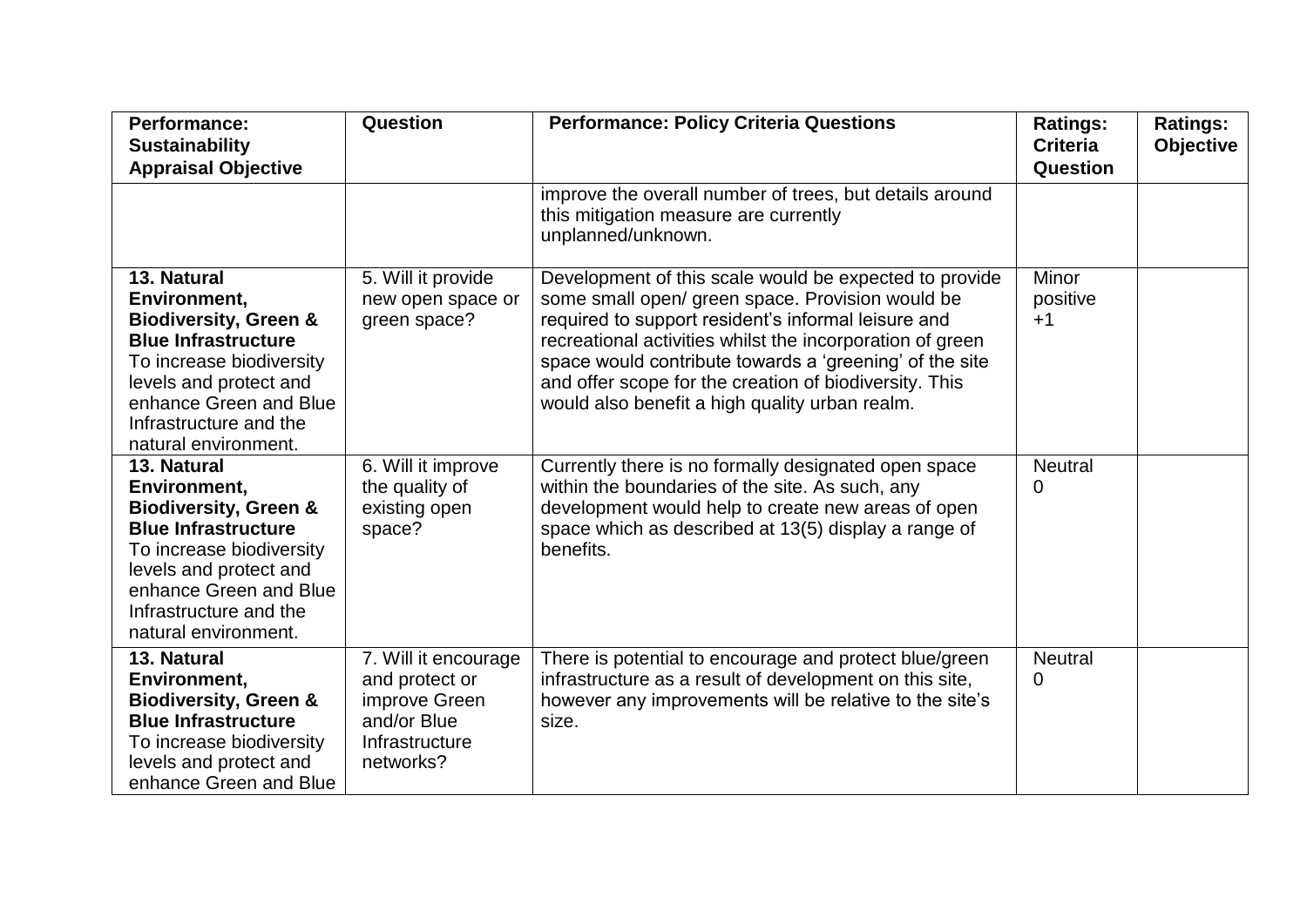| <b>Performance:</b><br><b>Sustainability</b><br><b>Appraisal Objective</b>                                                                                                                                       | Question                                                                                                                 | <b>Performance: Policy Criteria Questions</b>                                                                                                                                                                                                                                                                                                                                                                                                | <b>Ratings:</b><br><b>Criteria</b><br><b>Question</b> | <b>Ratings:</b><br><b>Objective</b> |
|------------------------------------------------------------------------------------------------------------------------------------------------------------------------------------------------------------------|--------------------------------------------------------------------------------------------------------------------------|----------------------------------------------------------------------------------------------------------------------------------------------------------------------------------------------------------------------------------------------------------------------------------------------------------------------------------------------------------------------------------------------------------------------------------------------|-------------------------------------------------------|-------------------------------------|
| Infrastructure and the<br>natural environment.                                                                                                                                                                   |                                                                                                                          |                                                                                                                                                                                                                                                                                                                                                                                                                                              |                                                       |                                     |
| 14. Landscape and<br><b>Built Environment</b><br>To protect and enhance<br>the landscape and<br>townscape character,<br>including heritage and its<br>setting and enhancing<br>the place through good<br>design. | 1. Does it respect<br>or preserve<br>identified<br>landscape<br>character?                                               | Strategic development at this site would undoubtedly<br>alter to a substantial degree the landscape character<br>evident in this part of the Borough, currently agricultural<br>fields on the edge of the urban area of Kirk Hallam.                                                                                                                                                                                                         | Major<br>negative<br>$-2$                             | Major<br>negative<br>$-4$           |
| 14. Landscape and<br><b>Built Environment</b><br>To protect and enhance<br>the landscape and<br>townscape character,<br>including heritage and its<br>setting and enhancing<br>the place through good<br>design. | 2. Does it have a<br>positive impact on<br>visual amenity?                                                               | Development of the site would have a notable impact on<br>visual amenity to the current appearance consisting of<br>enclosed agricultural fields. Whilst a larger development<br>across an expansive areas would have the potential to<br>make a negative impact visually, the thoughtful and<br>creative landscaping of green spaces, creation of new<br>habitat and positive design of new buildings can help<br>create a positive layout. | Minor<br>negative<br>$-1$                             |                                     |
| 14. Landscape and<br><b>Built Environment</b><br>To protect and enhance<br>the landscape and<br>townscape character,<br>including heritage and its<br>setting and enhancing<br>the place through good<br>design. | 3. Will it maintain<br>and/or enhance the<br>local<br>distinctiveness of<br>the townscape or<br>settlement<br>character? | SGA23 will adjoin Kirk Hallam. The fabric of this area is<br>a mixture of development from the 1900 onwards.<br>Thacker Barn, which lies within SGA23, dates back as<br>far as the early 1900's. The rest of Kirk Hallam was<br>developed from the 1930's onwards. Good master<br>planning and design will be required to minimise the<br>impact of development on the surrounding built<br>environment.                                     | Minor<br>negative<br>$-1$                             |                                     |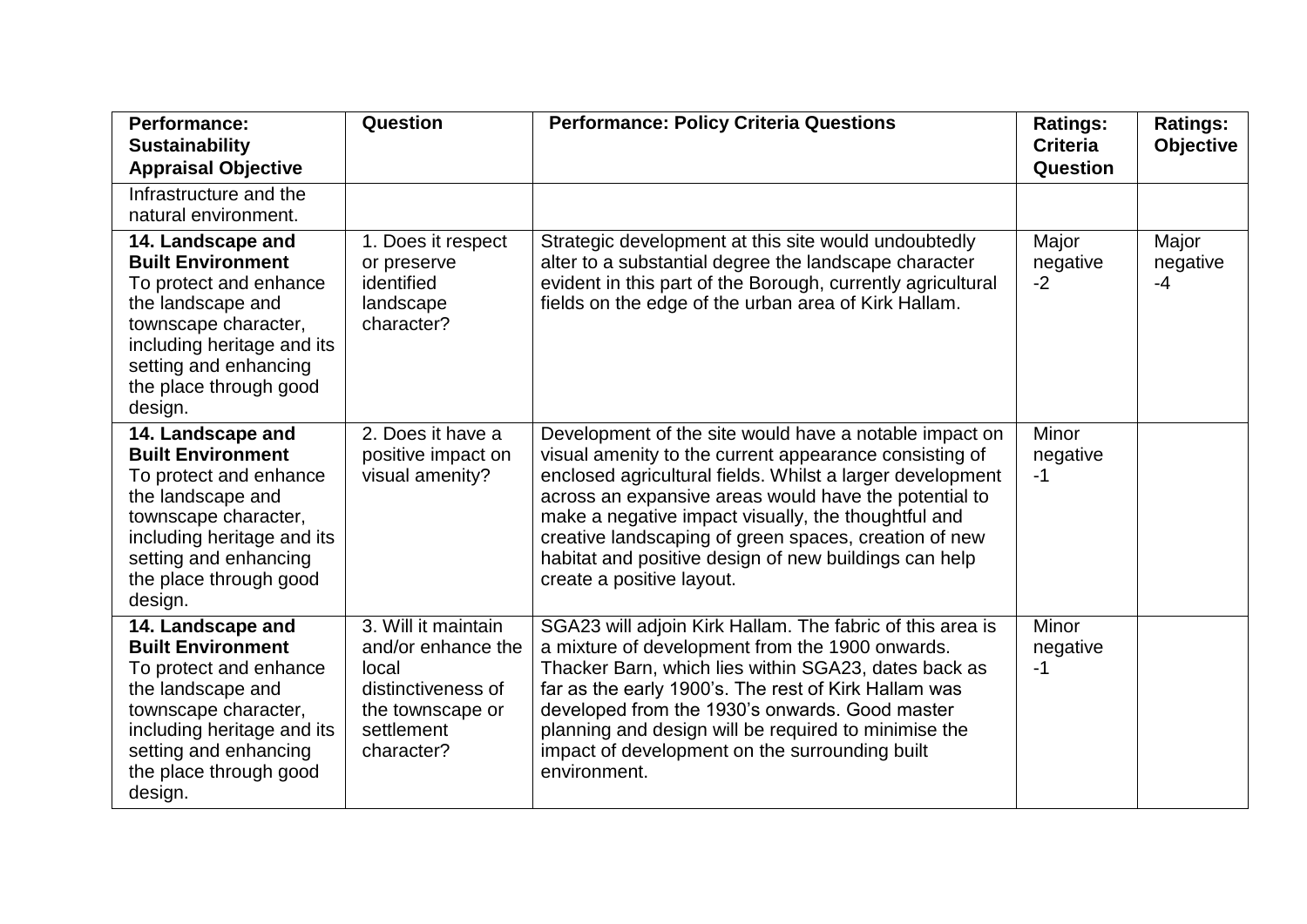| <b>Performance:</b><br><b>Sustainability</b><br><b>Appraisal Objective</b>                                                                                                                                       | Question                                                                                                                                         | <b>Performance: Policy Criteria Questions</b>                                                                                                                                                                                                                                                                                                                                                                                                                                                                                                | <b>Ratings:</b><br><b>Criteria</b><br>Question | <b>Ratings:</b><br><b>Objective</b> |
|------------------------------------------------------------------------------------------------------------------------------------------------------------------------------------------------------------------|--------------------------------------------------------------------------------------------------------------------------------------------------|----------------------------------------------------------------------------------------------------------------------------------------------------------------------------------------------------------------------------------------------------------------------------------------------------------------------------------------------------------------------------------------------------------------------------------------------------------------------------------------------------------------------------------------------|------------------------------------------------|-------------------------------------|
| 14. Landscape and<br><b>Built Environment</b><br>To protect and enhance<br>the landscape and<br>townscape character,<br>including heritage and its<br>setting and enhancing<br>the place through good<br>design. | 4. Will it conserve<br>or enhance the<br>interrelationship<br>between the<br>landscape and the<br>built environment?                             | Development of the site could play a positive role in<br>creating a softer, more blended transition between the<br>landscape and the outer extent of the built environment.<br>SGA23 is located on the edge of Kirk Hallam with West<br>Hallam Storage Depot located to the north west of the<br>site, however, beyond the storage depot, there is<br>expensive greenfield land. Development should be<br>sympathetic to the interrelationship between the existing<br>urban area, the storage depot and the green belt land to<br>the west. | <b>Neutral</b><br>$\Omega$                     |                                     |
| 15. Heritage<br>To conserve the area's<br>heritage and provide<br>better opportunities for<br>people to enjoy culture<br>and heritage.                                                                           | 1. Will it conserve<br>and enhance the<br>historic<br>environment,<br>designated and<br>non-designated<br>heritage assets<br>and their settings? | No designated or non-designated heritage assets are to<br>be found in the immediate proximity to SGA23's<br>location, as such, development of this site would not<br>harmfully impact on the historic environment.                                                                                                                                                                                                                                                                                                                           | <b>Neutral</b><br>$\mathbf{0}$                 | Minor<br>positive<br>$+1$           |
| 15. Heritage<br>To conserve the area's<br>heritage and provide<br>better opportunities for<br>people to enjoy culture<br>and heritage.                                                                           | 2. Will it respect,<br>maintain and<br>strengthen the<br>local character and<br>distinctiveness e.g.<br>landscape/<br>townscape<br>character?    | Development of SGA23 on the edge of Kirk Hallam<br>could have respect the local character and<br>distinctiveness of Kirk Hallam through the use of design<br>techniques at the master planning stage. However,<br>development is likely to have a negative impact on the<br>local character beyond Kirk Hallam due to the loss of<br>greenfield land separating Kirk Hallam from the West<br>Hallam Storage Depot.                                                                                                                           | <b>Minor</b><br>negative<br>$-1$               |                                     |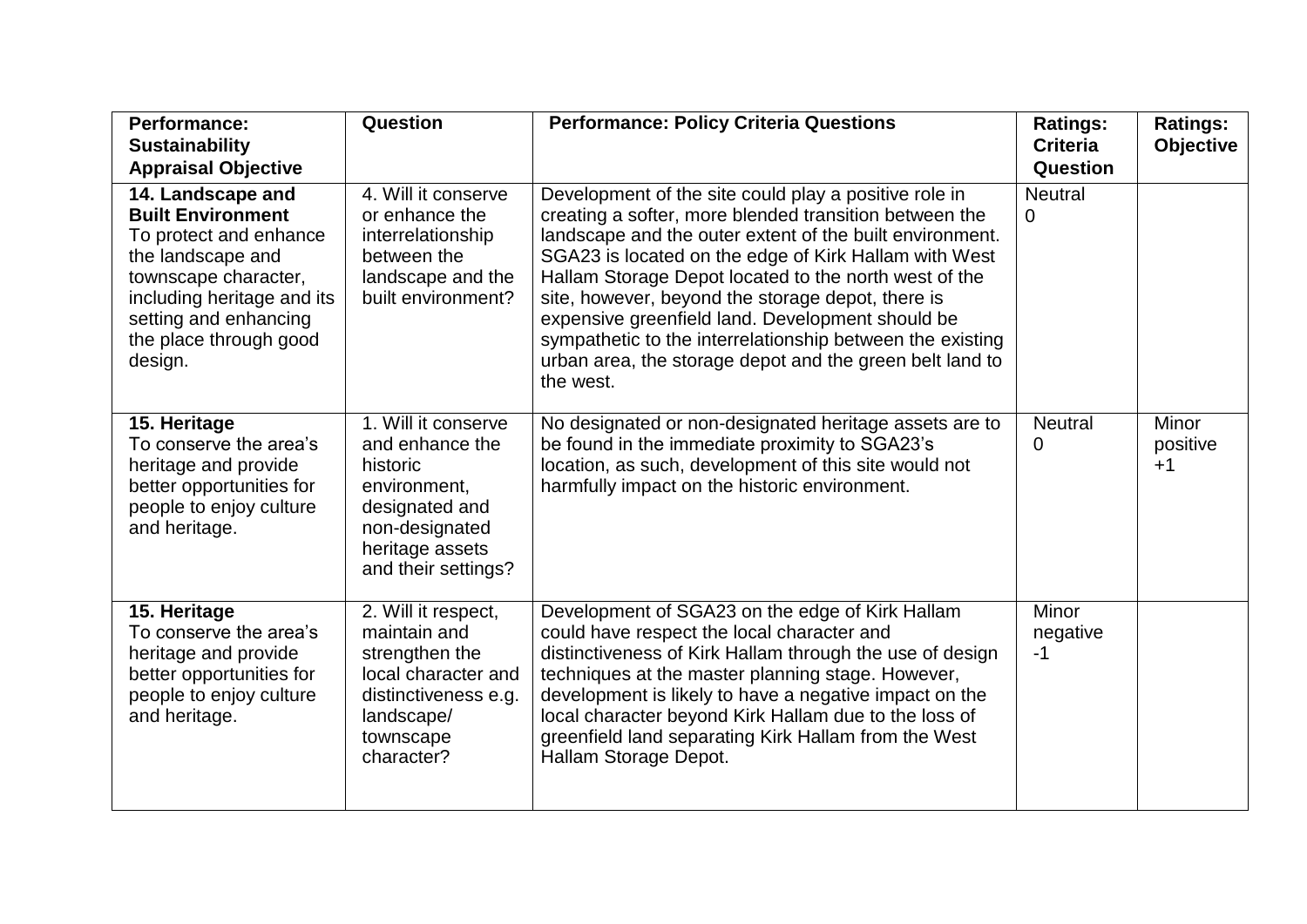| <b>Performance:</b><br><b>Sustainability</b><br><b>Appraisal Objective</b>                                                                                              | Question                                                                                                                                                   | <b>Performance: Policy Criteria Questions</b>                                                                                                                                                                                                                                                                                                                  | <b>Ratings:</b><br><b>Criteria</b><br>Question | <b>Ratings:</b><br><b>Objective</b> |
|-------------------------------------------------------------------------------------------------------------------------------------------------------------------------|------------------------------------------------------------------------------------------------------------------------------------------------------------|----------------------------------------------------------------------------------------------------------------------------------------------------------------------------------------------------------------------------------------------------------------------------------------------------------------------------------------------------------------|------------------------------------------------|-------------------------------------|
| 15. Heritage<br>To conserve the area's<br>heritage and provide<br>better opportunities for<br>people to enjoy culture<br>and heritage.                                  | 3. Will it provide<br>better opportunities<br>for people to<br>access and<br>understand local<br>heritage and to<br>participate in<br>cultural activities? | An increased population within this area of Erewash<br>allows opportunities for new residents to better access<br>and understand local heritage. Nearby heritage assets<br>include West Hallam Conservation Area and Dale Abbey<br>Conservation Area.                                                                                                          | Minor<br>positive<br>$+1$                      |                                     |
| 15. Heritage<br>To conserve the area's<br>heritage and provide<br>better opportunities for<br>people to enjoy culture<br>and heritage.                                  | 4. Will it protect or<br>improve access<br>and enjoyment of<br>the historic<br>environment?                                                                | Similarly to 15(3) above, the site can play a part in<br>improving access and enjoyment of the historic<br>environment. Development of SGA6 would provide a<br>location with easy access via public transport or existing<br>green infrastructure networks between the site and<br>heritage assets.                                                            | <b>Minor</b><br>positive<br>$+1$               |                                     |
| 15. Heritage<br>To conserve the area's<br>heritage and provide<br>better opportunities for<br>people to enjoy culture<br>and heritage.                                  | 5. Will it conserve<br>and enhance the<br>archaeological<br>environment?                                                                                   | No recorded archaeological assets or designations exist<br>on or immediately off-site so it is unlikely that<br>development would have any negative impact on the<br>archaeological environment.                                                                                                                                                               | <b>Neutral</b><br>$\mathbf{0}$                 |                                     |
| <b>16. Natural Resources</b><br>and Waste<br><b>Management</b><br>To prudently manage the<br>natural resources of the<br>area including soils,<br>safeguarding minerals | 1. Will it lead to<br>reduced<br>consumption of raw<br>materials?                                                                                          | Development of this site, which would mainly consist of<br>residential properties, would not lead to the reduced<br>consumption of raw materials. The development's<br>construction, reaffirmed by the extensive size of the site,<br>would in all likelihood see an increase in the<br>consumption of raw materials across a long period of<br>housebuilding. | <b>Minor</b><br>negative<br>$-1$               |                                     |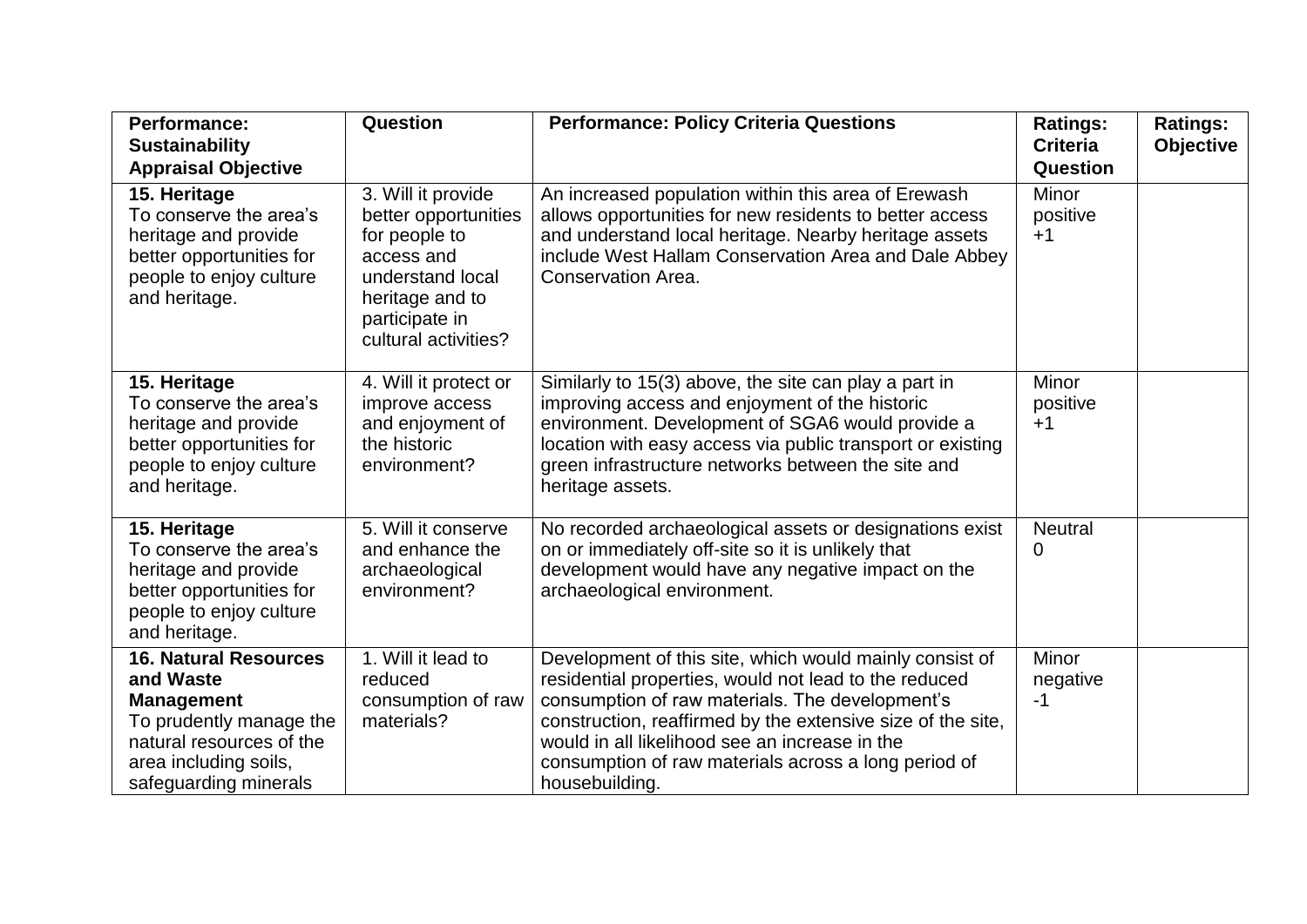| <b>Performance:</b><br><b>Sustainability</b><br><b>Appraisal Objective</b>                                                                                                            | Question                                                                                                | <b>Performance: Policy Criteria Questions</b>                                                                                                                                                                                                                                                                                                                                                                                                                                                                                                                                          | <b>Ratings:</b><br><b>Criteria</b><br><b>Question</b> | <b>Ratings:</b><br><b>Objective</b> |
|---------------------------------------------------------------------------------------------------------------------------------------------------------------------------------------|---------------------------------------------------------------------------------------------------------|----------------------------------------------------------------------------------------------------------------------------------------------------------------------------------------------------------------------------------------------------------------------------------------------------------------------------------------------------------------------------------------------------------------------------------------------------------------------------------------------------------------------------------------------------------------------------------------|-------------------------------------------------------|-------------------------------------|
| and waste.                                                                                                                                                                            |                                                                                                         |                                                                                                                                                                                                                                                                                                                                                                                                                                                                                                                                                                                        |                                                       |                                     |
| <b>16. Natural Resources</b><br>and Waste<br><b>Management</b><br>To prudently manage the<br>natural resources of the<br>area including soils,<br>safeguarding minerals<br>and waste. | 2. Will it promote<br>the use of<br>sustainable design,<br>materials and<br>construction<br>techniques? | Development of this site would not specifically promote<br>the use of sustainable design, materials and<br>construction techniques. These are largely controlled by<br>nationally set building regulations, although local<br>planning policy does look to encourage sustainable<br>design in recognition of the increasing threat of climate<br>change and advocating suitable mitigation. Promoters<br>may wish to pursue the use of sustainable construction<br>methods to demonstrate enhanced building performance<br>and reduce a scheme's overall impact on the<br>environment. | <b>Neutral</b><br>0                                   |                                     |
| <b>16. Natural Resources</b><br>and Waste<br><b>Management</b><br>To prudently manage the<br>natural resources of the<br>area including soils,<br>safeguarding minerals<br>and waste. | 3. Will it result in<br>additional waste?                                                               | Development of the site would be expected to have a<br>sizeable impact in additional waste being created from<br>all domestic and non-domestic buildings given the scale<br>of new development possible.                                                                                                                                                                                                                                                                                                                                                                               | Major<br>negative<br>$-2$                             |                                     |
| <b>16. Natural Resources</b><br>and Waste<br><b>Management</b><br>To prudently manage the<br>natural resources of the<br>area including soils,<br>safeguarding minerals               | 4. Will it reduce<br>hazardous waste?                                                                   | Development of this site would not be expected to have<br>any impact on the production of hazardous waste<br>locally.                                                                                                                                                                                                                                                                                                                                                                                                                                                                  | <b>Neutral</b><br>0                                   |                                     |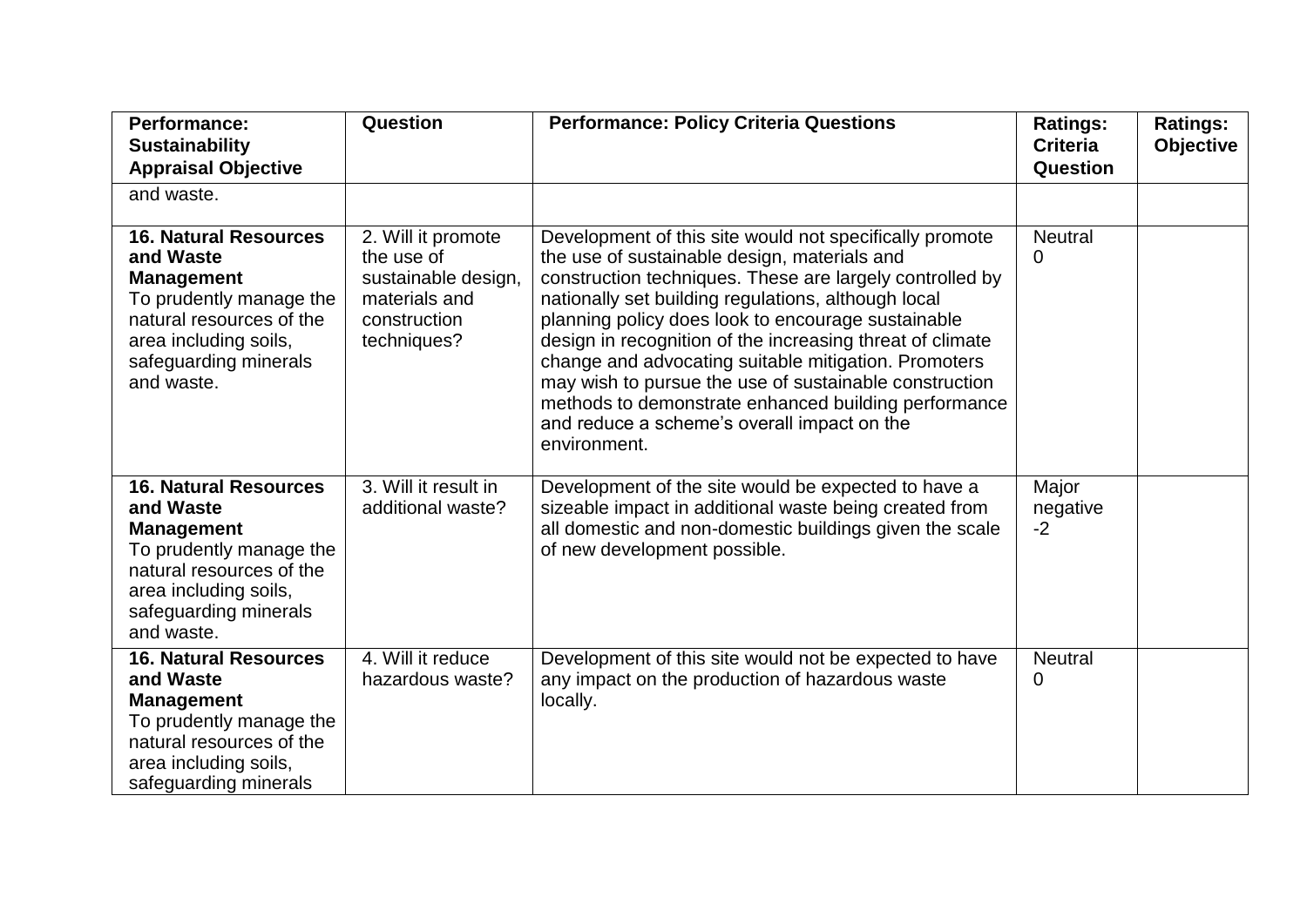| <b>Performance:</b><br><b>Sustainability</b><br><b>Appraisal Objective</b>                                                                                                            | Question                                                                         | <b>Performance: Policy Criteria Questions</b>                                                                                                                                                                                                                                                                            | <b>Ratings:</b><br><b>Criteria</b><br>Question | <b>Ratings:</b><br><b>Objective</b> |
|---------------------------------------------------------------------------------------------------------------------------------------------------------------------------------------|----------------------------------------------------------------------------------|--------------------------------------------------------------------------------------------------------------------------------------------------------------------------------------------------------------------------------------------------------------------------------------------------------------------------|------------------------------------------------|-------------------------------------|
| and waste.                                                                                                                                                                            |                                                                                  |                                                                                                                                                                                                                                                                                                                          |                                                |                                     |
| <b>16. Natural Resources</b><br>and Waste<br><b>Management</b><br>To prudently manage the<br>natural resources of the<br>area including soils,<br>safeguarding minerals<br>and waste. | 5. Will it protect the<br>best and most<br>versatile (BMV)<br>agricultural land? | The site spans an expanse of poor quality farmland as<br>assessed and presented by the agricultural land<br>classification. Therefore, there development will have no<br>impact on the best and most versatile agricultural land.                                                                                        | <b>Neutral</b><br>0                            |                                     |
| <b>16. Natural Resources</b><br>and Waste<br><b>Management</b><br>To prudently manage the<br>natural resources of the<br>area including soils,<br>safeguarding minerals<br>and waste. | 6. Will it prevent<br>the loss of<br>greenfield land to<br>development?          | Development of the site would not prevent the loss of<br>greenfield land. The site encompasses a sizeable area<br>of agricultural land that has been previously<br>undeveloped. Whilst green spaces would be<br>incorporated into a development, it would not mitigate<br>against a substantial loss of greenfield land. | Major<br>negative<br>$-2$                      |                                     |
| <b>16. Natural Resources</b><br>and Waste<br><b>Management</b><br>To prudently manage the<br>natural resources of the<br>area including soils,<br>safeguarding minerals<br>and waste. | 7. Will it sterilise<br>mineral resources?                                       | SGA24 sits on a Surface Coal Resource Area. However,<br>this land is not included in the Derby and Derbyshire<br>Minerals Local Plan and due to its proximity to<br>residential areas, it is considered that mineral extraction<br>at this location is highly unlikely throughout the Local<br>Plan period.              | <b>Neutral</b><br>0                            |                                     |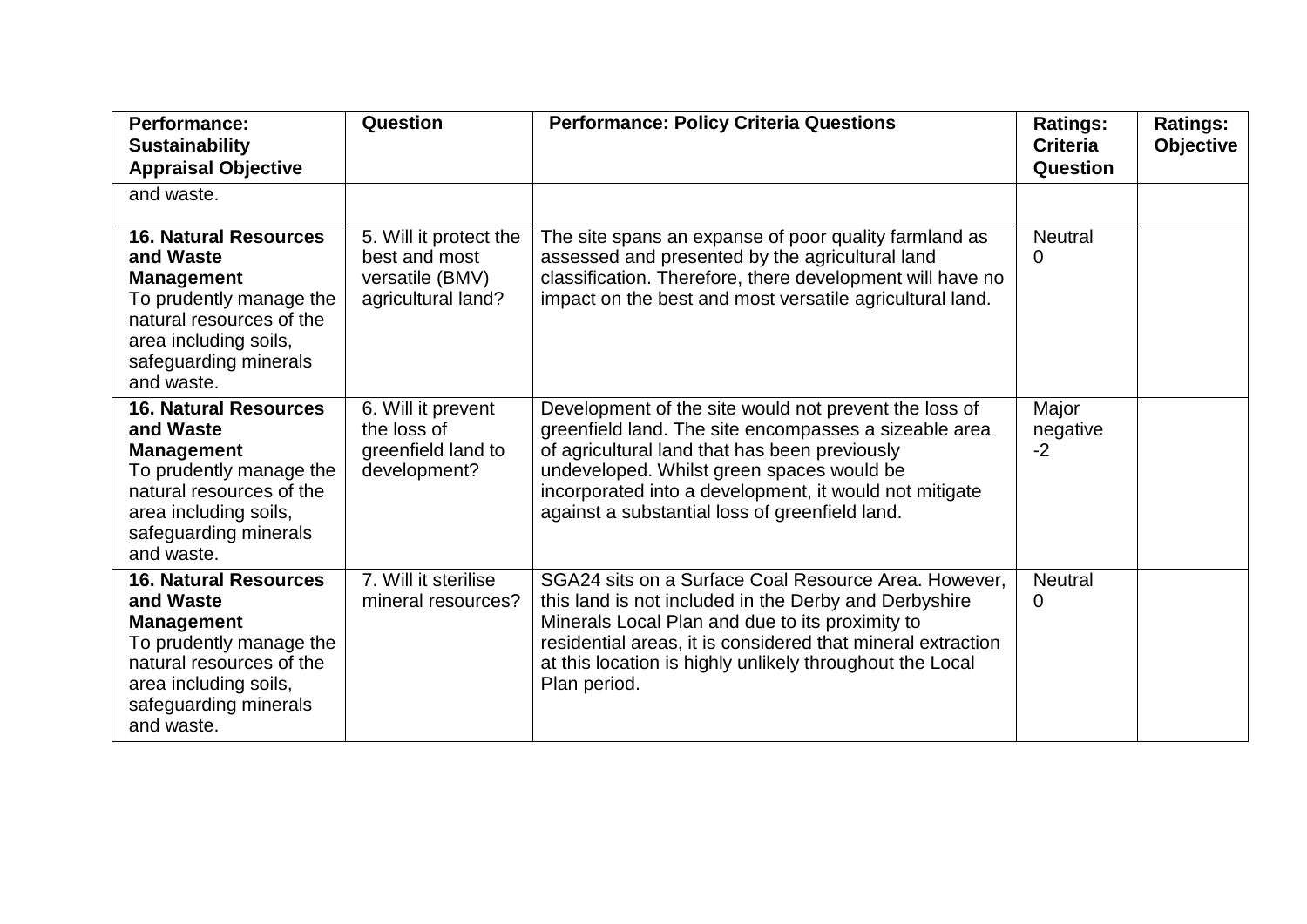## **Site: SGA24 - Croft Lane, Breadsall**

| Performance:<br><b>Sustainability</b><br><b>Appraisal Objective</b>                                                                                                  | <b>Question</b>                                                                                                         | <b>Performance: Policy Criteria Questions</b>                                                                                                                                                                                                                                                                                                                                                                                                                                                                 | <b>Ratings:</b><br><b>Criteria</b><br><b>Question</b> | <b>Ratings:</b><br><b>Objective</b> |
|----------------------------------------------------------------------------------------------------------------------------------------------------------------------|-------------------------------------------------------------------------------------------------------------------------|---------------------------------------------------------------------------------------------------------------------------------------------------------------------------------------------------------------------------------------------------------------------------------------------------------------------------------------------------------------------------------------------------------------------------------------------------------------------------------------------------------------|-------------------------------------------------------|-------------------------------------|
| 1. Housing<br>To ensure that the<br>housing<br>stock meets the housing<br>needs of the population,<br>including gypsies,<br>travellers and travelling<br>showpeople. | 1. Will it increase<br>the range and<br>affordability of<br>housing for all<br>social groups?                           | The delivery of approx. 120 residential units would be<br>expected to deliver more diversity in housing stock<br>across the rural fringe area of the Borough. The ability to<br>deliver affordable housing in an area where house<br>prices are generally high is likely to make a positive<br>impact in increasing the affordability of residential stock.                                                                                                                                                   | <b>Neutral</b><br>$\Omega$                            | Minor<br>positive<br>$+1$           |
| 1. Housing<br>To ensure that the<br>housing<br>stock meets the housing<br>needs of the population,<br>including gypsies,<br>travellers and travelling<br>showpeople. | 2. Will it provide<br>sufficient pitches<br>and plots for<br>gypsies and<br>travellers and<br>travelling<br>showpeople? | The site has the potential to provide space for the<br>Borough's evidenced needs for gypsies, travellers and<br>travelling showpeople accommodation, however this site<br>is not proposing plots for gypsies, travellers and<br>travelling showpeople.                                                                                                                                                                                                                                                        | <b>Neutral</b><br>$\Omega$                            |                                     |
| 1. Housing<br>To ensure that the<br>housing<br>stock meets the housing<br>needs of the population,<br>including gypsies,<br>travellers and travelling<br>showpeople. | 3. Will it reduce<br>homelessness?                                                                                      | The site may make small impacts in reducing<br>homelessness by expanding the quantity of housing<br>stock in the Borough. Whilst it is not expected that any<br>homes on-site will directly house the homeless, the<br>provision of additional housing may create more fluidity<br>in the Borough's housing market that could free up<br>accommodation at the lower end of the spectrum. This<br>would only be the case however when combined with<br>interventions from relevant organisations and agencies. | <b>Neutral</b><br>$\Omega$                            |                                     |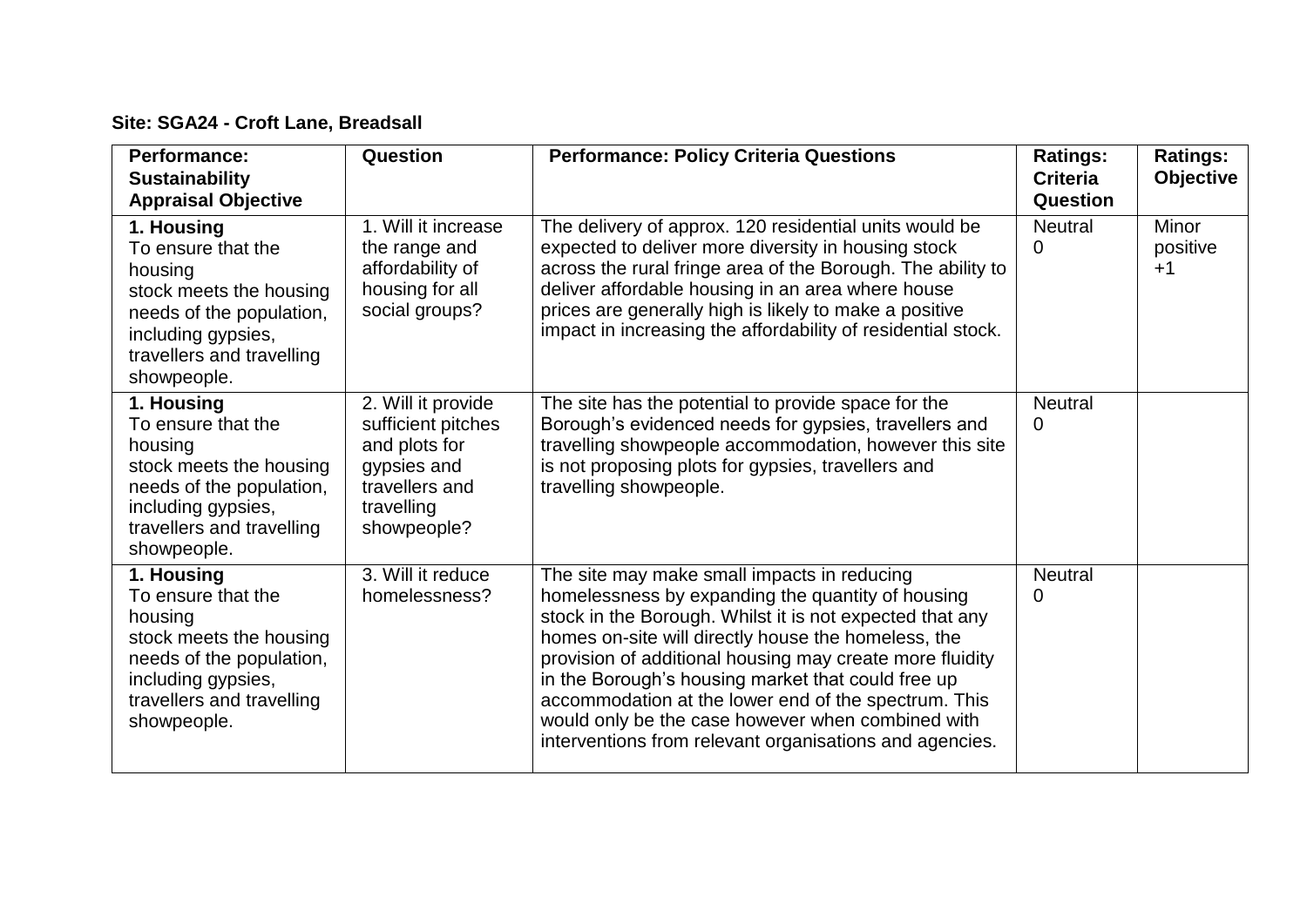| <b>Performance:</b><br><b>Sustainability</b><br><b>Appraisal Objective</b>                                                                                           | Question                                                     | <b>Performance: Policy Criteria Questions</b>                                                                                                                                                                                                                                                                                                                                                                                                                                                                                                                                                                    | <b>Ratings:</b><br><b>Criteria</b><br>Question | <b>Ratings:</b><br><b>Objective</b> |
|----------------------------------------------------------------------------------------------------------------------------------------------------------------------|--------------------------------------------------------------|------------------------------------------------------------------------------------------------------------------------------------------------------------------------------------------------------------------------------------------------------------------------------------------------------------------------------------------------------------------------------------------------------------------------------------------------------------------------------------------------------------------------------------------------------------------------------------------------------------------|------------------------------------------------|-------------------------------------|
| 1. Housing<br>To ensure that the<br>housing<br>stock meets the housing<br>needs of the population,<br>including gypsies,<br>travellers and travelling<br>showpeople. | 4. Will it reduce the<br>number of<br>unfit/vacant<br>homes? | The site could potentially reduce the number of<br>unfit/vacant homes by contributing to an enlargement of<br>the overall stock of residential accommodation in<br>Erewash. The delivery of a sizeable number of new<br>homes may focus attention elsewhere on those homes<br>in the existing stock that are unfit for occupancy/long-<br>term vacant - although the development of approx. 214<br>homes is not expected to show a strong relationship to<br>this SA question.                                                                                                                                   | <b>Neutral</b><br>0                            |                                     |
| 1. Housing<br>To ensure that the<br>housing<br>stock meets the housing<br>needs of the population,<br>including gypsies,<br>travellers and travelling<br>showpeople. | 5. Will it provide<br>the required<br>infrastructure?        | The site, by virtue of its location adjoining Breadsall<br>village and all nearby facilities within Derby City Centre<br>has access to existing infrastructure, however the site<br>itself would not be expected to provide any new<br>infrastructure due to its size. Focus would expect to be<br>made on the expansion of local school capacity in<br>neighbouring Derby City, any necessary highway<br>improvements to the local road network to maintain<br>acceptable traffic flows and the delivery of green spaces<br>on-site to establish high levels of residential amenity and<br>create biodiversity. | Minor<br>positive<br>$+1$                      |                                     |
| 2. Employment and<br>Jobs<br>To create employment<br>Opportunities.                                                                                                  | 1. Will it improve<br>the diversity and<br>quality of jobs?  | Short term, development will generate jobs on site for<br>the construction, marketing and sales of the dwellings.<br>Long term, beyond the completion of the site, it is not<br>expected to improve the diversity and quality of jobs<br>available.                                                                                                                                                                                                                                                                                                                                                              | <b>Neutral</b><br>0                            | Minor<br>negative<br>-1             |
| 2. Employment and<br><b>Jobs</b>                                                                                                                                     | 2. Will it reduce<br>unemployment?                           | There is potential for this site to reduce unemployment<br>in the short term as development will generate jobs on                                                                                                                                                                                                                                                                                                                                                                                                                                                                                                | <b>Neutral</b><br>0                            |                                     |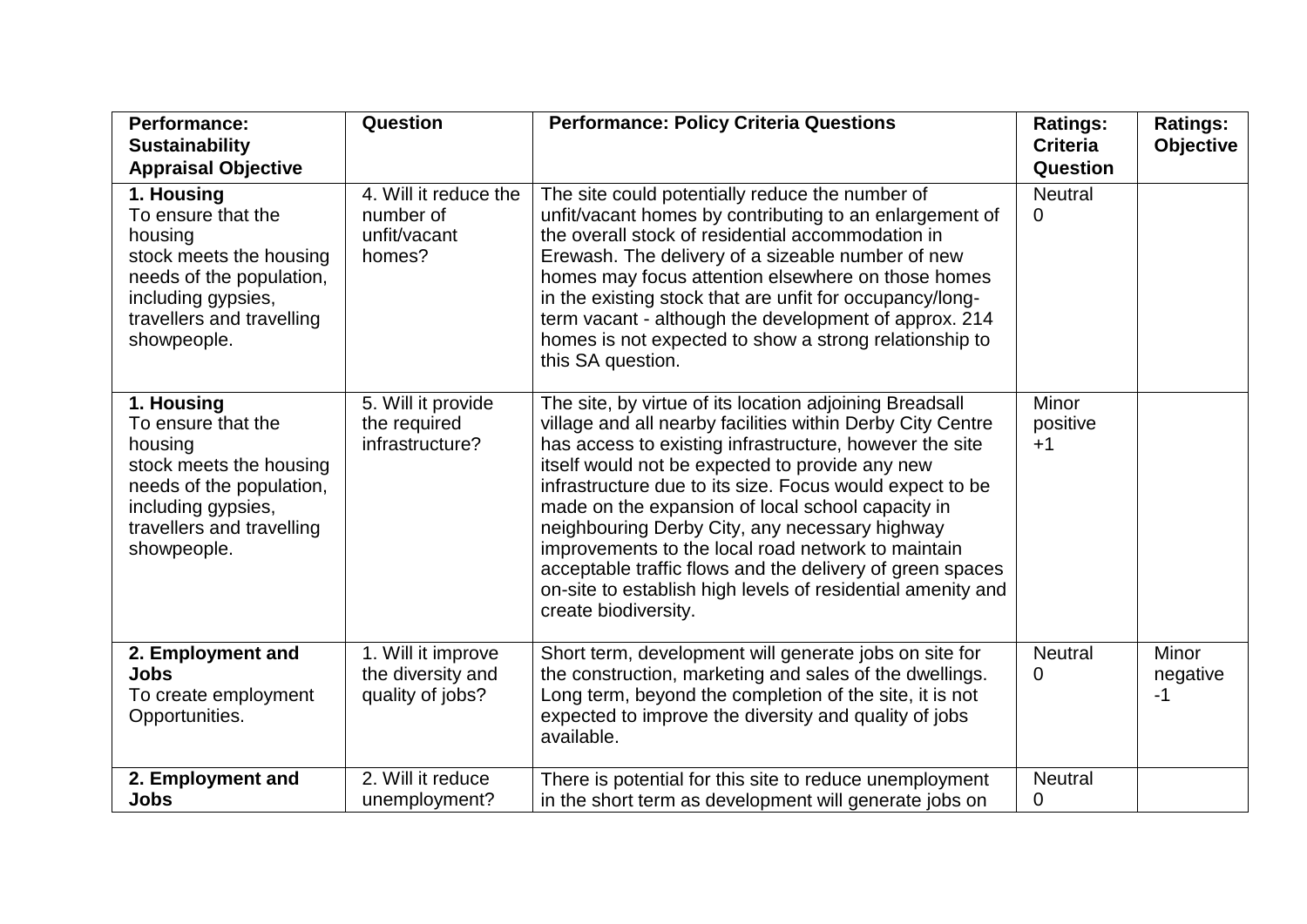| <b>Performance:</b><br><b>Sustainability</b><br><b>Appraisal Objective</b>                                                                                                                                              | Question                                                                                | <b>Performance: Policy Criteria Questions</b>                                                                                                                                                                                                  | <b>Ratings:</b><br><b>Criteria</b><br>Question | <b>Ratings:</b><br>Objective |
|-------------------------------------------------------------------------------------------------------------------------------------------------------------------------------------------------------------------------|-----------------------------------------------------------------------------------------|------------------------------------------------------------------------------------------------------------------------------------------------------------------------------------------------------------------------------------------------|------------------------------------------------|------------------------------|
| To create employment<br>Opportunities.                                                                                                                                                                                  |                                                                                         | site in the construction, marketing and sales sectors.<br>These jobs, however, are highly likely to move to other<br>sites once the site is complete and all units are sold.                                                                   |                                                |                              |
| 2. Employment and<br>Jobs<br>To create employment<br>Opportunities.                                                                                                                                                     | 3. Will it improve<br>rural productivity in<br>terms of<br>employment<br>opportunities? | Although SAG24 lies on poor quality agricultural land,<br>the loss of this land to development means that it can<br>never be used to provide employment opportunities in<br>agriculture.                                                       | Minor<br>negative<br>$-1$                      |                              |
| 3. Economic Structure<br>and<br><b>Innovation</b><br>To provide the physical<br>conditions for a high<br>quality modern economic<br>structure including<br>infrastructure to support<br>the use of new<br>technologies. | 1. Will it provide<br>land and buildings<br>of a type required<br>by businesses?        | The size of SGA24 does not lend itself to being a mixed<br>use site. It is therefore not expected that any land will<br>be provided for buildings of a type required by business<br>on this site.                                              | <b>Neutral</b><br>0                            | <b>Neutral</b><br>0          |
| 3. Economic Structure<br>and<br><b>Innovation</b><br>To provide the physical<br>conditions for a high<br>quality modern economic<br>structure including<br>infrastructure to support                                    | 2. Will it provide<br>business/university<br>clusters?                                  | Due to SGA24 being located away from town and city<br>centres, and due to the site size, it is not expected to<br>provide business or university clusters. These clusters<br>are more appropriate on larger sites of mixed use<br>development. | <b>Neutral</b><br>0                            |                              |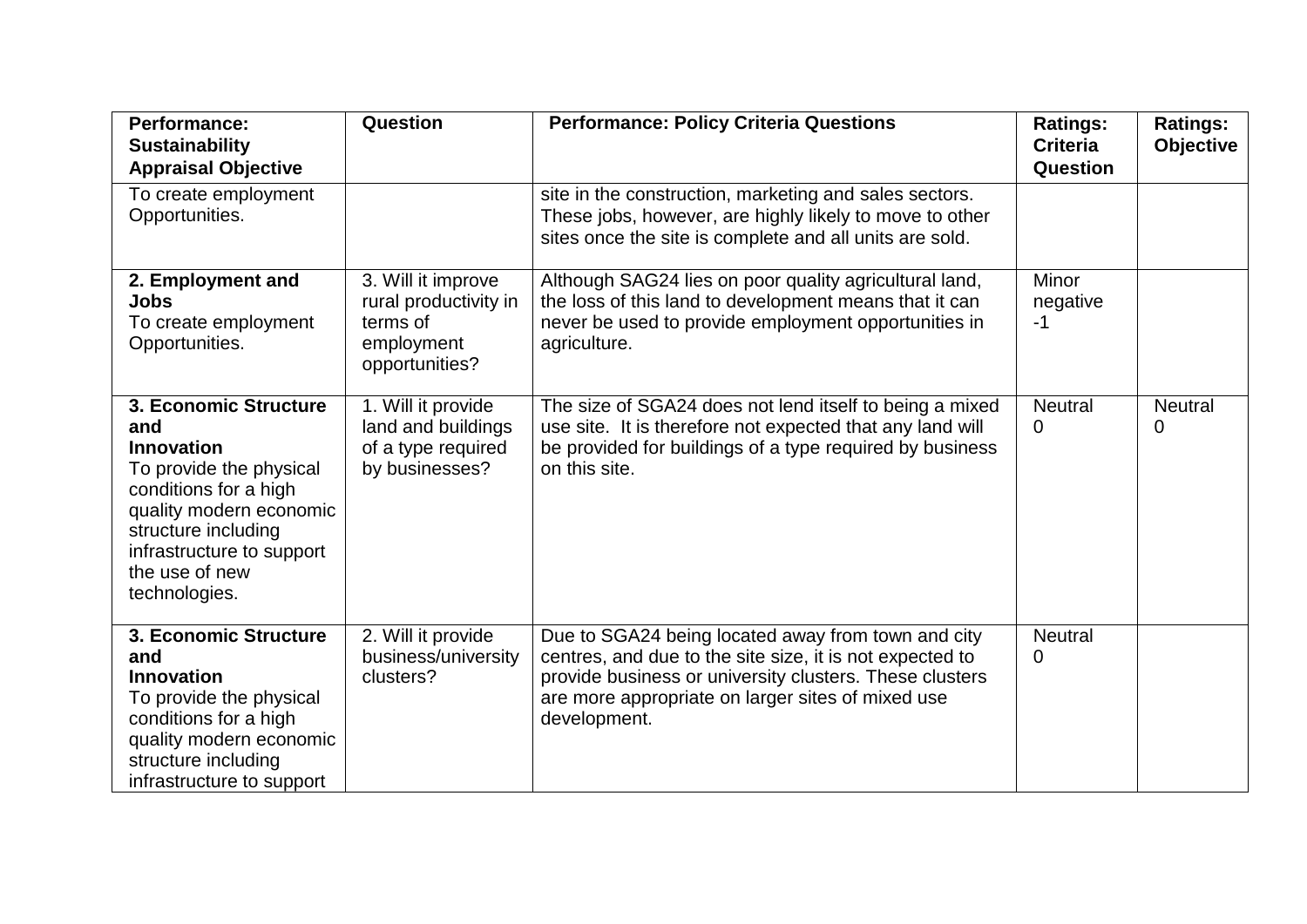| <b>Performance:</b><br><b>Sustainability</b><br><b>Appraisal Objective</b>                                                                                                                                              | Question                                                                       | <b>Performance: Policy Criteria Questions</b>                                                                                                                                                                                                              | <b>Ratings:</b><br><b>Criteria</b><br><b>Question</b> | <b>Ratings:</b><br><b>Objective</b> |
|-------------------------------------------------------------------------------------------------------------------------------------------------------------------------------------------------------------------------|--------------------------------------------------------------------------------|------------------------------------------------------------------------------------------------------------------------------------------------------------------------------------------------------------------------------------------------------------|-------------------------------------------------------|-------------------------------------|
| the use of new<br>technologies.                                                                                                                                                                                         |                                                                                |                                                                                                                                                                                                                                                            |                                                       |                                     |
| 3. Economic Structure<br>and<br><b>Innovation</b><br>To provide the physical<br>conditions for a high<br>quality modern economic<br>structure including<br>infrastructure to support<br>the use of new<br>technologies. | 3. Will it create jobs<br>in high knowledge<br>sectors?                        | The size of SGA24 does not lend itself to being a mixed<br>use site. It is therefore not expected that any jobs will<br>be created in high knowledge sectors.                                                                                              | <b>Neutral</b><br>$\mathbf{0}$                        |                                     |
| 3. Economic Structure<br>and<br>Innovation<br>To provide the physical<br>conditions for a high<br>quality modern economic<br>structure including<br>infrastructure to support<br>the use of new<br>technologies.        | 4. Will it encourage<br>graduates to live<br>and work within the<br>Plan area? | The size of SGA24 does not lend itself to being a mixed<br>use site. For this reason, along with the fact that SGA24<br>is not adjacent to the main built up area, it is therefore<br>not expected to encourage graduates to work within the<br>plan area. | <b>Neutral</b><br>$\mathbf{0}$                        |                                     |
| 3. Economic Structure<br>and<br><b>Innovation</b><br>To provide the physical<br>conditions for a high                                                                                                                   | 5. Will it provide<br>the required<br>infrastructure?                          | The size of SGA24 does not lend itself to being a mixed<br>use site. It is therefore not expected that required<br>employment infrastructure will be provided as a direct<br>result of this site.                                                          | <b>Neutral</b><br>0                                   |                                     |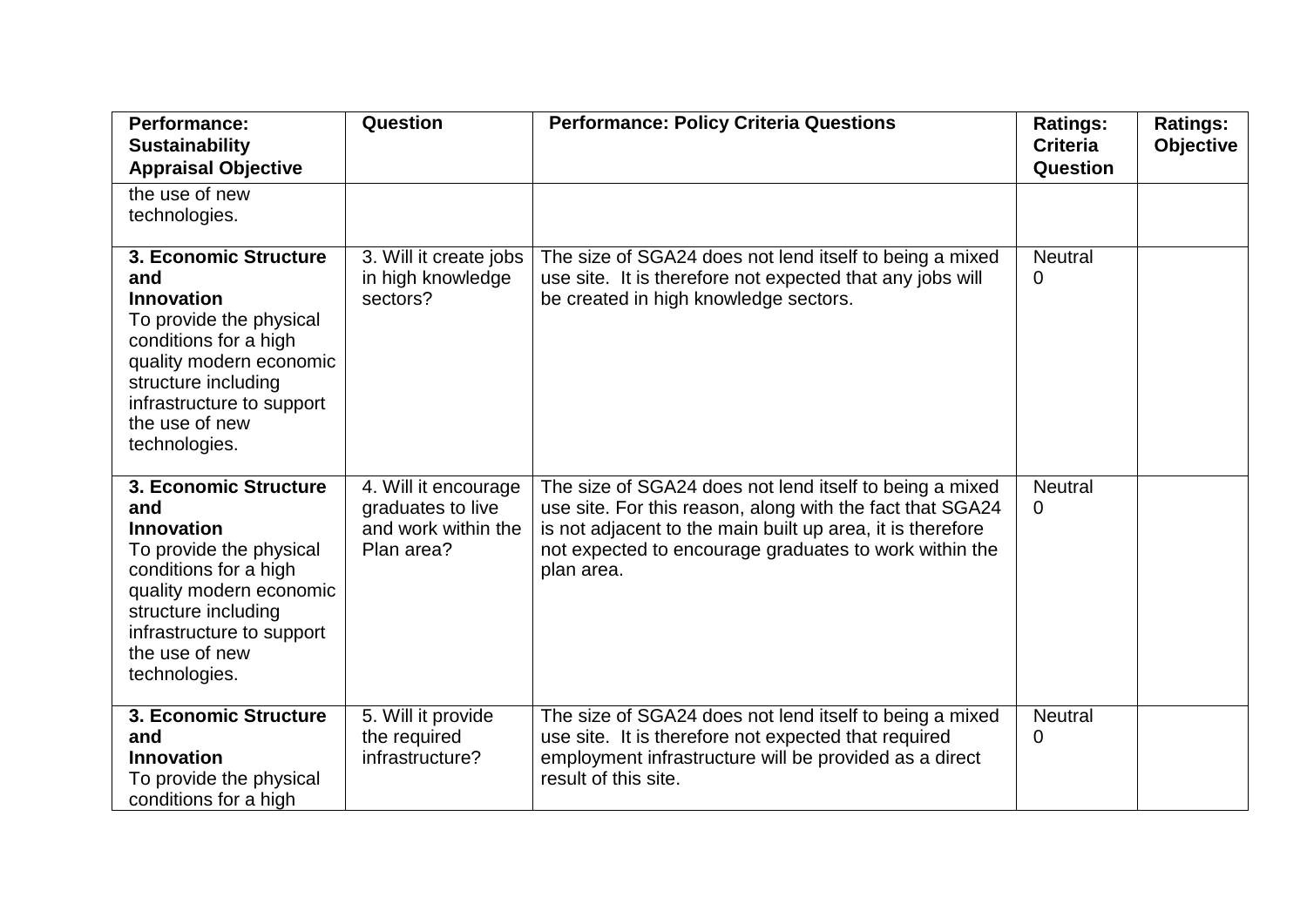| <b>Performance:</b><br><b>Sustainability</b><br><b>Appraisal Objective</b>                                     | Question                                                                                                           | <b>Performance: Policy Criteria Questions</b>                                                                                                                                                                                                                                                                                                                                                                                                                                                                                                                                                                           | <b>Ratings:</b><br><b>Criteria</b><br>Question | <b>Ratings:</b><br><b>Objective</b> |
|----------------------------------------------------------------------------------------------------------------|--------------------------------------------------------------------------------------------------------------------|-------------------------------------------------------------------------------------------------------------------------------------------------------------------------------------------------------------------------------------------------------------------------------------------------------------------------------------------------------------------------------------------------------------------------------------------------------------------------------------------------------------------------------------------------------------------------------------------------------------------------|------------------------------------------------|-------------------------------------|
| quality modern economic<br>structure including<br>infrastructure to support<br>the use of new<br>technologies. |                                                                                                                    |                                                                                                                                                                                                                                                                                                                                                                                                                                                                                                                                                                                                                         |                                                |                                     |
| <b>4. Shopping Centres</b><br>Increase the vitality and<br>viability of existing<br>shopping centres.          | 1. Will it encourage<br>the vitality of the<br>city centre, town<br>centre, district<br>centre or local<br>centre? | The nearest Local Centre within Erewash is Borrowash<br>Local Centre. Due to the distance between SGA24 and<br>Borrowash Local Centre, it is expected that development<br>will have almost no impact on the vitality of the local<br>centre. There is potential that the development would<br>strengthen the vitality of local centres outside of the plan<br>area as the additional population generated by SGA24<br>rely on it for local services/facilities.                                                                                                                                                         | <b>Neutral</b><br>0                            | <b>Neutral</b><br>0                 |
| 5. Health and<br>Wellbeing<br>To improve health and<br>wellbeing and reduce<br>health inequalities.            | 1. Will it reduce<br>health inequalities?                                                                          | The location of the site adjacent to Breadsall village,<br>close to Derby's main built up area, means that an<br>increased proportion of the population within the plan<br>area will be able to access services and facilities<br>through active means (walking and cycling) and this will<br>help to promote healthy lifestyle choices.<br>Notwithstanding the value of this, the effect on this<br>criteria question would be limited; the development of<br>the site would be highly unlikely to sustain health or<br>sport/ recreation facilities due to its limited scale and<br>associated viability constraints. | <b>Neutral</b><br>0                            | <b>Neutral</b><br>$\mathbf 0$       |
| 5. Health and<br>Wellbeing<br>To improve health and                                                            | 2. Will it improve<br>access to health<br>services?                                                                | Due to the size of SGA24, it is not expected that any<br>new health facilities will open as a result of<br>development. There is however, good public transport                                                                                                                                                                                                                                                                                                                                                                                                                                                         | <b>Neutral</b><br>0                            |                                     |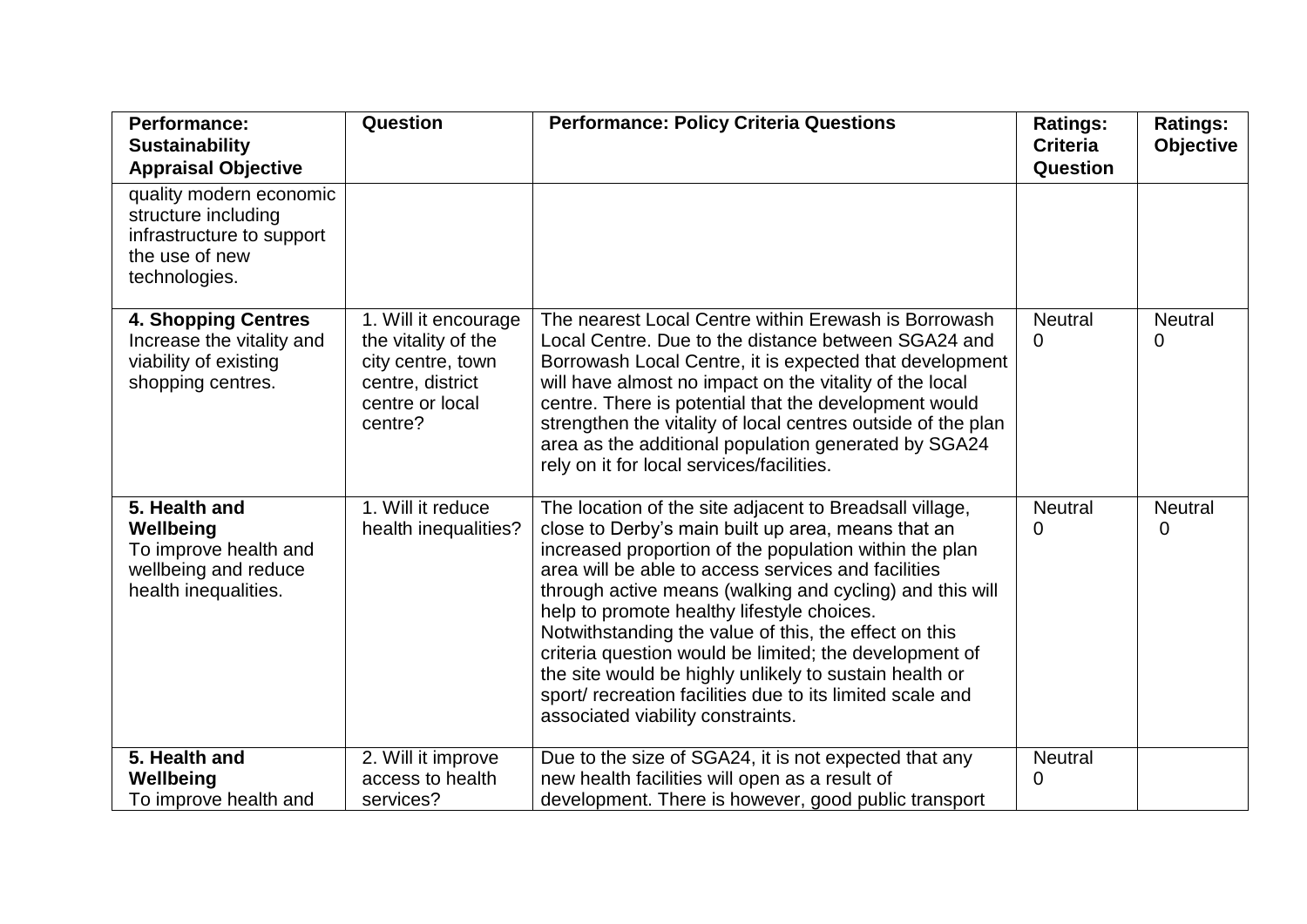| Performance:<br><b>Sustainability</b><br><b>Appraisal Objective</b>                                 | Question                                                                                     | <b>Performance: Policy Criteria Questions</b>                                                                                                                                                                                                                                                                                                                                                                                           | <b>Ratings:</b><br><b>Criteria</b><br><b>Question</b> | <b>Ratings:</b><br><b>Objective</b> |
|-----------------------------------------------------------------------------------------------------|----------------------------------------------------------------------------------------------|-----------------------------------------------------------------------------------------------------------------------------------------------------------------------------------------------------------------------------------------------------------------------------------------------------------------------------------------------------------------------------------------------------------------------------------------|-------------------------------------------------------|-------------------------------------|
| wellbeing and reduce<br>health inequalities.                                                        |                                                                                              | surrounding SGA24 connecting into Derby City,<br>therefore people who move in to the site may have<br>improved access to health services through public<br>transport connections.                                                                                                                                                                                                                                                       |                                                       |                                     |
| 5. Health and<br>Wellbeing<br>To improve health and<br>wellbeing and reduce<br>health inequalities. | 3. Will it increase<br>the opportunities<br>for recreational<br>physical activity?           | It is likely that new green infrastructure will be provided<br>on the site such as a children's playground or areas for<br>recreation. However the relationship is not strong<br>between the site and this SA question                                                                                                                                                                                                                  | <b>Neutral</b><br>0                                   |                                     |
| 5. Health and<br>Wellbeing<br>To improve health and<br>wellbeing and reduce<br>health inequalities. | 4. Will it provide<br>new open space or<br>improve the quality<br>of existing open<br>space? | SGA24 would be expected to provide a small amount of<br>open space as a result of its development. This open<br>space would likely take the form of Local equipped<br>areas for play and green space for residents to use. The<br>loss of the site to development would remove greenfield<br>land from the local environment, however the public right<br>of way which runs along the western extent of the site<br>would be preserved. | <b>Neutral</b><br>0                                   |                                     |
| 5. Health and<br>Wellbeing<br>To improve health and<br>wellbeing and reduce<br>health inequalities. | 5. Will it improve<br>access to local<br>food growing<br>opportunities?                      | The land upon which the site would be constructed is<br>arable but not currently used for food growing. Whilst<br>development of the site would not improve access to<br>food growing opportunities, it is equally true that<br>development of the site would not result in a reduction in<br>access to food growing opportunities due to the poor<br>quality of the land and higher quality alternatives<br>throughout Erewash.        | <b>Neutral</b><br>0                                   |                                     |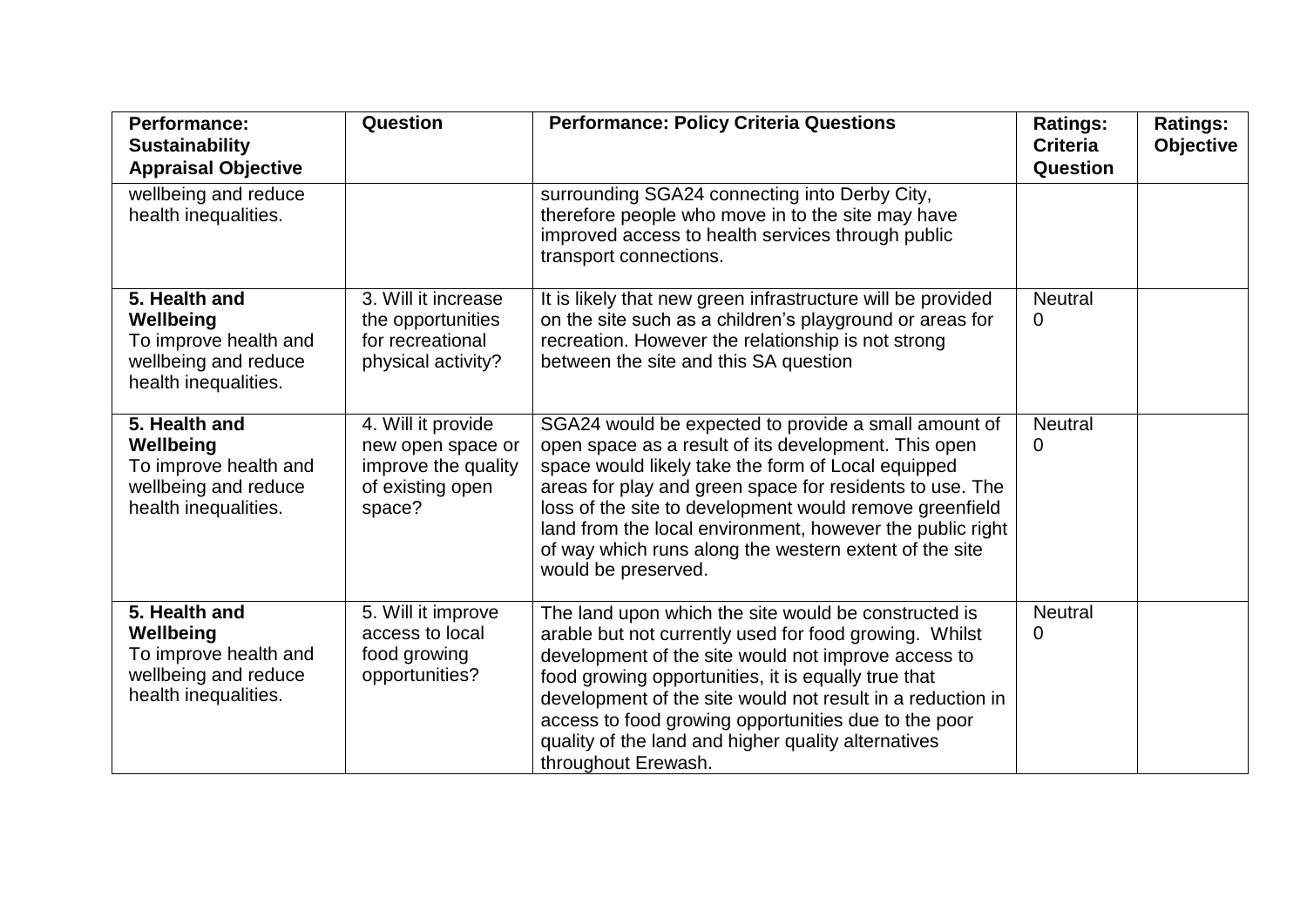| <b>Performance:</b><br><b>Sustainability</b>                                                                                                               | Question                                                               | <b>Performance: Policy Criteria Questions</b>                                                                                                                                                                                                                                                                                                                                                                                                                                                                                                                                                                                                                                                            | <b>Ratings:</b><br><b>Criteria</b> | <b>Ratings:</b><br>Objective |
|------------------------------------------------------------------------------------------------------------------------------------------------------------|------------------------------------------------------------------------|----------------------------------------------------------------------------------------------------------------------------------------------------------------------------------------------------------------------------------------------------------------------------------------------------------------------------------------------------------------------------------------------------------------------------------------------------------------------------------------------------------------------------------------------------------------------------------------------------------------------------------------------------------------------------------------------------------|------------------------------------|------------------------------|
| <b>Appraisal Objective</b>                                                                                                                                 |                                                                        |                                                                                                                                                                                                                                                                                                                                                                                                                                                                                                                                                                                                                                                                                                          | <b>Question</b>                    |                              |
| <b>6. Community Safety</b><br>To improve community<br>safety, reduce crime and<br>the fear of crime.                                                       | 1. Will it reduce<br>crime and the fear<br>of crime                    | Delivery of around 120 dwellings at this location would<br>result in the urbanising of private greenfield land and<br>convergence of additional population in the locality. As a<br>result of this incidences of crime are very likely to<br>increase and with it the fear of crime in the locality as<br>would be expected with an expanded population. The<br>opportunity to reduce incidences and fear of <i>rural</i> crime<br>is outweighed by the effects of urbanising the land,<br>particularly when considering the site is already in a<br>largely urban environment.                                                                                                                          | Minor<br>negative<br>-1            | Major<br>negative<br>$-2$    |
| <b>6. Community Safety</b><br>To improve community<br>safety, reduce crime and<br>the fear of crime.                                                       | 2. Will it contribute<br>to a safe and<br>secure built<br>environment? | The land upon which this site would be delivered does<br>not have anything within it that would classify as 'built<br>environment'. Consequently, safety and security of the<br>built environment is not an existing concern. However,<br>delivery of the site would introduce an expanded built<br>environment with new additional risks and hazards.<br>Notwithstanding that new development would seek to<br>address safety and security concerns in the design and<br>implementation stages, it would not be able to alleviate<br>all and as such delivery of the site would result in a net-<br>negative effect on levels of safety and security concerns<br>associated with the built environment. | Minor<br>negative<br>$-1$          |                              |
| <b>7. Social Inclusion</b><br>To promote and support<br>the development and<br>growth of social capital<br>and to improve social<br>inclusion and to close | 1. Will it protect<br>and enhance<br>existing cultural<br>assets?      | Development of the site does not put at direct risk any<br>existing cultural assets. On the contrary, associated<br>increase in population adjacent to the conurbation<br>means that existing assets in the locality are likely to be<br>further supported and, consequently, protected.<br>Development of the site would not directly lead to                                                                                                                                                                                                                                                                                                                                                           | Minor<br>positive<br>$+1$          | Major<br>positive<br>$+2$    |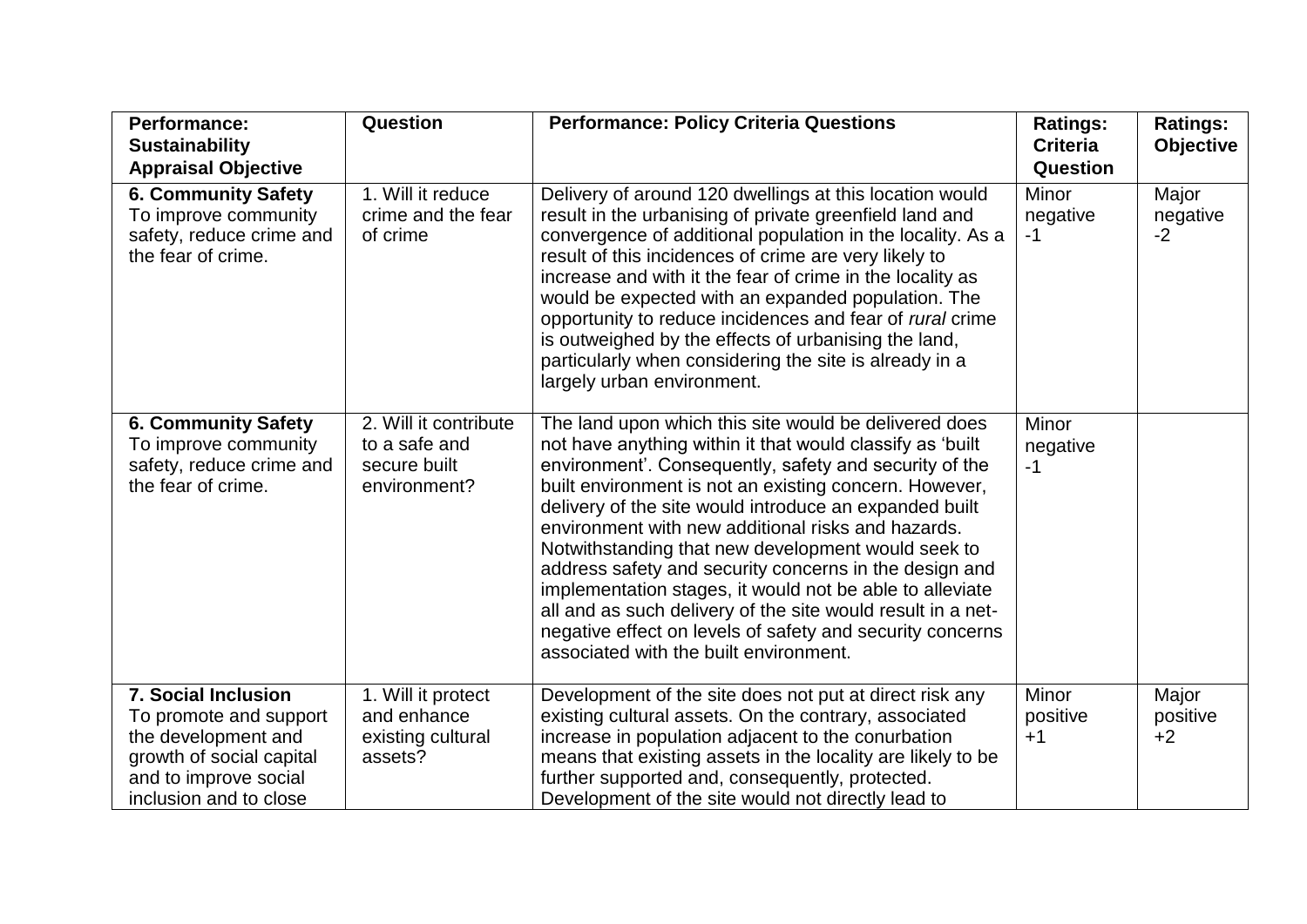| <b>Performance:</b><br><b>Sustainability</b><br><b>Appraisal Objective</b>                                                                                                                                                        | Question                                                                                                                          | <b>Performance: Policy Criteria Questions</b>                                                                                                                                                                                                                                                                                                                                                                                                                                                                  | <b>Ratings:</b><br><b>Criteria</b><br>Question | <b>Ratings:</b><br><b>Objective</b> |
|-----------------------------------------------------------------------------------------------------------------------------------------------------------------------------------------------------------------------------------|-----------------------------------------------------------------------------------------------------------------------------------|----------------------------------------------------------------------------------------------------------------------------------------------------------------------------------------------------------------------------------------------------------------------------------------------------------------------------------------------------------------------------------------------------------------------------------------------------------------------------------------------------------------|------------------------------------------------|-------------------------------------|
| the gap between the<br>most deprived areas<br>within the plan area.                                                                                                                                                               |                                                                                                                                   | enhancement of existing assets, though an increase in<br>the number of users resulting from development is likely<br>to provide the impetus for such enhancements.                                                                                                                                                                                                                                                                                                                                             |                                                |                                     |
| <b>7. Social Inclusion</b><br>To promote and support<br>the development and<br>growth of social capital<br>and to improve social<br>inclusion and to close<br>the gap between the<br>most deprived areas<br>within the plan area. | 2. Will it improve<br>access to.<br>encourage<br>engagement with<br>and residents'<br>satisfaction in<br>community<br>activities? | Delivery of this site would result in an increase in<br>population adjacent to Breadsall. This will increase the<br>proportion of the overall plan area population able to<br>easily access and engage with community activities at<br>facilities within the conurbation. The site would be too<br>limited in scale to provide any additional facilities<br>however and the extent to which an improvement in<br>resident's satisfaction with such activities would result<br>from the development is unknown. | Minor<br>positive<br>$+1$                      |                                     |
| <b>7. Social Inclusion</b><br>To promote and support<br>the development and<br>growth of social capital<br>and to improve social<br>inclusion and to close<br>the gap between the<br>most deprived areas<br>within the plan area. | 3. Will it increase<br>the number of<br>facilities e.g.<br>shops, community<br>centres?                                           | Due to the size of SGA24, it would not be expected to<br>directly lead to an increase in the number of community<br>facilities. A site of a larger size would be expected to<br>increase community facilities.                                                                                                                                                                                                                                                                                                 | <b>Neutral</b><br>$\Omega$                     |                                     |
| <b>7. Social Inclusion</b><br>To promote and support<br>the development and<br>growth of social capital<br>and to improve social<br>inclusion and to close                                                                        | 4. Will it provide for<br>the educational<br>needs of the<br>population?                                                          | The site would not be of the scale required to provide a<br>new school, however it would be expected to make<br>sufficient contribution to the existing educational system<br>to support the additional population generated by the<br>site.                                                                                                                                                                                                                                                                   | <b>Neutral</b><br>0                            |                                     |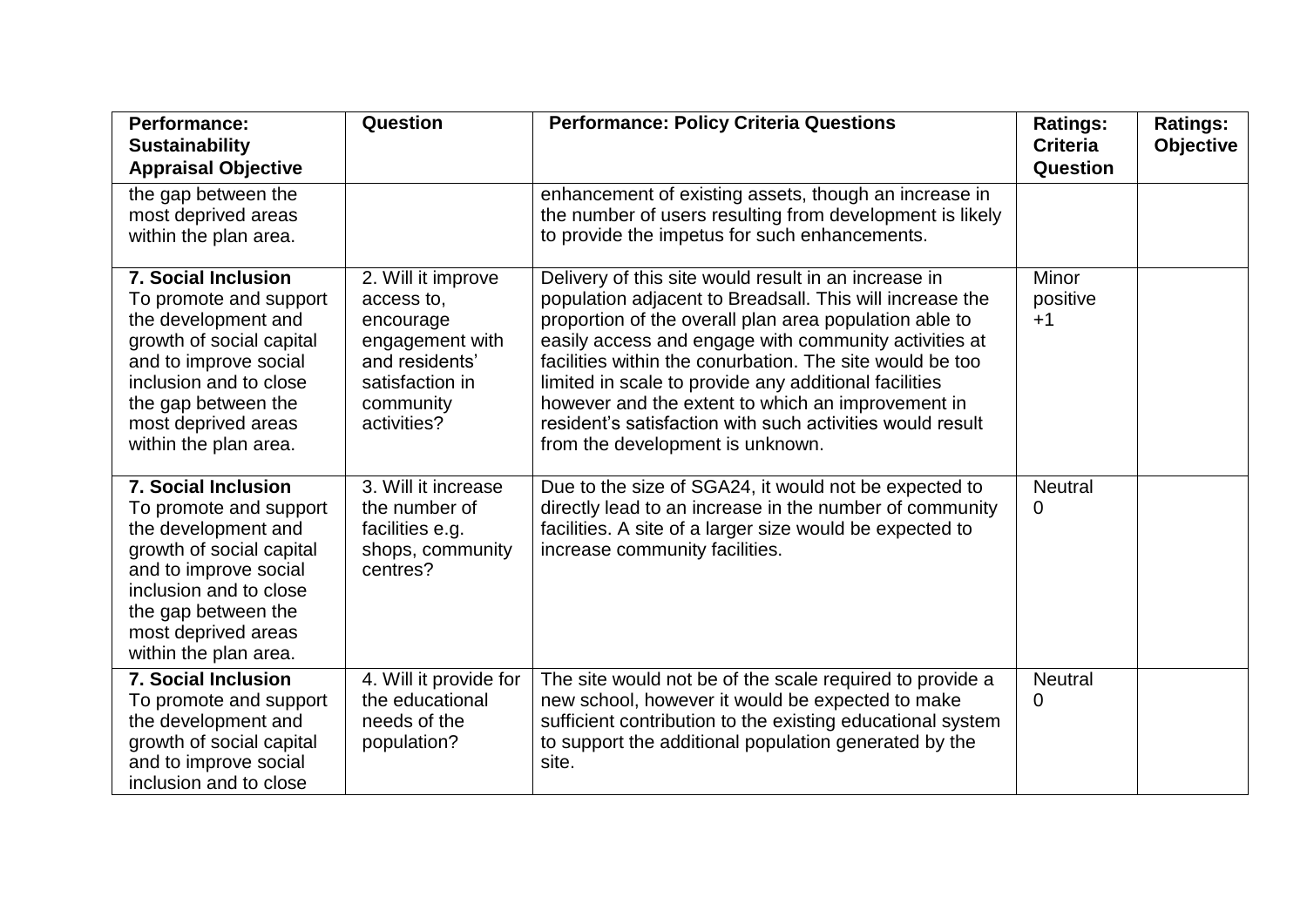| <b>Performance:</b><br><b>Sustainability</b><br><b>Appraisal Objective</b>                                                                                                                                                                        | Question                                                                                                    | <b>Performance: Policy Criteria Questions</b>                                                                                                                                                                                                                                                                                                                                                                                                                       | <b>Ratings:</b><br><b>Criteria</b><br>Question | <b>Ratings:</b><br><b>Objective</b> |
|---------------------------------------------------------------------------------------------------------------------------------------------------------------------------------------------------------------------------------------------------|-------------------------------------------------------------------------------------------------------------|---------------------------------------------------------------------------------------------------------------------------------------------------------------------------------------------------------------------------------------------------------------------------------------------------------------------------------------------------------------------------------------------------------------------------------------------------------------------|------------------------------------------------|-------------------------------------|
| the gap between the<br>most deprived areas<br>within the plan area.                                                                                                                                                                               |                                                                                                             |                                                                                                                                                                                                                                                                                                                                                                                                                                                                     |                                                |                                     |
| 8. Transport<br>To make efficient use of<br>the existing transport<br>infrastructure, help<br>reduce the need to travel<br>by car, improve<br>accessibility to jobs and<br>services for all and to<br>improve travel choice<br>and accessibility. | 1. Will it use and<br>enhance existing<br>transport<br>infrastructure?                                      | Development of the site would result in a new population<br>making use of existing transport infrastructure. As<br>Breadsall is a village away from the conurbation,<br>existing infrastructure may be put under pressure as a<br>result of the increased population due to the site not<br>being of a scale to warrant large-scale enhancement to<br>the existing network.                                                                                         | Minor<br>negative<br>$-1$                      | Major<br>negative<br>$-2$           |
| 8. Transport<br>To make efficient use of<br>the existing transport<br>infrastructure, help<br>reduce the need to travel<br>by car, improve<br>accessibility to jobs and<br>services for all and to<br>improve travel choice<br>and accessibility. | 2. Will it help to<br>develop a transport<br>network that<br>minimises the<br>impact on the<br>environment? | Due to the site having an expected yield of 120<br>dwellings, it is not anticipated that a site of this size will<br>directly lead to the development of a transport network<br>that minimises impact on the environment. However,<br>due to the sites proximity to public transport routes and<br>current cycle networks/public rights of way, there are<br>several sustainable transport routes into Derby City that<br>would minimise impact on the environment. | <b>Neutral</b><br>0                            |                                     |
| 8. Transport<br>To make efficient use of<br>the existing transport<br>infrastructure, help<br>reduce the need to travel<br>by car, improve                                                                                                        | 3. Will it reduce<br>journeys<br>undertaken by<br>private car by<br>encouraging<br>alternative modes        | The location of the site adjacent to the conurbation will<br>enable access to facilities and services to be achieved<br>via means other than the private car. Ultimately<br>however, the development would result in additional car<br>usage relating to an expanded local population.                                                                                                                                                                              | <b>Minor</b><br>negative<br>$-1$               |                                     |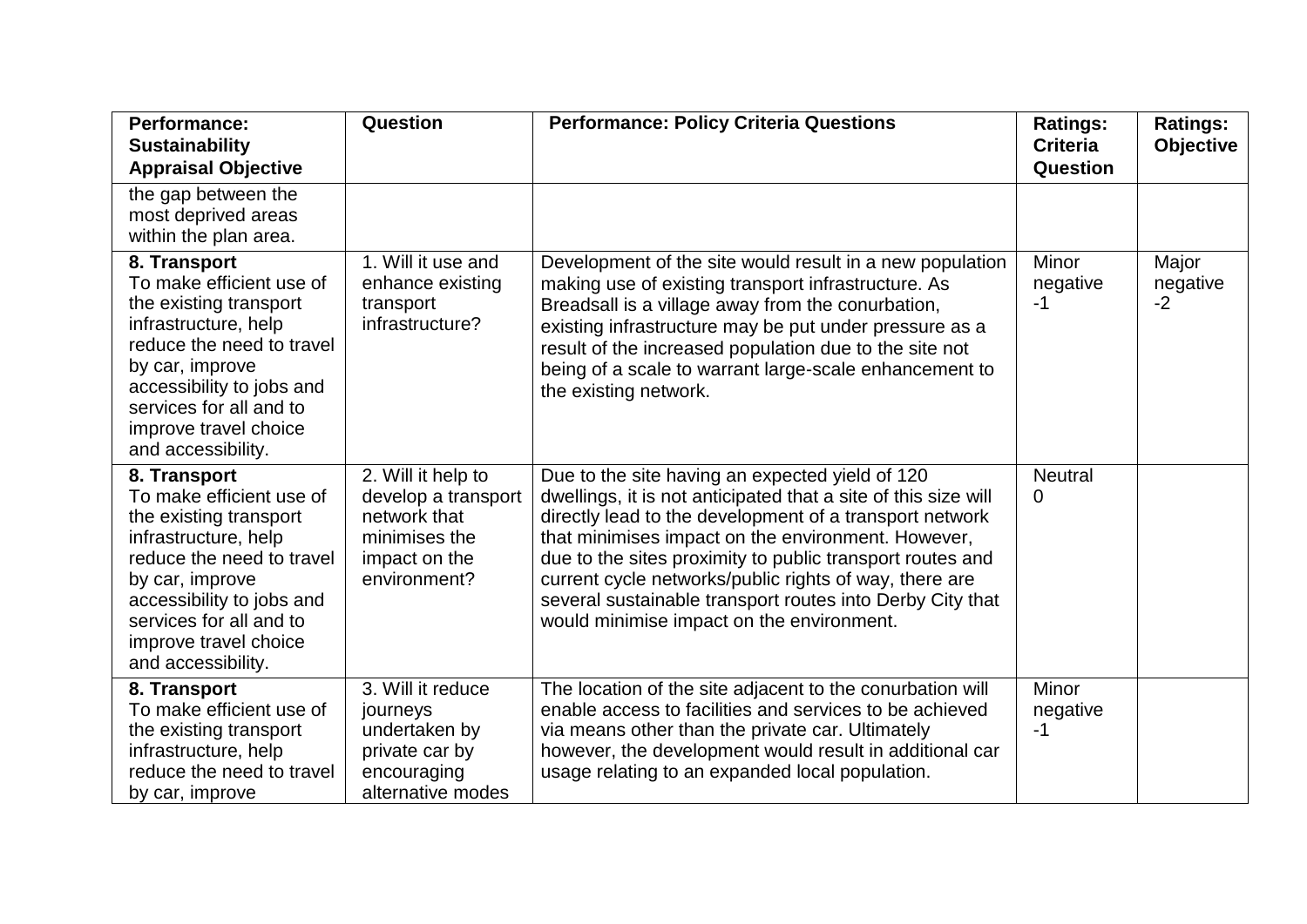| <b>Performance:</b><br><b>Sustainability</b>                                                                                                                                                                                                      | <b>Question</b>                                                            | <b>Performance: Policy Criteria Questions</b>                                                                                                                                                                                                                                     | <b>Ratings:</b><br><b>Criteria</b> | <b>Ratings:</b><br><b>Objective</b> |
|---------------------------------------------------------------------------------------------------------------------------------------------------------------------------------------------------------------------------------------------------|----------------------------------------------------------------------------|-----------------------------------------------------------------------------------------------------------------------------------------------------------------------------------------------------------------------------------------------------------------------------------|------------------------------------|-------------------------------------|
| <b>Appraisal Objective</b>                                                                                                                                                                                                                        |                                                                            |                                                                                                                                                                                                                                                                                   | <b>Question</b>                    |                                     |
| accessibility to jobs and<br>services for all and to<br>improve travel choice<br>and accessibility.                                                                                                                                               | of transport?                                                              |                                                                                                                                                                                                                                                                                   |                                    |                                     |
| 8. Transport<br>To make efficient use of<br>the existing transport<br>infrastructure, help<br>reduce the need to travel<br>by car, improve<br>accessibility to jobs and<br>services for all and to<br>improve travel choice<br>and accessibility. | 4. Will it increase<br>accessibility to<br>services and<br>facilities?     | SGA24 on its own will not increase accessibility to<br>services and facilities as due to the site's size, new<br>transport infrastructure would not be expected.                                                                                                                  | <b>Neutral</b><br>0                |                                     |
| 9. Brownfield Land<br>To make efficient use of<br>brownfield land and<br>recognise biodiversity<br>value where appropriate.                                                                                                                       | 1. Will it make<br>efficient use of<br>brownfield land?                    | SGA24 is currently agricultural land within the green<br>belt, therefore its development would not make efficient<br>use of brownfield land.                                                                                                                                      | Major<br>negative<br>$-2$          | Major<br>negative<br>$-3$           |
| 9. Brownfield Land<br>To make efficient use of<br>brownfield land and<br>recognise biodiversity<br>value where appropriate.                                                                                                                       | 2. Will it minimise<br>impact on the<br>biodiversity<br>interests of land? | Development of the site could pose a threat to<br>biodiversity interests and assets present on or adjacent<br>to it. However, the land's current arable usage could<br>likely lead to a reduction of the impacts on biodiversity<br>arising from the site's possible development. | Minor<br>negative<br>$-1$          |                                     |
| 10. Energy and Climate<br>Change<br>To minimise energy<br>usage and to develop                                                                                                                                                                    | 1. Will it result in<br>additional energy<br>use?                          | SGA24 would result in 120 new dwellings, all of which<br>will use energy, therefore resulting in a consistent<br>increase in energy use. Residential energy schemes<br>could be used to reduce the additional energy arising                                                      | Major<br>negative<br>$-2$          | <b>Neutral</b><br>0                 |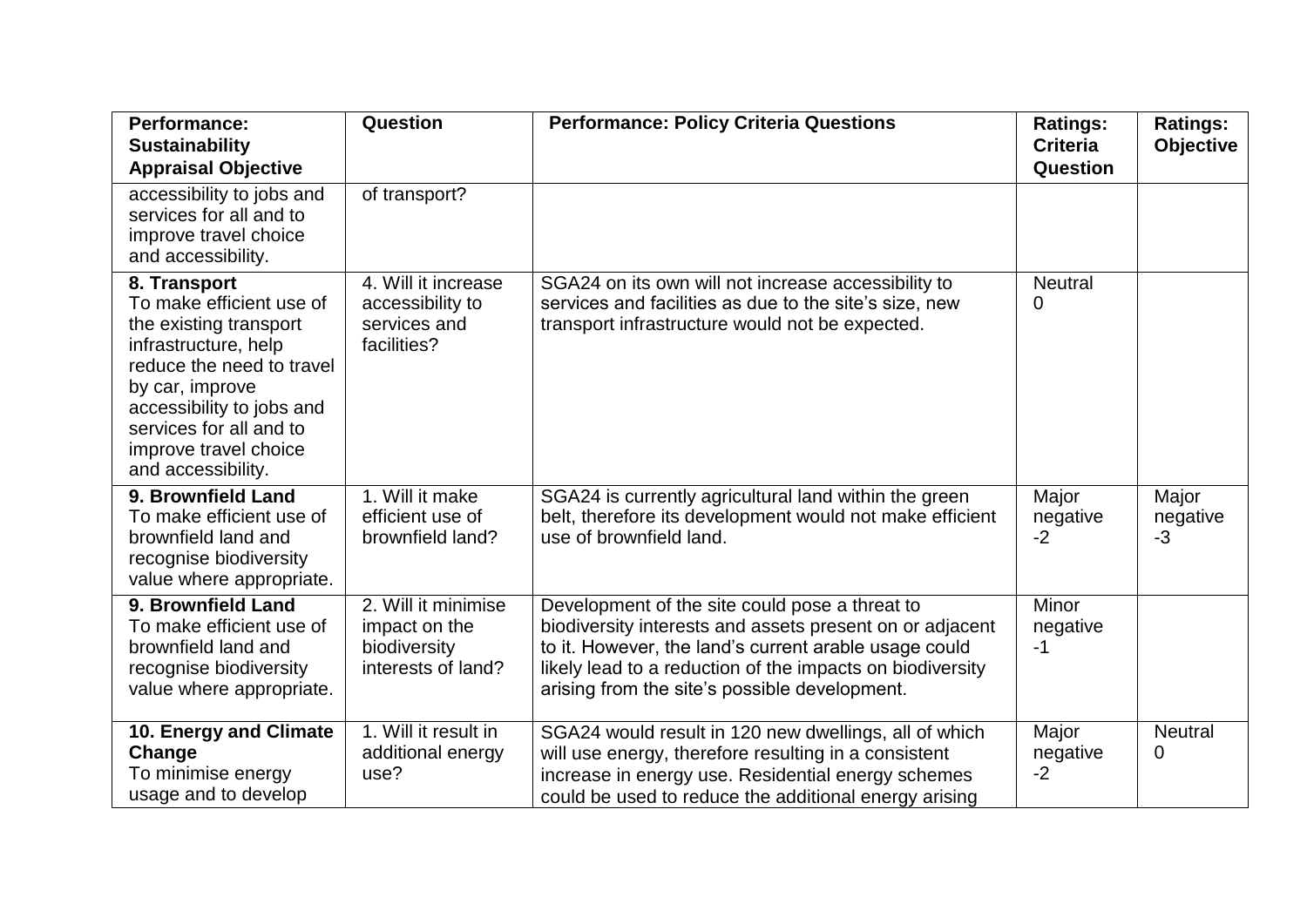| <b>Performance:</b><br><b>Sustainability</b><br><b>Appraisal Objective</b>                                                                                            | Question                                                                                     | <b>Performance: Policy Criteria Questions</b>                                                                                                                                                                                                                                                                                                                                                                                                                                                                                                                                                                                                                      | <b>Ratings:</b><br><b>Criteria</b><br>Question | <b>Ratings:</b><br><b>Objective</b> |
|-----------------------------------------------------------------------------------------------------------------------------------------------------------------------|----------------------------------------------------------------------------------------------|--------------------------------------------------------------------------------------------------------------------------------------------------------------------------------------------------------------------------------------------------------------------------------------------------------------------------------------------------------------------------------------------------------------------------------------------------------------------------------------------------------------------------------------------------------------------------------------------------------------------------------------------------------------------|------------------------------------------------|-------------------------------------|
| low-carbon energy<br>resource, reducing<br>dependency on non-<br>renewable sources.                                                                                   |                                                                                              | from the site, however these schemes would not<br>completely eliminate all additional energy use created as<br>a result of development.                                                                                                                                                                                                                                                                                                                                                                                                                                                                                                                            |                                                |                                     |
| 10. Energy and Climate<br>Change<br>To minimise energy<br>usage and to develop<br>low-carbon energy<br>resource, reducing<br>dependency on non-<br>renewable sources. | 2. Will it improve<br>energy efficiency of<br>the building stock<br>within the Plan<br>area? | The construction of 120 new dwellings would result in an<br>improvement in energy efficiency of the building stock<br>within the immediate area as the current building stock<br>is majority over 25+ years old in the surrounding area.                                                                                                                                                                                                                                                                                                                                                                                                                           | Minor<br>positive<br>$+1$                      |                                     |
| 10. Energy and Climate<br>Change<br>To minimise energy<br>usage and to develop<br>low-carbon energy<br>resource, reducing<br>dependency on non-<br>renewable sources. | 3. Will it support<br>the generation and<br>use of renewable<br>energy?                      | Whilst major development sites have the potential to<br>support the generation and use of renewable energy<br>because of the scale of housing promoted, it will be for<br>detailed master planning of the site to fully explore<br>embedding such measures within any future scheme.<br>Provisionally, the larger the development, the more<br>scope exists to explore the practicalities and feasibility of<br>generating renewable energy through measures such as<br>solar panels mounted on the roofs of new properties that<br>can be supplied back to energy networks. However,<br>master planning will be required to understand the level<br>of potential. | <b>Neutral</b><br>0                            |                                     |
| 10. Energy and Climate<br>Change<br>To minimise energy<br>usage and to develop                                                                                        | 4. Will it support<br>the development of<br>community energy<br>systems?                     | Similar to the points made above in $10(1)$ and $10(3)$ ,<br>development of significantly sized schemes comprising<br>many new homes and other facilities do offer much<br>greater opportunities to explore the practicalities of                                                                                                                                                                                                                                                                                                                                                                                                                                  | <b>Neutral</b><br>0                            |                                     |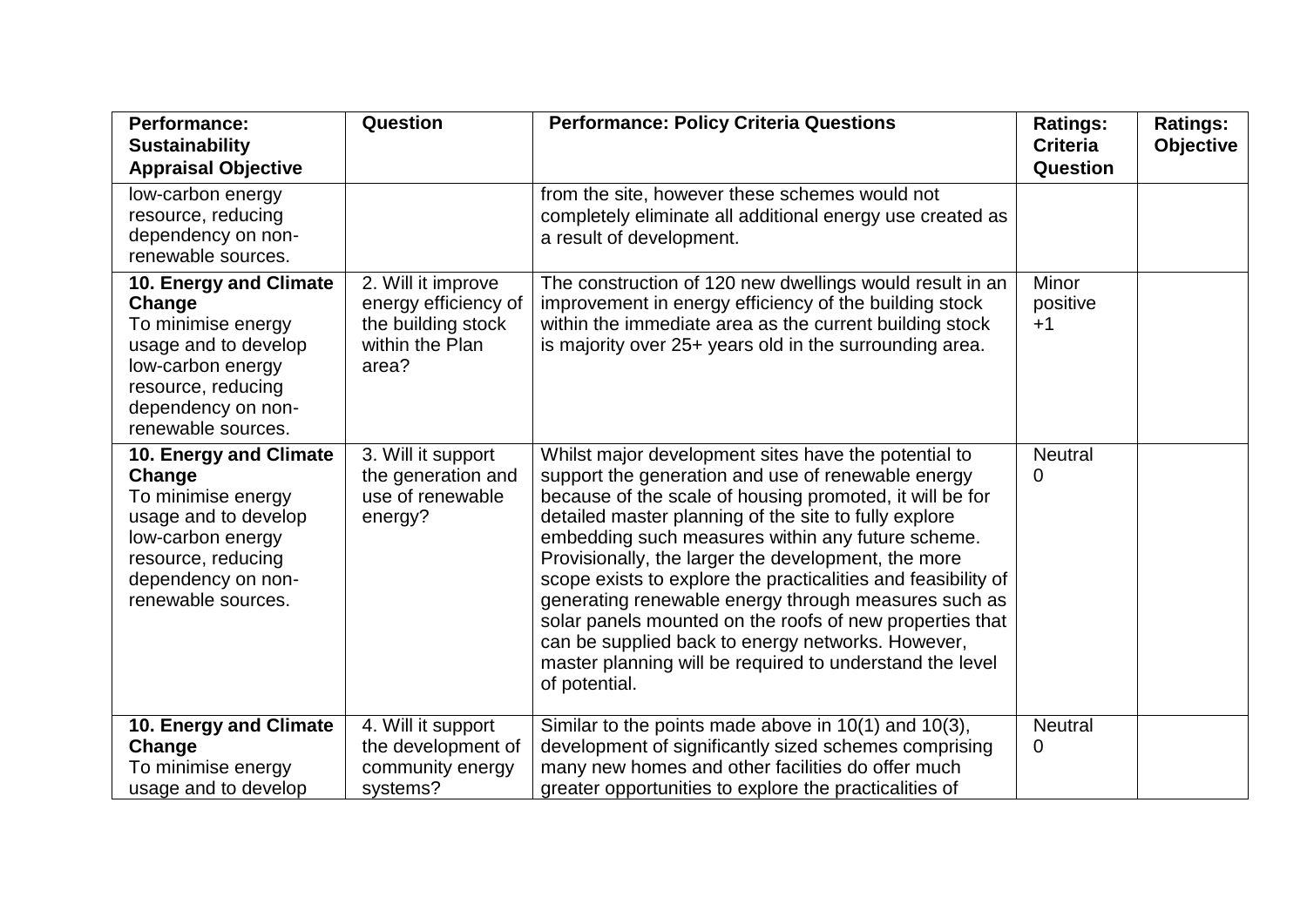| <b>Performance:</b><br><b>Sustainability</b><br><b>Appraisal Objective</b>                                                                                            | Question                                                                                             | <b>Performance: Policy Criteria Questions</b>                                                                                                                                                                                                                                                                                                                                                                                                                                                                                                                                                                                                                                                                                       | <b>Ratings:</b><br><b>Criteria</b><br><b>Question</b> | <b>Ratings:</b><br><b>Objective</b> |
|-----------------------------------------------------------------------------------------------------------------------------------------------------------------------|------------------------------------------------------------------------------------------------------|-------------------------------------------------------------------------------------------------------------------------------------------------------------------------------------------------------------------------------------------------------------------------------------------------------------------------------------------------------------------------------------------------------------------------------------------------------------------------------------------------------------------------------------------------------------------------------------------------------------------------------------------------------------------------------------------------------------------------------------|-------------------------------------------------------|-------------------------------------|
| low-carbon energy<br>resource, reducing<br>dependency on non-<br>renewable sources.                                                                                   |                                                                                                      | introducing community energy systems where scale can<br>be maximised. However, viability of such systems, aided<br>by a masterplanning process to understand the level of<br>scope for the development of a system, will be a key<br>consideration in whether these can be provided in<br>combination with any major development opportunity.                                                                                                                                                                                                                                                                                                                                                                                       |                                                       |                                     |
| 10. Energy and Climate<br>Change<br>To minimise energy<br>usage and to develop<br>low-carbon energy<br>resource, reducing<br>dependency on non-<br>renewable sources. | 5. Will it ensure<br>that buildings are<br>able to deal with<br>future changes in<br>climate change? | Homes and other facilities that could be provided at this<br>location would be required to be constructed to current<br>standards against building regulations. Regulations set<br>at a national level need to address the predicted change<br>in climatic conditions expected over the coming decades<br>and influence the building of domestic and commercial<br>properties that show greater resilience and are able to<br>adapt to the effects of climate change. The addition of a<br>120 homes at this location would create a significant<br>amount of new domestic properties that would be<br>expected to demonstrate heightened resilience to<br>climate change than the majority of Erewash's existing<br>housing stock. | Minor<br>positive<br>$+1$                             |                                     |
| 11. Pollution and Air<br>Quality<br>To manage air quality<br>and minimise the risk<br>posed by air, noise and<br>other types of pollution.                            | 1. Will it increase<br>levels of air, noise<br>and other types of<br>pollution?                      | Development of this scale would inevitably result in<br>recorded increases in all types of pollution. Efforts to<br>mitigate this would reduce the levels omitted by<br>buildings, occupants and the introduction of vehicular<br>trips to a previously undeveloped site. However,<br>construction and the occupancy of on-site buildings<br>would see a rise in pollution omissions. Although all of<br>new buildings likely to be domestic, there is thought to                                                                                                                                                                                                                                                                   | <b>Minor</b><br>negative<br>$-1$                      | Minor<br>negative<br>$-1$           |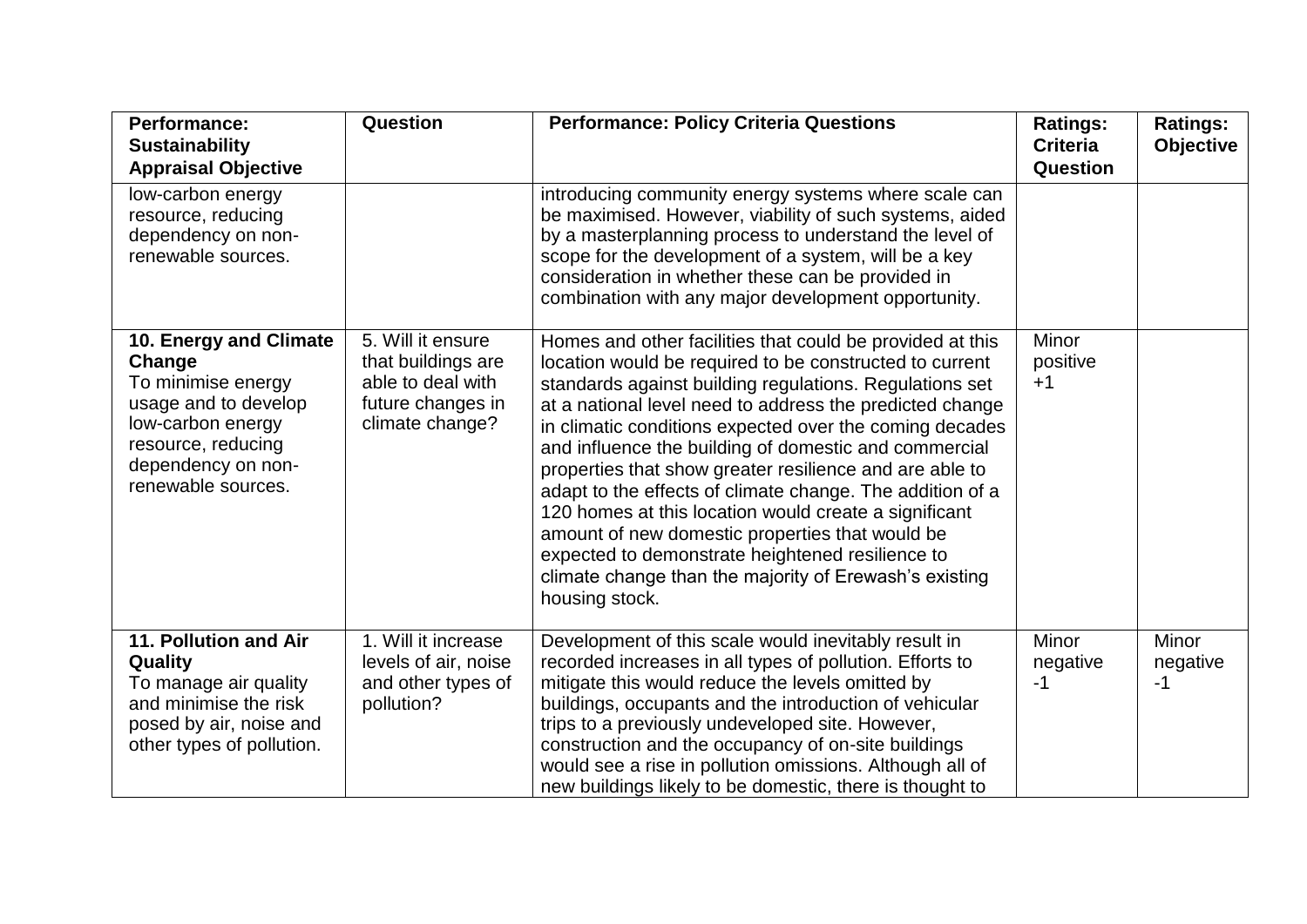| <b>Performance:</b><br><b>Sustainability</b><br><b>Appraisal Objective</b>                                                | Question                                          | <b>Performance: Policy Criteria Questions</b>                                                                                                                                                                                                                                                                                                                                                                                                                                                                                                                 | <b>Ratings:</b><br><b>Criteria</b><br><b>Question</b> | <b>Ratings:</b><br><b>Objective</b> |
|---------------------------------------------------------------------------------------------------------------------------|---------------------------------------------------|---------------------------------------------------------------------------------------------------------------------------------------------------------------------------------------------------------------------------------------------------------------------------------------------------------------------------------------------------------------------------------------------------------------------------------------------------------------------------------------------------------------------------------------------------------------|-------------------------------------------------------|-------------------------------------|
|                                                                                                                           |                                                   | be adequate scope to limit increases through innovate<br>construction techniques and better specification<br>materials. Pollution increases on SGA6 are likely to be<br>of lower levels than some of the larger strategic sites.                                                                                                                                                                                                                                                                                                                              |                                                       |                                     |
| 12. Flooding and Water<br>Quality<br>To minimise the risk of<br>flooding and to conserve<br>and improve water<br>quality. | 1. Will it minimise<br>or mitigate flood<br>risk? | 20% of SGA24 is within Flood Zone 1 Around 80% of<br>the site is at the risk of flooding commensurate with the<br>probability associated with Flood Zone 2 or greater. This<br>is largely due to the nearby presence of the River<br>Derwent, approximately 500m from the site. The<br>development of 120 new homes on the site would<br>reduce its ability to absorb rainfall into the ground,<br>leading to the likelihood of increased flood risk due to<br>residential development spreading across a sizeable<br>footprint within the site's boundaries. | Minor<br>negative<br>$-1$                             | Major<br>negative<br>$-3$           |
| 12. Flooding and Water<br>Quality<br>To minimise the risk of<br>flooding and to conserve<br>and improve water<br>quality. | 2. Will it improve<br>water quality?              | Development of the site would be unlikely to improve<br>water quality within the wider water cycle. However, it is<br>also unlikely that development would have a detrimental<br>impact on water quality due to the lack of watercourses<br>in the immediate vicinity to the site.                                                                                                                                                                                                                                                                            | <b>Neutral</b><br>0                                   |                                     |
| 12. Flooding and Water<br>Quality<br>To minimise the risk of<br>flooding and to conserve<br>and improve water<br>quality. | 3. Will it conserve<br>water?                     | SGA24 is unlikely to assist with the conservation of<br>water given the likely demand arising from domestic<br>properties. Development would not therefore help to<br>conserve water in any way and would see a relatively<br>large net increase in local usage.                                                                                                                                                                                                                                                                                              | Major<br>negative<br>$-2$                             |                                     |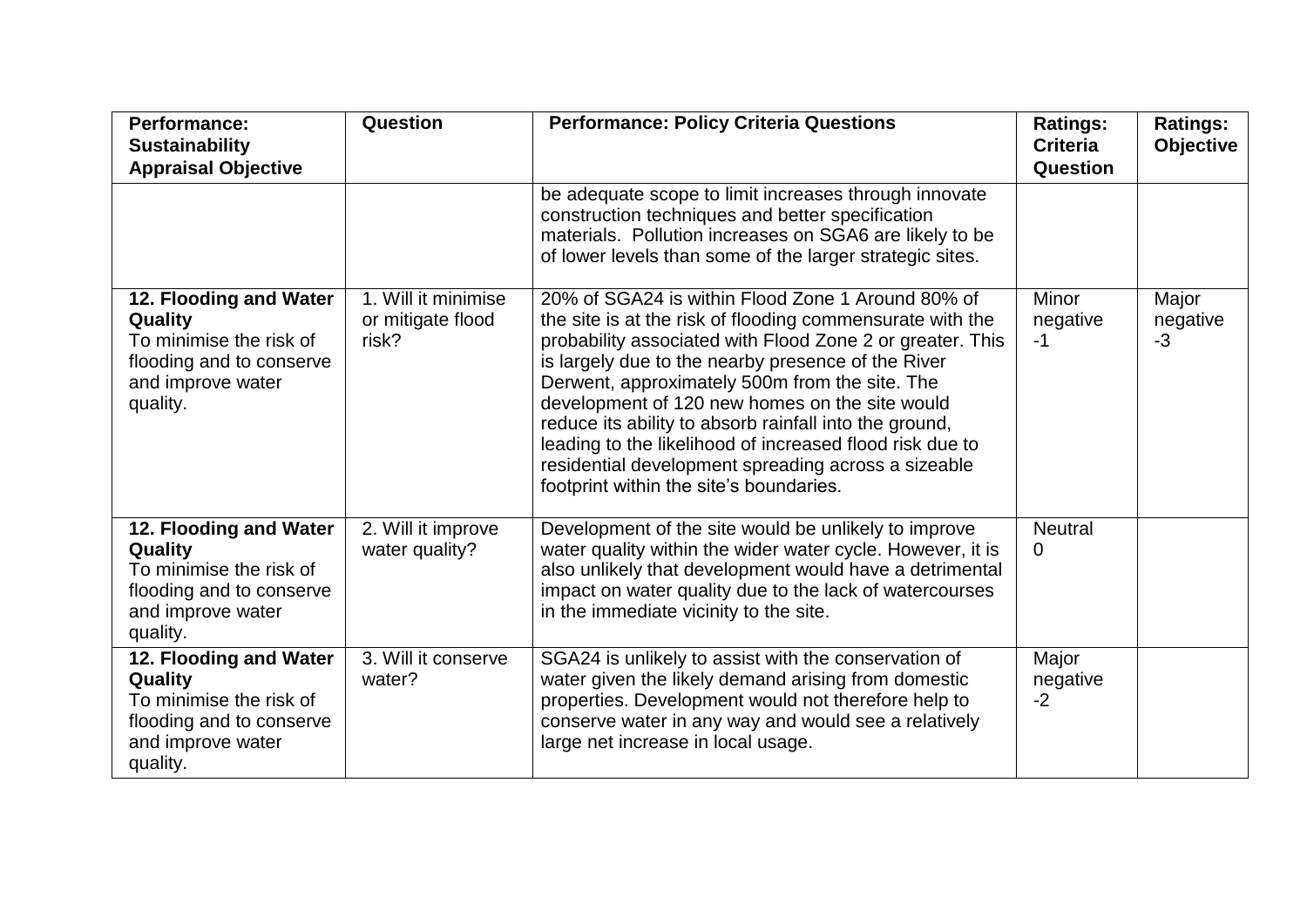| <b>Performance:</b><br><b>Sustainability</b><br><b>Appraisal Objective</b>                                                       | Question                                                                                                                                   | <b>Performance: Policy Criteria Questions</b>                                                                                                                                                                                                                                                                                                                                                                                                                                                                                                    | <b>Ratings:</b><br><b>Criteria</b><br><b>Question</b> | <b>Ratings:</b><br><b>Objective</b> |
|----------------------------------------------------------------------------------------------------------------------------------|--------------------------------------------------------------------------------------------------------------------------------------------|--------------------------------------------------------------------------------------------------------------------------------------------------------------------------------------------------------------------------------------------------------------------------------------------------------------------------------------------------------------------------------------------------------------------------------------------------------------------------------------------------------------------------------------------------|-------------------------------------------------------|-------------------------------------|
| 12. Flooding and Water<br>Quality<br>To minimise the risk of<br>flooding and to conserve<br>and improve water<br>quality.        | 4. Will it improve or<br>help to promote<br>water efficiency?                                                                              | Following directly on from 12(3) above, there is little<br>scope for water conservation owing to the scale of<br>development to the number of homes this site could<br>support. However, the construction of new domestic<br>properties does offer opportunities to promote a more<br>efficient use of water and water resources. Greater<br>efficiency is required by building regulations, and the<br>development of such a large number of homes would<br>see each property benefit from passive water efficiency<br>measures and technology. | Minor<br>positive<br>$+1$                             |                                     |
| 12. Flooding and Water<br>Quality<br>To minimise the risk of<br>flooding and to conserve<br>and improve water<br>quality.        | 5. Will it cause a<br>deterioration of<br><b>Water Framework</b><br><b>Directive</b><br>status or potential<br>of on-site<br>watercourses? | The site currently consists completely of greenfield land<br>in the form of the arable farmland. Without mitigation,<br>development could possibly affect Water Framework<br>Directive status of the nearby River Derwent. The<br>urbanisation which would be experienced through<br>development of this site has the potential to see a<br>deterioration in water quality through alterations to the<br>hydrological pathways water would follow in order to<br>permeate the ground through natural processes.                                  | Minor<br>negative<br>$-1$                             |                                     |
| 12. Flooding and Water<br><b>Quality</b><br>To minimise the risk of<br>flooding and to conserve<br>and improve water<br>quality. | 6. Will it cause any<br>harm to a Source<br>Protection Zone or<br>the water<br>environment?                                                | SGA24 lies within SPZ3, an area around a supply<br>source within which all the groundwater ends up at the<br>abstraction point (i.e. the point from where the water is<br>taken). Given the wider distance between the site and<br>the point of abstraction, it is unlikely that any adverse<br>impacts would be expected to occur as a consequence<br>of new development.                                                                                                                                                                       | <b>Neutral</b><br>$\overline{0}$                      |                                     |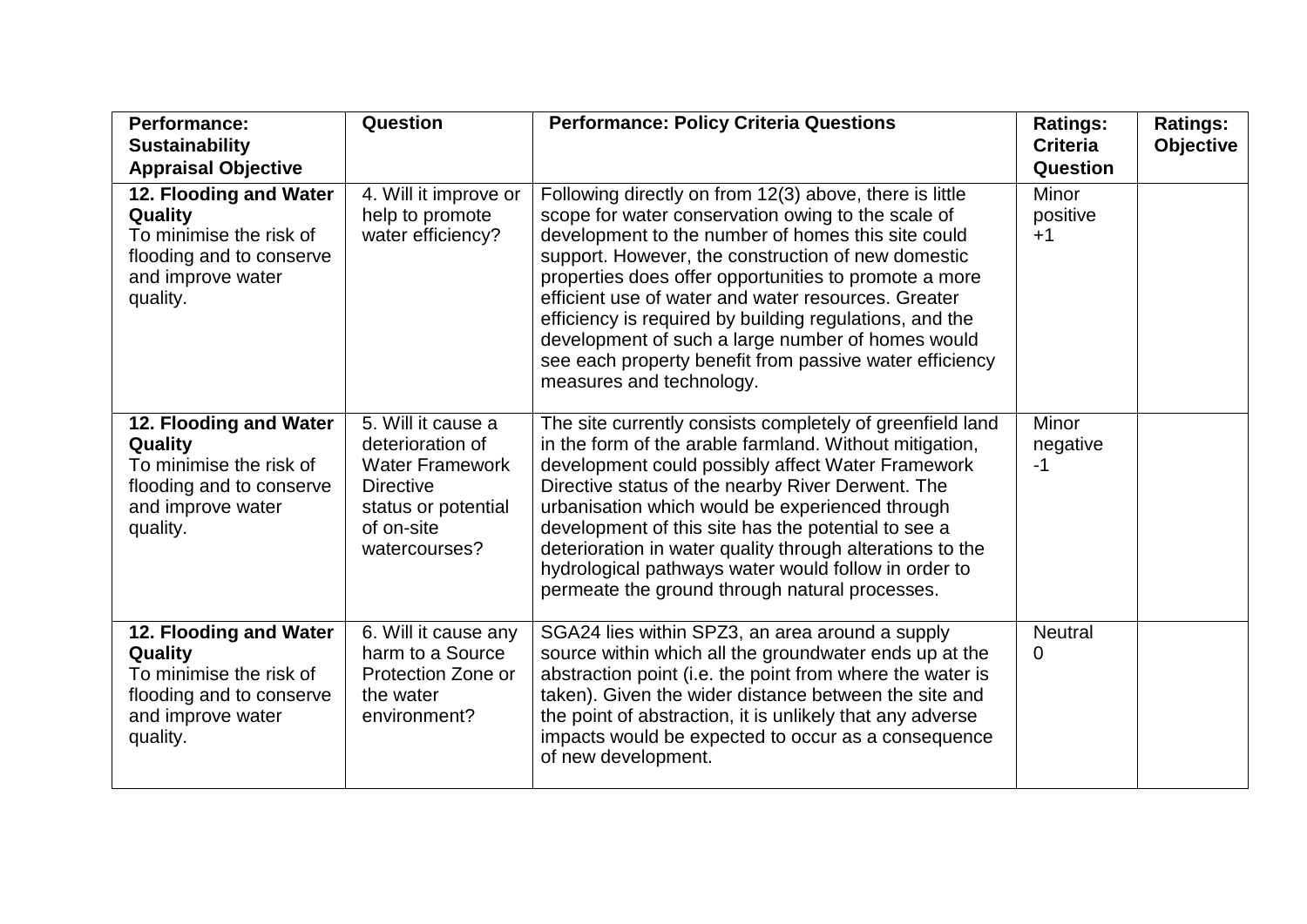| <b>Performance:</b><br><b>Sustainability</b><br><b>Appraisal Objective</b>                                                                                                                                                      | Question                                                                                             | <b>Performance: Policy Criteria Questions</b>                                                                                                                                                                                                                                                                                                                                                                                                                                                                                                                                                                                                                     | <b>Ratings:</b><br><b>Criteria</b><br>Question | <b>Ratings:</b><br><b>Objective</b> |
|---------------------------------------------------------------------------------------------------------------------------------------------------------------------------------------------------------------------------------|------------------------------------------------------------------------------------------------------|-------------------------------------------------------------------------------------------------------------------------------------------------------------------------------------------------------------------------------------------------------------------------------------------------------------------------------------------------------------------------------------------------------------------------------------------------------------------------------------------------------------------------------------------------------------------------------------------------------------------------------------------------------------------|------------------------------------------------|-------------------------------------|
| 13. Natural<br>Environment,<br><b>Biodiversity, Green &amp;</b><br><b>Blue Infrastructure</b><br>To increase biodiversity<br>levels and protect and<br>enhance Green and Blue<br>Infrastructure and the<br>natural environment. | 1. Will it help<br>protect and<br>improve<br>biodiversity and<br>avoid harm to<br>protected species? | Development of the site would have a notable impact on<br>the current biodiversity and ecological species networks<br>across SGA24. New housing across the entirety of the<br>site could threaten a diverse range of species.                                                                                                                                                                                                                                                                                                                                                                                                                                     | Major<br>negative<br>$-2$                      | Major<br>negative<br>$-3$           |
| 13. Natural<br>Environment,<br><b>Biodiversity, Green &amp;</b><br><b>Blue Infrastructure</b><br>To increase biodiversity<br>levels and protect and<br>enhance Green and Blue<br>Infrastructure and the<br>natural environment. | 2. Will it allow for<br>biodiversity net<br>gains?                                                   | The site size of SGA24 will allow for some small<br>biodiversity net gain to be achieved. Whilst not yet<br>enshrined in law, good practice (including the use of<br>Natural England's biodiversity metric tool) strongly<br>encourages major new development to deliver net gains<br>either on or off-site. There are no statutory<br>environmental designations on the site and the closest<br>wildlife asset to SAG24 is Croft Wood Local Nature<br>Reserve, located to the south of the site on the other<br>side of Croft Lane. The expansion and enhancement of<br>this asset could help deliver the necessary gain required<br>as a result of development. | <b>Neutral</b><br>$\Omega$                     |                                     |
| 13. Natural<br>Environment,<br><b>Biodiversity, Green &amp;</b><br><b>Blue Infrastructure</b><br>To increase biodiversity<br>levels and protect and<br>enhance Green and Blue                                                   | 3. Will it conserve<br>and enhance the<br>geological<br>environment?                                 | Development of the site could result in a limited impact<br>on the geological environment due to the construction<br>and engineering works necessary to prepare for<br>housebuilding (insertion of foundations, remediation<br>works, laying out of highways etc.). Whilst no Regionally<br>Important Geomorphological Site is present within the<br>site's boundaries, the alterations to land levels to                                                                                                                                                                                                                                                         | <b>Minor</b><br>negative<br>-1                 |                                     |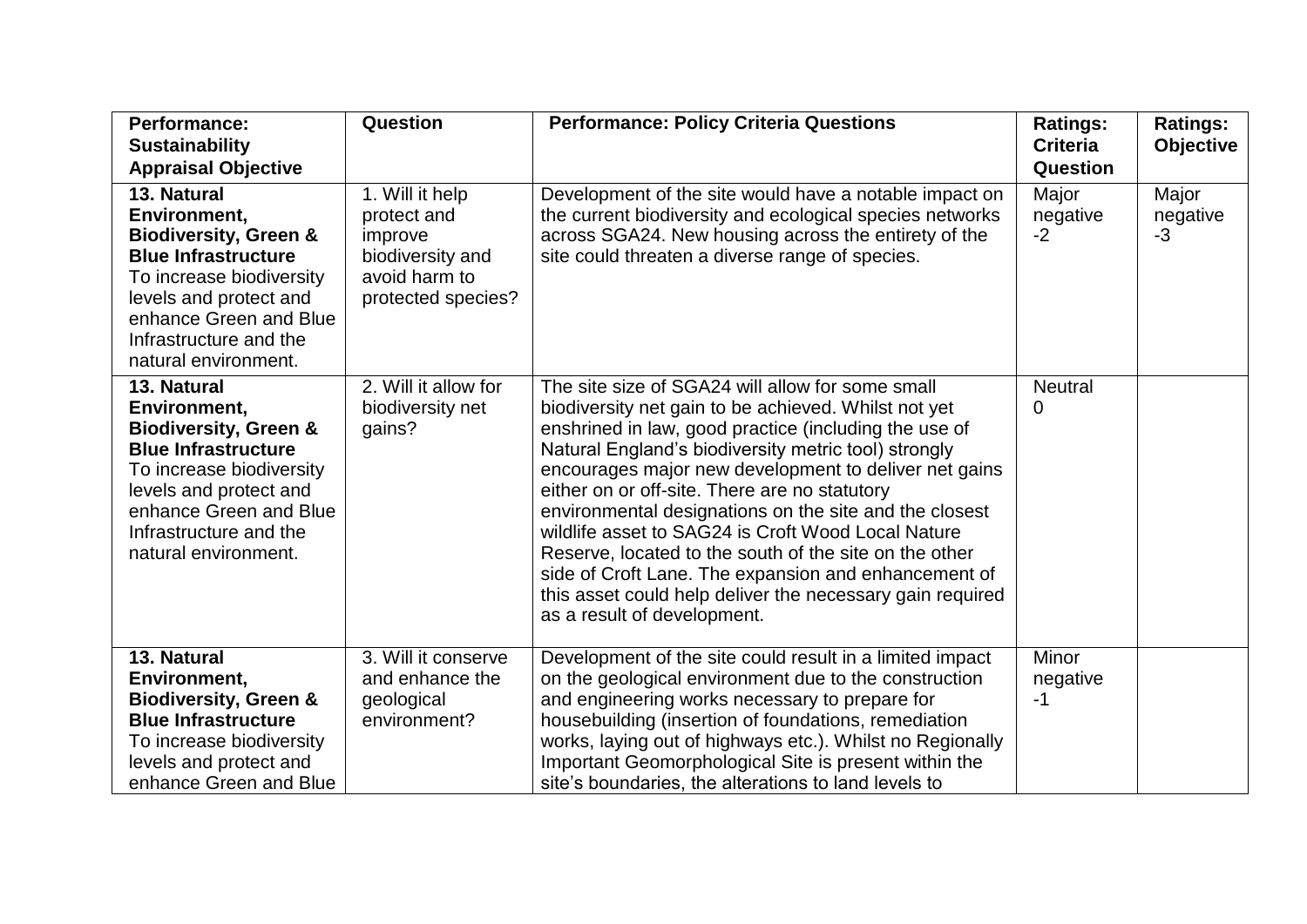| <b>Performance:</b><br><b>Sustainability</b><br><b>Appraisal Objective</b>                                                                                                                                                      | Question                                                                              | <b>Performance: Policy Criteria Questions</b>                                                                                                                                                                                                                                                                                                                                                                                                                                                                                                                                                                                                                                   | <b>Ratings:</b><br><b>Criteria</b><br>Question | <b>Ratings:</b><br><b>Objective</b> |
|---------------------------------------------------------------------------------------------------------------------------------------------------------------------------------------------------------------------------------|---------------------------------------------------------------------------------------|---------------------------------------------------------------------------------------------------------------------------------------------------------------------------------------------------------------------------------------------------------------------------------------------------------------------------------------------------------------------------------------------------------------------------------------------------------------------------------------------------------------------------------------------------------------------------------------------------------------------------------------------------------------------------------|------------------------------------------------|-------------------------------------|
| Infrastructure and the<br>natural environment.                                                                                                                                                                                  |                                                                                       | facilitate development across a relatively large area of<br>land could influence modest alterations to the geological<br>environment.                                                                                                                                                                                                                                                                                                                                                                                                                                                                                                                                           |                                                |                                     |
| 13. Natural<br>Environment,<br><b>Biodiversity, Green &amp;</b><br><b>Blue Infrastructure</b><br>To increase biodiversity<br>levels and protect and<br>enhance Green and Blue<br>Infrastructure and the<br>natural environment. | $\overline{4}$ . Will it maintain<br>and enhance<br>woodland cover<br>and management? | The site itself foes not display any extensive areas of<br>woodland cover and any resulting need for its<br>management. Trees are evident along some of the<br>boundary, with the rest of the boundary being made up<br>of hedgerows. A general absence of woodland cover<br>means that development would not result in the loss of<br>coverage across the site; however, the potential for<br>hedgerow trees to be removed to accommodate a new<br>development would have a negative impact.<br>Compensatory net gain could involve tree planting to<br>improve the overall number of trees, but details around<br>this mitigation measure are currently<br>unplanned/unknown. | Minor<br>negative<br>$-1$                      |                                     |
| 13. Natural<br>Environment,<br><b>Biodiversity, Green &amp;</b><br><b>Blue Infrastructure</b><br>To increase biodiversity<br>levels and protect and<br>enhance Green and Blue<br>Infrastructure and the<br>natural environment. | 5. Will it provide<br>new open space or<br>green space?                               | Development of this scale would be expected to provide<br>some small open/ green space. Provision would be<br>required to support resident's informal leisure and<br>recreational activities whilst the incorporation of green<br>space would contribute towards a 'greening' of the site<br>and offer scope for the creation of biodiversity. This<br>would also benefit a high quality urban realm.                                                                                                                                                                                                                                                                           | Minor<br>positive<br>$+1$                      |                                     |
| 13. Natural<br>Environment,                                                                                                                                                                                                     | 6. Will it improve<br>the quality of                                                  | Currently there is no formally designated open space<br>within the boundaries of the site. As such, any                                                                                                                                                                                                                                                                                                                                                                                                                                                                                                                                                                         | <b>Neutral</b><br>0                            |                                     |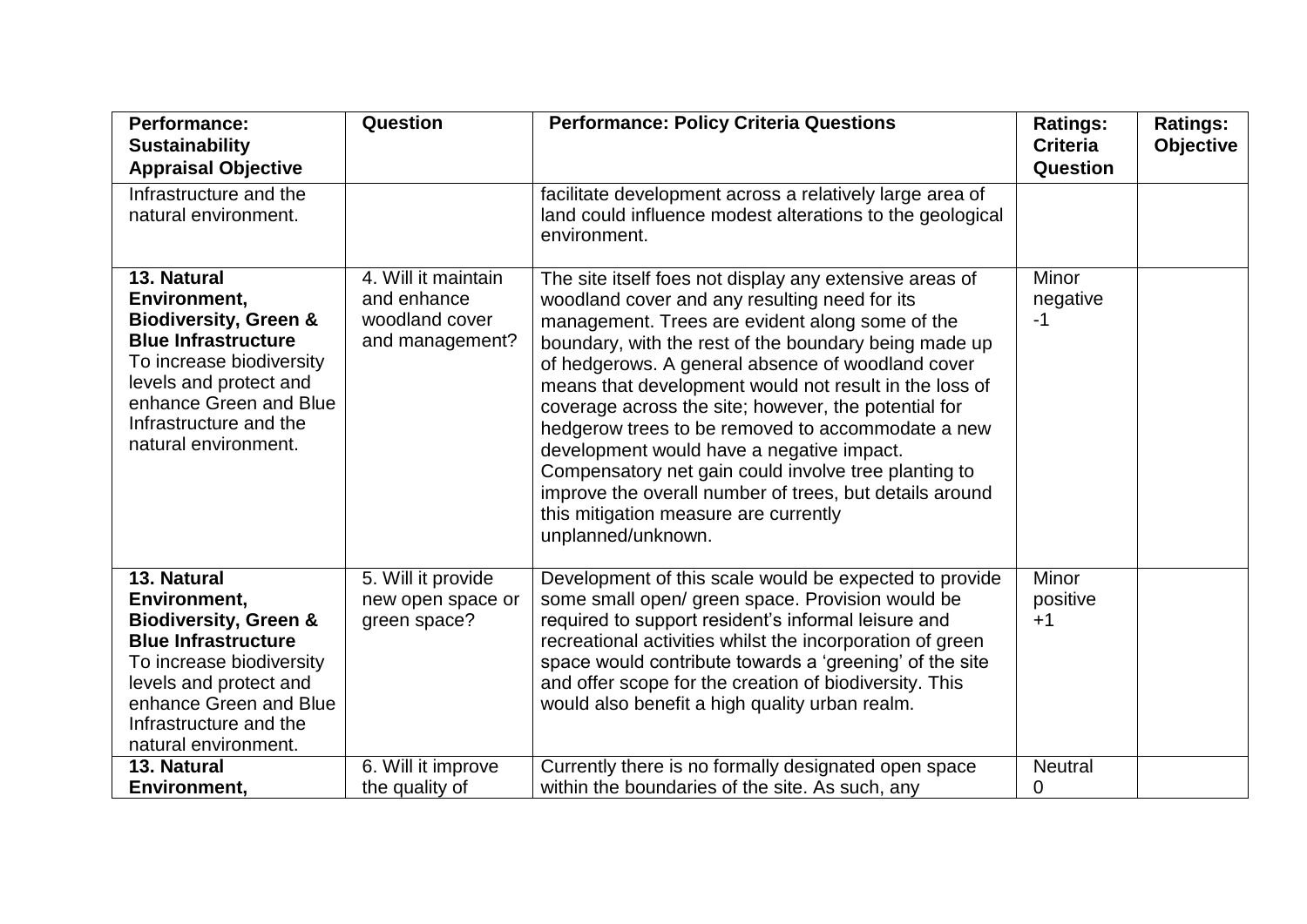| Performance:                                                                                                                                                                                                                    | Question                                                                                              | <b>Performance: Policy Criteria Questions</b>                                                                                                                                                                                  | <b>Ratings:</b><br><b>Criteria</b> | <b>Ratings:</b>           |
|---------------------------------------------------------------------------------------------------------------------------------------------------------------------------------------------------------------------------------|-------------------------------------------------------------------------------------------------------|--------------------------------------------------------------------------------------------------------------------------------------------------------------------------------------------------------------------------------|------------------------------------|---------------------------|
| <b>Sustainability</b><br><b>Appraisal Objective</b>                                                                                                                                                                             |                                                                                                       |                                                                                                                                                                                                                                | Question                           | <b>Objective</b>          |
| <b>Biodiversity, Green &amp;</b><br><b>Blue Infrastructure</b><br>To increase biodiversity<br>levels and protect and<br>enhance Green and Blue<br>Infrastructure and the<br>natural environment.                                | existing open<br>space?                                                                               | development would help to create new areas of open<br>space which as described at 13(5) display a range of<br>benefits. There are two public rights of way that run<br>along the boundary of the site which will be preserved. |                                    |                           |
| 13. Natural<br>Environment,<br><b>Biodiversity, Green &amp;</b><br><b>Blue Infrastructure</b><br>To increase biodiversity<br>levels and protect and<br>enhance Green and Blue<br>Infrastructure and the<br>natural environment. | 7. Will it encourage<br>and protect or<br>improve Green<br>and/or Blue<br>Infrastructure<br>networks? | There is potential to encourage and protect blue/green<br>infrastructure as a result of development on this site,<br>however any improvements will be relative to the site's<br>size.                                          | <b>Neutral</b><br>0                |                           |
| 14. Landscape and<br><b>Built Environment</b><br>To protect and enhance<br>the landscape and<br>townscape character,<br>including heritage and its<br>setting and enhancing<br>the place through good<br>design.                | 1. Does it respect<br>or preserve<br>identified<br>landscape<br>character?                            | Strategic development at this site would undoubtedly<br>alter to a substantial degree the landscape character<br>evident in this part of the Borough, as it will lead to the<br>direct expansion of Breadsall Village.         | Major<br>negative<br>$-2$          | Major<br>negative<br>$-5$ |
| 14. Landscape and<br><b>Built Environment</b><br>To protect and enhance<br>the landscape and                                                                                                                                    | 2. Does it have a<br>positive impact on<br>visual amenity?                                            | Development of the site would have a significant impact<br>on visual amenity to the current appearance consisting<br>of enclosed agricultural fields. Whilst a larger<br>development across expansive areas would have the     | Minor<br>negative<br>-1            |                           |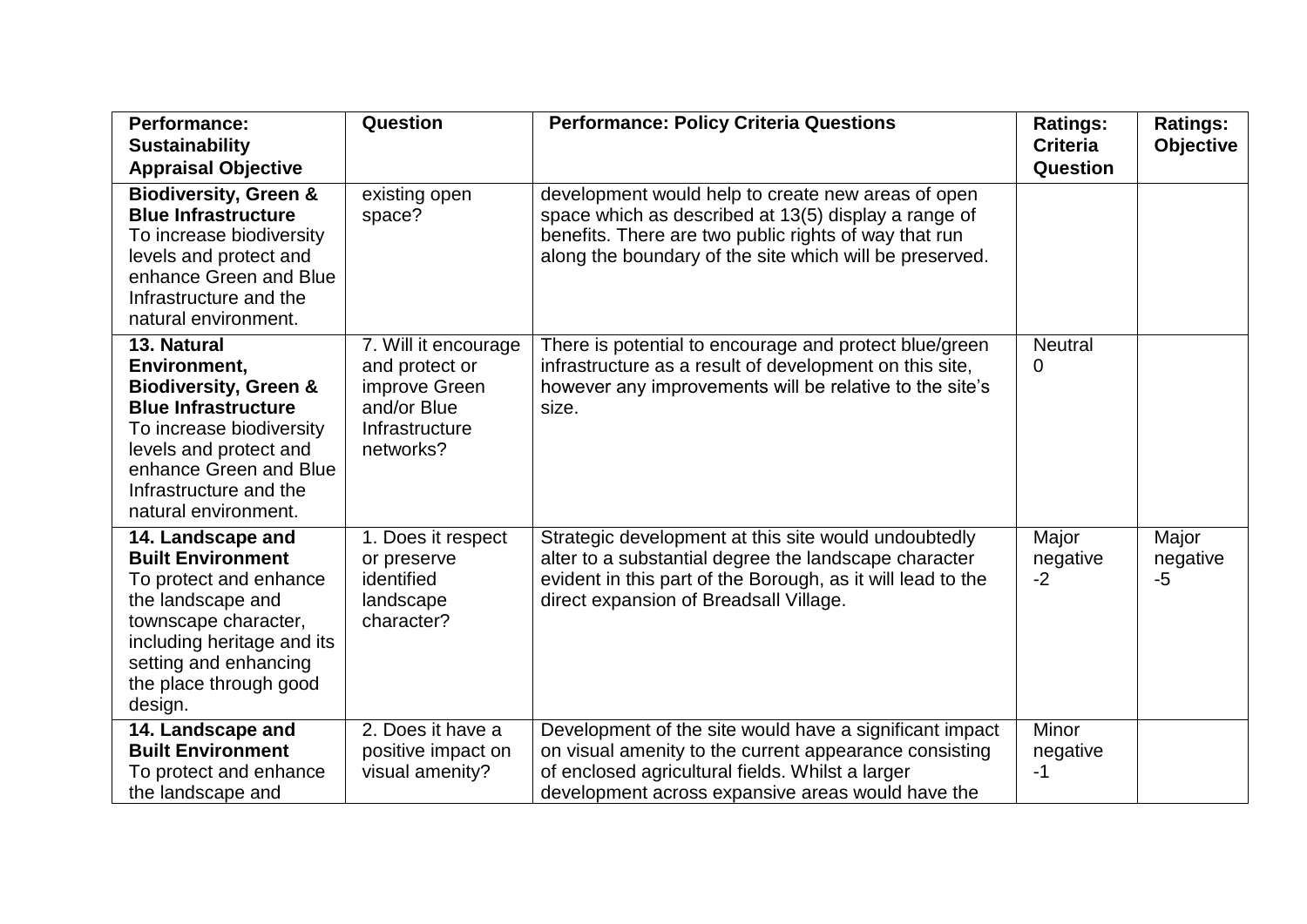| <b>Performance:</b><br><b>Sustainability</b><br><b>Appraisal Objective</b>                                                                                                                                       | Question                                                                                                                 | <b>Performance: Policy Criteria Questions</b>                                                                                                                                                                                                                                                                                                                   | <b>Ratings:</b><br><b>Criteria</b><br><b>Question</b> | <b>Ratings:</b><br><b>Objective</b> |
|------------------------------------------------------------------------------------------------------------------------------------------------------------------------------------------------------------------|--------------------------------------------------------------------------------------------------------------------------|-----------------------------------------------------------------------------------------------------------------------------------------------------------------------------------------------------------------------------------------------------------------------------------------------------------------------------------------------------------------|-------------------------------------------------------|-------------------------------------|
| townscape character,<br>including heritage and its<br>setting and enhancing<br>the place through good<br>design.                                                                                                 |                                                                                                                          | potential to make a negative impact visually, the<br>thoughtful and creative landscaping of green spaces,<br>creation of new habitat and positive design of new<br>buildings can help create a positive layout.                                                                                                                                                 |                                                       |                                     |
| 14. Landscape and<br><b>Built Environment</b><br>To protect and enhance<br>the landscape and<br>townscape character,<br>including heritage and its<br>setting and enhancing<br>the place through good<br>design. | 3. Will it maintain<br>and/or enhance the<br>local<br>distinctiveness of<br>the townscape or<br>settlement<br>character? | SGA24 would adjoin Breadsall. The fabric of this area<br>dates back further than the 1900's. Breadsall is an<br>enclosed village surrounded by green belt land. SGA24<br>will significantly change the local distinctiveness of the<br>townscape and settlement character as the development<br>will be over 100 years newer than the fabric of the<br>village. | Major<br>negative<br>$-2$                             |                                     |
| 14. Landscape and<br><b>Built Environment</b><br>To protect and enhance<br>the landscape and<br>townscape character,<br>including heritage and its<br>setting and enhancing<br>the place through good<br>design. | 4. Will it conserve<br>or enhance the<br>interrelationship<br>between the<br>landscape and the<br>built environment?     | Development of the site could play a positive role in<br>creating a softer, more blended transition between the<br>landscape and the outer extent of the built environment.<br>The site is located near the boundary with Derby City.<br>Development should be sympathetic to the close<br>distance between Breadsall and Derby City's main built<br>up area.   | <b>Neutral</b><br>0                                   |                                     |
| 15. Heritage<br>To conserve the area's<br>heritage and provide<br>better opportunities for<br>people to enjoy culture<br>and heritage.                                                                           | 1. Will it conserve<br>and enhance the<br>historic<br>environment,<br>designated and<br>non-designated                   | No designated or non-designated heritage assets are to<br>be found in the immediate proximity to SGA24's<br>location, as such, development of this site would not<br>harmfully impact on the historic environment. It is worth<br>noting however, Breadsall Conservation Area is close by<br>to the site. Traffic wishing to head towards Heanor,               | Minor<br>negative<br>$-1$                             | <b>Neutral</b><br>0                 |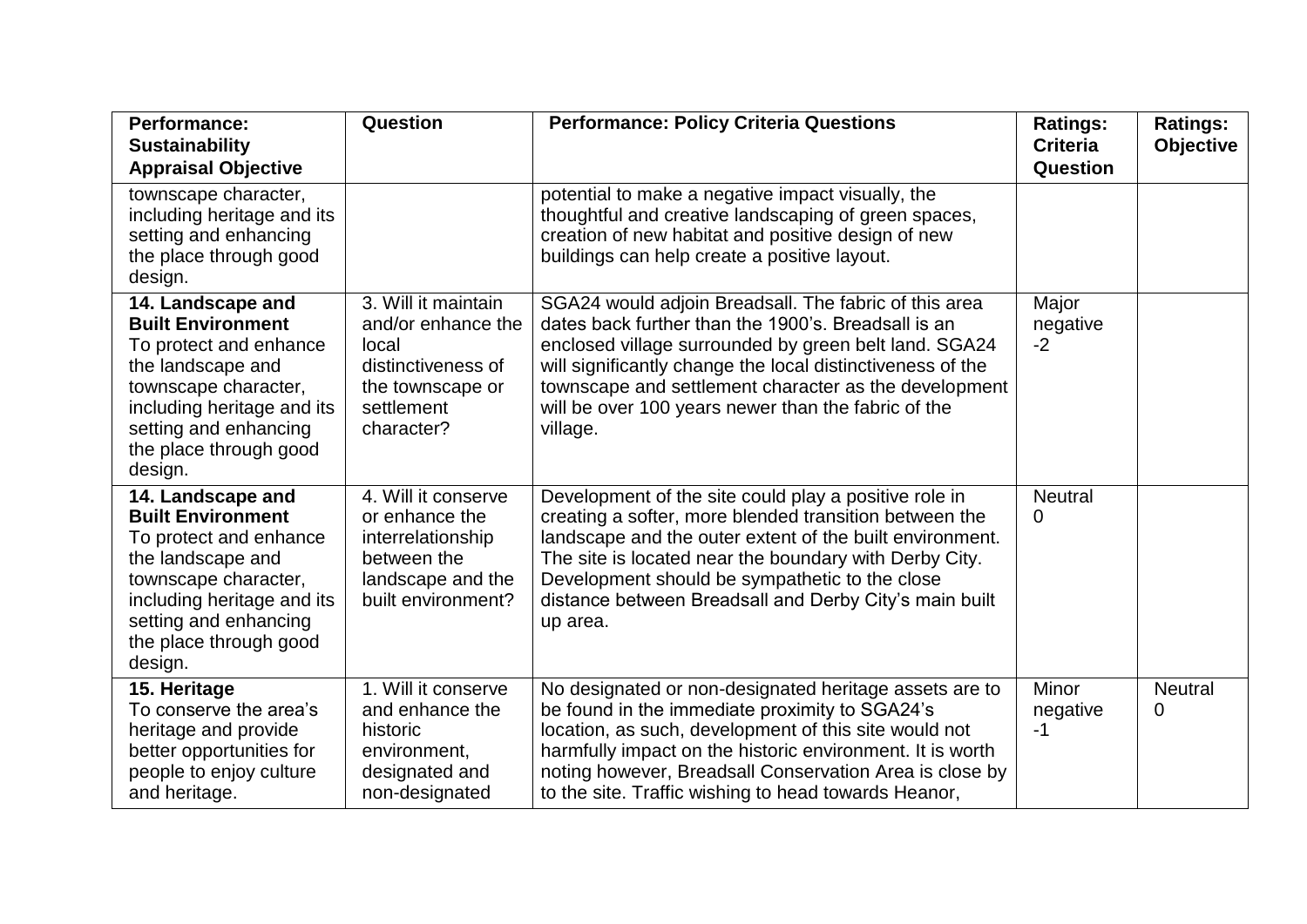| <b>Performance:</b><br><b>Sustainability</b><br><b>Appraisal Objective</b>                                                             | Question                                                                                                                                                   | <b>Performance: Policy Criteria Questions</b>                                                                                                                                                                                                                                                                                     | <b>Ratings:</b><br><b>Criteria</b><br><b>Question</b> | <b>Ratings:</b><br><b>Objective</b> |
|----------------------------------------------------------------------------------------------------------------------------------------|------------------------------------------------------------------------------------------------------------------------------------------------------------|-----------------------------------------------------------------------------------------------------------------------------------------------------------------------------------------------------------------------------------------------------------------------------------------------------------------------------------|-------------------------------------------------------|-------------------------------------|
|                                                                                                                                        | heritage assets<br>and their settings?                                                                                                                     | Belper and Oakwood will pass through Breadsall<br>Conservation Area, which would have an impact on the<br>visual amenity of the Conservation Area.                                                                                                                                                                                |                                                       |                                     |
| 15. Heritage<br>To conserve the area's<br>heritage and provide<br>better opportunities for<br>people to enjoy culture<br>and heritage. | 2. Will it respect,<br>maintain and<br>strengthen the<br>local character and<br>distinctiveness e.g.<br>landscape/<br>townscape<br>character?              | Development of SGA24 on the edge of Breadsall is<br>likely to have a negative impact on the local character<br>and distinctiveness due to the urban fabric and age of<br>existing dwellings. Some impacts could be mitigated<br>through positive site design and respecting the current<br>urban grain when planning development. | Minor<br>negative<br>$-1$                             |                                     |
| 15. Heritage<br>To conserve the area's<br>heritage and provide<br>better opportunities for<br>people to enjoy culture<br>and heritage. | 3. Will it provide<br>better opportunities<br>for people to<br>access and<br>understand local<br>heritage and to<br>participate in<br>cultural activities? | An increased population within this area of Erewash<br>allows opportunities for new residents to better access<br>and understand local heritage. Nearby heritage assets<br>include Breadsall Conservation Area and the Derwent<br>Valley Mills World Heritage Site.                                                               | Minor<br>positive<br>$+1$                             |                                     |
| 15. Heritage<br>To conserve the area's<br>heritage and provide<br>better opportunities for<br>people to enjoy culture<br>and heritage. | 4. Will it protect or<br>improve access<br>and enjoyment of<br>the historic<br>environment?                                                                | Similarly to 15(3) above, the site can play a part in<br>improving access and enjoyment of the historic<br>environment. Development of SG24 would provide a<br>location with good access via public transport or existing<br>green infrastructure networks between the site and<br>heritage assets.                               | Minor<br>positive<br>$+1$                             |                                     |
| 15. Heritage<br>To conserve the area's                                                                                                 | 5. Will it conserve<br>and enhance the                                                                                                                     | No recorded archaeological assets or designations exist<br>on or immediately off-site so it is unlikely that                                                                                                                                                                                                                      | <b>Neutral</b><br>0                                   |                                     |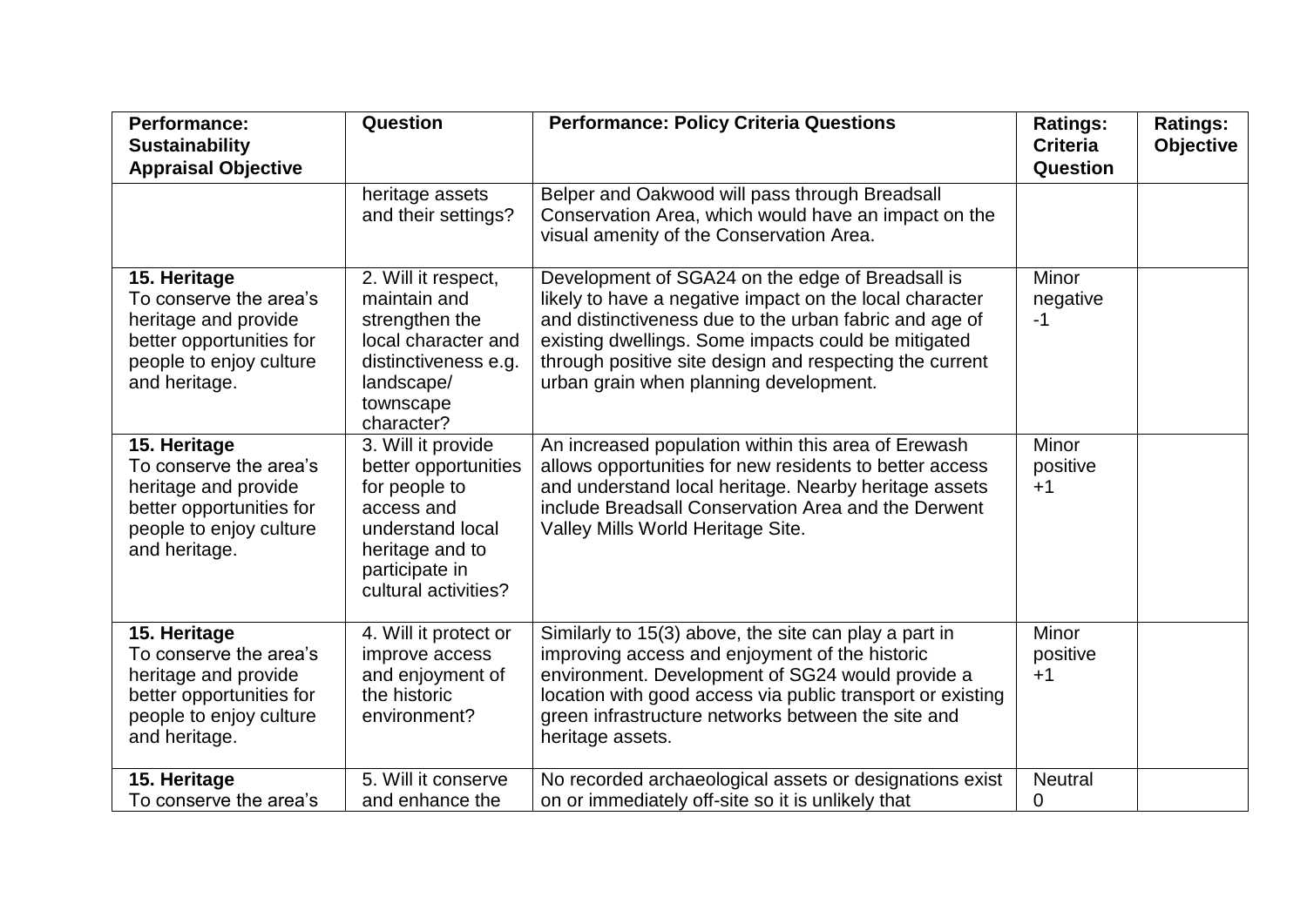| Performance:<br><b>Sustainability</b><br><b>Appraisal Objective</b>                                                                                                                   | Question                                                                                                | <b>Performance: Policy Criteria Questions</b>                                                                                                                                                                                                                                                                                                                                                                                                                                                                                                                                          | <b>Ratings:</b><br><b>Criteria</b><br>Question | <b>Ratings:</b><br><b>Objective</b> |
|---------------------------------------------------------------------------------------------------------------------------------------------------------------------------------------|---------------------------------------------------------------------------------------------------------|----------------------------------------------------------------------------------------------------------------------------------------------------------------------------------------------------------------------------------------------------------------------------------------------------------------------------------------------------------------------------------------------------------------------------------------------------------------------------------------------------------------------------------------------------------------------------------------|------------------------------------------------|-------------------------------------|
| heritage and provide<br>better opportunities for<br>people to enjoy culture<br>and heritage.                                                                                          | archaeological<br>environment?                                                                          | development would have any negative impact on the<br>archaeological environment.                                                                                                                                                                                                                                                                                                                                                                                                                                                                                                       |                                                |                                     |
| <b>16. Natural Resources</b><br>and Waste<br><b>Management</b><br>To prudently manage the<br>natural resources of the<br>area including soils,<br>safeguarding minerals<br>and waste. | 1. Will it lead to<br>reduced<br>consumption of raw<br>materials?                                       | Development of this site, which would mainly consist of<br>residential properties, would not lead to the reduced<br>consumption of raw materials. The development's<br>construction, reaffirmed by the extensive size of the site,<br>would in all likelihood see an increase in the<br>consumption of raw materials across a long period of<br>housebuilding.                                                                                                                                                                                                                         | Minor<br>negative<br>$-1$                      | Major<br>negative<br>-5             |
| 16. Natural Resources<br>and Waste<br><b>Management</b><br>To prudently manage the<br>natural resources of the<br>area including soils,<br>safeguarding minerals<br>and waste.        | 2. Will it promote<br>the use of<br>sustainable design,<br>materials and<br>construction<br>techniques? | Development of this site would not specifically promote<br>the use of sustainable design, materials and<br>construction techniques. These are largely controlled by<br>nationally set building regulations, although local<br>planning policy does look to encourage sustainable<br>design in recognition of the increasing threat of climate<br>change and advocating suitable mitigation. Promoters<br>may wish to pursue the use of sustainable construction<br>methods to demonstrate enhanced building performance<br>and reduce a scheme's overall impact on the<br>environment. | <b>Neutral</b><br>0                            |                                     |
| <b>16. Natural Resources</b><br>and Waste<br><b>Management</b><br>To prudently manage the<br>natural resources of the                                                                 | 3. Will it result in<br>additional waste?                                                               | Development of the site would be expected to have a<br>sizeable impact in additional waste being created from<br>all domestic and non-domestic buildings given the scale<br>of new development possible.                                                                                                                                                                                                                                                                                                                                                                               | Major<br>negative<br>$-2$                      |                                     |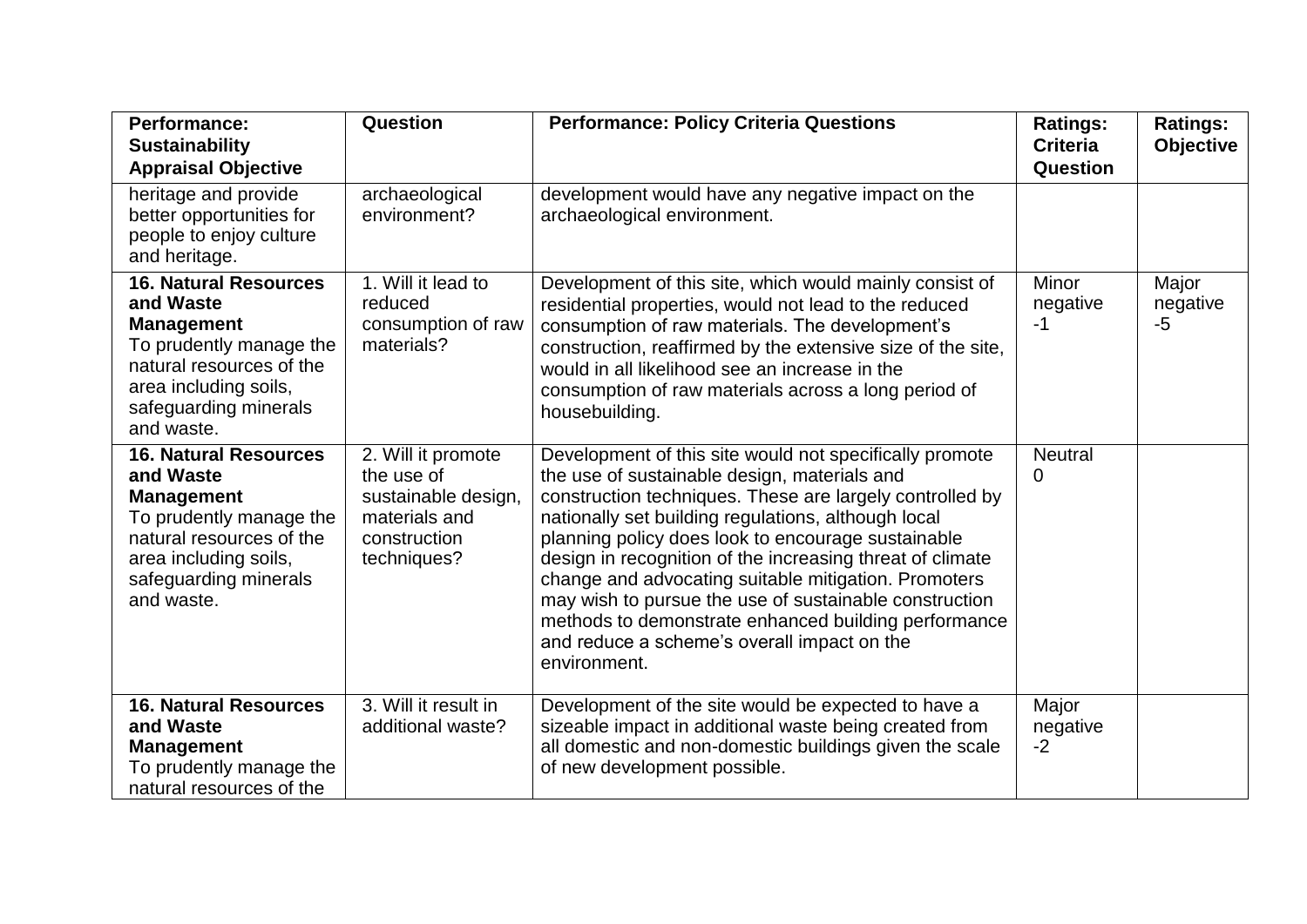| <b>Performance:</b><br><b>Sustainability</b><br><b>Appraisal Objective</b>                                                                                                            | Question                                                                         | <b>Performance: Policy Criteria Questions</b>                                                                                                                                                                                                                                                                            | <b>Ratings:</b><br><b>Criteria</b><br>Question | <b>Ratings:</b><br><b>Objective</b> |
|---------------------------------------------------------------------------------------------------------------------------------------------------------------------------------------|----------------------------------------------------------------------------------|--------------------------------------------------------------------------------------------------------------------------------------------------------------------------------------------------------------------------------------------------------------------------------------------------------------------------|------------------------------------------------|-------------------------------------|
| area including soils,<br>safeguarding minerals<br>and waste.                                                                                                                          |                                                                                  |                                                                                                                                                                                                                                                                                                                          |                                                |                                     |
| <b>16. Natural Resources</b><br>and Waste<br><b>Management</b><br>To prudently manage the<br>natural resources of the<br>area including soils,<br>safeguarding minerals<br>and waste. | 4. Will it reduce<br>hazardous waste?                                            | Development of this site would not be expected to have<br>any impact on the production of hazardous waste<br>locally.                                                                                                                                                                                                    | <b>Neutral</b><br>0                            |                                     |
| <b>16. Natural Resources</b><br>and Waste<br><b>Management</b><br>To prudently manage the<br>natural resources of the<br>area including soils,<br>safeguarding minerals<br>and waste. | 5. Will it protect the<br>best and most<br>versatile (BMV)<br>agricultural land? | The site spans an expanse of poor quality farmland as<br>assessed and presented by the agricultural land<br>classification. This means any development would not<br>impact on the loss of the best and most versatile<br>agricultural land.                                                                              | <b>Neutral</b><br>0                            |                                     |
| <b>16. Natural Resources</b><br>and Waste<br><b>Management</b><br>To prudently manage the<br>natural resources of the<br>area including soils,<br>safeguarding minerals<br>and waste. | 6. Will it prevent<br>the loss of<br>greenfield land to<br>development?          | Development of the site would not prevent the loss of<br>greenfield land. The site encompasses a sizeable area<br>of agricultural land that has been previously<br>undeveloped. Whilst green spaces would be<br>incorporated into a development, it would not mitigate<br>against a substantial loss of greenfield land. | Major<br>negative<br>$-2$                      |                                     |
| <b>16. Natural Resources</b><br>and Waste                                                                                                                                             | 7. Will it sterilise<br>mineral resources?                                       | SGA24 is not located within any identified Coal Authority<br>Zones, therefore no impact on mineral resources is                                                                                                                                                                                                          | <b>Neutral</b><br>0                            |                                     |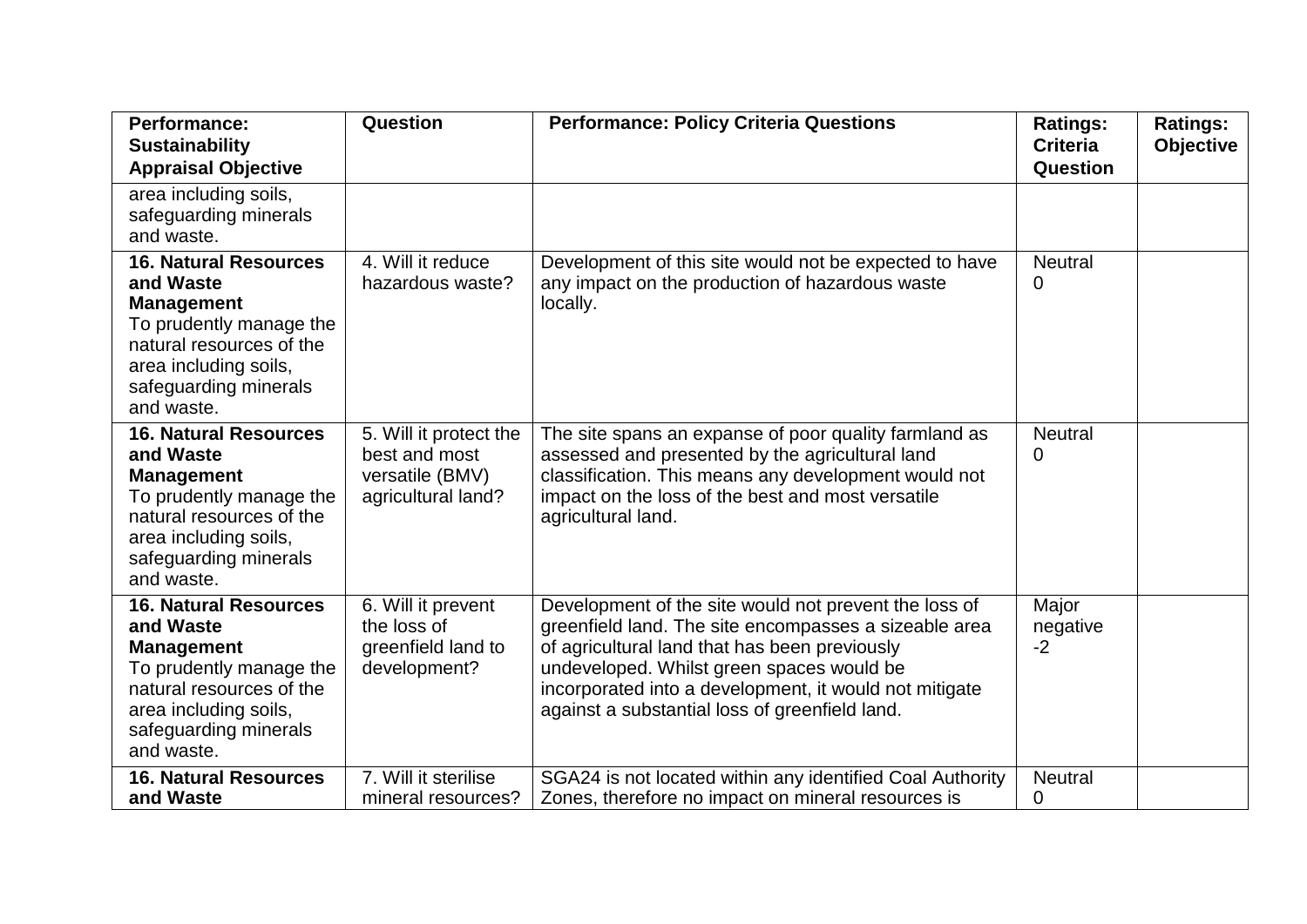| <b>Performance:</b><br><b>Sustainability</b><br><b>Appraisal Objective</b>                                                               | <b>Question</b> | <b>Performance: Policy Criteria Questions</b> | <b>Ratings:</b><br><b>Criteria</b><br>Question | <b>Ratings:</b><br><b>Objective</b> |
|------------------------------------------------------------------------------------------------------------------------------------------|-----------------|-----------------------------------------------|------------------------------------------------|-------------------------------------|
| <b>Management</b><br>To prudently manage the<br>natural resources of the<br>area including soils,<br>safeguarding minerals<br>and waste. |                 | expected.                                     |                                                |                                     |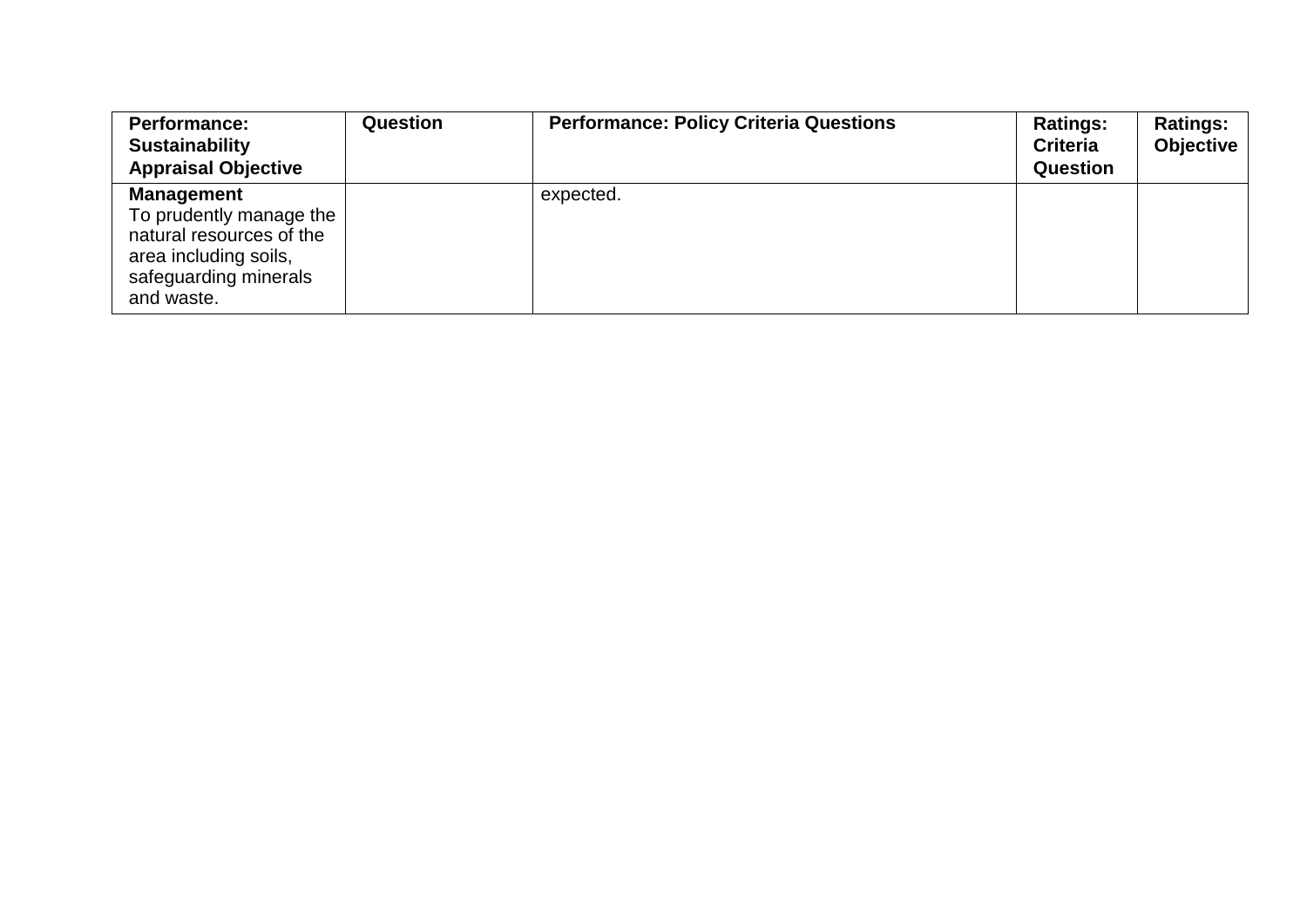## **Site: SGA25 – Land South West of Kirk Hallam**

| <b>Performance:</b><br><b>Sustainability</b><br><b>Appraisal Objective</b>                                                                                           | Question                                                                                                                | <b>Performance: Policy Criteria Questions</b>                                                                                                                                                                                                                                                                                                                                                                                                                                                                 | <b>Ratings:</b><br><b>Criteria</b><br>Question | <b>Ratings:</b><br><b>Objective</b> |
|----------------------------------------------------------------------------------------------------------------------------------------------------------------------|-------------------------------------------------------------------------------------------------------------------------|---------------------------------------------------------------------------------------------------------------------------------------------------------------------------------------------------------------------------------------------------------------------------------------------------------------------------------------------------------------------------------------------------------------------------------------------------------------------------------------------------------------|------------------------------------------------|-------------------------------------|
| 1. Housing<br>To ensure that the<br>housing<br>stock meets the housing<br>needs of the population,<br>including gypsies,<br>travellers and travelling<br>showpeople. | 1. Will it increase<br>the range and<br>affordability of<br>housing for all<br>social groups?                           | The delivery of approximately 1,300 residential units<br>would be expected to deliver significantly more diversity<br>in housing stock within the plan area. The ability to<br>deliver a range of house types including an element of<br>affordable housing is likely to be favourable on<br>increasing the accessibility of housing to a range of<br>social groups.                                                                                                                                          | Major<br>positive<br>$+2$                      | Major<br>positive<br>$+4$           |
| 1. Housing<br>To ensure that the<br>housing<br>stock meets the housing<br>needs of the population,<br>including gypsies,<br>travellers and travelling<br>showpeople. | 2. Will it provide<br>sufficient pitches<br>and plots for<br>gypsies and<br>travellers and<br>travelling<br>showpeople? | As with any prospective housing development site, this<br>site has the potential to provide space for the Borough's<br>evidenced needs for gypsies, travellers and travelling<br>showpeople although what a site may or may not<br>contribute is unknown at this time.                                                                                                                                                                                                                                        | <b>Neutral</b><br>0                            |                                     |
| 1. Housing<br>To ensure that the<br>housing<br>stock meets the housing<br>needs of the population,<br>including gypsies,<br>travellers and travelling<br>showpeople. | 3. Will it reduce<br>homelessness?                                                                                      | The site may make small impacts in reducing<br>homelessness by expanding the quantity of housing<br>stock in the Borough. Whilst it is not expected that any<br>homes on-site will directly house the homeless, the<br>provision of additional housing may create more fluidity<br>in the Borough's housing market that could free up<br>accommodation at the lower end of the spectrum. This<br>would only be the case however when combined with<br>interventions from relevant organisations and agencies. | <b>Neutral</b><br>0                            |                                     |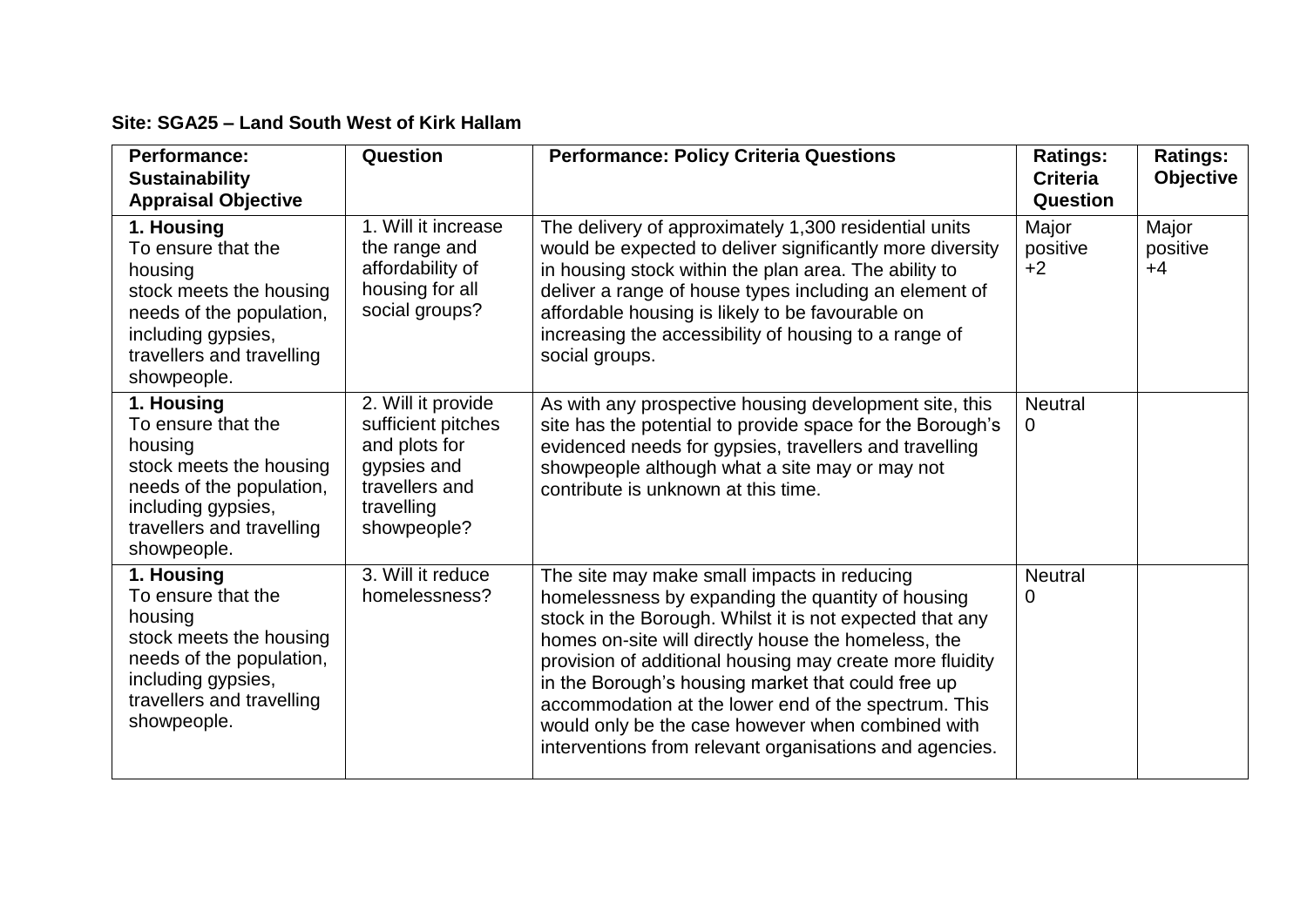| <b>Performance:</b><br><b>Sustainability</b>                                                                                                                         | Question                                                     | <b>Performance: Policy Criteria Questions</b>                                                                                                                                                                                                                                                                                                                                                                                                                                                                                                                                                                                                                                                          | <b>Ratings:</b><br><b>Criteria</b> | <b>Ratings:</b><br><b>Objective</b> |
|----------------------------------------------------------------------------------------------------------------------------------------------------------------------|--------------------------------------------------------------|--------------------------------------------------------------------------------------------------------------------------------------------------------------------------------------------------------------------------------------------------------------------------------------------------------------------------------------------------------------------------------------------------------------------------------------------------------------------------------------------------------------------------------------------------------------------------------------------------------------------------------------------------------------------------------------------------------|------------------------------------|-------------------------------------|
| <b>Appraisal Objective</b>                                                                                                                                           |                                                              |                                                                                                                                                                                                                                                                                                                                                                                                                                                                                                                                                                                                                                                                                                        | Question                           |                                     |
| 1. Housing<br>To ensure that the<br>housing<br>stock meets the housing<br>needs of the population,<br>including gypsies,<br>travellers and travelling<br>showpeople. | 4. Will it reduce the<br>number of<br>unfit/vacant<br>homes? | The site would contribute to an enlargement of the<br>overall stock of 'fit for purpose' homes within the<br>Borough but it is unlikely to directly lead to positive<br>interventions with existing homes which are unfit or<br>vacant. Specifically, delivery of homes on this site which<br>is greenfield and does not have any existing dwellings<br>within it which require improvement does not present a<br>direct opportunity to reduce the number of existing unfit<br>or vacant homes. There is potential that development of<br>the site would encourage investment in neighbouring<br>urban areas and that this would lead to positive change,<br>but this is unlikely to be a strong link. | <b>Neutral</b><br>0                |                                     |
| 1. Housing<br>To ensure that the<br>housing<br>stock meets the housing<br>needs of the population,<br>including gypsies,<br>travellers and travelling<br>showpeople. | 5. Will it provide<br>the required<br>infrastructure?        | The large scale of potential development on site means<br>that a range of infrastructure would be provided. This<br>includes a new Kirk Hallam relief road, a new primary<br>school along with likely contribution towards secondary<br>education and an on-site retail centre. Due to the sites<br>location adjacent to Ilkeston and scale of infrastructure<br>interventions that would be expected, the benefits of<br>such infrastructure provision are likely to be felt well<br>beyond the site.                                                                                                                                                                                                 | Major<br>positive<br>$+2$          |                                     |
| 2. Employment and<br><b>Jobs</b><br>To create employment<br>Opportunities.                                                                                           | 1. Will it improve<br>the diversity and<br>quality of jobs?  | The number of dwellings the site would be expected to<br>deliver would require the provision of a wide range of<br>facilities to support the incumbent population including<br>retail/ commercial provision. Such provision will provide<br>additional job opportunities in the locality. Given the<br>limited range of job providers within Kirk Hallam,                                                                                                                                                                                                                                                                                                                                              | Major<br>positive<br>$+2$          | Major<br>positive<br>$+4$           |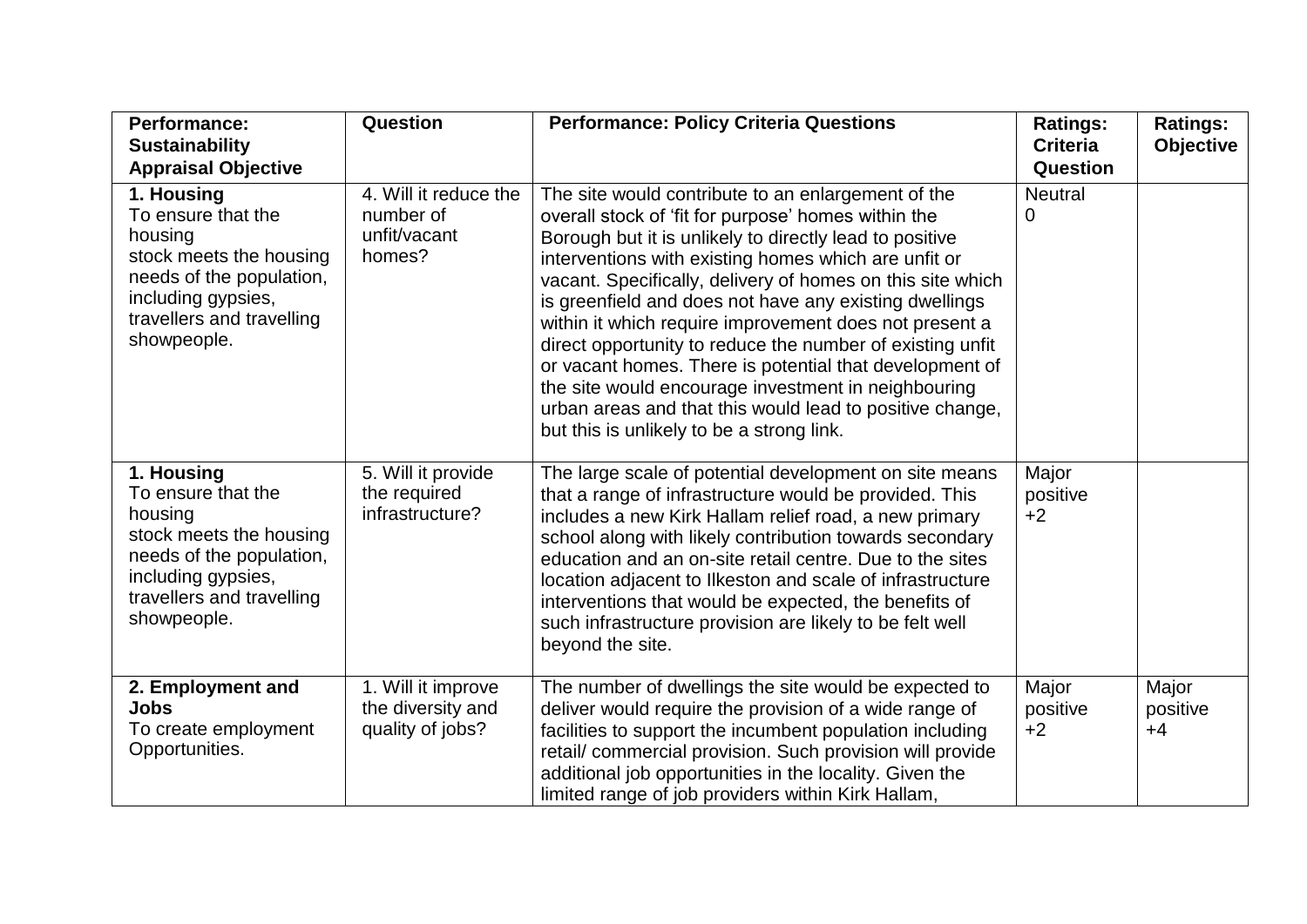| <b>Performance:</b><br><b>Sustainability</b><br><b>Appraisal Objective</b> | Question                                                                                | <b>Performance: Policy Criteria Questions</b>                                                                                                                                                                                                                                                                                                                                                                                                                                                                | <b>Ratings:</b><br><b>Criteria</b><br><b>Question</b> | <b>Ratings:</b><br><b>Objective</b> |
|----------------------------------------------------------------------------|-----------------------------------------------------------------------------------------|--------------------------------------------------------------------------------------------------------------------------------------------------------------------------------------------------------------------------------------------------------------------------------------------------------------------------------------------------------------------------------------------------------------------------------------------------------------------------------------------------------------|-------------------------------------------------------|-------------------------------------|
|                                                                            |                                                                                         | particularly when considering the poor condition of the<br>existing retail centre, it is expected that delivery of this<br>site would lead to notable improvements in the diversity<br>and quality of jobs locally in the long term. The<br>construction of a site of this scale would also provide a<br>significant boost to the local economy in the short to<br>medium term.                                                                                                                              |                                                       |                                     |
| 2. Employment and<br><b>Jobs</b><br>To create employment<br>Opportunities. | 2. Will it reduce<br>unemployment?                                                      | The provision of facilities to support the incumbent<br>population as considered at 2(1) would provide<br>additional job opportunities in the locality in the long<br>term. A significant positive effect on reducing<br>unemployment in the short to medium term would also<br>result from construction of the site given its scale.<br>Development of this site is therefore likely to have a<br>positive effect on reducing unemployment.                                                                 | Major<br>positive<br>$+2$                             |                                     |
| 2. Employment and<br><b>Jobs</b><br>To create employment<br>Opportunities. | 3. Will it improve<br>rural productivity in<br>terms of<br>employment<br>opportunities? | Some job opportunities would be expected to arise<br>through delivery of the site as considered at 2(2).<br>Specifically, the provision of a retail centre especially<br>has the potential to provide some benefit to rural<br>productivity in terms of local job opportunities it would<br>provide. Development on arable land has the potential to<br>neutralise any benefit however because in this instance<br>the land is rated as 'poor' in agricultural land<br>classification, this is not the case. | <b>Neutral</b><br>0                                   |                                     |
| 3. Economic Structure<br>and                                               | 1. Will it provide<br>land and buildings                                                | Due to its scale, the site would support retail facilities at<br>a Local Centre scale. As a result, the site will provide                                                                                                                                                                                                                                                                                                                                                                                    | Minor<br>positive                                     | Major<br>positive                   |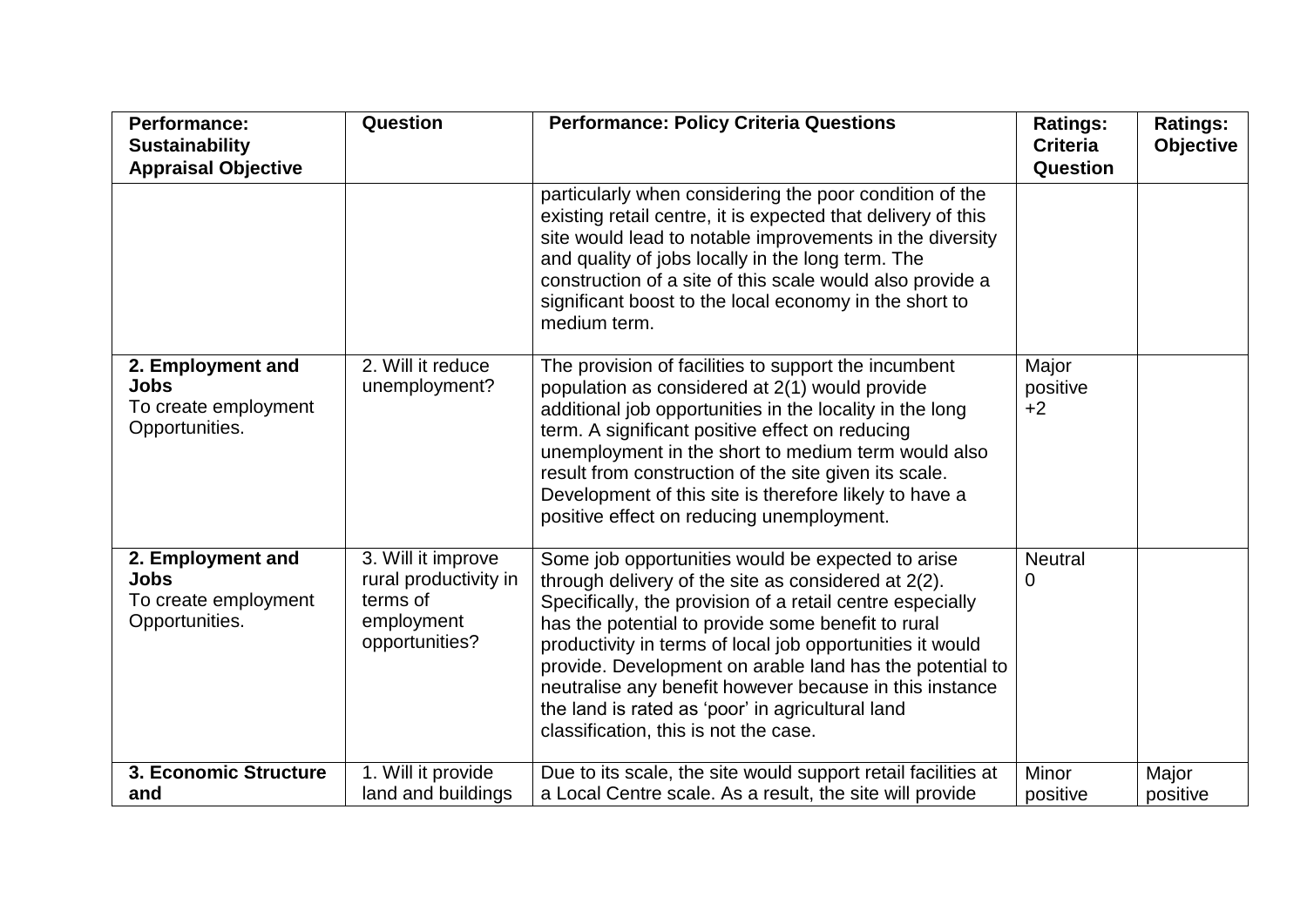| <b>Performance:</b><br><b>Sustainability</b><br><b>Appraisal Objective</b>                                                                                                                                              | Question                                                | <b>Performance: Policy Criteria Questions</b>                                                                                                                                                                                                                                                                                                                                  | <b>Ratings:</b><br><b>Criteria</b><br><b>Question</b> | <b>Ratings:</b><br>Objective |
|-------------------------------------------------------------------------------------------------------------------------------------------------------------------------------------------------------------------------|---------------------------------------------------------|--------------------------------------------------------------------------------------------------------------------------------------------------------------------------------------------------------------------------------------------------------------------------------------------------------------------------------------------------------------------------------|-------------------------------------------------------|------------------------------|
| <b>Innovation</b><br>To provide the physical<br>conditions for a high<br>quality modern economic<br>structure including<br>infrastructure to support<br>the use of new<br>technologies.                                 | of a type required<br>by<br>businesses?                 | land and buildings of a types required by businesses,<br>albeit to a limited extent and type.                                                                                                                                                                                                                                                                                  | $+1$                                                  | $+4$                         |
| 3. Economic Structure<br>and<br><b>Innovation</b><br>To provide the physical<br>conditions for a high<br>quality modern economic<br>structure including<br>infrastructure to support<br>the use of new<br>technologies. | 2. Will it provide<br>business/university<br>clusters?  | Development of a retail and commercial centre on this<br>site in will in effect provide for a business cluster albeit<br>on a limited scale. The site would be unlikely to provide<br>any function relating to university clusters.                                                                                                                                            | Minor<br>positive<br>$+1$                             |                              |
| 3. Economic Structure<br>and<br><b>Innovation</b><br>To provide the physical<br>conditions for a high<br>quality modern economic<br>structure including<br>infrastructure to support<br>the use of new<br>technologies. | 3. Will it create jobs<br>in high knowledge<br>sectors? | No part of this site would be expected to accommodate<br>uses which provide jobs in the high knowledge sectors<br>specifically, albeit there is the potential for this given the<br>incorporation of a retail and commercial centre.<br>However, there is too much uncertainty around any<br>potential this may provide to be able to confidently<br>expect a positive effect. | <b>Neutral</b><br>$\overline{0}$                      |                              |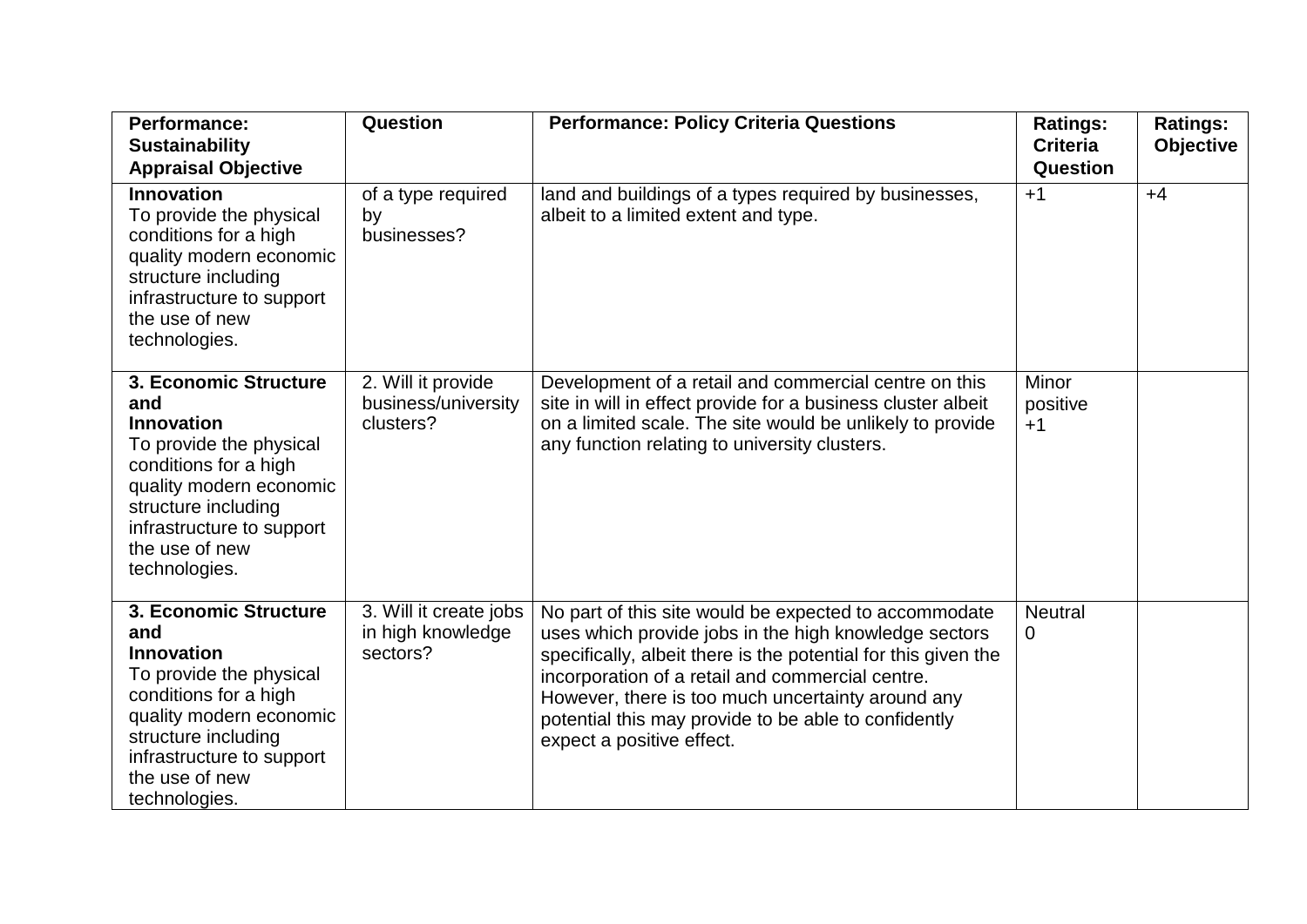| <b>Performance:</b><br><b>Sustainability</b><br><b>Appraisal Objective</b>                                                                                                                                              | Question                                                                                                           | <b>Performance: Policy Criteria Questions</b>                                                                                                                                                                                                                                                                                                                                                                         | <b>Ratings:</b><br><b>Criteria</b><br>Question | <b>Ratings:</b><br><b>Objective</b> |
|-------------------------------------------------------------------------------------------------------------------------------------------------------------------------------------------------------------------------|--------------------------------------------------------------------------------------------------------------------|-----------------------------------------------------------------------------------------------------------------------------------------------------------------------------------------------------------------------------------------------------------------------------------------------------------------------------------------------------------------------------------------------------------------------|------------------------------------------------|-------------------------------------|
| 3. Economic Structure<br>and<br><b>Innovation</b><br>To provide the physical<br>conditions for a high<br>quality modern economic<br>structure including<br>infrastructure to support<br>the use of new<br>technologies. | 4. Will it encourage<br>graduates to live<br>and work within the<br>Plan area?                                     | The population in general – including graduates – would<br>be afforded a greater opportunity to live and work within<br>the plan area as a result of a boosted supply of new<br>dwellings. The link between attracting graduates<br>specifically and provision of new dwellings on this site<br>however is weak.                                                                                                      | <b>Neutral</b><br>$\mathbf 0$                  |                                     |
| 3. Economic Structure<br>and<br><b>Innovation</b><br>To provide the physical<br>conditions for a high<br>quality modern economic<br>structure including<br>infrastructure to support<br>the use of new<br>technologies. | 5. Will it provide<br>the required<br>infrastructure?                                                              | Infrastructure within the site which supports economic<br>structure and innovation would include providing for the<br>required retail and commercial provision. The provision<br>of a relief road would be a further significant<br>enhancement to infrastructure which supports economic<br>structure and innovation in general, given its wide-<br>reaching effects particularly on movement around the<br>Borough. | Major<br>positive<br>$+2$                      |                                     |
| <b>4. Shopping Centres</b><br>Increase the vitality and<br>viability of existing<br>shopping centres.                                                                                                                   | 1. Will it encourage<br>the vitality of the<br>city centre, town<br>centre, district<br>centre or local<br>centre? | Retail provision would be provided within the site to<br>support the incumbent population and this would pose a<br>limited risk to the vitality and viability of the nearest retail<br>centre (Ilkeston town centre) by potentially diverting<br>expenditure from it. However this risk would be<br>neutralised by the uplift in local expenditure capacity<br>resulting from the significant increase in population  | Minor<br>positive<br>$+1$                      | Minor<br>positive<br>$+1$           |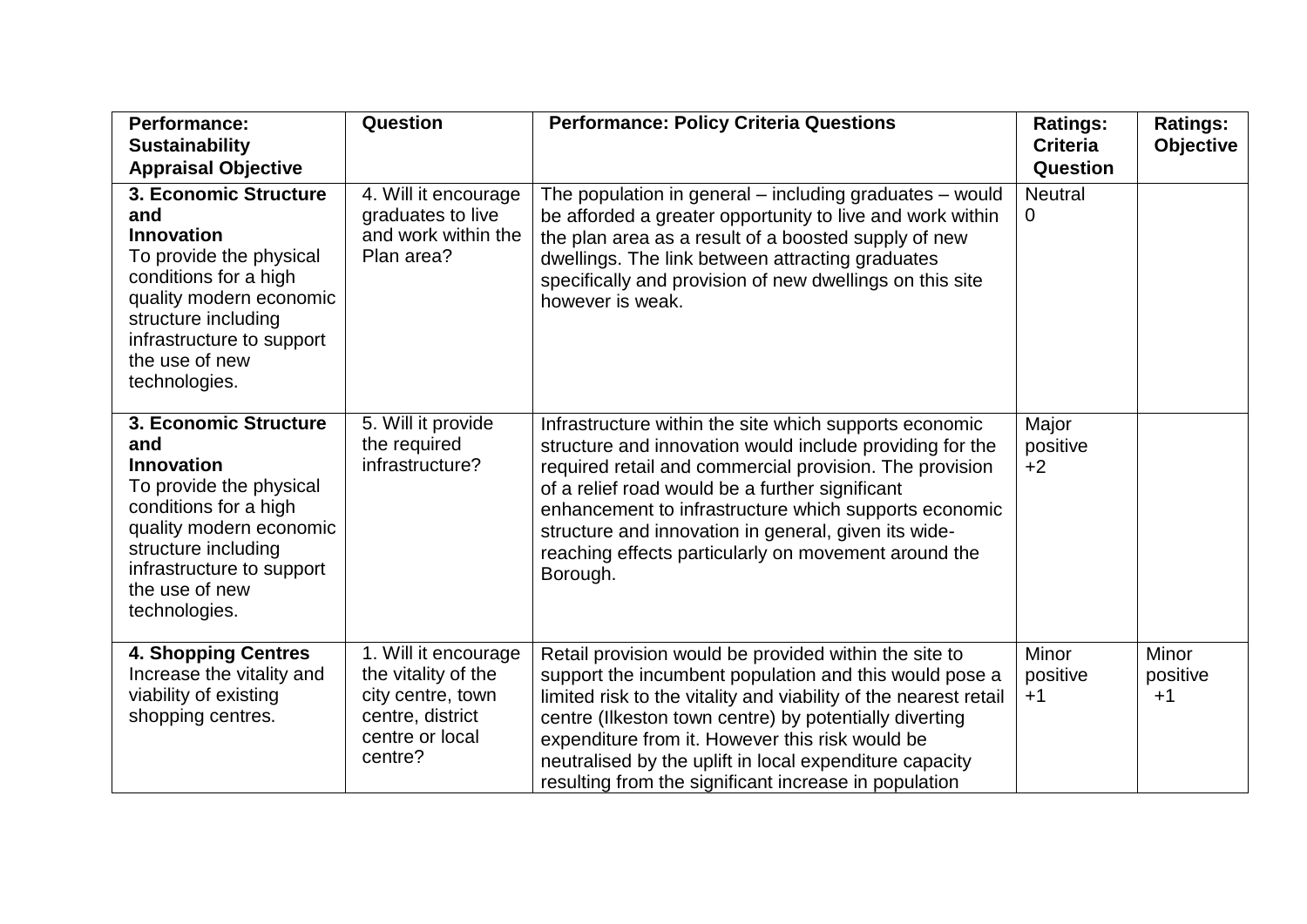| <b>Performance:</b><br><b>Sustainability</b><br><b>Appraisal Objective</b>                          | Question                                            | <b>Performance: Policy Criteria Questions</b>                                                                                                                                                                                                                                                                                                                                                                                                                                                                                                                                                                                                                                                                                                                                                                                                                                                                      | <b>Ratings:</b><br><b>Criteria</b><br><b>Question</b> | <b>Ratings:</b><br><b>Objective</b> |
|-----------------------------------------------------------------------------------------------------|-----------------------------------------------------|--------------------------------------------------------------------------------------------------------------------------------------------------------------------------------------------------------------------------------------------------------------------------------------------------------------------------------------------------------------------------------------------------------------------------------------------------------------------------------------------------------------------------------------------------------------------------------------------------------------------------------------------------------------------------------------------------------------------------------------------------------------------------------------------------------------------------------------------------------------------------------------------------------------------|-------------------------------------------------------|-------------------------------------|
|                                                                                                     |                                                     | resulting from development of the site, particularly in the<br>context of the much wider-reaching services and<br>facilities that would continue to be provided by the town.                                                                                                                                                                                                                                                                                                                                                                                                                                                                                                                                                                                                                                                                                                                                       |                                                       |                                     |
| 5. Health and<br>Wellbeing<br>To improve health and<br>wellbeing and reduce<br>health inequalities. | 1. Will it reduce<br>health inequalities?           | The location of the site adjacent to Ilkeston town means<br>that an increased proportion of the population within the<br>plan area will be able to access services and facilities<br>through active means (walking and cycling). The<br>provision of facilities on site would also present<br>opportunity for existing residents in Kirk Hallam to travel<br>to facilities using active means who currently do not. The<br>site would be unlikely to provide any health facilities but<br>given the scale of development potential it is expected<br>that a new housing site would result in a net addition of<br>green and open spaces which currently are not provided<br>by the site for public access. This would provide<br>additional opportunities for active movement and travel<br>across the site as well as recreational opportunities all of<br>which will contribute to reducing health inequalities. | Minor<br>positive<br>$+1$                             | Major<br>positive<br>$+5$           |
| 5. Health and<br>Wellbeing<br>To improve health and<br>wellbeing and reduce<br>health inequalities. | 2. Will it improve<br>access to health<br>services? | Health facilities would not be expected to form part of<br>the development of the site and therefore it would not<br>improve access to health services through direct<br>provision. The sites location adjacent to a town which<br>contains existing facilities does provide the potential for<br>enhancing the proportion of the Borough's population<br>who can easily access facilities, resulting in minor<br>improvement to overall access.                                                                                                                                                                                                                                                                                                                                                                                                                                                                   | Minor<br>positive<br>$+1$                             |                                     |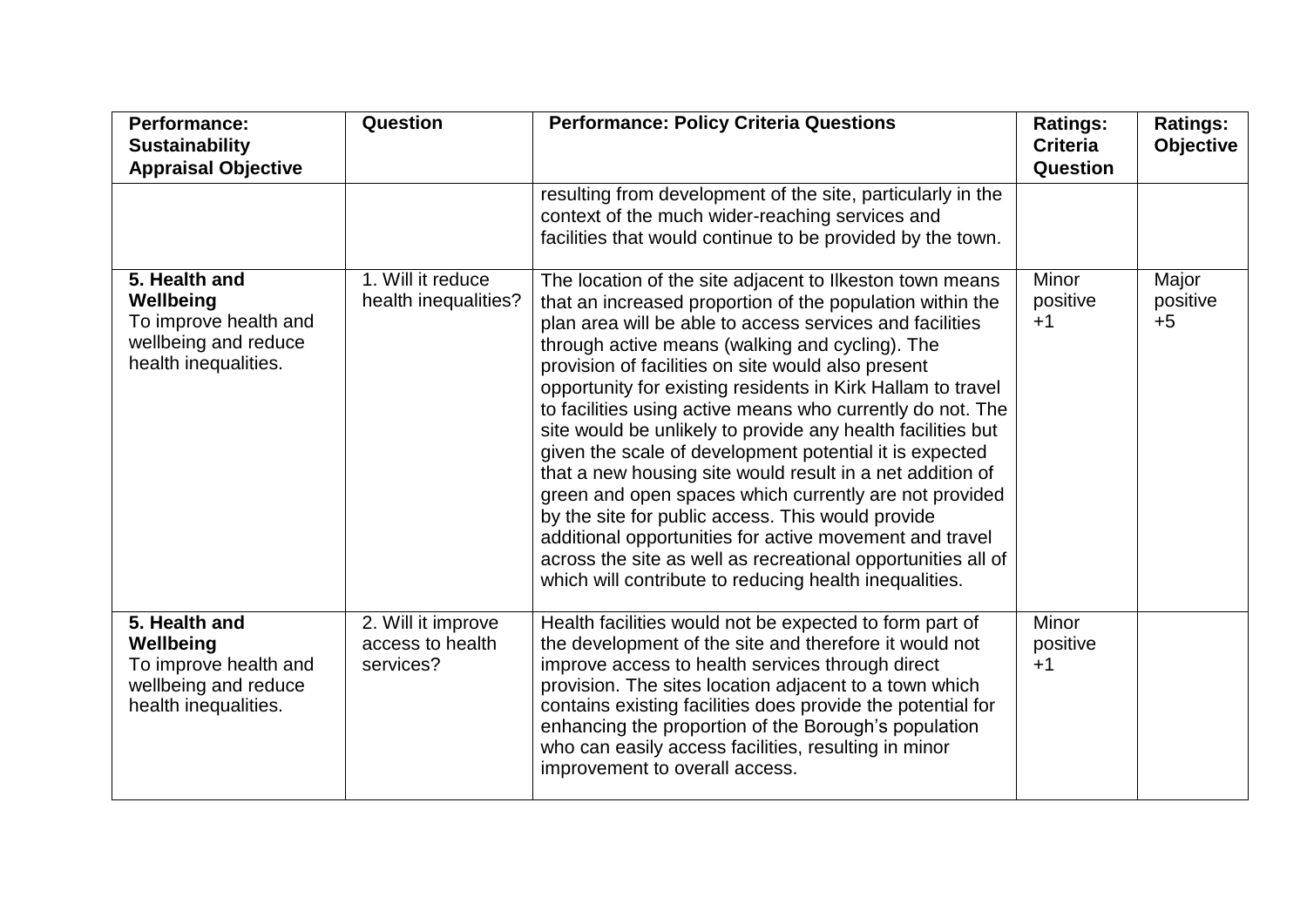| <b>Performance:</b>                                                                                 | Question                                                                                     | <b>Performance: Policy Criteria Questions</b>                                                                                                                                                                                                                                                                                                                                                                                                                                                                                                                                                                                                                                                                                                                                                                                                                                                                                                              | <b>Ratings:</b><br><b>Criteria</b> | <b>Ratings:</b> |
|-----------------------------------------------------------------------------------------------------|----------------------------------------------------------------------------------------------|------------------------------------------------------------------------------------------------------------------------------------------------------------------------------------------------------------------------------------------------------------------------------------------------------------------------------------------------------------------------------------------------------------------------------------------------------------------------------------------------------------------------------------------------------------------------------------------------------------------------------------------------------------------------------------------------------------------------------------------------------------------------------------------------------------------------------------------------------------------------------------------------------------------------------------------------------------|------------------------------------|-----------------|
| <b>Sustainability</b><br><b>Appraisal Objective</b>                                                 |                                                                                              |                                                                                                                                                                                                                                                                                                                                                                                                                                                                                                                                                                                                                                                                                                                                                                                                                                                                                                                                                            | Question                           | Objective       |
| 5. Health and<br>Wellbeing<br>To improve health and<br>wellbeing and reduce<br>health inequalities. | 3. Will it increase<br>the opportunities<br>for recreational<br>physical activity?           | Delivery of the site would be required to include a relief<br>road to support transportation around Kirk Hallam and in<br>and out of the site. The Relief road would be required to<br>include multi-user functionality and this would act to<br>promote recreational travel, also helping to connect the<br>site to recreational routes further afield and nearby<br>including the Nutbrook Trail. The site has the potential to<br>deliver a significant amount of green and open space,<br>particularly along its central spine between the Local<br>Nature Reserve and proposed relief road as much of<br>this will be undevelopable given its role in natural<br>drainage and the presence of water bodies as well as<br>need to adequately buffer the Local Nature Reserve<br>from development. This would provide additional<br>opportunities for informal recreational physical activity<br>on land which is currently inaccessible to the public. | Major<br>positive<br>$+2$          |                 |
| 5. Health and<br>Wellbeing<br>To improve health and<br>wellbeing and reduce<br>health inequalities. | 4. Will it provide<br>new open space or<br>improve the quality<br>of existing open<br>space? | Currently there is no formally designated open space<br>within the boundaries of the site. As such and given the<br>scale and relatively low density of the site and potential<br>for integrating a network of open space, development is<br>likely to result in a net increase in open space provision.<br>Particular opportunity for this relates to land around the<br>Sow Brook and in extension to the adjacent Local<br>Nature Reserve. A large corridor of land between the<br>existing built up area and proposed western extent of<br>the site is undevelopable owed to existing water assets<br>and its future role in accommodating appropriate surface<br>drainage alongside development. This presents a large<br>area of land for potential integration of a wide range of                                                                                                                                                                   | Major<br>positive<br>$+2$          |                 |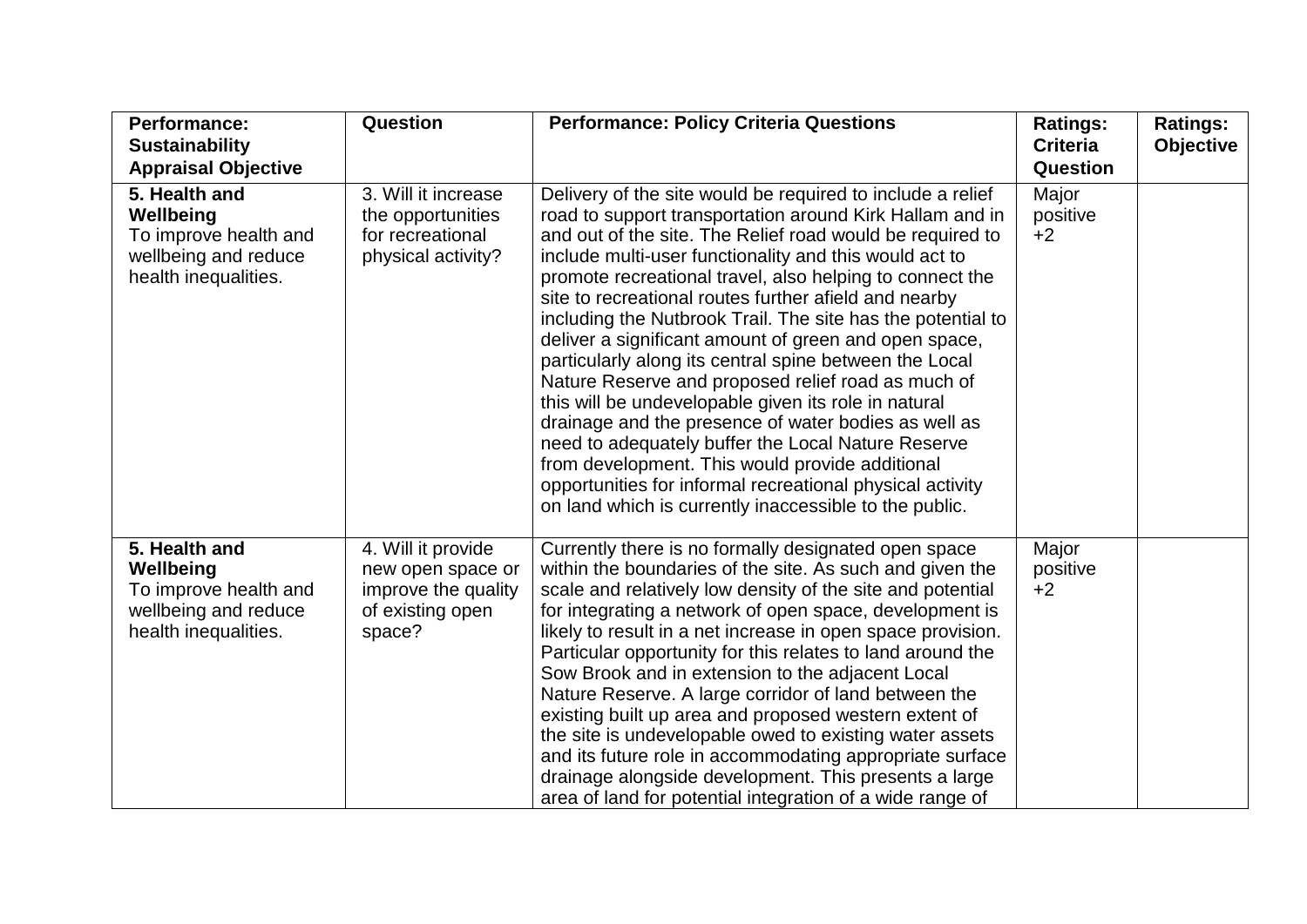| Performance:<br><b>Sustainability</b><br><b>Appraisal Objective</b>                                  | Question                                                                | <b>Performance: Policy Criteria Questions</b>                                                                                                                                                                                                                                                                                                                                                                                                                                                                                                         | <b>Ratings:</b><br><b>Criteria</b><br><b>Question</b> | <b>Ratings:</b><br><b>Objective</b> |
|------------------------------------------------------------------------------------------------------|-------------------------------------------------------------------------|-------------------------------------------------------------------------------------------------------------------------------------------------------------------------------------------------------------------------------------------------------------------------------------------------------------------------------------------------------------------------------------------------------------------------------------------------------------------------------------------------------------------------------------------------------|-------------------------------------------------------|-------------------------------------|
|                                                                                                      |                                                                         | open space assets and this is likely to result in a<br>significant net gain in open space assets. Currently, the<br>site is private land and not accessible to the public aside<br>from routes constrained to Public Rights of Way. As a<br>result, there is no open space situated within the site's<br>boundaries in its current form so development would not<br>have any impact or effect in enhancing the quality of<br>existing open space but would play a significant role in<br>providing new space.                                         |                                                       |                                     |
| 5. Health and<br>Wellbeing<br>To improve health and<br>wellbeing and reduce<br>health inequalities.  | 5. Will it improve<br>access to local<br>food growing<br>opportunities? | The land upon which the site would be constructed is<br>largely arable and able to accommodate food growing<br>opportunities. As a result, development on this land<br>would directly reduce local food growing opportunities<br>on a relatively large scale however land classification is<br>'poor' in agricultural terms and this limits the effect.                                                                                                                                                                                               | Minor<br>negative<br>$-1$                             |                                     |
| <b>6. Community Safety</b><br>To improve community<br>safety, reduce crime and<br>the fear of crime. | 1. Will it reduce<br>crime and the fear<br>of crime?                    | Delivery of around 1,300 dwellings at this location would<br>result in the relatively significant urbanising of rural land<br>and convergence of a large additional population in the<br>locality. As a result of this incidences of crime are very<br>likely to increase and with it the fear of crime in the<br>locality as would be expected with an expanded<br>population. The opportunity presented through<br>development to reduce incidences and fear or rural<br>crime is outweighed by the effects of urbanising the land<br>in this case. | <b>Minor</b><br>negative<br>$-1$                      | Major<br>negative<br>$-2$           |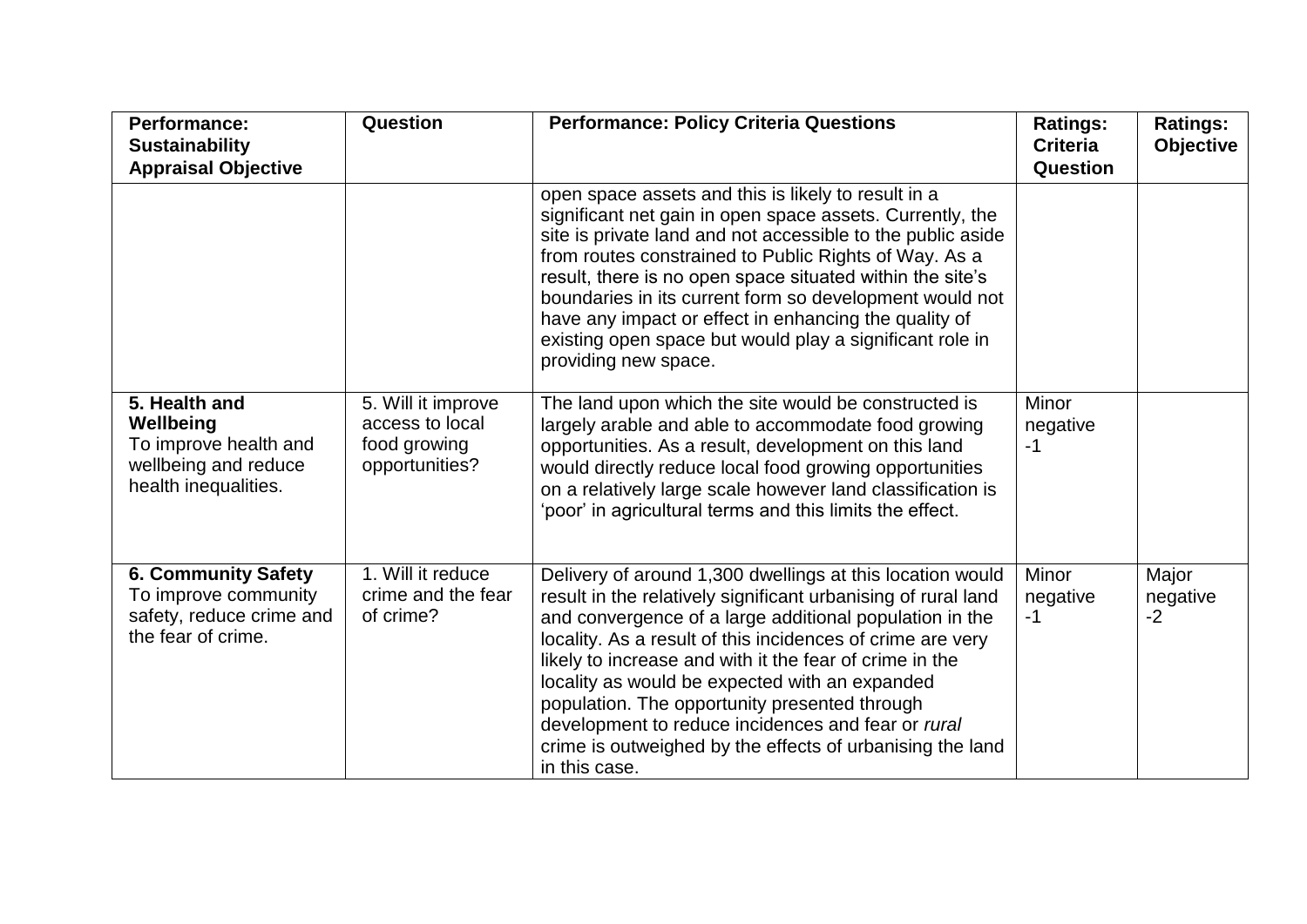| Performance:<br><b>Sustainability</b><br><b>Appraisal Objective</b>                                                                                                                                                               | Question                                                               | <b>Performance: Policy Criteria Questions</b>                                                                                                                                                                                                                                                                                                                                                                                                                                                                                                                                                                                                                                                                                         | <b>Ratings:</b><br><b>Criteria</b><br><b>Question</b> | <b>Ratings:</b><br>Objective |
|-----------------------------------------------------------------------------------------------------------------------------------------------------------------------------------------------------------------------------------|------------------------------------------------------------------------|---------------------------------------------------------------------------------------------------------------------------------------------------------------------------------------------------------------------------------------------------------------------------------------------------------------------------------------------------------------------------------------------------------------------------------------------------------------------------------------------------------------------------------------------------------------------------------------------------------------------------------------------------------------------------------------------------------------------------------------|-------------------------------------------------------|------------------------------|
| <b>6. Community Safety</b><br>To improve community<br>safety, reduce crime and<br>the fear of crime.                                                                                                                              | 2. Will it contribute<br>to a safe and<br>secure built<br>environment? | The land upon which this site would be delivered does<br>not have anything within it that would classify as 'built<br>environment'. Consequently, safety and security of the<br>built environment is not an existing concern and<br>development of the site would result in a much<br>expanded built environment on predominantly rural land.<br>Whilst new development would seek to address safety<br>and security concerns in the design and implementation<br>stages, it would not be able to alleviate all and as such,<br>delivery of the site would result in a net-increase in<br>potential for safety and security issues relating to the<br>built environment when compared with the existing<br>scenario at a large scale. | Minor<br>negative<br>$-1$                             |                              |
| <b>7. Social Inclusion</b><br>To promote and support<br>the development and<br>growth of social capital<br>and to improve social<br>inclusion and to close<br>the gap between the<br>most deprived areas<br>within the plan area. | 1. Will it protect<br>and enhance<br>existing cultural<br>assets?      | Development of the site does not put at direct risk any<br>existing cultural assets. On the contrary, the scale of<br>potential development and associated increase in<br>population adjacent to the town means that existing<br>assets in the locality are likely to be further supported<br>and, consequently, protected. Development of the site<br>would not directly lead to enhancement of existing<br>assets, though an increase in the number of users<br>resulting from development at this scale is likely to<br>provide the impetus for such enhancements.                                                                                                                                                                 | Major<br>positive<br>$+2$                             | Major<br>positive<br>$+7$    |
| <b>7. Social Inclusion</b><br>To promote and support<br>the development and<br>growth of social capital                                                                                                                           | 2. Will it improve<br>access to,<br>encourage<br>engagement with       | Delivery of 1,300 dwellings would result in a large<br>increase in population adjacent to the town. This will<br>increase the proportion of the overall plan area<br>population able to easily access and engage with                                                                                                                                                                                                                                                                                                                                                                                                                                                                                                                 | Major<br>positive<br>$+2$                             |                              |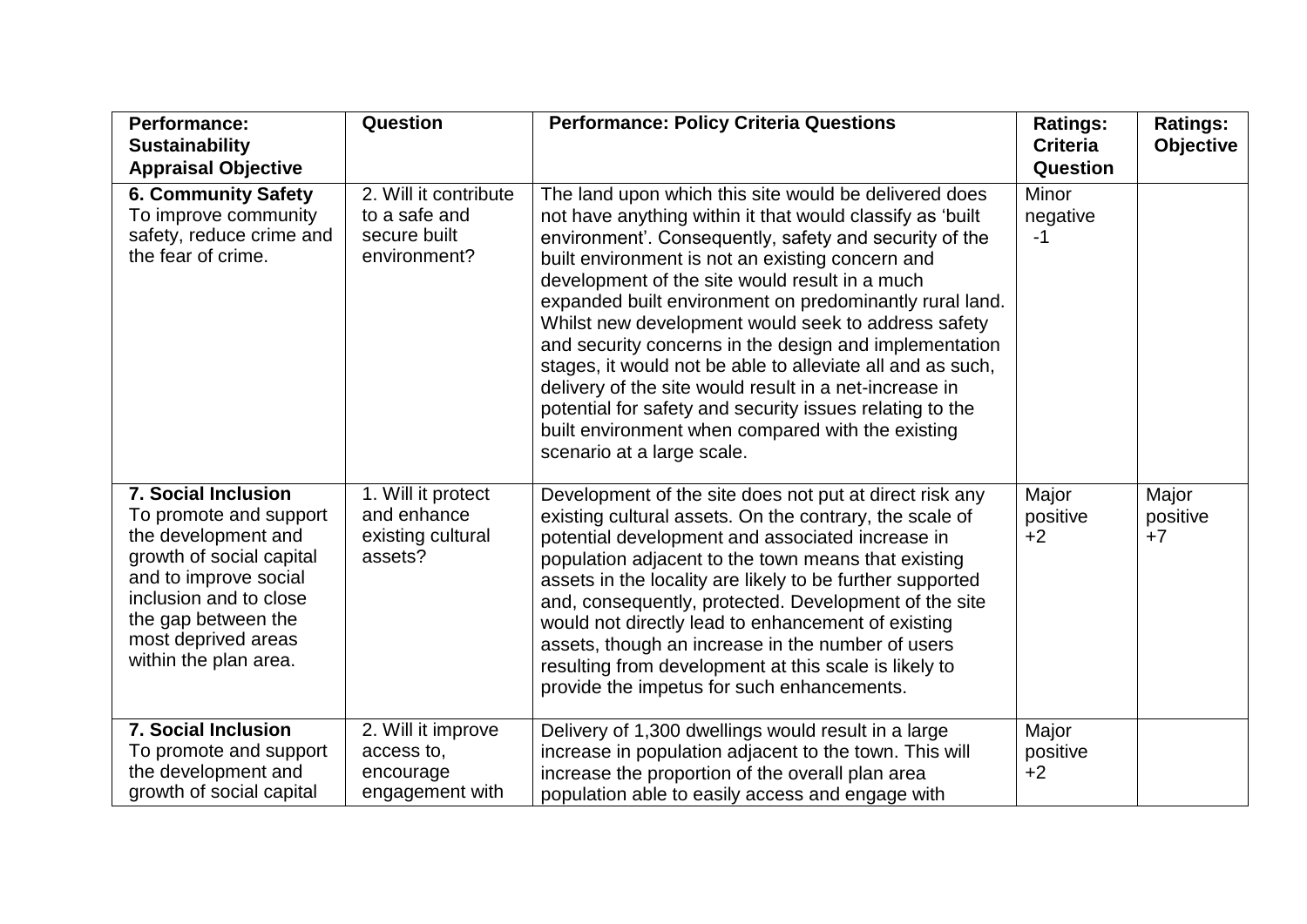| Performance:<br><b>Sustainability</b><br><b>Appraisal Objective</b>                                                                                                                                                               | Question                                                                                | <b>Performance: Policy Criteria Questions</b>                                                                                                                                                                                                                                                                                                                                                                                                                                  | <b>Ratings:</b><br><b>Criteria</b><br>Question | <b>Ratings:</b><br><b>Objective</b> |
|-----------------------------------------------------------------------------------------------------------------------------------------------------------------------------------------------------------------------------------|-----------------------------------------------------------------------------------------|--------------------------------------------------------------------------------------------------------------------------------------------------------------------------------------------------------------------------------------------------------------------------------------------------------------------------------------------------------------------------------------------------------------------------------------------------------------------------------|------------------------------------------------|-------------------------------------|
| and to improve social<br>inclusion and to close<br>the gap between the<br>most deprived areas<br>within the plan area.                                                                                                            | and residents'<br>satisfaction in<br>community<br>activities?                           | community activities at facilities within the town. Given<br>the scale of the development, the site would be required<br>to deliver a school as well as a retail centre and this also<br>presents an opportunity to improve access to and<br>engagement with community activities locally and as a<br>direct result of the development. The extent to which an<br>improvement in resident's satisfaction with such<br>activities would result from the development is unknown. |                                                |                                     |
| <b>7. Social Inclusion</b><br>To promote and support<br>the development and<br>growth of social capital<br>and to improve social<br>inclusion and to close<br>the gap between the<br>most deprived areas<br>within the plan area. | 3. Will it increase<br>the number of<br>facilities e.g.<br>shops, community<br>centres? | The site would be required to deliver facilities -<br>including a retail centre and a school – due to its large<br>scale and on this basis the site will lead to a direct<br>increase in the number of facilities.                                                                                                                                                                                                                                                             | Major<br>positive<br>$+2$                      |                                     |
| <b>7. Social Inclusion</b><br>To promote and support<br>the development and<br>growth of social capital<br>and to improve social<br>inclusion and to close<br>the gap between the<br>most deprived areas<br>within the plan area. | 4. Will it provide for<br>the educational<br>needs of the<br>population?                | Because of the large scale of the site, it would be<br>required to deliver a new school and therefore would<br>strongly provide for the educational needs of the<br>population.                                                                                                                                                                                                                                                                                                | Minor<br>positive<br>$+1$                      |                                     |
| 8. Transport<br>To make efficient use of                                                                                                                                                                                          | 1. Will it use and<br>enhance existing                                                  | Development of the site would result in a new population<br>making use of existing enhanced transport infrastructure                                                                                                                                                                                                                                                                                                                                                           | Major<br>positive                              | Major<br>positive                   |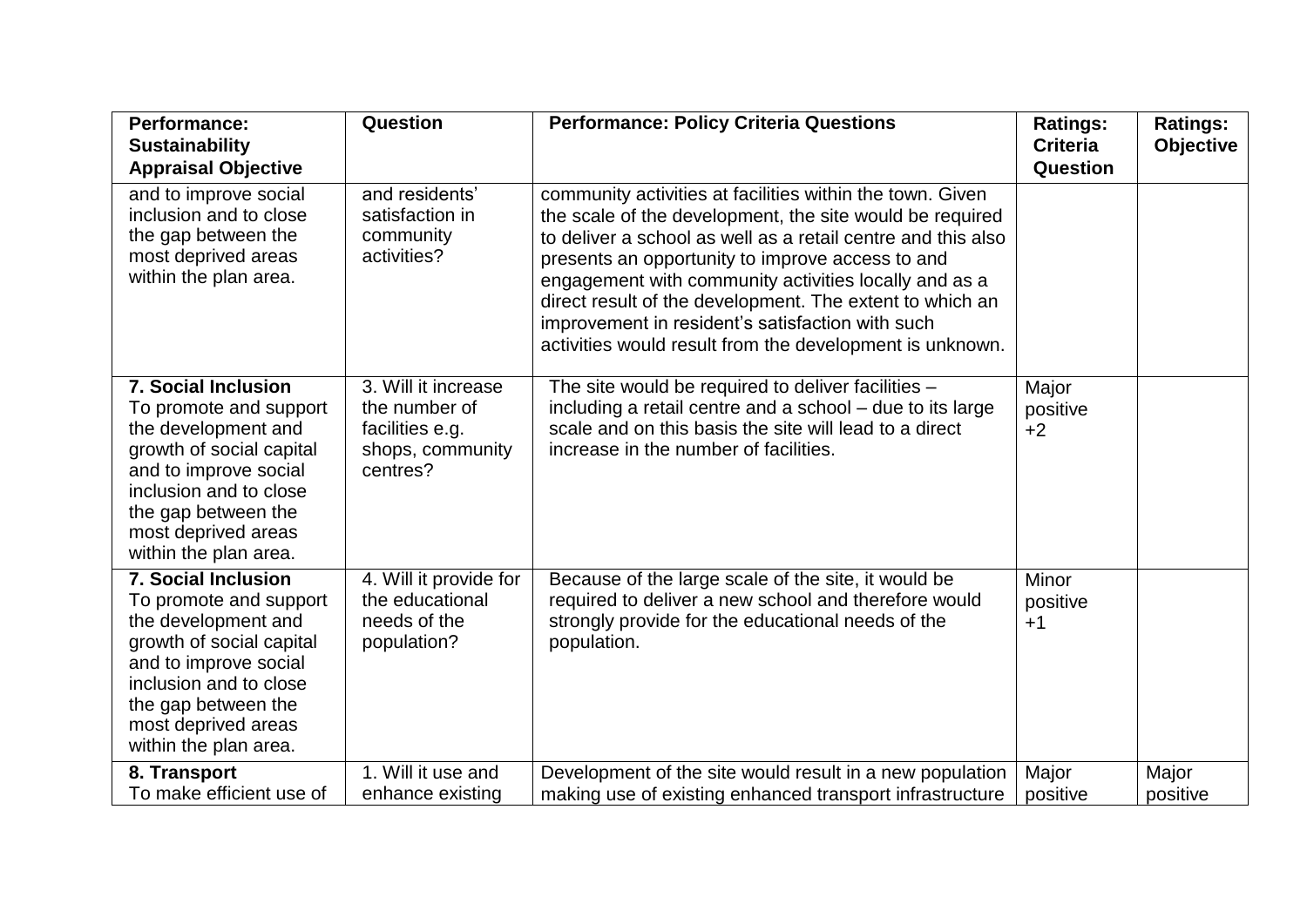| <b>Performance:</b><br><b>Sustainability</b><br><b>Appraisal Objective</b>                                                                                                                                                                        | Question                                                                                                    | <b>Performance: Policy Criteria Questions</b>                                                                                                                                                                                                                                                                                                                                                                                                                                                                                                                                                                                          | <b>Ratings:</b><br><b>Criteria</b><br><b>Question</b> | <b>Ratings:</b><br>Objective |
|---------------------------------------------------------------------------------------------------------------------------------------------------------------------------------------------------------------------------------------------------|-------------------------------------------------------------------------------------------------------------|----------------------------------------------------------------------------------------------------------------------------------------------------------------------------------------------------------------------------------------------------------------------------------------------------------------------------------------------------------------------------------------------------------------------------------------------------------------------------------------------------------------------------------------------------------------------------------------------------------------------------------------|-------------------------------------------------------|------------------------------|
| the existing transport<br>infrastructure, help<br>reduce the need to travel<br>by car, improve<br>accessibility to jobs and<br>services for all and to<br>improve travel choice<br>and accessibility.                                             | transport<br>infrastructure?                                                                                | provided by the town. Given the scale of development<br>proposed, significant enhancement of the existing<br>network would also be achieved particularly in relation to<br>the implementation of a relief road to not only serve the<br>site but provide an alternative route for traffic around<br>Kirk Hallam. This would also result in enhancement to<br>the sustainable transport offer by for example providing<br>a multiuser route along its length. In addition to this, the<br>site will be required to more widely mitigate impacts on<br>the local highway network which result from its<br>development where appropriate. | $+2$                                                  | $+6$                         |
| 8. Transport<br>To make efficient use of<br>the existing transport<br>infrastructure, help<br>reduce the need to travel<br>by car, improve<br>accessibility to jobs and<br>services for all and to<br>improve travel choice<br>and accessibility. | 2. Will it help to<br>develop a transport<br>network that<br>minimises the<br>impact on the<br>environment? | The location of the site adjacent to the town and its<br>defined retail centre would enable access to existing<br>facilities and services to be via sustainable forms of<br>travel – including walking and cycling. This, as well as<br>provision of facilities internally as part of development<br>will make a significant contribution towards developing a<br>transport network which minimises impact on the<br>environment. Potential negative effects from the<br>required expansion of the transport network into<br>countryside in order to accommodate the site are<br>minimised by the provision of facilities on site.     | Major<br>positive<br>$+2$                             |                              |
| 8. Transport<br>To make efficient use of<br>the existing transport<br>infrastructure, help<br>reduce the need to travel                                                                                                                           | 3. Will it reduce<br>journeys<br>undertaken by<br>private car by<br>encouraging                             | The location of the site adjacent to the town will enable<br>access to jobs, facilities and services to be achieved via<br>means other than the private car. Ultimately, a<br>development of this scale would result in additional car<br>usage relating to an expanded local population however                                                                                                                                                                                                                                                                                                                                       | <b>Neutral</b><br>0                                   |                              |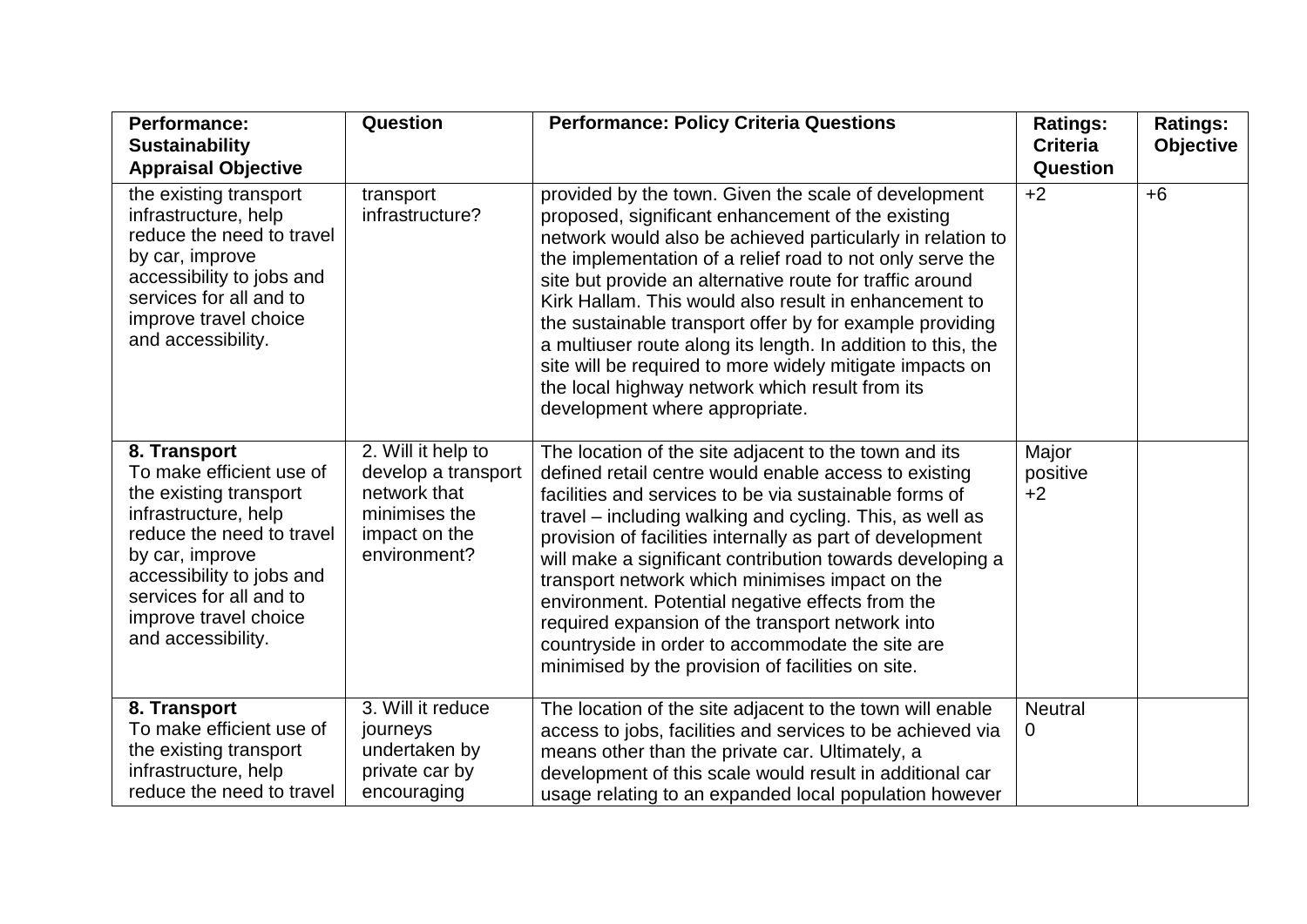| <b>Performance:</b><br><b>Sustainability</b><br><b>Appraisal Objective</b>                                                                                                                                                                        | Question                                                                   | <b>Performance: Policy Criteria Questions</b>                                                                                                                                                                                                                                                                                                                                                                                                                                                                                            | <b>Ratings:</b><br><b>Criteria</b><br>Question | <b>Ratings:</b><br><b>Objective</b> |
|---------------------------------------------------------------------------------------------------------------------------------------------------------------------------------------------------------------------------------------------------|----------------------------------------------------------------------------|------------------------------------------------------------------------------------------------------------------------------------------------------------------------------------------------------------------------------------------------------------------------------------------------------------------------------------------------------------------------------------------------------------------------------------------------------------------------------------------------------------------------------------------|------------------------------------------------|-------------------------------------|
| by car, improve<br>accessibility to jobs and<br>services for all and to<br>improve travel choice<br>and accessibility.                                                                                                                            | alternative modes<br>of transport?                                         | in this case provision of facilities on site and the<br>implementation of a relief road which will provide<br>enhancements to sustainable transport infrastructure<br>within the borough help to neutralise this effect.                                                                                                                                                                                                                                                                                                                 |                                                |                                     |
| 8. Transport<br>To make efficient use of<br>the existing transport<br>infrastructure, help<br>reduce the need to travel<br>by car, improve<br>accessibility to jobs and<br>services for all and to<br>improve travel choice<br>and accessibility. | 4. Will it increase<br>accessibility to<br>services and<br>facilities?     | Due to the sites location adjacent to the town and the<br>wide range of provision within it, development of the site<br>would result in an increased proportion of the Borough's<br>population able to easily access services and facilities.<br>Additionally in this case, the site would provide a wide<br>range of facilities including a retail centre and school. As<br>such this effect is strengthened and existing populations<br>nearby to the site will especially benefit from improved<br>access to services and facilities. | Major<br>positive<br>$+2$                      |                                     |
| 9. Brownfield Land<br>To make efficient use of<br>brownfield land and<br>recognise biodiversity<br>value where appropriate.                                                                                                                       | 1. Will it make<br>efficient use of<br>brownfield land?                    | The extent of the site consists almost entirely of<br>greenfield land that is arable in classification and is<br>capable of supporting agricultural productivity -<br>therefore the site does not make efficient use of<br>brownfield land.                                                                                                                                                                                                                                                                                              | Major<br>negative<br>$-2$                      | Major<br>negative<br>$-3$           |
| 9. Brownfield Land<br>To make efficient use of<br>brownfield land and<br>recognise biodiversity<br>value where appropriate.                                                                                                                       | 2. Will it minimise<br>impact on the<br>biodiversity<br>interests of land? | Development of the site could pose a threat to<br>biodiversity interests and assets present on or adjacent<br>to it. However, a relatively low density of housing<br>proposed (allowing for a generous provision of<br>open/green spaces) coupled with the land's current<br>arable usage could likely lead to a reduction of the<br>impacts on biodiversity arising from the site's possible<br>development.                                                                                                                            | Minor<br>negative<br>$-1$                      |                                     |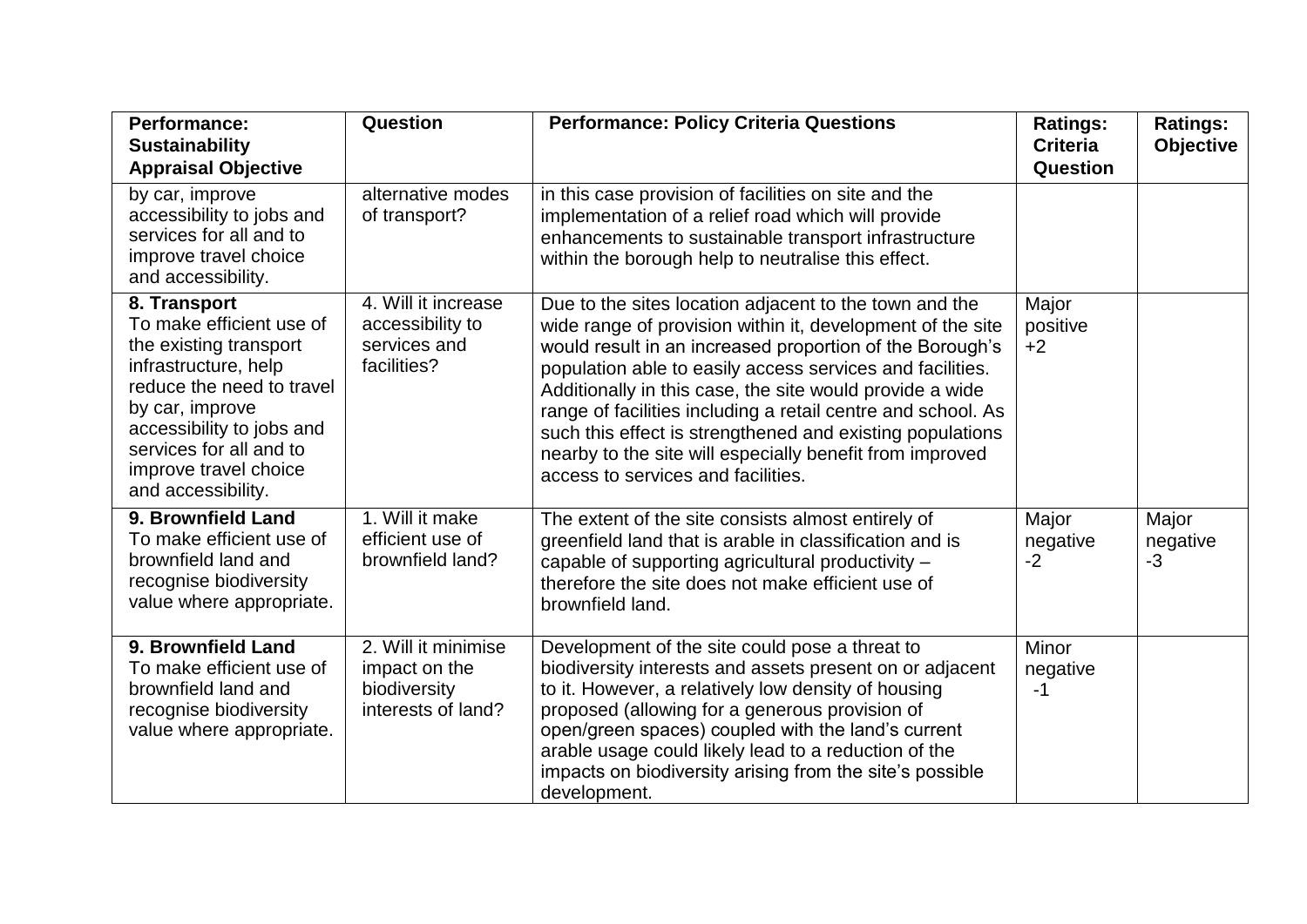| <b>Performance:</b><br><b>Sustainability</b><br><b>Appraisal Objective</b>                                                                                            | Question                                                                                     | <b>Performance: Policy Criteria Questions</b>                                                                                                                                                                                                                                                                                                                                                                                                                                                                                                                                           | <b>Ratings:</b><br><b>Criteria</b><br><b>Question</b> | <b>Ratings:</b><br><b>Objective</b> |
|-----------------------------------------------------------------------------------------------------------------------------------------------------------------------|----------------------------------------------------------------------------------------------|-----------------------------------------------------------------------------------------------------------------------------------------------------------------------------------------------------------------------------------------------------------------------------------------------------------------------------------------------------------------------------------------------------------------------------------------------------------------------------------------------------------------------------------------------------------------------------------------|-------------------------------------------------------|-------------------------------------|
| 10. Energy and Climate<br>Change<br>To minimise energy<br>usage and to develop<br>low-carbon energy<br>resource, reducing<br>dependency on non-<br>renewable sources. | 1. Will it result in<br>additional energy<br>use?                                            | A sizeable development scheme would inevitably result<br>in additional energy use owing to the land's<br>undeveloped, greenfield status. Whilst some energy will<br>be used to support the agricultural productivity of the<br>land, the potential provision of more than a thousand<br>new homes and other development types would see a<br>steep increase in energy usage by occupants of all<br>buildings across the site. Whilst community energy<br>schemes could be pursued, this would still result in a<br>notable increase in energy use in excess of the current<br>baseline. | Major<br>negative<br>$-2$                             | Minor<br>positive<br>$+1$           |
| 10. Energy and Climate<br>Change<br>To minimise energy<br>usage and to develop<br>low-carbon energy<br>resource, reducing<br>dependency on non-<br>renewable sources. | 2. Will it improve<br>energy efficiency of<br>the building stock<br>within the Plan<br>area? | The construction of such a large number of new homes<br>and other supporting community facilities would make a<br>notable contribution to the energy efficiency of building<br>stock within the plan area. Proposed development size<br>would be in excess of 2% of the current number of<br>dwellings in Erewash, and it would be expected that<br>each new property would be constructed to higher levels<br>of energy efficiency in line with national building<br>regulations.                                                                                                      | Major<br>positive<br>$+2$                             |                                     |
| 10. Energy and Climate<br>Change<br>To minimise energy<br>usage and to develop<br>low-carbon energy<br>resource, reducing<br>dependency on non-                       | 3. Will it support<br>the generation and<br>use of renewable<br>energy?                      | Whilst major development sites have the potential to<br>support the generation and use of renewable energy<br>because of the scale of housing promoted, it will be for<br>detailed masterplanning of the site to fully explore<br>embedding such measures within any future scheme.<br>Provisionally, the larger the development, the more<br>scope exists to explore the practicalities and feasibility of                                                                                                                                                                             | <b>Neutral</b><br>0                                   |                                     |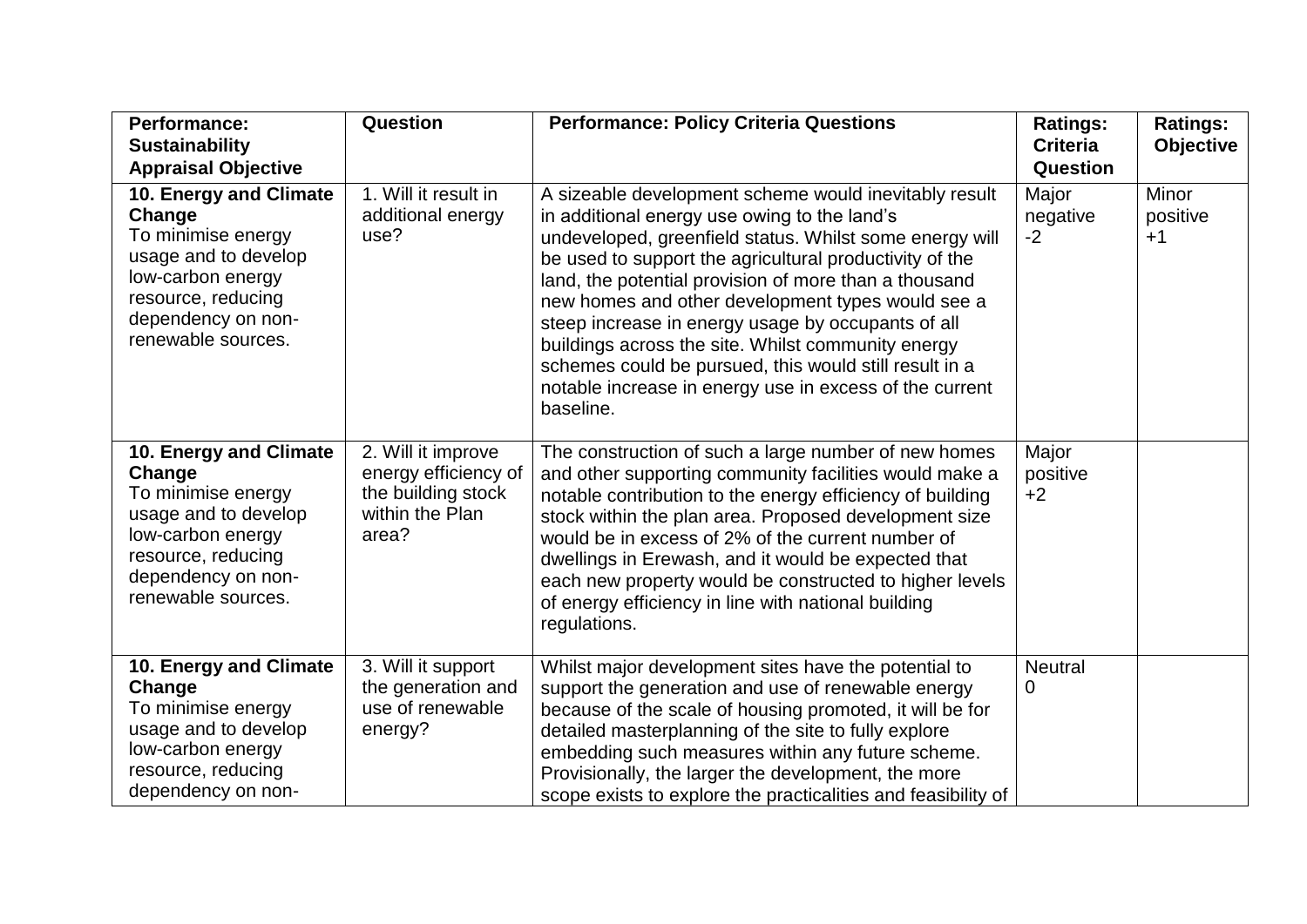| <b>Performance:</b><br><b>Sustainability</b><br><b>Appraisal Objective</b>                                                                                            | Question                                                                                             | <b>Performance: Policy Criteria Questions</b>                                                                                                                                                                                                                                                                                                                                                                                                                                                                                                                                                                                                                                                                           | <b>Ratings:</b><br><b>Criteria</b><br><b>Question</b> | <b>Ratings:</b><br>Objective |
|-----------------------------------------------------------------------------------------------------------------------------------------------------------------------|------------------------------------------------------------------------------------------------------|-------------------------------------------------------------------------------------------------------------------------------------------------------------------------------------------------------------------------------------------------------------------------------------------------------------------------------------------------------------------------------------------------------------------------------------------------------------------------------------------------------------------------------------------------------------------------------------------------------------------------------------------------------------------------------------------------------------------------|-------------------------------------------------------|------------------------------|
| renewable sources.                                                                                                                                                    |                                                                                                      | generating renewable energy through measures such as<br>solar panels mounted on the roofs of new properties that<br>can be supplied back to energy networks. However,<br>masterplanning will be required to understand the level<br>of potential.                                                                                                                                                                                                                                                                                                                                                                                                                                                                       |                                                       |                              |
| 10. Energy and Climate<br>Change<br>To minimise energy<br>usage and to develop<br>low-carbon energy<br>resource, reducing<br>dependency on non-<br>renewable sources. | 4. Will it support<br>the development of<br>community energy<br>systems?                             | Similar to the points made above in $10(1)$ and $10(3)$ ,<br>development of significantly sized schemes comprising<br>many new homes and other facilities do offer much<br>greater opportunities to explore the practicalities of<br>introducing community energy systems where scale can<br>be maximised. However, viability of such systems, aided<br>by a masterplanning process to understand the level of<br>scope for the development of a system, will be a key<br>consideration in whether these can be provided in<br>combination with any major development opportunity.                                                                                                                                      | <b>Neutral</b><br>0                                   |                              |
| 10. Energy and Climate<br>Change<br>To minimise energy<br>usage and to develop<br>low-carbon energy<br>resource, reducing<br>dependency on non-<br>renewable sources. | 5. Will it ensure<br>that buildings are<br>able to deal with<br>future changes in<br>climate change? | Homes and other facilities that could be provided at this<br>location would be required to be constructed to current<br>standards against building regulations. Regulations set<br>at a national level need to address the predicted change<br>in climatic conditions expected over the coming decades<br>and influence the building of domestic and commercial<br>properties that show greater resilience and are able to<br>adapt to the effects of climate change. The addition of a<br>sizeable number of homes at this location would create<br>a significant amount of new domestic properties that<br>would be expected to demonstrate heightened resilience<br>to climate change than the majority of Erewash's | Minor<br>positive<br>$+1$                             |                              |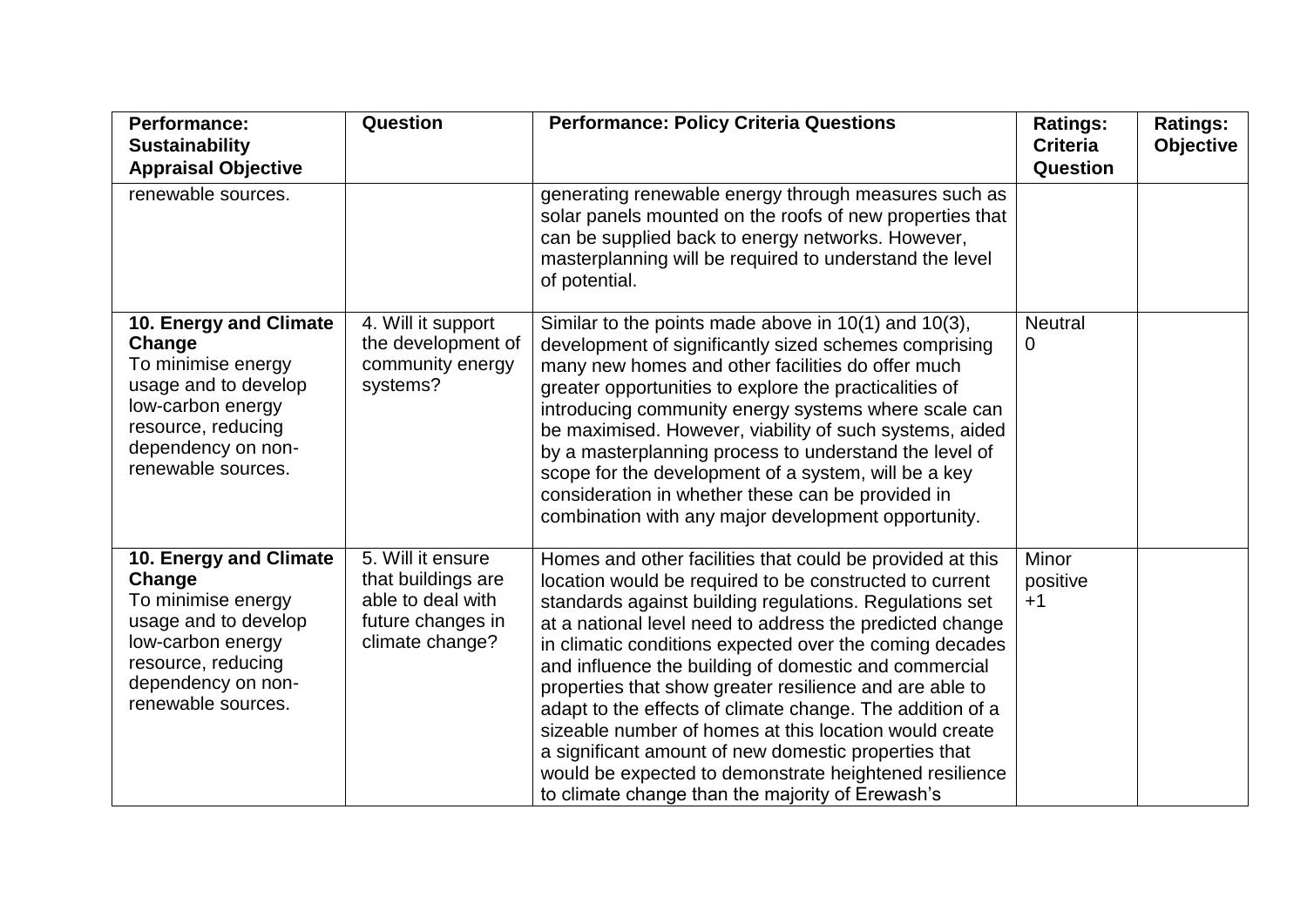| <b>Performance:</b><br><b>Sustainability</b><br><b>Appraisal Objective</b>                                                                 | Question                                                                        | <b>Performance: Policy Criteria Questions</b>                                                                                                                                                                                                                                                                                                                                                                                                                                                                                                                                                                                                                                                                                                                                                                                                     | <b>Ratings:</b><br><b>Criteria</b><br><b>Question</b> | <b>Ratings:</b><br><b>Objective</b> |
|--------------------------------------------------------------------------------------------------------------------------------------------|---------------------------------------------------------------------------------|---------------------------------------------------------------------------------------------------------------------------------------------------------------------------------------------------------------------------------------------------------------------------------------------------------------------------------------------------------------------------------------------------------------------------------------------------------------------------------------------------------------------------------------------------------------------------------------------------------------------------------------------------------------------------------------------------------------------------------------------------------------------------------------------------------------------------------------------------|-------------------------------------------------------|-------------------------------------|
|                                                                                                                                            |                                                                                 | existing housing stock.                                                                                                                                                                                                                                                                                                                                                                                                                                                                                                                                                                                                                                                                                                                                                                                                                           |                                                       |                                     |
| 11. Pollution and Air<br>Quality<br>To manage air quality<br>and minimise the risk<br>posed by air, noise and<br>other types of pollution. | 1. Will it increase<br>levels of air, noise<br>and other types of<br>pollution? | Development of this scale would inevitably result in<br>recorded increases in all types of pollution. Efforts to<br>mitigate this would reduce the levels omitted by<br>buildings, occupants and the introduction of vehicular<br>trips to a previously undeveloped site. However,<br>construction and the occupancy of on-site buildings<br>would see a rise in pollution emissions. Although with<br>the vast majority of new buildings likely to be domestic,<br>there is thought to be adequate scope to limit increases<br>through innovate construction techniques and materials.                                                                                                                                                                                                                                                           | <b>Minor</b><br>negative<br>$-1$                      | Minor<br>negative<br>$-1$           |
| 12. Flooding and Water<br>Quality<br>To minimise the risk of<br>flooding and to conserve<br>and improve water<br>quality.                  | 1. Will it minimise<br>or mitigate flood<br>risk?                               | The location of the site would be unlikely to result in a<br>worsening of flood risk owing to the vast majority (99%)<br>of land situated within Flood Zone 1 with a 1-in-1,000<br>year risk of flooding. The Sow Brook flows through the<br>site, so any future built development would need to be<br>adequately sited away from the watercourse to prevent<br>subjecting occupants of homes, commercial and<br>community-based facilities to heightened flood risks.<br>However, a development of this scale would<br>compromise the ability of the current fields to naturally<br>assist with the drainage of rainwater into the ground and<br>thus, the removal of fields to accommodate new housing<br>would limit the performance of the site to continue its<br>current role – even with the inclusion of Sustainable<br>Drainage Systems. | Minor<br>negative<br>$-1$                             | Major<br>negative<br>$-4$           |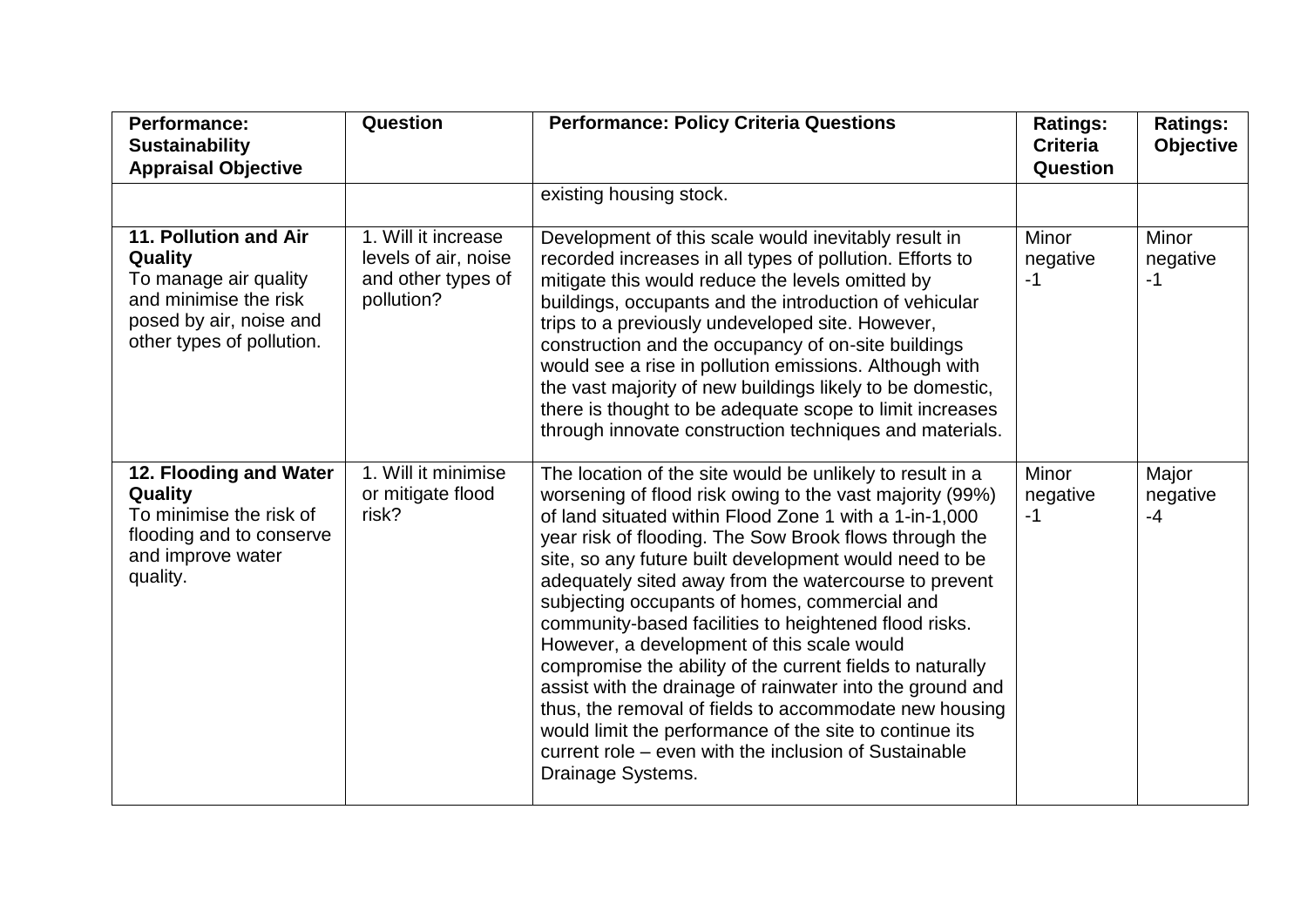| <b>Performance:</b><br><b>Sustainability</b><br><b>Appraisal Objective</b>                                                | Question                                                      | <b>Performance: Policy Criteria Questions</b>                                                                                                                                                                                                                                                                                                                                                                                                                                                                                                                                                                                                                                                                                                                                                                          | <b>Ratings:</b><br><b>Criteria</b><br><b>Question</b> | <b>Ratings:</b><br><b>Objective</b> |
|---------------------------------------------------------------------------------------------------------------------------|---------------------------------------------------------------|------------------------------------------------------------------------------------------------------------------------------------------------------------------------------------------------------------------------------------------------------------------------------------------------------------------------------------------------------------------------------------------------------------------------------------------------------------------------------------------------------------------------------------------------------------------------------------------------------------------------------------------------------------------------------------------------------------------------------------------------------------------------------------------------------------------------|-------------------------------------------------------|-------------------------------------|
| 12. Flooding and Water<br>Quality<br>To minimise the risk of<br>flooding and to conserve<br>and improve water<br>quality. | 2. Will it improve<br>water quality?                          | Development of the site would be unlikely to improve<br>water quality within the wider water cycle. With the Sow<br>Brook flowing through the site, the urbanisation of land<br>caused by construction of housing within its vicinity<br>would threaten to impact on the quality of water. This<br>would not be directly caused by improper discharges<br>into the Brook, but the altered subterranean hydrology<br>that could no longer fully rely on undeveloped fields<br>absorbing rainwaters through natural drainage<br>processes. The site is within the catchment of<br>Attenborough Gravel Pits SSSI. The SSSI is sensitive to<br>changes in water quality and water dependency, so any<br>future development will need to carefully consider how<br>surface and foul water will be handled to avoid impacts. | Minor<br>negative<br>$-1$                             |                                     |
| 12. Flooding and Water<br>Quality<br>To minimise the risk of<br>flooding and to conserve<br>and improve water<br>quality. | 3. Will it conserve<br>water?                                 | A site of such large scale is extremely unlikely to assist<br>with the conservation of water given the likely demand<br>arising from every domestic and commercial property.<br>Development would not therefore help to conserve water<br>in any way and would see a relatively large net increase<br>in local usage.                                                                                                                                                                                                                                                                                                                                                                                                                                                                                                  | Major<br>negative<br>$-2$                             |                                     |
| 12. Flooding and Water<br>Quality<br>To minimise the risk of<br>flooding and to conserve<br>and improve water<br>quality. | 4. Will it improve or<br>help to promote<br>water efficiency? | Following directly on from 10(3) above, there is little<br>scope for water conservation owing to the scale of<br>development to the number of homes this site could<br>support. However, the construction of new domestic and<br>commercial properties does offer opportunities to<br>promote a more efficient use of water and water<br>resources. Greater efficiency is required by building                                                                                                                                                                                                                                                                                                                                                                                                                         | <b>Minor</b><br>positive<br>$+1$                      |                                     |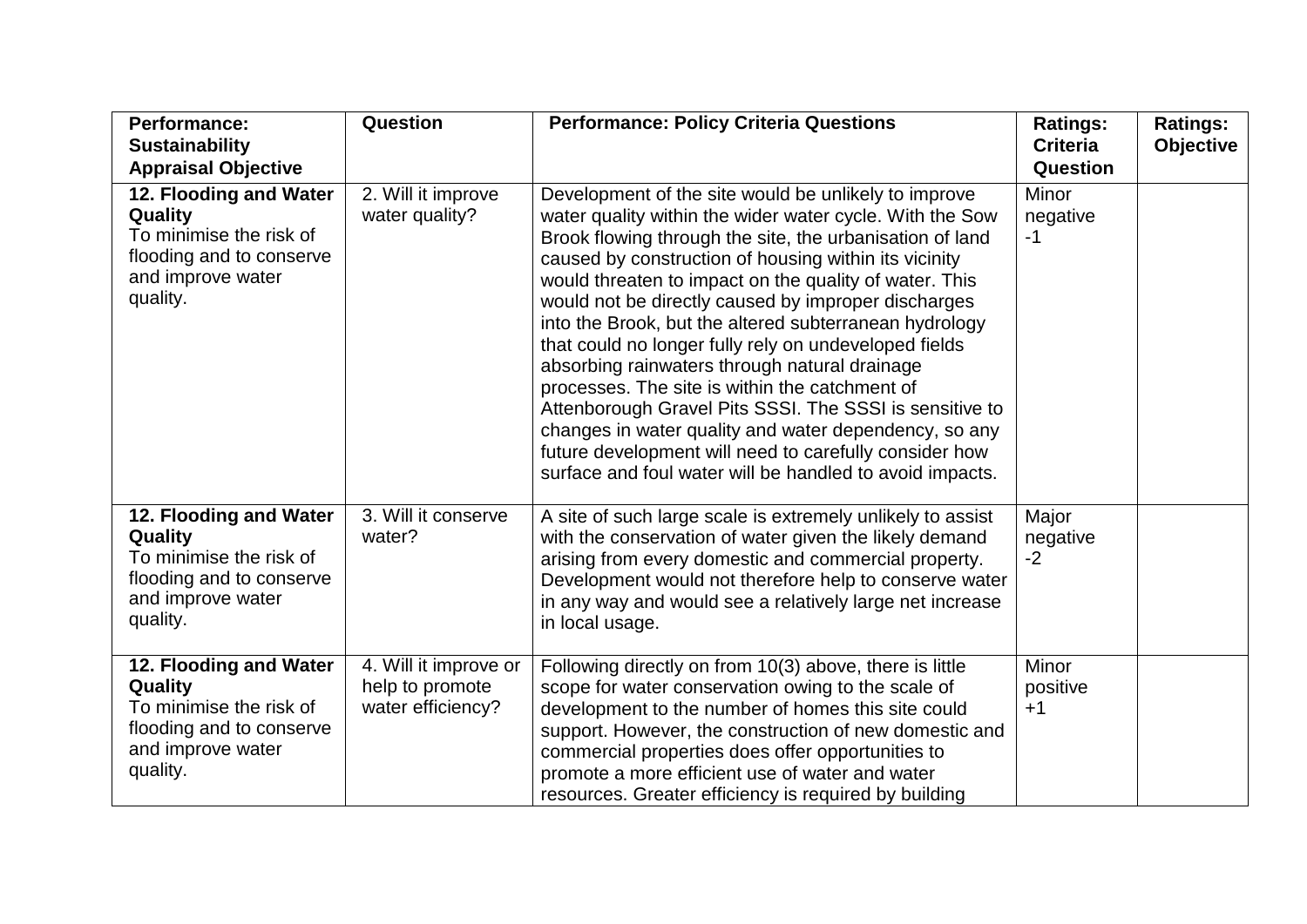| <b>Performance:</b><br><b>Sustainability</b><br><b>Appraisal Objective</b>                                                                                                                              | Question                                                                                                                                   | <b>Performance: Policy Criteria Questions</b>                                                                                                                                                                                                                                                                                                                                                                                                                                                                     | <b>Ratings:</b><br><b>Criteria</b><br><b>Question</b> | <b>Ratings:</b><br><b>Objective</b> |
|---------------------------------------------------------------------------------------------------------------------------------------------------------------------------------------------------------|--------------------------------------------------------------------------------------------------------------------------------------------|-------------------------------------------------------------------------------------------------------------------------------------------------------------------------------------------------------------------------------------------------------------------------------------------------------------------------------------------------------------------------------------------------------------------------------------------------------------------------------------------------------------------|-------------------------------------------------------|-------------------------------------|
|                                                                                                                                                                                                         |                                                                                                                                            | regulations, and the development of such a large<br>number of homes would see each property benefit from<br>passive water efficiency measures and technology.                                                                                                                                                                                                                                                                                                                                                     |                                                       |                                     |
| 12. Flooding and Water<br>Quality<br>To minimise the risk of<br>flooding and to conserve<br>and improve water<br>quality.                                                                               | 5. Will it cause a<br>deterioration of<br><b>Water Framework</b><br><b>Directive</b><br>status or potential<br>of on-site<br>watercourses? | The site currently consists completely of greenfield land<br>with the Sow Brook passing within its boundaries.<br>Without mitigation, development would possibly affect<br>Water Framework Directive status or the on-site<br>watercourse mentioned above. The urbanisation across<br>a sizeable amount of land has the potential to see a<br>deterioration in water quality through alterations to the<br>hydrological pathways water would follow in order to<br>permeate the ground through natural processes. | <b>Minor</b><br>negative<br>$-1$                      |                                     |
| 12. Flooding and Water<br>Quality<br>To minimise the risk of<br>flooding and to conserve<br>and improve water<br>quality.                                                                               | 6. Will it cause any<br>harm to a Source<br>Protection Zone or<br>the water<br>environment?                                                | The site does not form any part of the three main SPZs<br>so development would not adversely affect aquifers. It is<br>highly unlikely that the site's possible development<br>would harmfully affect the water environment, with<br>sustainable drainage systems anticipated to control the<br>capture and safe discharge of rainwater.                                                                                                                                                                          | <b>Neutral</b><br>0                                   |                                     |
| 13. Natural<br>Environment,<br><b>Biodiversity, Green &amp;</b><br><b>Blue Infrastructure</b><br>To increase biodiversity<br>levels and protect and<br>enhance Green and Blue<br>Infrastructure and the | 1. Will it help<br>protect and<br>improve<br>biodiversity and<br>avoid harm to<br>protected species?                                       | Development of the site could potentially threaten some<br>forms of biodiversity and risk harm to protected species.<br>Whilst no statutory or non-statutory ecological assets<br>are present within the site's boundaries, habitats such<br>as hedgerows, trees and ponds help to support a<br>diverse range of wildlife. A detailed ecological survey<br>would be required to establish the on-site presence of<br>protected species, but it is realistic to think that the                                     | Minor<br>negative<br>$-1$                             | Minor<br>negative<br>-1             |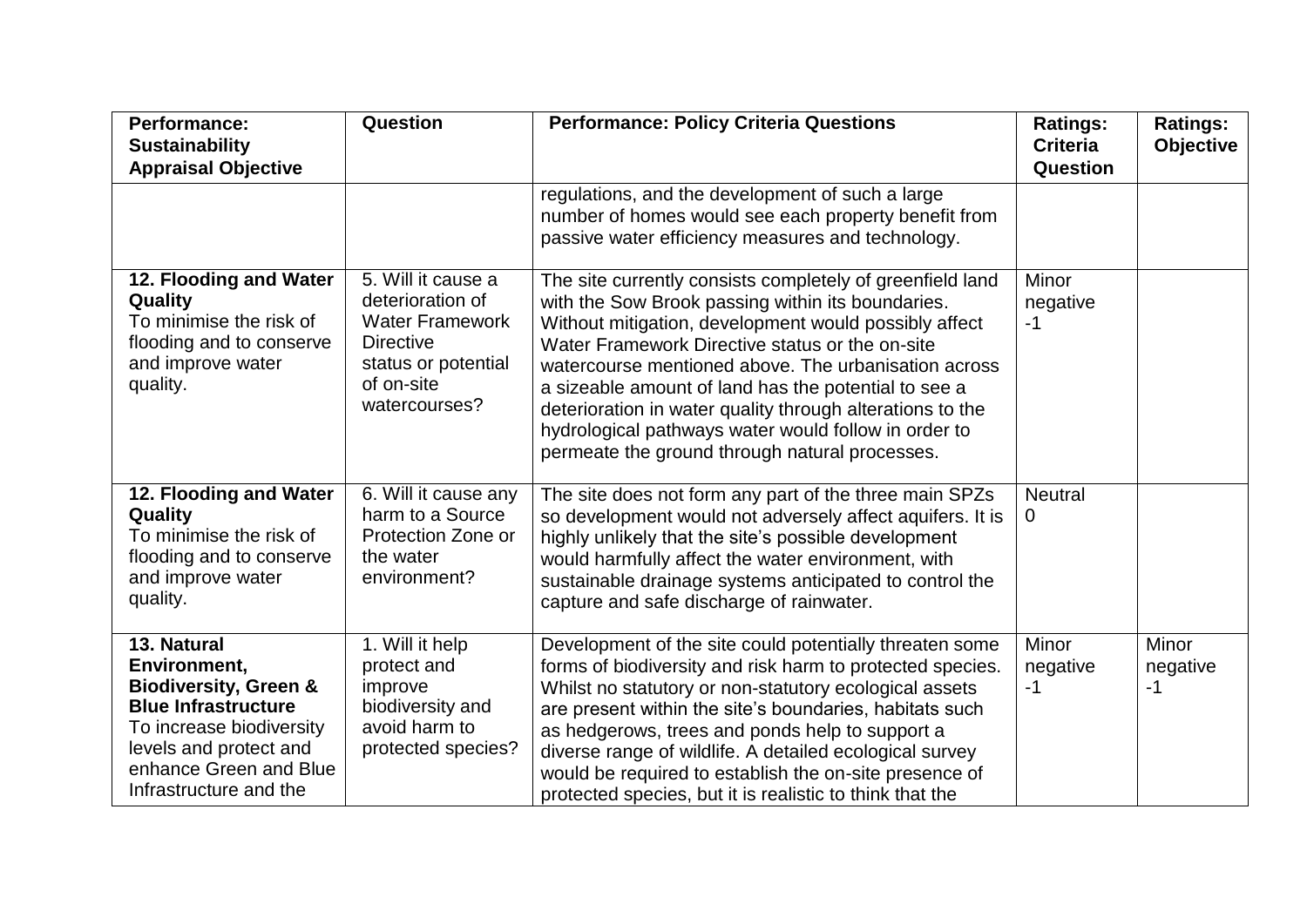| <b>Performance:</b><br><b>Sustainability</b><br><b>Appraisal Objective</b>                                                                                                                                                      | Question                                           | <b>Performance: Policy Criteria Questions</b>                                                                                                                                                                                                                                                                                                                                                                                                                                                                                                                                                                                                                                                                                                                                                                                                                                                                                                                                                                                                            | <b>Ratings:</b><br><b>Criteria</b><br>Question | <b>Ratings:</b><br><b>Objective</b> |
|---------------------------------------------------------------------------------------------------------------------------------------------------------------------------------------------------------------------------------|----------------------------------------------------|----------------------------------------------------------------------------------------------------------------------------------------------------------------------------------------------------------------------------------------------------------------------------------------------------------------------------------------------------------------------------------------------------------------------------------------------------------------------------------------------------------------------------------------------------------------------------------------------------------------------------------------------------------------------------------------------------------------------------------------------------------------------------------------------------------------------------------------------------------------------------------------------------------------------------------------------------------------------------------------------------------------------------------------------------------|------------------------------------------------|-------------------------------------|
| natural environment.                                                                                                                                                                                                            |                                                    | habitats present around the periphery and across the<br>site would help to support such species. A significant<br>development would likely see much of the current<br>network of internal field boundaries lost – increasing the<br>chances of harm. Despite this, the scale of development<br>and the vast area covered does offer some prospect that<br>biodiversity can be improved at targeted locations<br>around the site.                                                                                                                                                                                                                                                                                                                                                                                                                                                                                                                                                                                                                         |                                                |                                     |
| 13. Natural<br>Environment,<br><b>Biodiversity, Green &amp;</b><br><b>Blue Infrastructure</b><br>To increase biodiversity<br>levels and protect and<br>enhance Green and Blue<br>Infrastructure and the<br>natural environment. | 2. Will it allow for<br>biodiversity net<br>gains? | The extensive size of the site offers scope for net gain in<br>biodiversity to be achieved. Whilst not yet enshrined in<br>law, good practice (including the use of Natural<br>England's biodiversity metric tool) strongly encourages<br>major new development to deliver net gains either on or<br>off-site. The presence of an adjacent Local Nature<br>Reserve at Pioneer Meadows is a notable biodiversity<br>asset in the immediate vicinity. With the potential<br>introduction of a sizeable new residential population in<br>close proximity to the Local Nature Reserve, the<br>expansion of the asset could help to deliver the<br>necessary gain and act as an appropriate setting – as<br>well as the introduction of biodiversity around other<br>areas of what is currently agricultural farmland. It is<br>thought the site could contain soil types suiting the<br>creation of seasonally wet pastures and woodland. Any<br>environmental enhancements should consider creating<br>these habitats types owing to the site's conditions. | <b>Neutral</b><br>$\mathbf 0$                  |                                     |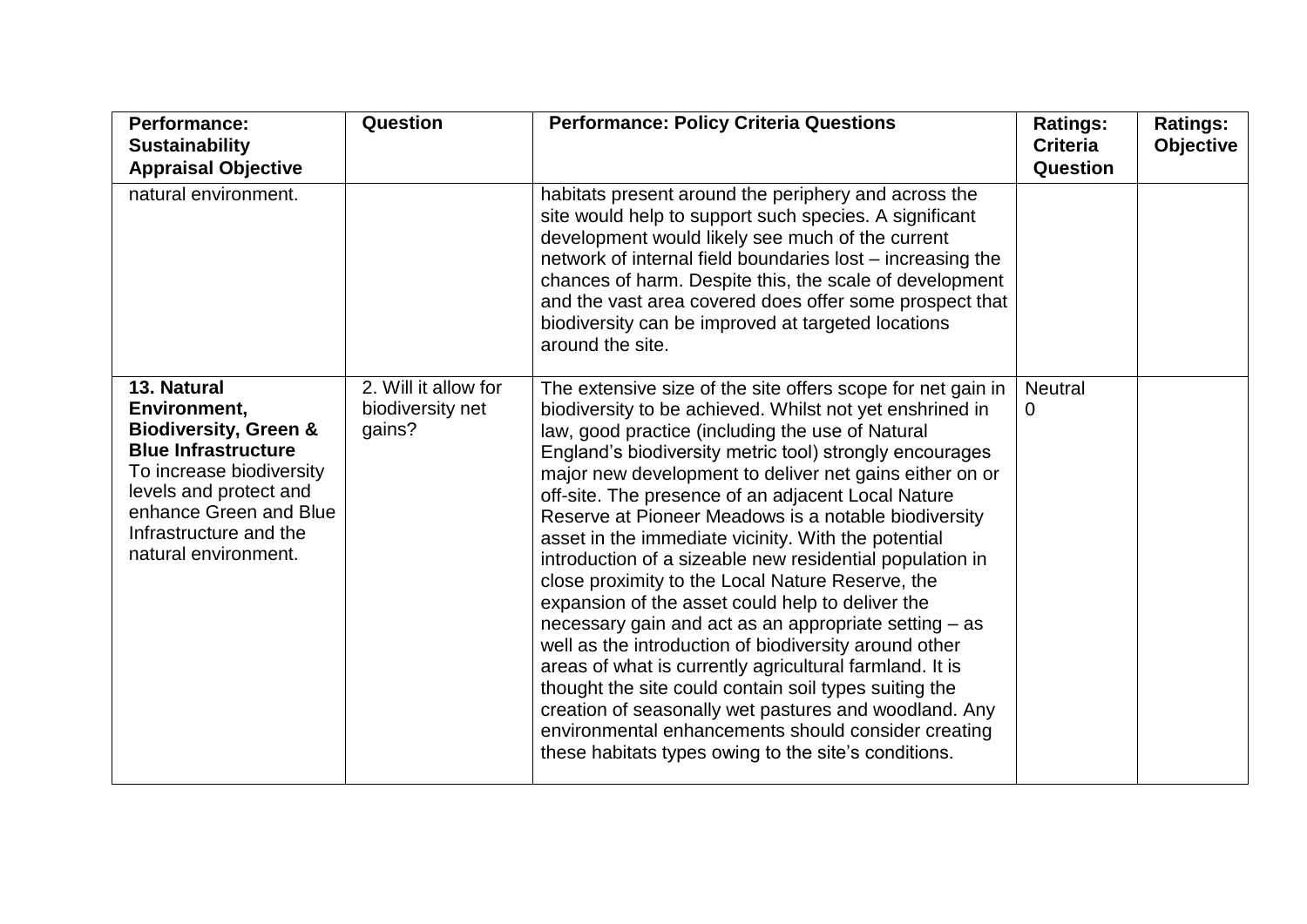| <b>Performance:</b><br><b>Sustainability</b><br><b>Appraisal Objective</b>                                                                                                                                                      | Question                                                                | <b>Performance: Policy Criteria Questions</b>                                                                                                                                                                                                                                                                                                                                                                                                                                                                                                                                                                                                                                                                                                                                                                     | <b>Ratings:</b><br><b>Criteria</b><br>Question | <b>Ratings:</b><br><b>Objective</b> |
|---------------------------------------------------------------------------------------------------------------------------------------------------------------------------------------------------------------------------------|-------------------------------------------------------------------------|-------------------------------------------------------------------------------------------------------------------------------------------------------------------------------------------------------------------------------------------------------------------------------------------------------------------------------------------------------------------------------------------------------------------------------------------------------------------------------------------------------------------------------------------------------------------------------------------------------------------------------------------------------------------------------------------------------------------------------------------------------------------------------------------------------------------|------------------------------------------------|-------------------------------------|
| 13. Natural<br>Environment,<br><b>Biodiversity, Green &amp;</b><br><b>Blue Infrastructure</b><br>To increase biodiversity<br>levels and protect and<br>enhance Green and Blue<br>Infrastructure and the<br>natural environment. | 3. Will it conserve<br>and enhance the<br>geological<br>environment?    | Development of the site could result in a limited impact<br>on the geological environment due to the construction<br>and engineering works necessary to prepare for<br>housebuilding (insertion of foundations, laying out of<br>highways etc.). Whilst no Regionally Important<br>Geomorphological Site is present within the site's<br>boundaries, the alterations to land levels to facilitate<br>development across a large area of land could influence<br>modest alterations to the geological environment.                                                                                                                                                                                                                                                                                                 | Minor<br>negative<br>$-1$                      |                                     |
| 13. Natural<br>Environment,<br><b>Biodiversity, Green &amp;</b><br><b>Blue Infrastructure</b><br>To increase biodiversity<br>levels and protect and<br>enhance Green and Blue<br>Infrastructure and the<br>natural environment. | 4. Will it maintain<br>and enhance<br>woodland cover<br>and management? | The site does not display extensive areas of woodland<br>cover and any resulting need for its management.<br>Intermittent trees are evident along some, but not all, of<br>the hedgerows which help to provide internal enclosure<br>to fields within the site. A cluster of trees also lines the<br>bank of a small pond that is located centrally within the<br>site. A general absence of woodland cover means that<br>development would not result in the loss of coverage<br>across the site; however, the potential for hedgerow<br>trees to be removed to accommodate a new<br>development would have a negative impact.<br>Compensatory net gain could involve tree planting to<br>improve the overall number of trees, but details around<br>this mitigation measure are currently<br>unplanned/unknown. | <b>Minor</b><br>negative<br>$-1$               |                                     |
| 13. Natural<br>Environment,<br><b>Biodiversity, Green &amp;</b>                                                                                                                                                                 | 5. Will it provide<br>new open space or<br>green space?                 | Development of this scale would be expected to make<br>substantial provision to serve a newly-established large<br>community. Ample provision would be required to                                                                                                                                                                                                                                                                                                                                                                                                                                                                                                                                                                                                                                                | Minor<br>positive<br>$+1$                      |                                     |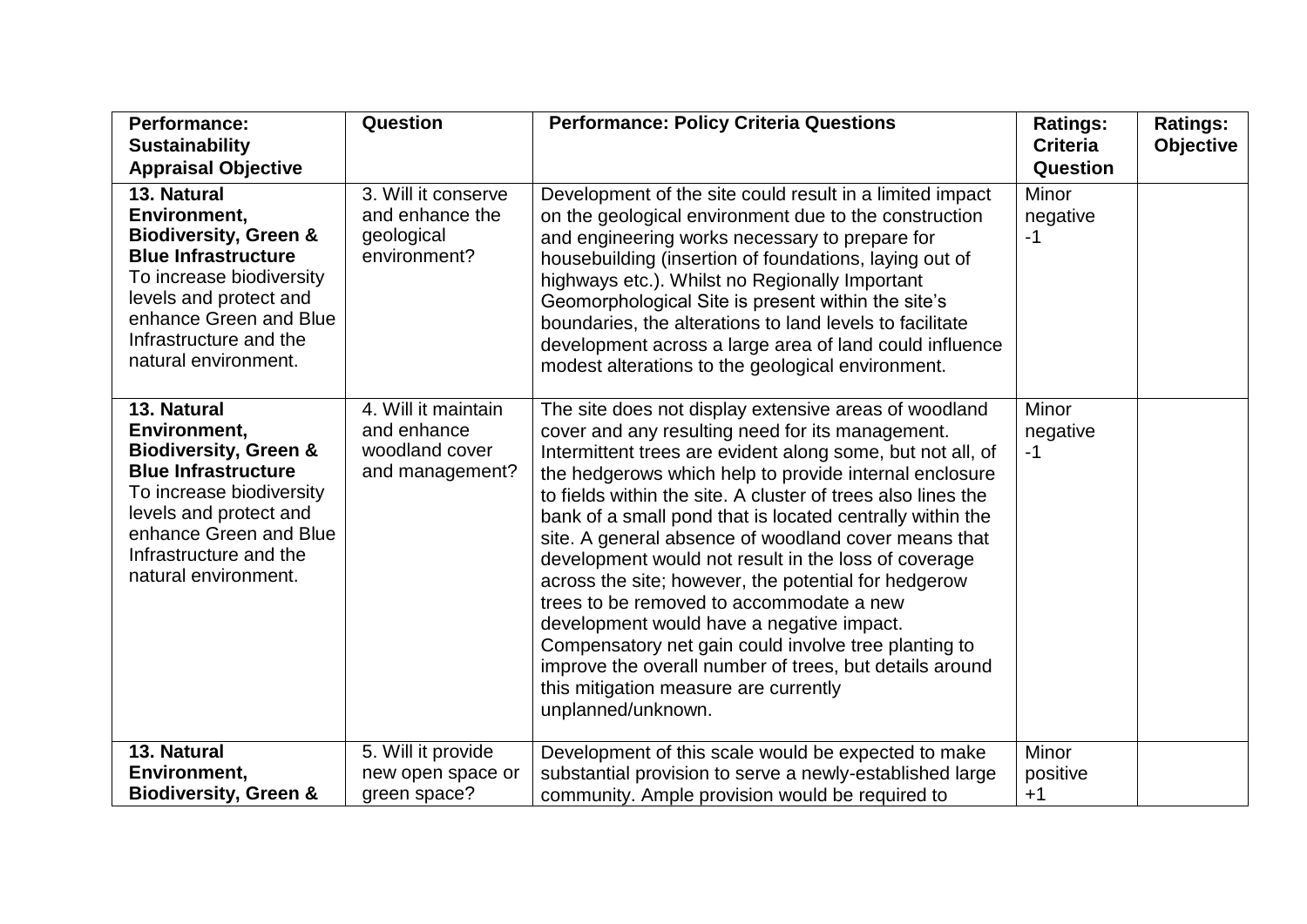| <b>Performance:</b><br><b>Sustainability</b>                                                                                                                                                                                    | Question                                                                                              | <b>Performance: Policy Criteria Questions</b>                                                                                                                                                                                                                                                                                                                                                                                                                                                                                               | <b>Ratings:</b><br><b>Criteria</b> | <b>Ratings:</b><br>Objective |
|---------------------------------------------------------------------------------------------------------------------------------------------------------------------------------------------------------------------------------|-------------------------------------------------------------------------------------------------------|---------------------------------------------------------------------------------------------------------------------------------------------------------------------------------------------------------------------------------------------------------------------------------------------------------------------------------------------------------------------------------------------------------------------------------------------------------------------------------------------------------------------------------------------|------------------------------------|------------------------------|
| <b>Appraisal Objective</b><br><b>Blue Infrastructure</b><br>To increase biodiversity<br>levels and protect and<br>enhance Green and Blue<br>Infrastructure and the<br>natural environment.                                      |                                                                                                       | support residents' informal leisure and recreational<br>activities whilst the incorporation of green space would<br>contribute towards a 'greening' of the site and offer<br>scope for the creation of biodiversity. This would also<br>benefit a high quality urban realm. The size of the site<br>offers ample opportunity to provide open/green space<br>throughout it, establishing a network of open spaces that<br>have a multitude of uses.                                                                                          | Question                           |                              |
| 13. Natural<br>Environment,<br><b>Biodiversity, Green &amp;</b><br><b>Blue Infrastructure</b><br>To increase biodiversity<br>levels and protect and<br>enhance Green and Blue<br>Infrastructure and the<br>natural environment. | 6. Will it improve<br>the quality of<br>existing open<br>space?                                       | Currently there is no formally designated open space<br>within the boundaries of the site. As such, any<br>development would help to create new areas of open<br>space which as described at 13(5) display a range of<br>benefits. Public Rights of Way cross the site enabling<br>access away from Kirk Hallam into the surrounding<br>countryside – however, the fields crossed by the Public<br>Rights of Way are privately owned, are in agricultural<br>use and do not make any contribution to the network of<br>existing open space. | <b>Neutral</b><br>$\mathbf 0$      |                              |
| 13. Natural<br>Environment,<br><b>Biodiversity, Green &amp;</b><br><b>Blue Infrastructure</b><br>To increase biodiversity<br>levels and protect and<br>enhance Green and Blue<br>Infrastructure and the<br>natural environment. | 7. Will it encourage<br>and protect or<br>improve Green<br>and/or Blue<br>Infrastructure<br>networks? | A development of the scale possible at this site presents<br>an opportunity to incorporate substantial elements of<br>new and/or improved blue and green infrastructure to<br>help connect the site to the adjacent Borough-wide<br>network. Scope exists to explore establishing linkages<br>between a development at this site and the nearby<br>Nutbrook Trail which provides a strong north-south non-<br>motorised trail connecting the Borough's two largest<br>towns.                                                                | Minor<br>positive<br>$+1$          |                              |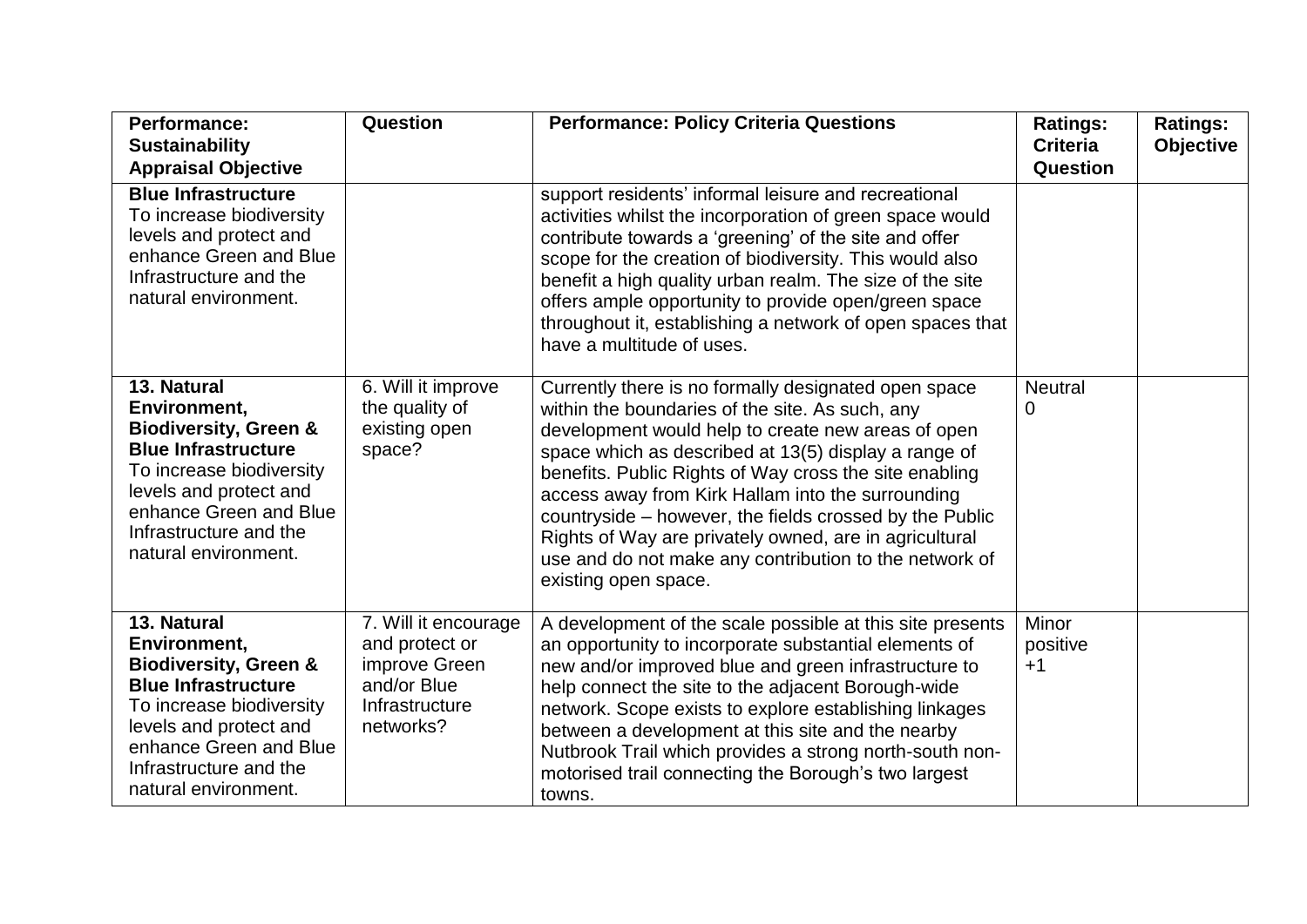| <b>Performance:</b><br><b>Sustainability</b><br><b>Appraisal Objective</b>                                                                                                                                       | Question                                                                   | <b>Performance: Policy Criteria Questions</b>                                                                                                                                                                                                                                                                                                                                                                                                                                                                                                                                                                                                                                                                                                                                                                                                                                                              | <b>Ratings:</b><br><b>Criteria</b><br>Question | <b>Ratings:</b><br><b>Objective</b> |
|------------------------------------------------------------------------------------------------------------------------------------------------------------------------------------------------------------------|----------------------------------------------------------------------------|------------------------------------------------------------------------------------------------------------------------------------------------------------------------------------------------------------------------------------------------------------------------------------------------------------------------------------------------------------------------------------------------------------------------------------------------------------------------------------------------------------------------------------------------------------------------------------------------------------------------------------------------------------------------------------------------------------------------------------------------------------------------------------------------------------------------------------------------------------------------------------------------------------|------------------------------------------------|-------------------------------------|
| 14. Landscape and<br><b>Built Environment</b><br>To protect and enhance<br>the landscape and<br>townscape character,<br>including heritage and its<br>setting and enhancing<br>the place through good<br>design. | 1. Does it respect<br>or preserve<br>identified<br>landscape<br>character? | Large-scale development at this site would undoubtedly<br>alter to a substantial degree the landscape character<br>evident in this part of the Borough. Currently an<br>interconnecting network of agricultural fields surrounding<br>Kirk Hallam, the site's landscape is characterised as<br>forming a part of the wider Coalfield Village Farmlands<br>type. Development may be able to incorporate a limited<br>number of the key characteristics associated with<br>Coalfield Village Farmlands, but the substantial<br>urbanisation would see many elements lost or<br>fundamentally altered.                                                                                                                                                                                                                                                                                                        | Major<br>negative<br>$-2$                      | Major<br>negative<br>$-2$           |
| 14. Landscape and<br><b>Built Environment</b><br>To protect and enhance<br>the landscape and<br>townscape character,<br>including heritage and its<br>setting and enhancing<br>the place through good<br>design. | 2. Does it have a<br>positive impact on<br>visual amenity?                 | Development of the site would have a notable impact on<br>visual amenity to its current appearance consisting of<br>enclosed agricultural fields. A strategic-scale<br>development across an expansive area fringing the<br>existing built-up edge of Kirk Hallam is likely to cause a<br>substantial alteration to the visual amenity currently<br>enjoyed by those inside and outside of the settlement.<br>Whilst development of such a large scale offers<br>opportunities to introduce a thoughtful and creative<br>landscape consisting of a network of green spaces, the<br>urbanising of a substantial area of open land will<br>fundamentally alter the visual relationship between the<br>setting of Kirk Hallam and surrounding countryside -<br>something also strongly influenced by the need for a<br>planned relief road which will see an engineered<br>element of highway infrastructure. | Major<br>negative<br>$-2$                      |                                     |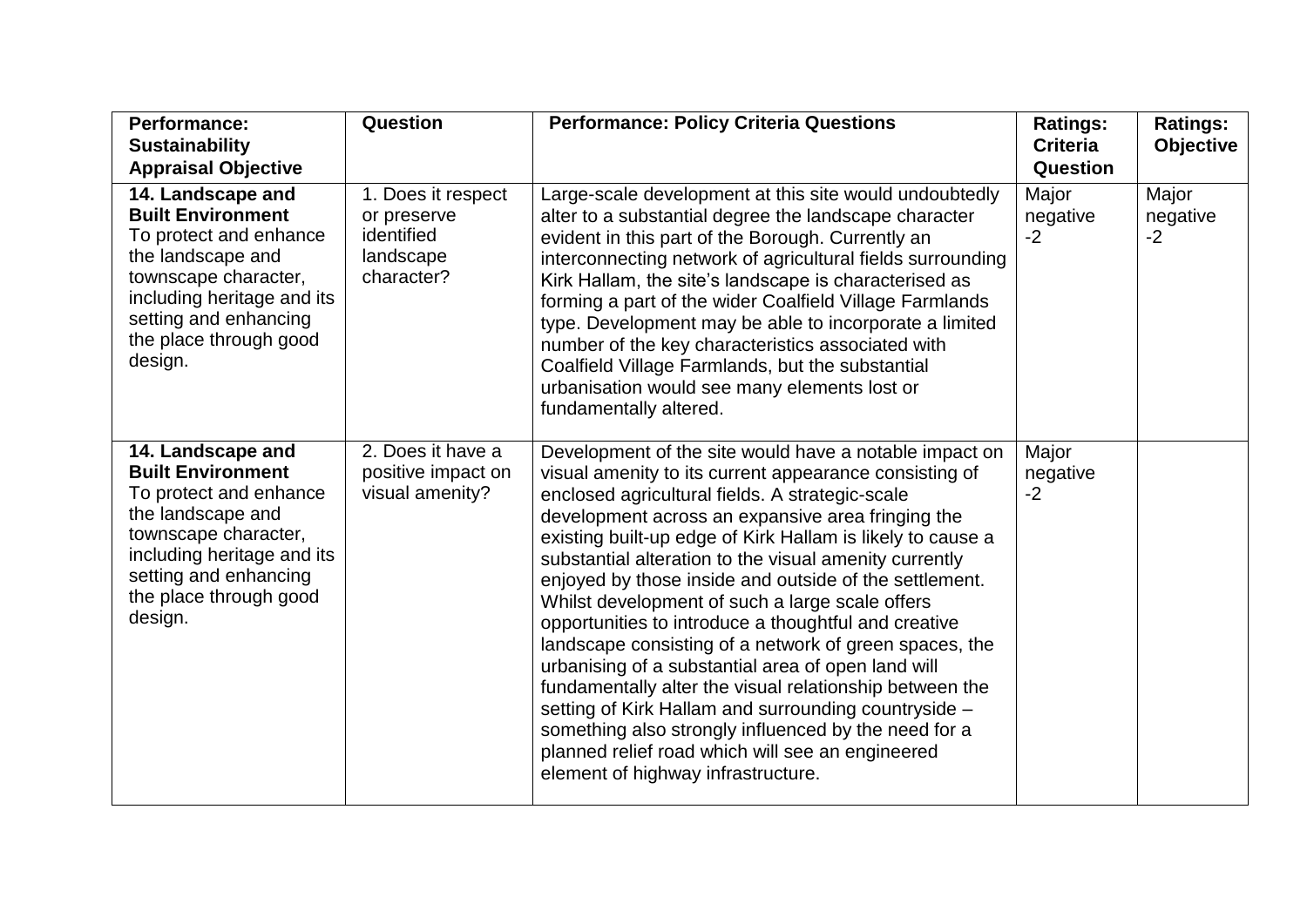| Performance:<br><b>Sustainability</b>                                                                                                                                                                                                          | Question                                                                                                                 | <b>Performance: Policy Criteria Questions</b>                                                                                                                                                                                                                                                                                                                                                                                                                                                                                                                                                                                                                                                                                                                                    | <b>Ratings:</b><br><b>Criteria</b>           | <b>Ratings:</b><br><b>Objective</b> |
|------------------------------------------------------------------------------------------------------------------------------------------------------------------------------------------------------------------------------------------------|--------------------------------------------------------------------------------------------------------------------------|----------------------------------------------------------------------------------------------------------------------------------------------------------------------------------------------------------------------------------------------------------------------------------------------------------------------------------------------------------------------------------------------------------------------------------------------------------------------------------------------------------------------------------------------------------------------------------------------------------------------------------------------------------------------------------------------------------------------------------------------------------------------------------|----------------------------------------------|-------------------------------------|
| <b>Appraisal Objective</b><br>14. Landscape and<br><b>Built Environment</b><br>To protect and enhance<br>the landscape and<br>townscape character,<br>including heritage and its<br>setting and enhancing<br>the place through good<br>design. | 3. Will it maintain<br>and/or enhance the<br>local<br>distinctiveness of<br>the townscape or<br>settlement<br>character? | The urban fringe adjoining the site largely comprises of<br>residential development within Kirk Hallam constructed<br>during the 1950s. The wider townscape character<br>displays an interesting oval shaped layout to the<br>settlement, although with the vast majority of Kirk<br>Hallam relatively modern in terms of its construction<br>then its character is largely regularised. Development of<br>this site incorporating open spaces, green corridors and<br>enhanced areas for biodiversity would undoubtedly alter,<br>and arguably enhance, the local distinctiveness to add<br>greater diversity to the layout of the existing settlement.                                                                                                                         | <b>Question</b><br>Minor<br>positive<br>$+1$ |                                     |
| 14. Landscape and<br><b>Built Environment</b><br>To protect and enhance<br>the landscape and<br>townscape character,<br>including heritage and its<br>setting and enhancing<br>the place through good<br>design.                               | 4. Will it conserve<br>or enhance the<br>interrelationship<br>between the<br>landscape and the<br>built environment?     | Development of the site could play a positive role in<br>creating a softer, more blended transition between the<br>landscape and the outer extent of the built environment.<br>Currently there is a 'hard' boundary between the<br>urbanised Kirk Hallam and surrounding agricultural land<br>denoting where homes end and farmland begins. New<br>development could provide a more graduated blending<br>of development and surrounding countryside south and<br>south-west of Kirk Hallam. Whilst a relief road would be<br>required to support generated traffic movements, this<br>would form the outer boundary of the site. However, this<br>would need to allow for access from a development<br>across it into the surrounding coalfield village farmlands<br>landscape. | Minor<br>positive<br>$+1$                    |                                     |
| 15. Heritage<br>To conserve the area's                                                                                                                                                                                                         | 1. Will it conserve<br>and enhance the                                                                                   | No designated or non-designated heritage assets are to<br>be found in immediate proximity to the site's location.                                                                                                                                                                                                                                                                                                                                                                                                                                                                                                                                                                                                                                                                | <b>Neutral</b><br>0                          | Major<br>positive                   |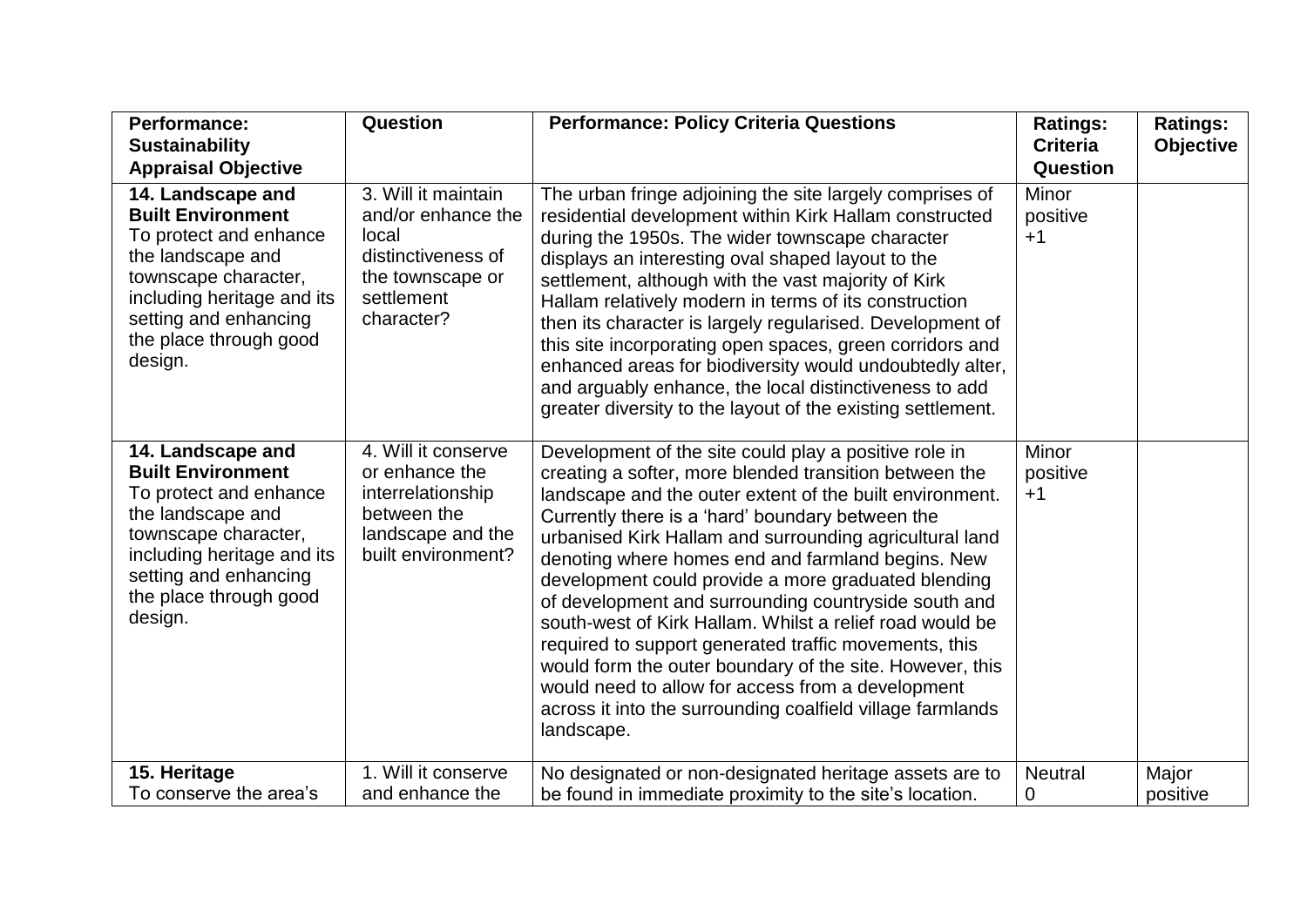| <b>Performance:</b><br><b>Sustainability</b><br><b>Appraisal Objective</b>                                                             | Question                                                                                                                                                   | <b>Performance: Policy Criteria Questions</b>                                                                                                                                                                                                                                                                                                                                                                                                                                                                                                                                                                                                 | <b>Ratings:</b><br><b>Criteria</b><br><b>Question</b> | <b>Ratings:</b><br><b>Objective</b> |
|----------------------------------------------------------------------------------------------------------------------------------------|------------------------------------------------------------------------------------------------------------------------------------------------------------|-----------------------------------------------------------------------------------------------------------------------------------------------------------------------------------------------------------------------------------------------------------------------------------------------------------------------------------------------------------------------------------------------------------------------------------------------------------------------------------------------------------------------------------------------------------------------------------------------------------------------------------------------|-------------------------------------------------------|-------------------------------------|
| heritage and provide<br>better opportunities for<br>people to enjoy culture<br>and heritage.                                           | historic<br>environment,<br>designated and<br>non-designated<br>heritage assets<br>and their settings?                                                     | Development would be adjacent and extend a planned<br>1950s and 1960s large housing estate which expanded<br>Kirk Hallam from a small village into a sizeable<br>settlement within the wider Ilkeston area. As such,<br>development of this site would not harmfully impact on<br>the historic environment.                                                                                                                                                                                                                                                                                                                                   |                                                       | $+2$                                |
| 15. Heritage<br>To conserve the area's<br>heritage and provide<br>better opportunities for<br>people to enjoy culture<br>and heritage. | 2. Will it respect,<br>maintain and<br>strengthen the<br>local character and<br>distinctiveness e.g.<br>landscape/<br>townscape<br>character?              | The local character and distinctiveness of Kirk Hallam,<br>the settlement adjacent to the site, is described at 15(1)<br>above. Whilst the settlement was much expanded in the<br>mid-c20th to provide housing for workers at the nearby<br>Stanton Ironworks site, other than the interesting oval-<br>arranged layout of Kirk Hallam's roads and urban<br>network, there is little by way of townscape character<br>that adds much distinctiveness to the local area. It is<br>unlikely that development would strengthen the local<br>character and distinctiveness – but neither would it<br>prove to be harmful in any identifiable way. | <b>Neutral</b><br>0                                   |                                     |
| 15. Heritage<br>To conserve the area's<br>heritage and provide<br>better opportunities for<br>people to enjoy culture<br>and heritage. | 3. Will it provide<br>better opportunities<br>for people to<br>access and<br>understand local<br>heritage and to<br>participate in<br>cultural activities? | An enlarged population at the site offers opportunities<br>for new residents to better access and understand local<br>heritage. This could be achieved through the creation of<br>digital material that every household would have access<br>to. Nearby heritage includes assets within the town of<br>Ilkeston, Dale Abbey and Cat & Fiddle windmill and<br>establishing legible connections to the public rights of<br>way that depart this site and permeate the Borough's<br>countryside enables access to these, and other, heritage<br>assets and cultural activities.                                                                  | Minor<br>positive<br>$+1$                             |                                     |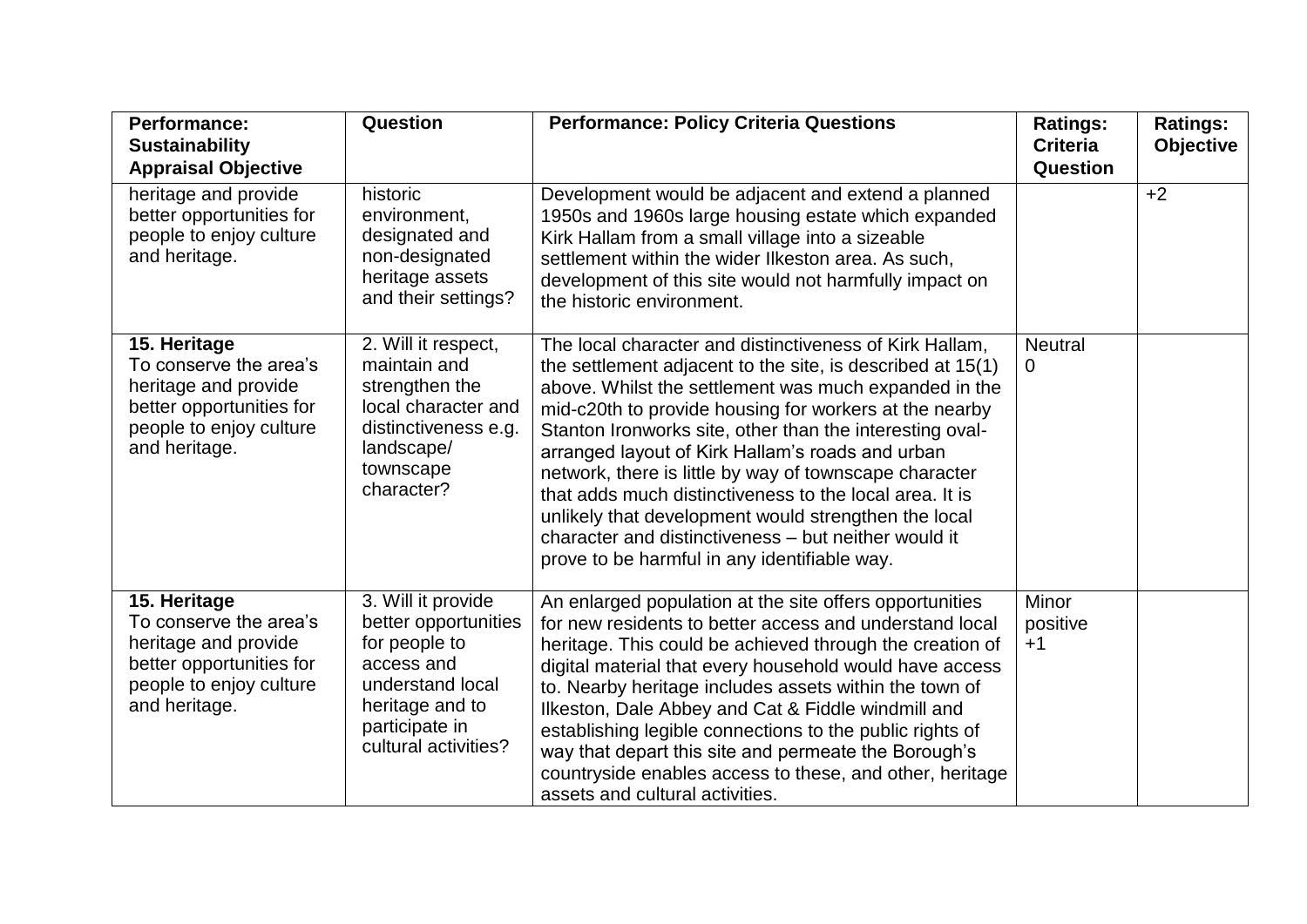| Performance:<br><b>Sustainability</b><br><b>Appraisal Objective</b>                                                                                                                   | Question                                                                                    | <b>Performance: Policy Criteria Questions</b>                                                                                                                                                                                                                                                                                                                                                                      | <b>Ratings:</b><br><b>Criteria</b><br>Question | <b>Ratings:</b><br><b>Objective</b> |
|---------------------------------------------------------------------------------------------------------------------------------------------------------------------------------------|---------------------------------------------------------------------------------------------|--------------------------------------------------------------------------------------------------------------------------------------------------------------------------------------------------------------------------------------------------------------------------------------------------------------------------------------------------------------------------------------------------------------------|------------------------------------------------|-------------------------------------|
| 15. Heritage<br>To conserve the area's<br>heritage and provide<br>better opportunities for<br>people to enjoy culture<br>and heritage.                                                | 4. Will it protect or<br>improve access<br>and enjoyment of<br>the historic<br>environment? | Similarly to 15(3) above, the site can play a part in<br>improving access and enjoyment of the historic<br>environment. Development would bring better, more<br>legible green links with the surrounding areas - allowing<br>improved access to the rural network of public rights of<br>way, existing corridors such as the Nutbrook Trail which<br>connects to the historic towns of Ilkeston and Long<br>Eaton. | Minor<br>positive<br>$+1$                      |                                     |
| 15. Heritage<br>To conserve the area's<br>heritage and provide<br>better opportunities for<br>people to enjoy culture<br>and heritage.                                                | 5. Will it conserve<br>and enhance the<br>archaeological<br>environment?                    | No recorded archaeological assets or designations exist<br>on or immediately off-site so it is unlikely that<br>development would have any negative impact on the<br>archaeological environment.                                                                                                                                                                                                                   | <b>Neutral</b><br>0                            |                                     |
| <b>16. Natural Resources</b><br>and Waste<br><b>Management</b><br>To prudently manage the<br>natural resources of the<br>area including soils,<br>safeguarding minerals<br>and waste. | 1. Will it lead to<br>reduced<br>consumption of raw<br>materials?                           | Development of this site, which would mainly consist of<br>residential properties, would not lead to the reduced<br>consumption of raw materials. The development's<br>construction, reaffirmed by the extensive size of the site,<br>would in all likelihood see an increase in the<br>consumption of raw materials across a long period of<br>housebuilding.                                                     | Minor<br>negative<br>-1                        | Major<br>negative<br>$-5$           |
| <b>16. Natural Resources</b><br>and Waste<br><b>Management</b><br>To prudently manage the<br>natural resources of the                                                                 | 2. Will it promote<br>the use of<br>sustainable design,<br>materials and<br>construction    | Development of this site would not specifically promote<br>the use of sustainable design, materials and<br>construction techniques. These are largely controlled by<br>nationally-set building regulations, although local<br>planning policy does look to encourage sustainable                                                                                                                                   | <b>Neutral</b><br>0                            |                                     |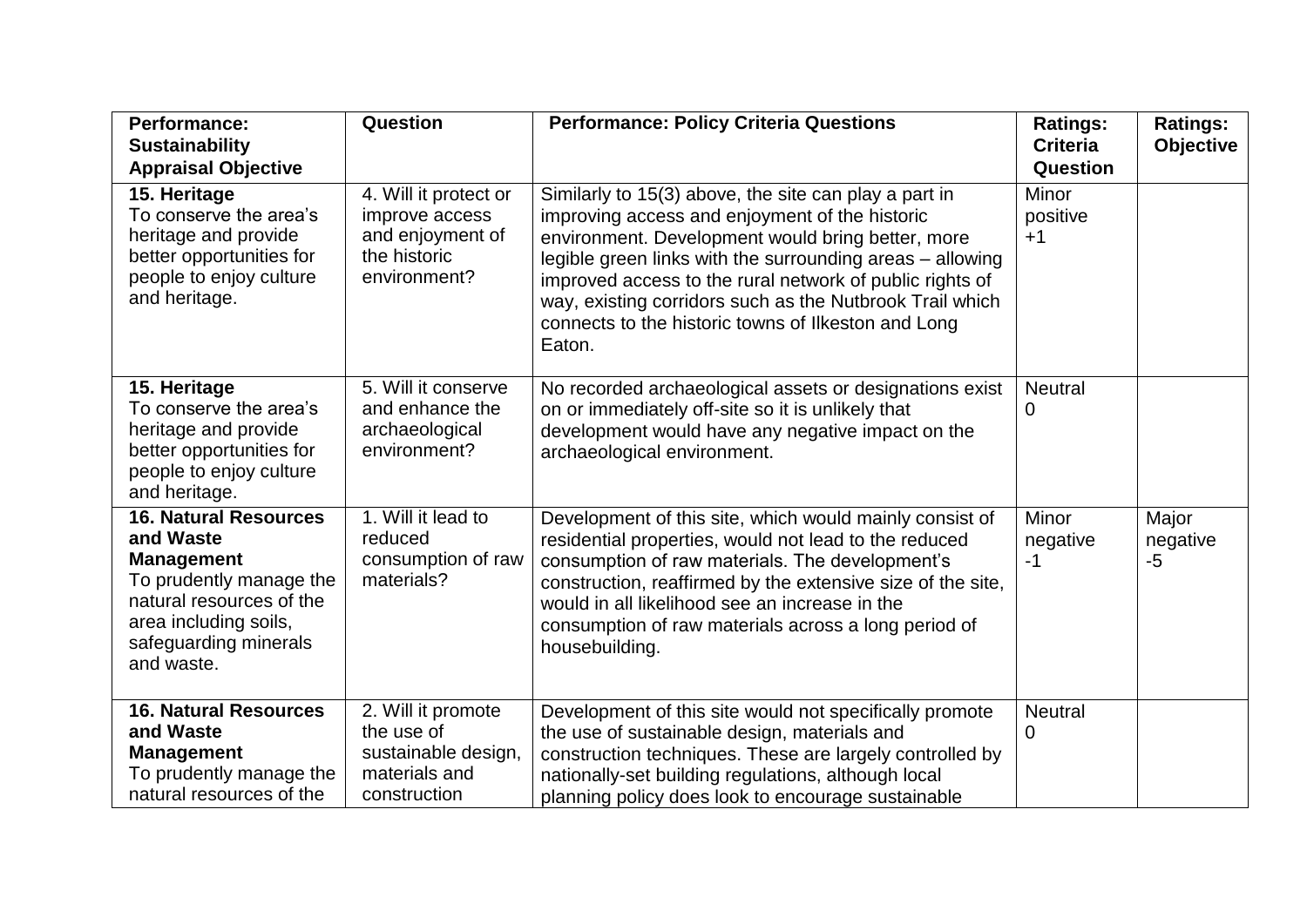| <b>Performance:</b><br><b>Sustainability</b><br><b>Appraisal Objective</b>                                                                                                            | Question                                                                         | <b>Performance: Policy Criteria Questions</b>                                                                                                                                                                                                                                    | <b>Ratings:</b><br><b>Criteria</b><br>Question | <b>Ratings:</b><br><b>Objective</b> |
|---------------------------------------------------------------------------------------------------------------------------------------------------------------------------------------|----------------------------------------------------------------------------------|----------------------------------------------------------------------------------------------------------------------------------------------------------------------------------------------------------------------------------------------------------------------------------|------------------------------------------------|-------------------------------------|
| area including soils,<br>safeguarding minerals<br>and waste.                                                                                                                          | techniques?                                                                      | design in recognition of the increasing threat of climate<br>change and advocating suitable mitigation. Promoters<br>may wish to pursue the use of sustainable construction<br>methods to demonstrate enhanced building performance<br>and reduce its impact on the environment. |                                                |                                     |
| <b>16. Natural Resources</b><br>and Waste<br><b>Management</b><br>To prudently manage the<br>natural resources of the<br>area including soils,<br>safeguarding minerals<br>and waste. | 3. Will it result in<br>additional waste?                                        | Development of the site would be expected to have a<br>sizeable impact in additional waste being created from<br>all domestic and non-domestic buildings given the scale<br>of new development possible.                                                                         | Major<br>negative<br>$-2$                      |                                     |
| <b>16. Natural Resources</b><br>and Waste<br><b>Management</b><br>To prudently manage the<br>natural resources of the<br>area including soils,<br>safeguarding minerals<br>and waste. | 4. Will it reduce<br>hazardous waste?                                            | Development of this site would not be expected to have<br>any impact on the production of hazardous waste<br>locally.                                                                                                                                                            | <b>Neutral</b><br>$\mathbf 0$                  |                                     |
| <b>16. Natural Resources</b><br>and Waste<br><b>Management</b><br>To prudently manage the<br>natural resources of the<br>area including soils,<br>safeguarding minerals               | 5. Will it protect the<br>best and most<br>versatile (BMV)<br>agricultural land? | The site spans a significant expanse of poor quality<br>farmland as assessed and presented by the agricultural<br>land classification. This means any development would<br>not impact on the loss of the best and most versatile<br>agricultural land.                           | <b>Neutral</b><br>$\Omega$                     |                                     |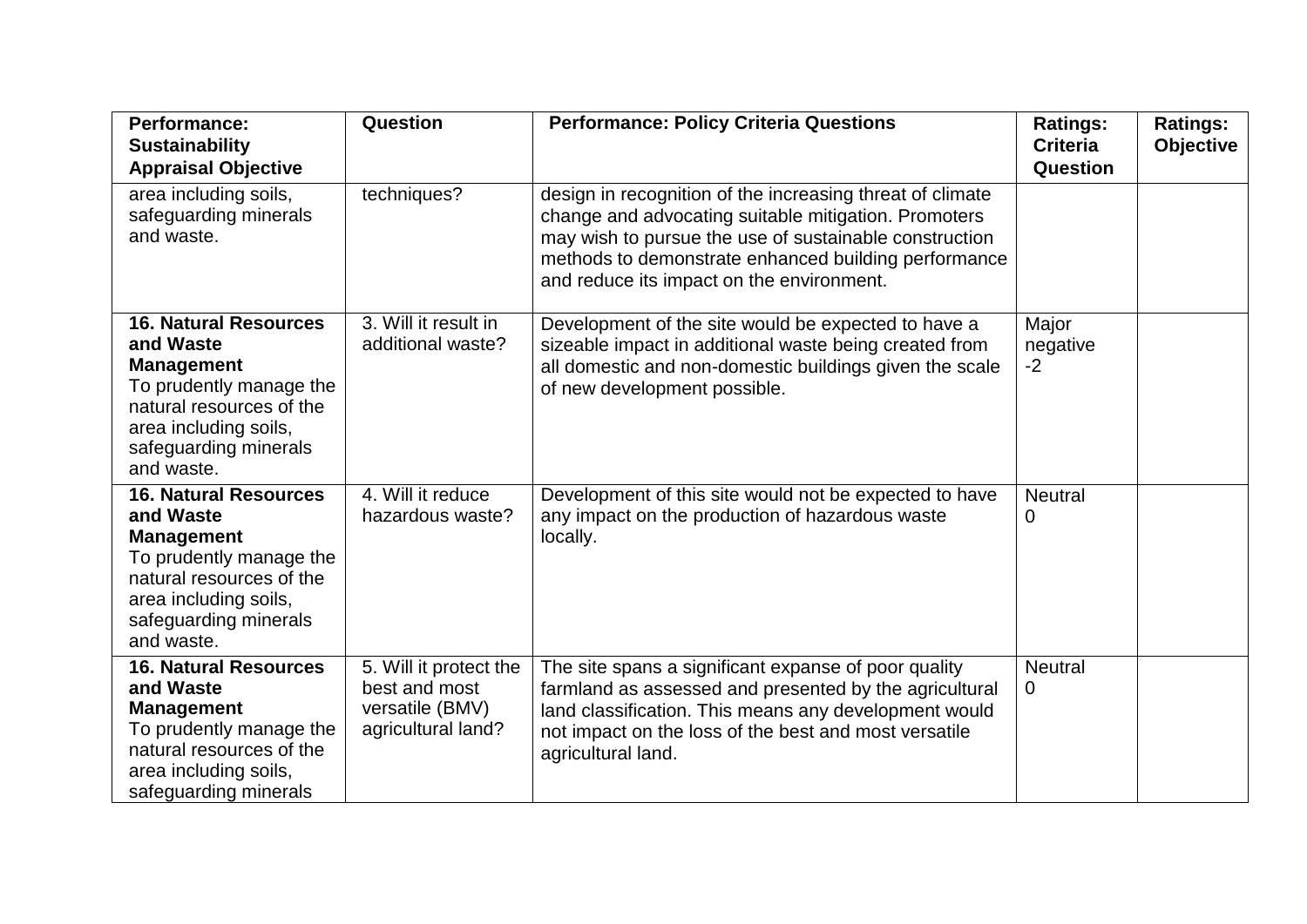| <b>Performance:</b><br><b>Sustainability</b>                                                                                                                                          | <b>Question</b>                                                         | <b>Performance: Policy Criteria Questions</b>                                                                                                                                                                                                                                                                                                                                                                                                                                                                                                                                                                                     | <b>Ratings:</b><br><b>Criteria</b> | <b>Ratings:</b><br><b>Objective</b> |
|---------------------------------------------------------------------------------------------------------------------------------------------------------------------------------------|-------------------------------------------------------------------------|-----------------------------------------------------------------------------------------------------------------------------------------------------------------------------------------------------------------------------------------------------------------------------------------------------------------------------------------------------------------------------------------------------------------------------------------------------------------------------------------------------------------------------------------------------------------------------------------------------------------------------------|------------------------------------|-------------------------------------|
| <b>Appraisal Objective</b>                                                                                                                                                            |                                                                         |                                                                                                                                                                                                                                                                                                                                                                                                                                                                                                                                                                                                                                   | Question                           |                                     |
| and waste.                                                                                                                                                                            |                                                                         |                                                                                                                                                                                                                                                                                                                                                                                                                                                                                                                                                                                                                                   |                                    |                                     |
| <b>16. Natural Resources</b><br>and Waste<br><b>Management</b><br>To prudently manage the<br>natural resources of the<br>area including soils,<br>safeguarding minerals<br>and waste. | 6. Will it prevent<br>the loss of<br>greenfield land to<br>development? | Development of the site would not prevent the loss of<br>greenfield land. The site encompasses a sizeable area<br>of agricultural land that has been previously<br>undeveloped. Whilst green spaces would be<br>incorporated into a development, it would not mitigate<br>against a substantial loss of greenfield land.                                                                                                                                                                                                                                                                                                          | Major<br>negative<br>$-2$          |                                     |
| <b>16. Natural Resources</b><br>and Waste<br><b>Management</b><br>To prudently manage the<br>natural resources of the<br>area including soils,<br>safeguarding minerals<br>and waste. | 7. Will it sterilise<br>mineral resources?                              | The site forms part of the Coal Mining Reporting Area<br>which spans much of the north of the Borough. This,<br>along with other datasets available from the Coal<br>Authority, suggests coal reserves under the site<br>(surface coal resource areas). However, the site's<br>proximity to housing immediately north-east of the site<br>on the fringes of Kirk Hallam strongly suggests open<br>cast extraction operations would be wholly unsuitable<br>at this location on amenity grounds. Potential<br>development would not conflict with any site-based<br>policies in the current Derby and Derbyshire Minerals<br>Plan. | <b>Neutral</b><br>$\Omega$         |                                     |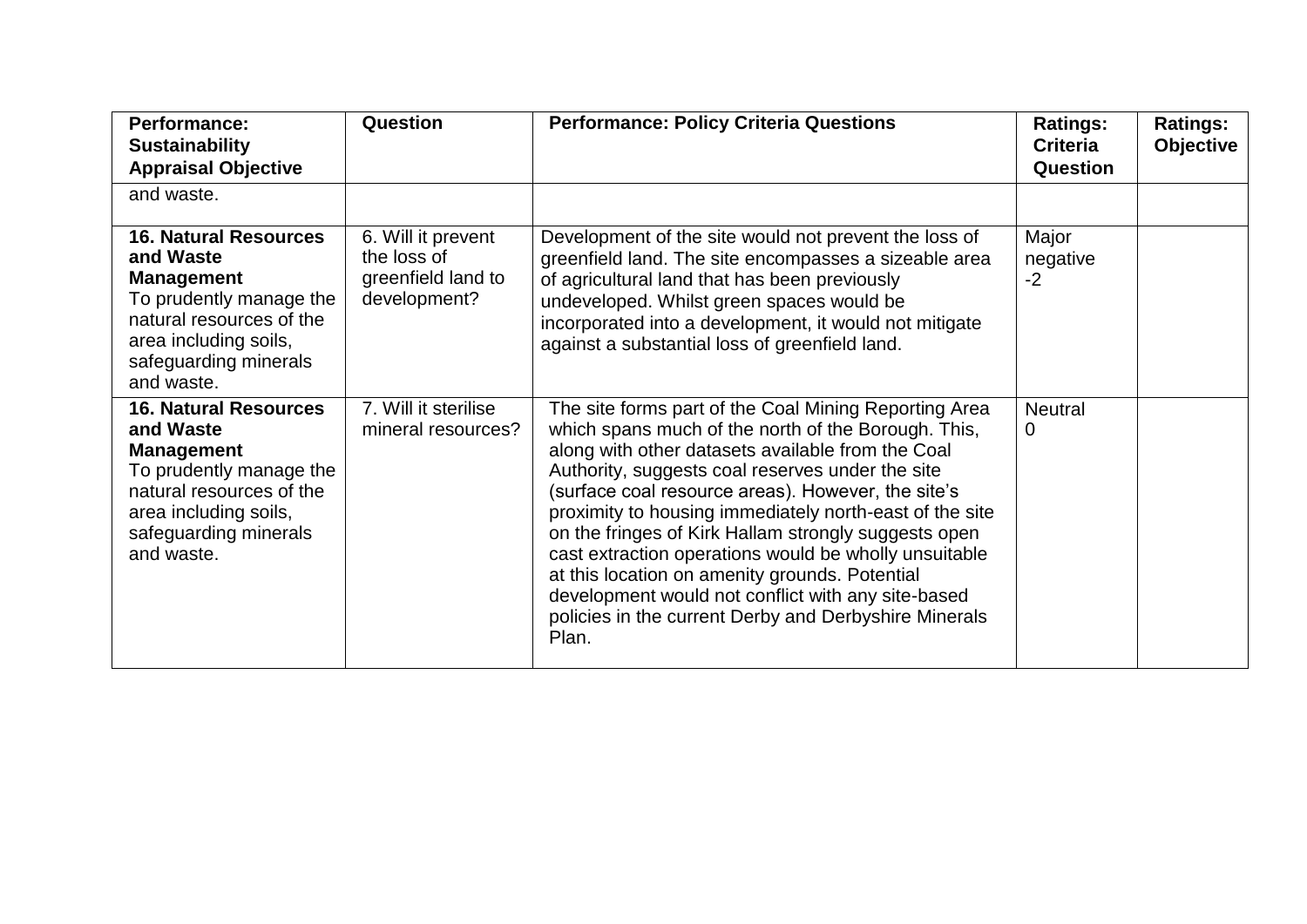## **Site: SGA26 – Land south of Spondon Wood**

| <b>Performance:</b><br><b>Sustainability</b><br><b>Appraisal Objective</b>                                                                                           | Question                                                                                                                | <b>Performance: Policy Criteria Questions</b>                                                                                                                                                                                                                                                                                                                                                                                                                                                                 | <b>Ratings:</b><br><b>Criteria</b><br>Question | <b>Ratings:</b><br><b>Objective</b> |
|----------------------------------------------------------------------------------------------------------------------------------------------------------------------|-------------------------------------------------------------------------------------------------------------------------|---------------------------------------------------------------------------------------------------------------------------------------------------------------------------------------------------------------------------------------------------------------------------------------------------------------------------------------------------------------------------------------------------------------------------------------------------------------------------------------------------------------|------------------------------------------------|-------------------------------------|
| 1. Housing<br>To ensure that the<br>housing<br>stock meets the housing<br>needs of the population,<br>including gypsies,<br>travellers and travelling<br>showpeople. | 1. Will it increase<br>the range and<br>affordability of<br>housing for all<br>social groups?                           | The delivery of approx. 240 residential units would be<br>expected to deliver more diversity in housing stock<br>within the plan area albeit to a limited extent given the<br>restricted scale. The ability to deliver a range of house<br>types including an element of affordable housing is likely<br>to be favourable on increasing the accessibility of<br>housing to a range of social groups.                                                                                                          | Minor<br>positive<br>$+1$                      | Major<br>positive<br>$+2$           |
| 1. Housing<br>To ensure that the<br>housing<br>stock meets the housing<br>needs of the population,<br>including gypsies,<br>travellers and travelling<br>showpeople. | 2. Will it provide<br>sufficient pitches<br>and plots for<br>gypsies and<br>travellers and<br>travelling<br>showpeople? | As with any prospective housing development site, it has<br>the potential to provide space for the Borough's<br>evidenced needs for gypsies, travellers and travelling<br>showpeople. At this stage any contribution to need is not<br>specified.                                                                                                                                                                                                                                                             | <b>Neutral</b><br>$\overline{0}$               |                                     |
| 1. Housing<br>To ensure that the<br>housing<br>stock meets the housing<br>needs of the population,<br>including gypsies,<br>travellers and travelling<br>showpeople. | 3. Will it reduce<br>homelessness?                                                                                      | The site may make small impacts in reducing<br>homelessness by expanding the quantity of housing<br>stock in the Borough. Whilst it is not expected that any<br>homes on-site will directly house the homeless, the<br>provision of additional housing may create more fluidity<br>in the Borough's housing market that could free up<br>accommodation at the lower end of the spectrum. This<br>would only be the case however when combined with<br>interventions from relevant organisations and agencies. | <b>Neutral</b><br>$\mathbf 0$                  |                                     |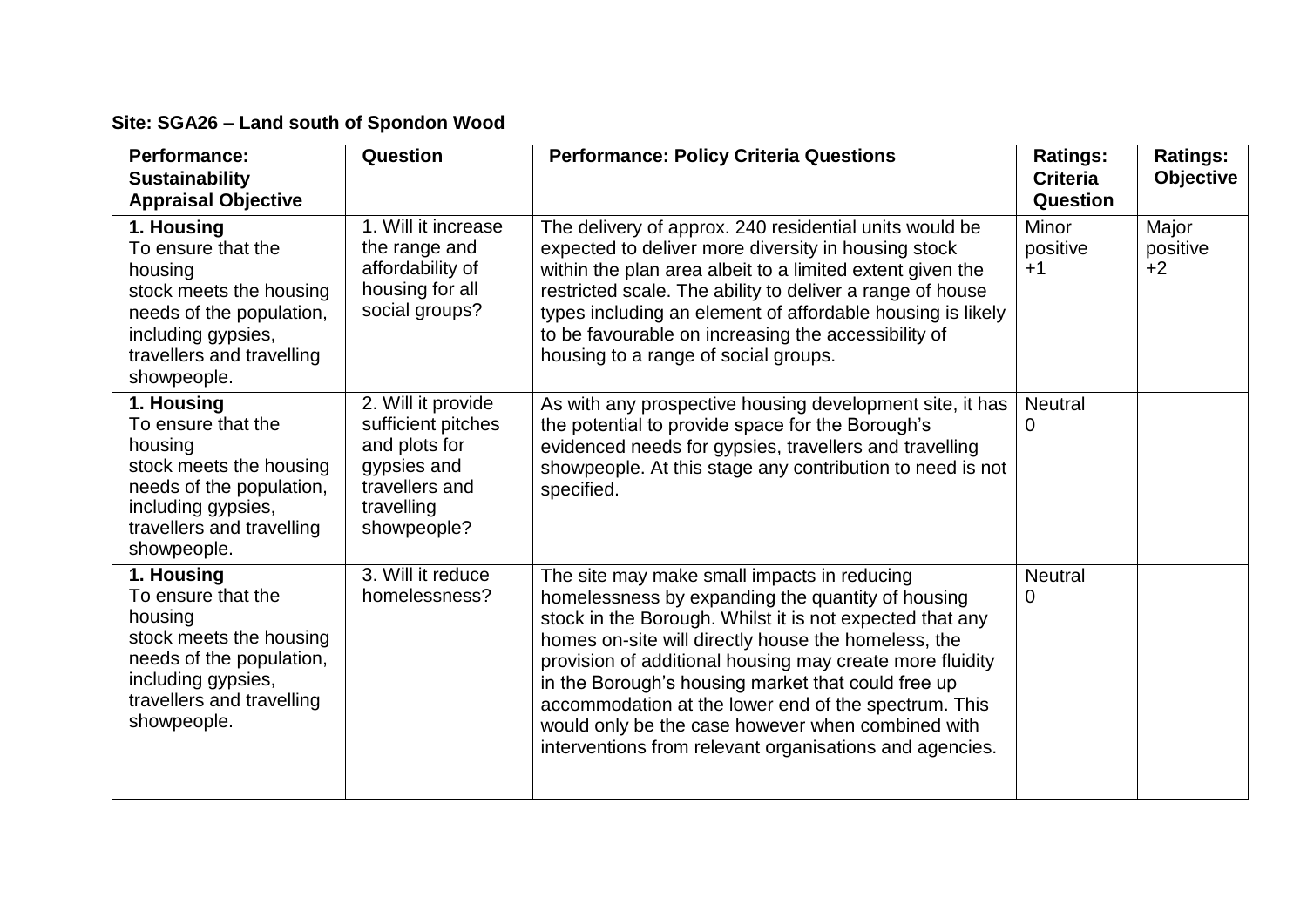| <b>Performance:</b><br><b>Sustainability</b>                                                                                                                                                       | Question                                                     | <b>Performance: Policy Criteria Questions</b>                                                                                                                                                                                                                                                                                                                                                                                                                                                                                                                                                                                                                                                                                 | <b>Ratings:</b><br><b>Criteria</b> | <b>Ratings:</b><br><b>Objective</b> |
|----------------------------------------------------------------------------------------------------------------------------------------------------------------------------------------------------|--------------------------------------------------------------|-------------------------------------------------------------------------------------------------------------------------------------------------------------------------------------------------------------------------------------------------------------------------------------------------------------------------------------------------------------------------------------------------------------------------------------------------------------------------------------------------------------------------------------------------------------------------------------------------------------------------------------------------------------------------------------------------------------------------------|------------------------------------|-------------------------------------|
| <b>Appraisal Objective</b><br>1. Housing<br>To ensure that the<br>housing<br>stock meets the housing<br>needs of the population,<br>including gypsies,<br>travellers and travelling<br>showpeople. | 4. Will it reduce the<br>number of<br>unfit/vacant<br>homes? | The site would provide a limited contribution to an<br>enlargement of the overall stock of 'fit for purpose'<br>homes within the Borough but it is unlikely to directly<br>lead to positive interventions with existing homes which<br>are unfit or vacant. Specifically, delivery of homes on<br>this site which is greenfield and does not have any<br>existing dwellings within it which require improvement<br>does not present a direct opportunity to reduce the<br>number of existing unfit or vacant homes. There is<br>potential that development of the site would encourage<br>investment in neighbouring urban areas and that this<br>would lead to positive change, but this is unlikely to be a<br>strong link. | Question<br><b>Neutral</b><br>0    |                                     |
| 1. Housing<br>To ensure that the<br>housing<br>stock meets the housing<br>needs of the population,<br>including gypsies,<br>travellers and travelling<br>showpeople.                               | 5. Will it provide<br>the required<br>infrastructure?        | Whilst the site would provide infrastructure required to<br>service it, the provision of any additional infrastructure<br>such as education or retail facilities would not be<br>expected to emerge. The site would still be required to<br>make contributions to existing facilities where necessary<br>but the new population would ultimately be reliant on<br>existing infrastructure provision within Derby rather than<br>provision resulting from development of the site.                                                                                                                                                                                                                                             | Minor<br>positive<br>$+1$          |                                     |
| 2. Employment and<br><b>Jobs</b><br>To create employment<br>Opportunities.                                                                                                                         | 1. Will it improve<br>the diversity and<br>quality of jobs?  | The site would not be of a scale to provide for land or<br>uses that might improve diversity and quality of jobs in<br>the long-term. However, construction activity associated<br>with implementing the site would be likely to provide a<br>short term boost to the diversity and quality of jobs<br>locally but this would be unlikely to result in strong effect                                                                                                                                                                                                                                                                                                                                                          | <b>Neutral</b><br>0                | Minor<br>negative<br>$-1$           |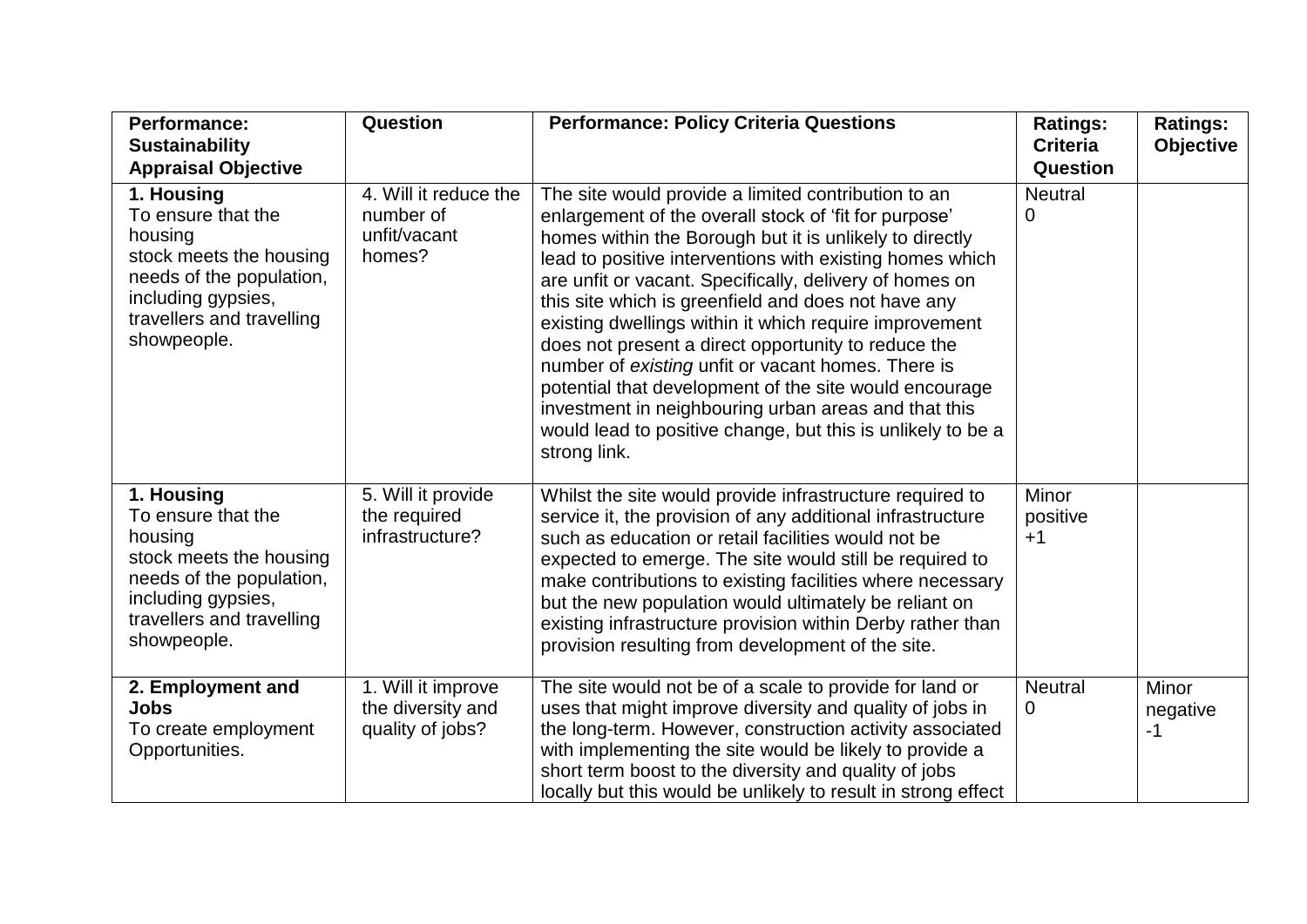| <b>Performance:</b><br><b>Sustainability</b><br><b>Appraisal Objective</b>                                                       | Question                                                                                | <b>Performance: Policy Criteria Questions</b>                                                                                                                                                                                                                                                                                                                                                                                                                                                                                                                                             | <b>Ratings:</b><br><b>Criteria</b><br>Question | <b>Ratings:</b><br><b>Objective</b> |
|----------------------------------------------------------------------------------------------------------------------------------|-----------------------------------------------------------------------------------------|-------------------------------------------------------------------------------------------------------------------------------------------------------------------------------------------------------------------------------------------------------------------------------------------------------------------------------------------------------------------------------------------------------------------------------------------------------------------------------------------------------------------------------------------------------------------------------------------|------------------------------------------------|-------------------------------------|
|                                                                                                                                  |                                                                                         | on this criteria question given the limited scale of<br>development.                                                                                                                                                                                                                                                                                                                                                                                                                                                                                                                      |                                                |                                     |
| 2. Employment and<br><b>Jobs</b><br>To create employment<br>Opportunities.                                                       | 2. Will it reduce<br>unemployment?                                                      | The site would not be of a scale to provide for land or<br>uses that might help to reduce unemployment in the<br>long term. However, construction activity associated with<br>implementing the site would be likely to provide a short-<br>term boost to employment opportunities locally but this<br>would be unlikely to result in strong effect on this criteria<br>question given the limited scale of development.                                                                                                                                                                   | <b>Neutral</b><br>0                            |                                     |
| 2. Employment and<br><b>Jobs</b><br>To create employment<br>Opportunities.                                                       | 3. Will it improve<br>rural productivity in<br>terms of<br>employment<br>opportunities? | Some job opportunities would be expected to arise<br>through delivery of the site as considered at 2(2)<br>however such opportunities are unlikely to benefit rural<br>productivity specifically. No other facilities or services<br>are likely to form part of the site which would contribute<br>to rural productivity in terms of employment<br>opportunities. Development of arable land poses a risk<br>against this criteria question and given the agricultural<br>land classification rating of 'good to moderate' afforded<br>to this land, this does represent a valid concern. | <b>Minor</b><br>negative<br>$-1$               |                                     |
| 3. Economic Structure<br>and<br><b>Innovation</b><br>To provide the physical<br>conditions for a high<br>quality modern economic | 1. Will it provide<br>land and buildings<br>of a type required<br>by businesses?        | The site would not be of a scale to provide for land and<br>buildings of a type required by businesses.                                                                                                                                                                                                                                                                                                                                                                                                                                                                                   | <b>Neutral</b><br>0                            | <b>Neutral</b><br>0                 |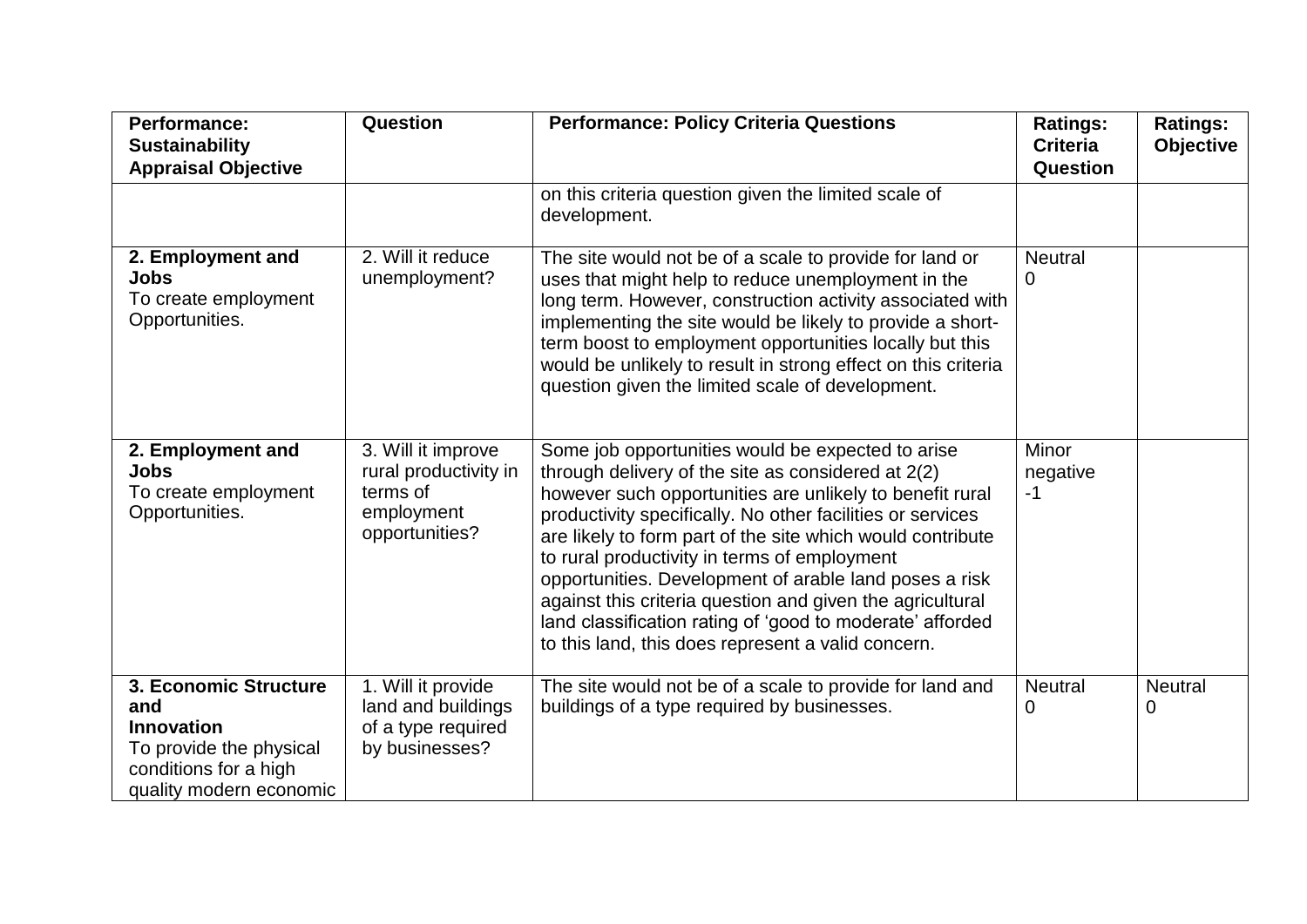| <b>Performance:</b><br><b>Sustainability</b><br><b>Appraisal Objective</b>                                                                                                                                              | Question                                                         | <b>Performance: Policy Criteria Questions</b>                                                                                         | <b>Ratings:</b><br><b>Criteria</b><br>Question | <b>Ratings:</b><br><b>Objective</b> |
|-------------------------------------------------------------------------------------------------------------------------------------------------------------------------------------------------------------------------|------------------------------------------------------------------|---------------------------------------------------------------------------------------------------------------------------------------|------------------------------------------------|-------------------------------------|
| structure including<br>infrastructure to support<br>the use of new<br>technologies.                                                                                                                                     |                                                                  |                                                                                                                                       |                                                |                                     |
| 3. Economic Structure<br>and<br><b>Innovation</b><br>To provide the physical<br>conditions for a high<br>quality modern economic<br>structure including<br>infrastructure to support<br>the use of new<br>technologies. | 2. Will it provide<br>business/university<br>clusters?           | Development on the site would not be of a scale or type<br>to provide for business or university clusters.                            | <b>Neutral</b><br>$\overline{0}$               |                                     |
| 3. Economic Structure<br>and<br><b>Innovation</b><br>To provide the physical<br>conditions for a high<br>quality modern economic<br>structure including<br>infrastructure to support<br>the use of new<br>technologies. | 3. Will it create jobs<br>in high knowledge<br>sectors?          | The site would not be of a scale to accommodate the<br>creation of new jobs in the long-term, including in high<br>knowledge sectors. | <b>Neutral</b><br>$\mathbf 0$                  |                                     |
| 3. Economic Structure<br>and<br><b>Innovation</b>                                                                                                                                                                       | 4. Will it encourage<br>graduates to live<br>and work within the | The population in general $-$ including graduates $-$ would<br>be afforded a greater opportunity to live and work within              | <b>Neutral</b><br>0                            |                                     |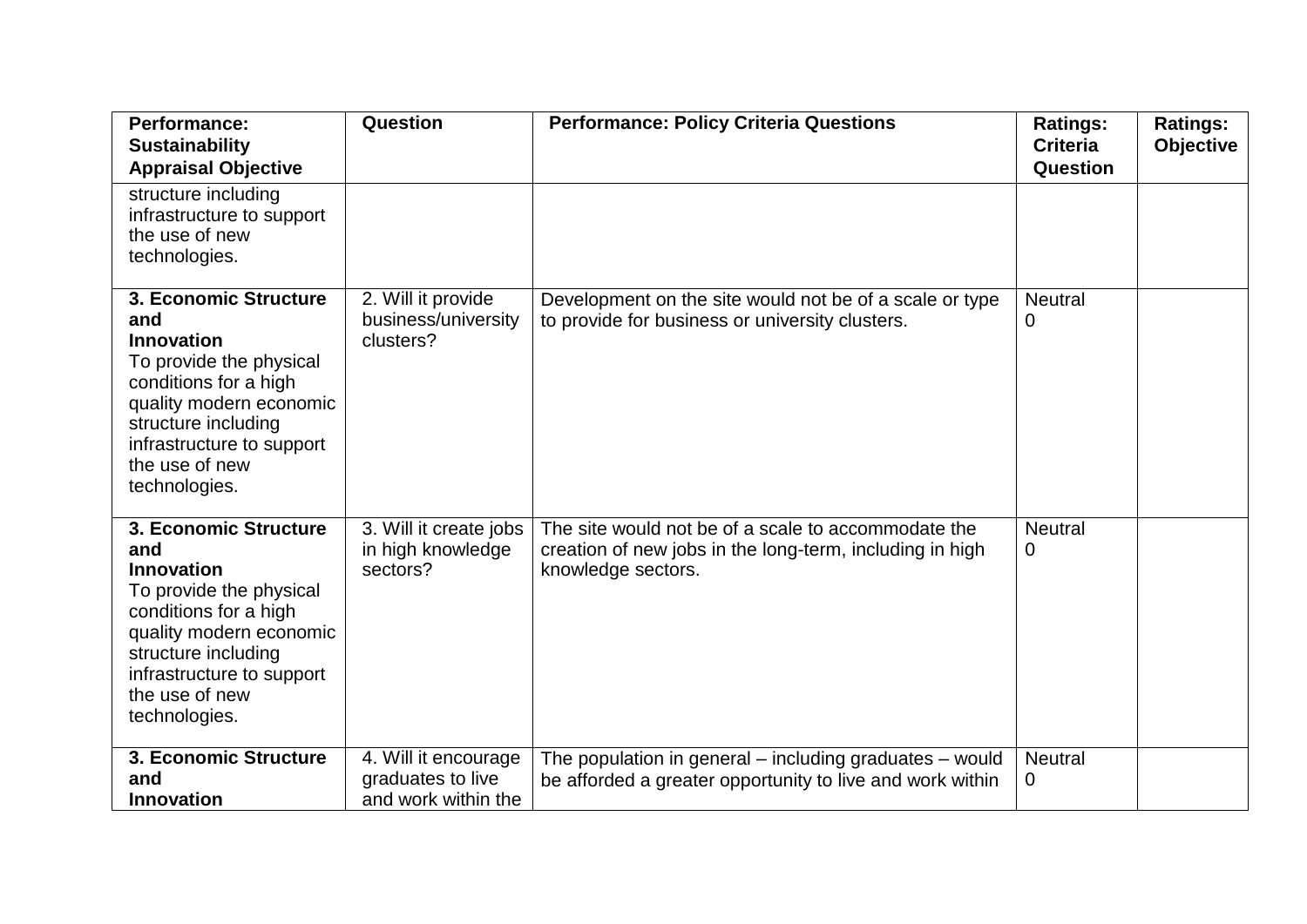| <b>Performance:</b><br><b>Sustainability</b><br><b>Appraisal Objective</b>                                                                                                                                              | Question                                                                                                           | <b>Performance: Policy Criteria Questions</b>                                                                                                                                                                                                                                                                                                                                                                              | <b>Ratings:</b><br><b>Criteria</b><br>Question | <b>Ratings:</b><br><b>Objective</b> |
|-------------------------------------------------------------------------------------------------------------------------------------------------------------------------------------------------------------------------|--------------------------------------------------------------------------------------------------------------------|----------------------------------------------------------------------------------------------------------------------------------------------------------------------------------------------------------------------------------------------------------------------------------------------------------------------------------------------------------------------------------------------------------------------------|------------------------------------------------|-------------------------------------|
| To provide the physical<br>conditions for a high<br>quality modern economic<br>structure including<br>infrastructure to support<br>the use of new<br>technologies.                                                      | Plan area?                                                                                                         | the plan area because of a boosted supply of new<br>dwellings. The link between attracting graduates<br>specifically and provision of new dwellings on this site<br>however is weak.                                                                                                                                                                                                                                       |                                                |                                     |
| 3. Economic Structure<br>and<br><b>Innovation</b><br>To provide the physical<br>conditions for a high<br>quality modern economic<br>structure including<br>infrastructure to support<br>the use of new<br>technologies. | 5. Will it provide<br>the required<br>infrastructure?                                                              | The site would not provide any economic structure and<br>innovation related infrastructure because it would not be<br>expected to provide for related land uses.                                                                                                                                                                                                                                                           | <b>Neutral</b><br>$\Omega$                     |                                     |
| <b>4. Shopping Centres</b><br>Increase the vitality and<br>viability of existing<br>shopping centres.                                                                                                                   | 1. Will it encourage<br>the vitality of the<br>city centre, town<br>centre, district<br>centre or local<br>centre? | Development of this site would result in additional<br>population that would be reliant on the use of existing<br>nearby facilities within Derby. This is because the site<br>would not be in a position to accommodate retail<br>provision due to its limited scale and associated viability<br>constraints. This would provide additional expenditure<br>capacity to nearby retail centres, albeit on a modest<br>scale. | Minor<br>positive<br>$+1$                      | Minor<br>positive<br>$+1$           |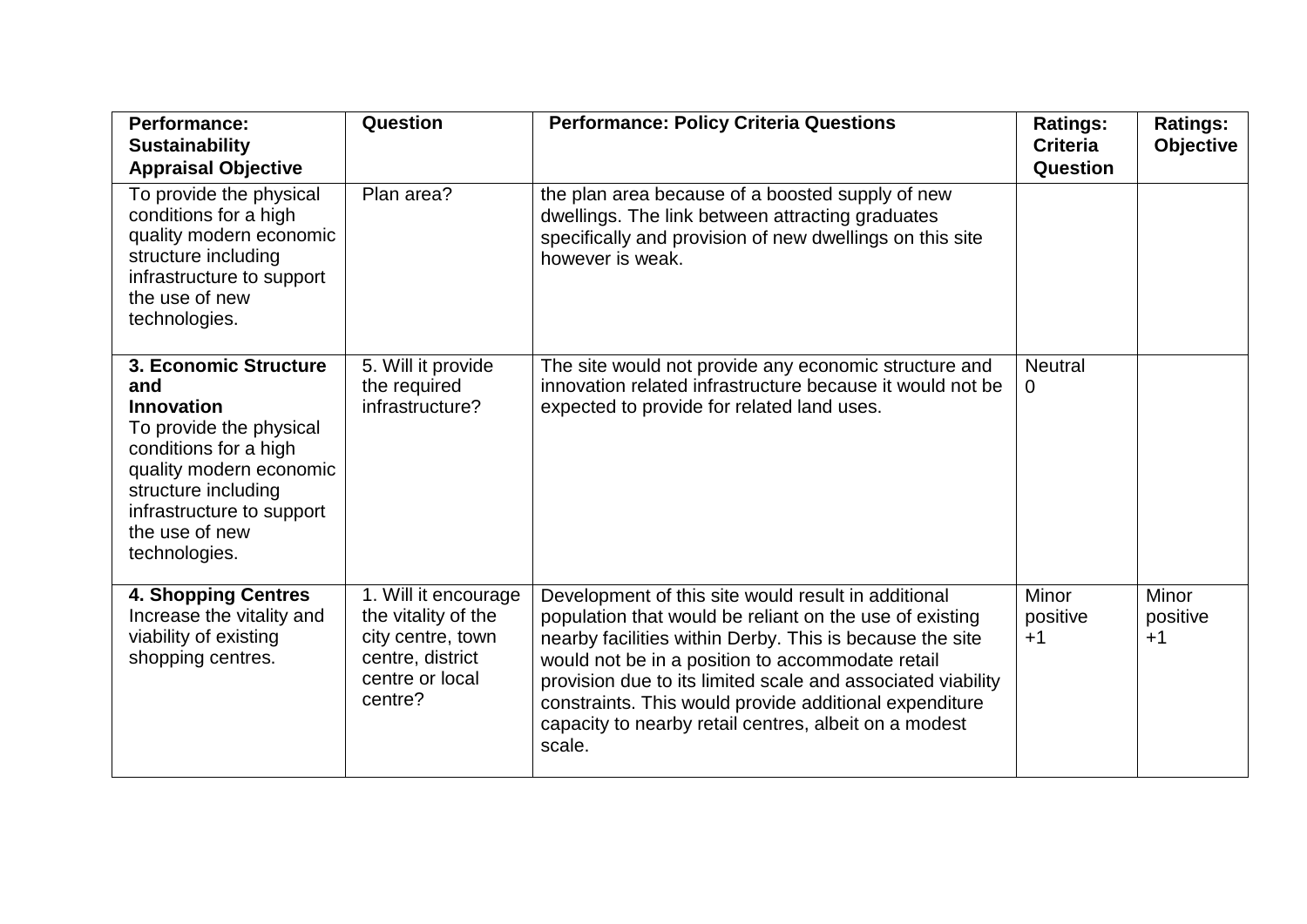| <b>Performance:</b><br><b>Sustainability</b><br><b>Appraisal Objective</b>                          | Question                                                                           | <b>Performance: Policy Criteria Questions</b>                                                                                                                                                                                                                                                                                                                                                                                                                                                                                                                                                                                                                                                                                                         | <b>Ratings:</b><br><b>Criteria</b><br>Question | <b>Ratings:</b><br><b>Objective</b> |
|-----------------------------------------------------------------------------------------------------|------------------------------------------------------------------------------------|-------------------------------------------------------------------------------------------------------------------------------------------------------------------------------------------------------------------------------------------------------------------------------------------------------------------------------------------------------------------------------------------------------------------------------------------------------------------------------------------------------------------------------------------------------------------------------------------------------------------------------------------------------------------------------------------------------------------------------------------------------|------------------------------------------------|-------------------------------------|
| 5. Health and<br>Wellbeing<br>To improve health and<br>wellbeing and reduce<br>health inequalities. | 1. Will it reduce<br>health inequalities?                                          | The location of the site adjacent to Derby means that an<br>increased proportion of the population within the plan<br>area will be able to access services and facilities<br>through active means (walking and cycling) and this will<br>help to promote healthy lifestyle choices. Whilst the site<br>is not of a scale likely to support health facilities, a<br>housing development would be expected to provide a<br>network of green space (particularly in relation to<br>providing adequate buffering between development and<br>the adjacent woodland) - which is publically available<br>and not provided by the land in its current form which<br>would provide additional opportunities for active<br>movement and travel across the site. | Minor<br>positive<br>$+1$                      | Major<br>positive<br>$+3$           |
| 5. Health and<br>Wellbeing<br>To improve health and<br>wellbeing and reduce<br>health inequalities. | 2. Will it improve<br>access to health<br>services?                                | Health facilities would not be expected to form part of<br>the development of the site and therefore it would not<br>improve access to health services through direct<br>provision. The sites location adjacent to a city which<br>contains existing facilities does provide the potential for<br>enhancing the proportion of the Borough's population<br>who can easily access facilities, resulting in minor<br>improvement to overall access.                                                                                                                                                                                                                                                                                                      | <b>Minor</b><br>positive<br>$+1$               |                                     |
| 5. Health and<br>Wellbeing<br>To improve health and<br>wellbeing and reduce<br>health inequalities. | 3. Will it increase<br>the opportunities<br>for recreational<br>physical activity? | The site is not adjacent or particularly nearby to<br>established recreational trails, and the nearest Public<br>Right of Way is also detached from the site. The limited<br>scale of the site means its development would result in<br>minimal effect on access to the open countryside for<br>existing residents when considering that public access                                                                                                                                                                                                                                                                                                                                                                                                | <b>Minor</b><br>positive<br>$+1$               |                                     |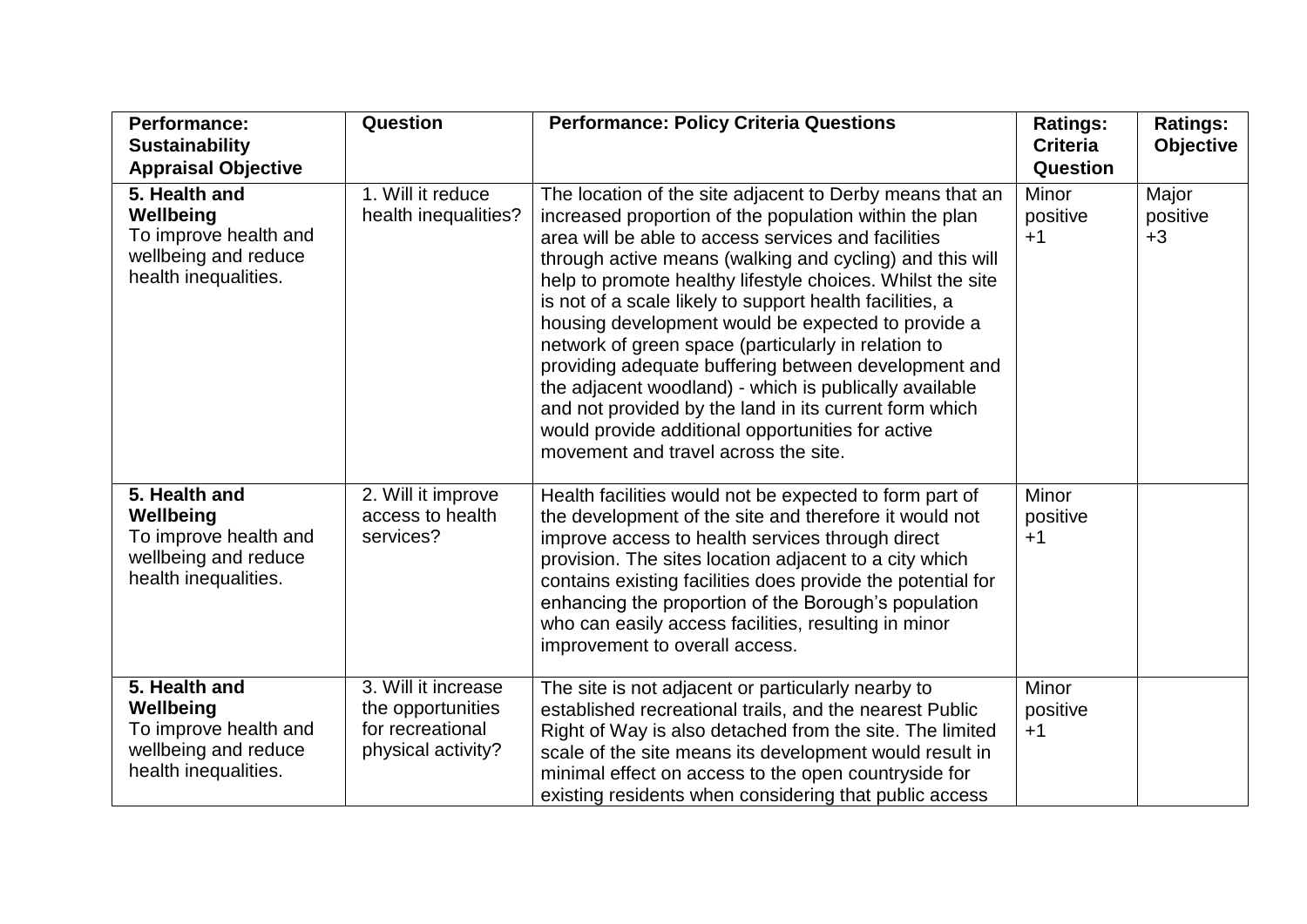| <b>Performance:</b><br><b>Sustainability</b><br><b>Appraisal Objective</b>                          | Question                                                                                     | <b>Performance: Policy Criteria Questions</b>                                                                                                                                                                                                                                                                                                                                                                                                                                                                                                                                                                                                                                                                                                                     | <b>Ratings:</b><br><b>Criteria</b><br>Question | <b>Ratings:</b><br><b>Objective</b> |
|-----------------------------------------------------------------------------------------------------|----------------------------------------------------------------------------------------------|-------------------------------------------------------------------------------------------------------------------------------------------------------------------------------------------------------------------------------------------------------------------------------------------------------------------------------------------------------------------------------------------------------------------------------------------------------------------------------------------------------------------------------------------------------------------------------------------------------------------------------------------------------------------------------------------------------------------------------------------------------------------|------------------------------------------------|-------------------------------------|
|                                                                                                     |                                                                                              | across the land in its current form is not provided. The<br>presence of Spondon Wood to the north of the site,<br>which is known to have biodiversity value, will require<br>appropriate buffering which, despite the limited scale of<br>the site, will provide an opportunity for integration of a<br>green space network to support the incumbent<br>population and increase opportunity for recreational<br>activity not currently provided by the land.                                                                                                                                                                                                                                                                                                      |                                                |                                     |
| 5. Health and<br>Wellbeing<br>To improve health and<br>wellbeing and reduce<br>health inequalities. | 4. Will it provide<br>new open space or<br>improve the quality<br>of existing open<br>space? | No formal open space is present within the site so<br>development of the site would not improve existing open<br>space. Given the very limited size of the site, the ability<br>to provide new open space becomes more complex<br>owing to the need to incorporate sufficient homes to<br>ensure positive development viability. However, the site<br>is private land and not currently accessible to the public.<br>As a result any open space provided as part of the<br>development would result in net gain. Furthermore, an<br>appropriate buffer would need to be incorporated<br>between development and the adjacent ancient<br>woodland and this provides additional and specific<br>opportunity for the incorporation of open space within<br>the site. | Major<br>positive<br>$+2$                      |                                     |
| 5. Health and<br>Wellbeing<br>To improve health and<br>wellbeing and reduce<br>health inequalities. | 5. Will it improve<br>access to local<br>food growing<br>opportunities?                      | The land upon which the site would be constructed is<br>classified arable and able to accommodate food growing<br>opportunities. The land is classified as 'good to<br>moderate in agricultural terms therefore an enhanced<br>negative effect on this criteria question is possible, albeit                                                                                                                                                                                                                                                                                                                                                                                                                                                                      | Major<br>negative<br>$-2$                      |                                     |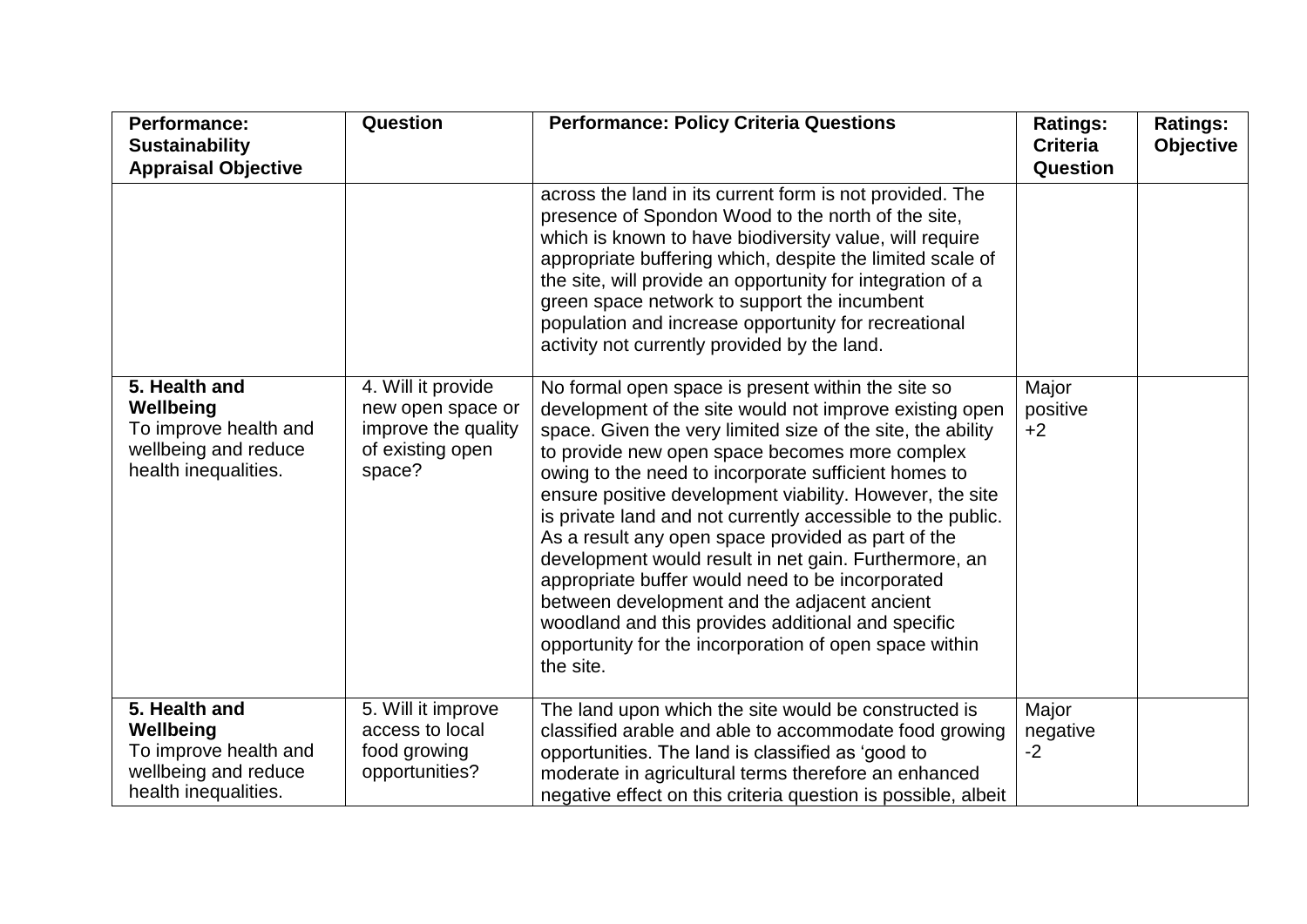| <b>Performance:</b><br><b>Sustainability</b><br><b>Appraisal Objective</b>                           | Question                                                               | <b>Performance: Policy Criteria Questions</b>                                                                                                                                                                                                                                                                                                                                                                                                                                                                                                                                                                                                                                                                       | <b>Ratings:</b><br><b>Criteria</b><br>Question | <b>Ratings:</b><br><b>Objective</b> |
|------------------------------------------------------------------------------------------------------|------------------------------------------------------------------------|---------------------------------------------------------------------------------------------------------------------------------------------------------------------------------------------------------------------------------------------------------------------------------------------------------------------------------------------------------------------------------------------------------------------------------------------------------------------------------------------------------------------------------------------------------------------------------------------------------------------------------------------------------------------------------------------------------------------|------------------------------------------------|-------------------------------------|
|                                                                                                      |                                                                        | on a modest scale.                                                                                                                                                                                                                                                                                                                                                                                                                                                                                                                                                                                                                                                                                                  |                                                |                                     |
| <b>6. Community Safety</b><br>To improve community<br>safety, reduce crime and<br>the fear of crime. | 1. Will it reduce<br>crime and the fear<br>of crime?                   | Delivery of around 240 dwellings at this location will<br>result in the urbanising of rural land and convergence of<br>additional population in the locality. As a result of this<br>incidences of crime are very likely to increase when<br>compared with the current scenario and with it the fear<br>of crime in the locality associated with an expanded<br>population. There are no obvious opportunities to<br>mitigate impact on this criteria question by reducing<br>effects from existing rural crime.                                                                                                                                                                                                    | Minor<br>negative<br>-1                        | Major<br>negative<br>$-2$           |
| <b>6. Community Safety</b><br>To improve community<br>safety, reduce crime and<br>the fear of crime. | 2. Will it contribute<br>to a safe and<br>secure built<br>environment? | The land upon which this site would be delivered does<br>not have anything within it that would classify as 'built<br>environment'. Consequently, safety and security of the<br>built environment is not an existing concern and<br>development of the site would result in a much<br>expanded built environment with its associated issues.<br>Whilst new development would seek to address safety<br>and security concerns in the design and implementation<br>stages, it would not be able to alleviate all and as such,<br>delivery of the site would result in a net-increase in<br>potential for safety and security issues relating to the<br>built environment when compared with the existing<br>scenario. | Minor<br>negative<br>$-1$                      |                                     |
| <b>7. Social Inclusion</b><br>To promote and support                                                 | 1. Will it protect<br>and enhance                                      | Development of the site does not put at direct risk any<br>existing cultural assets. On the contrary, associated                                                                                                                                                                                                                                                                                                                                                                                                                                                                                                                                                                                                    | Minor<br>positive                              | Major<br>positive                   |
| the development and                                                                                  | existing cultural                                                      | increase in population adjacent to the conurbation                                                                                                                                                                                                                                                                                                                                                                                                                                                                                                                                                                                                                                                                  | $+1$                                           | $+2$                                |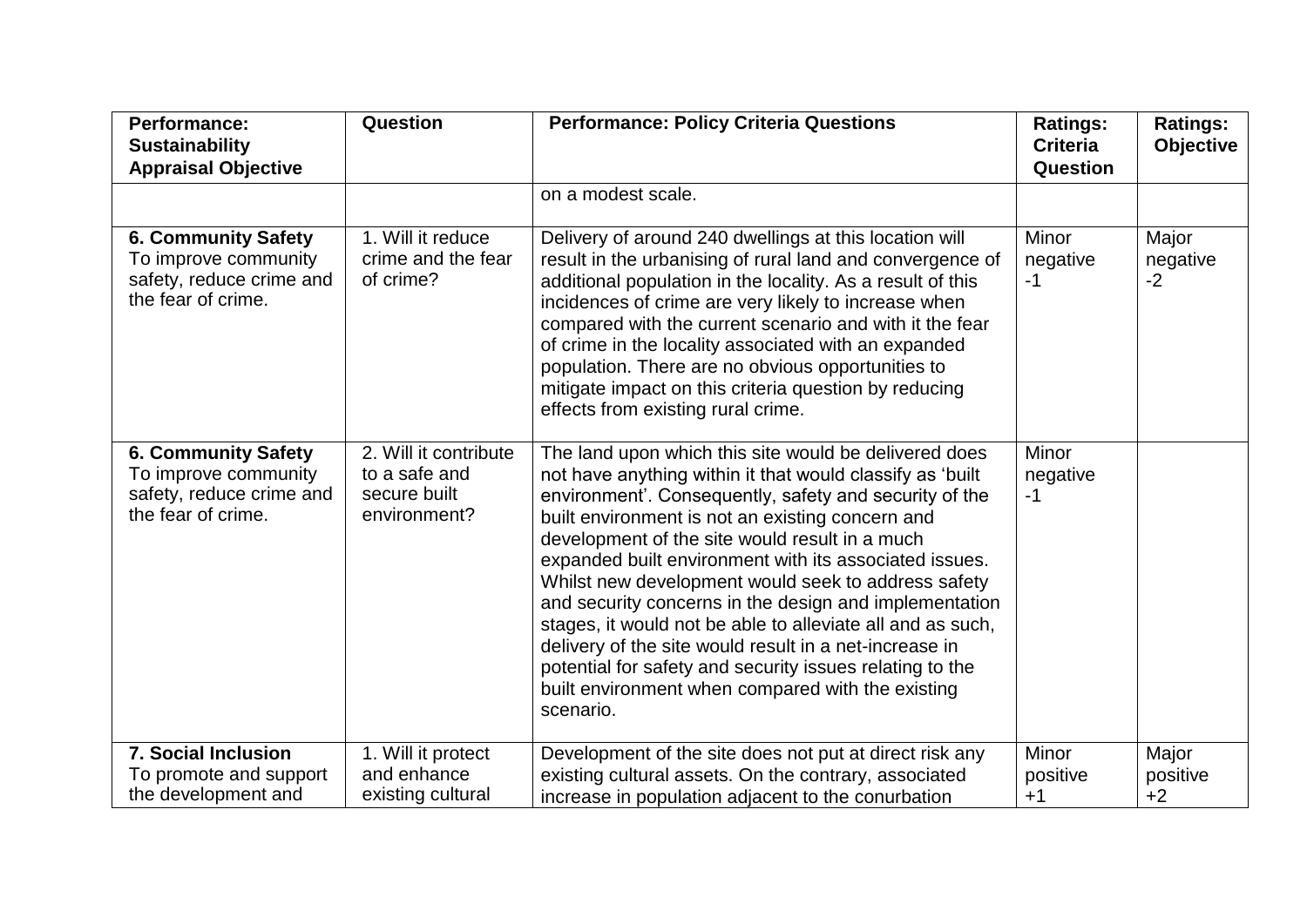| <b>Performance:</b><br><b>Sustainability</b>                                                                                                                                                                                      | Question                                                                                                                          | <b>Performance: Policy Criteria Questions</b>                                                                                                                                                                                                                                                                                                                                                                                                                                                                              | <b>Ratings:</b><br><b>Criteria</b> | <b>Ratings:</b><br>Objective |
|-----------------------------------------------------------------------------------------------------------------------------------------------------------------------------------------------------------------------------------|-----------------------------------------------------------------------------------------------------------------------------------|----------------------------------------------------------------------------------------------------------------------------------------------------------------------------------------------------------------------------------------------------------------------------------------------------------------------------------------------------------------------------------------------------------------------------------------------------------------------------------------------------------------------------|------------------------------------|------------------------------|
| <b>Appraisal Objective</b><br>growth of social capital<br>and to improve social<br>inclusion and to close<br>the gap between the<br>most deprived areas<br>within the plan area.                                                  | assets?                                                                                                                           | means that existing assets in the locality are likely to be<br>further supported and, consequently, protected.<br>Development of the site would not directly lead to<br>enhancement of existing assets, though an increase in<br>the number of users resulting from development is likely<br>to provide the impetus for such enhancements.                                                                                                                                                                                 | <b>Question</b>                    |                              |
| <b>7. Social Inclusion</b><br>To promote and support<br>the development and<br>growth of social capital<br>and to improve social<br>inclusion and to close<br>the gap between the<br>most deprived areas<br>within the plan area. | 2. Will it improve<br>access to,<br>encourage<br>engagement with<br>and residents'<br>satisfaction in<br>community<br>activities? | Delivery of this site would result in a modest increase in<br>population adjacent to the conurbation. This will<br>increase the proportion of the overall plan area<br>population able to easily access and engage with<br>community activities at facilities within the conurbation.<br>The site would be too limited in scale to provide any<br>additional facilities however and the extent to which an<br>improvement in resident's satisfaction with such<br>activities would result from the development is unknown. | <b>Minor</b><br>positive<br>$+1$   |                              |
| <b>7. Social Inclusion</b><br>To promote and support<br>the development and<br>growth of social capital<br>and to improve social<br>inclusion and to close<br>the gap between the<br>most deprived areas<br>within the plan area. | 3. Will it increase<br>the number of<br>facilities e.g.<br>shops, community<br>centres?                                           | The site is unlikely to provide any additional facilities due<br>to its limited scale and likely viability constraints<br>associated with this however development of the site<br>would not put at risk any existing facilities either.                                                                                                                                                                                                                                                                                    | <b>Neutral</b><br>$\mathbf 0$      |                              |
| <b>7. Social Inclusion</b><br>To promote and support<br>the development and                                                                                                                                                       | 4. Will it provide for<br>the educational<br>needs of the                                                                         | The site would not be of the scale required to provide a<br>new school, however it would be expected to make<br>sufficient contribution to the existing educational system                                                                                                                                                                                                                                                                                                                                                 | <b>Neutral</b><br>0                |                              |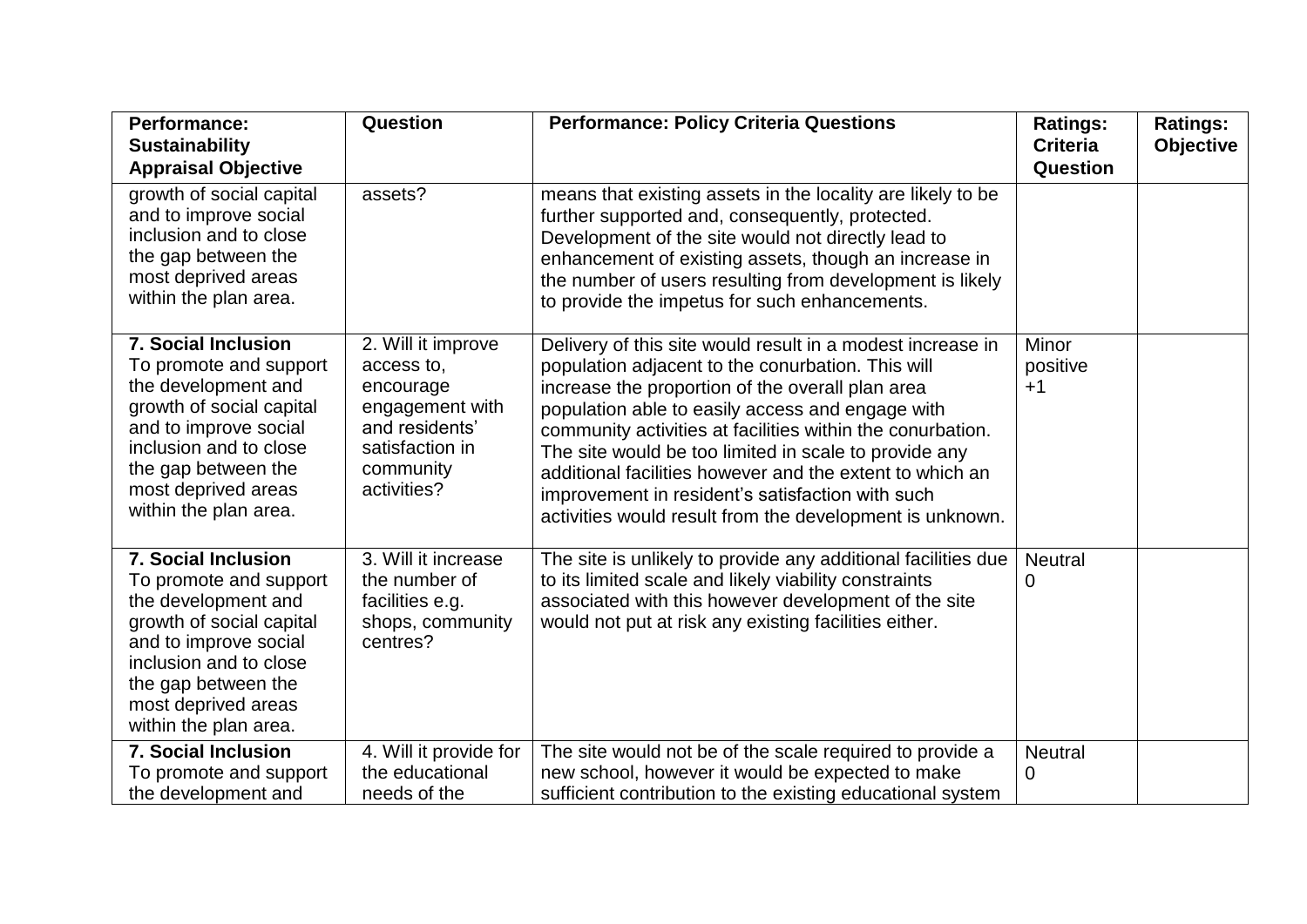| <b>Performance:</b><br><b>Sustainability</b><br><b>Appraisal Objective</b>                                                                                                                                                                        | Question                                                                                                    | <b>Performance: Policy Criteria Questions</b>                                                                                                                                                                                                                                                                                                                                                                                                                                                                                                                                                                                              | <b>Ratings:</b><br><b>Criteria</b><br>Question | <b>Ratings:</b><br><b>Objective</b> |
|---------------------------------------------------------------------------------------------------------------------------------------------------------------------------------------------------------------------------------------------------|-------------------------------------------------------------------------------------------------------------|--------------------------------------------------------------------------------------------------------------------------------------------------------------------------------------------------------------------------------------------------------------------------------------------------------------------------------------------------------------------------------------------------------------------------------------------------------------------------------------------------------------------------------------------------------------------------------------------------------------------------------------------|------------------------------------------------|-------------------------------------|
| growth of social capital<br>and to improve social<br>inclusion and to close<br>the gap between the<br>most deprived areas<br>within the plan area.                                                                                                | population?                                                                                                 | to support the additional population generated by the<br>site.                                                                                                                                                                                                                                                                                                                                                                                                                                                                                                                                                                             |                                                |                                     |
| 8. Transport<br>To make efficient use of<br>the existing transport<br>infrastructure, help<br>reduce the need to travel<br>by car, improve<br>accessibility to jobs and<br>services for all and to<br>improve travel choice<br>and accessibility. | 1. Will it use and<br>enhance existing<br>transport<br>infrastructure?                                      | Development of the site would result in a new population<br>making use of enhanced transport infrastructure<br>provided by the conurbation however will be unlikely to<br>be in a position to provide specific new infrastructure<br>measures which result in wider network benefit given the<br>relatively modest scale of development and need to<br>maintain positive viability.                                                                                                                                                                                                                                                        | Minor<br>positive<br>$+1$                      | Major<br>positive<br>$+2$           |
| 8. Transport<br>To make efficient use of<br>the existing transport<br>infrastructure, help<br>reduce the need to travel<br>by car, improve<br>accessibility to jobs and<br>services for all and to<br>improve travel choice<br>and accessibility. | 2. Will it help to<br>develop a transport<br>network that<br>minimises the<br>impact on the<br>environment? | The location of the site adjacent to the conurbation<br>would enable access to a significant range of existing<br>facilities and services at its defined retail centres via<br>sustainable forms of travel – including walking and<br>cycling and this would significantly contribute to<br>development of a transport network which minimises<br>impact on the environment. However, this positive effect<br>is constrained in view of the sites likely inability to<br>provide new facilities internally and the required<br>expansion of the network into the countryside which will<br>result in some adverse risk to the environment. | <b>Neutral</b><br>0                            |                                     |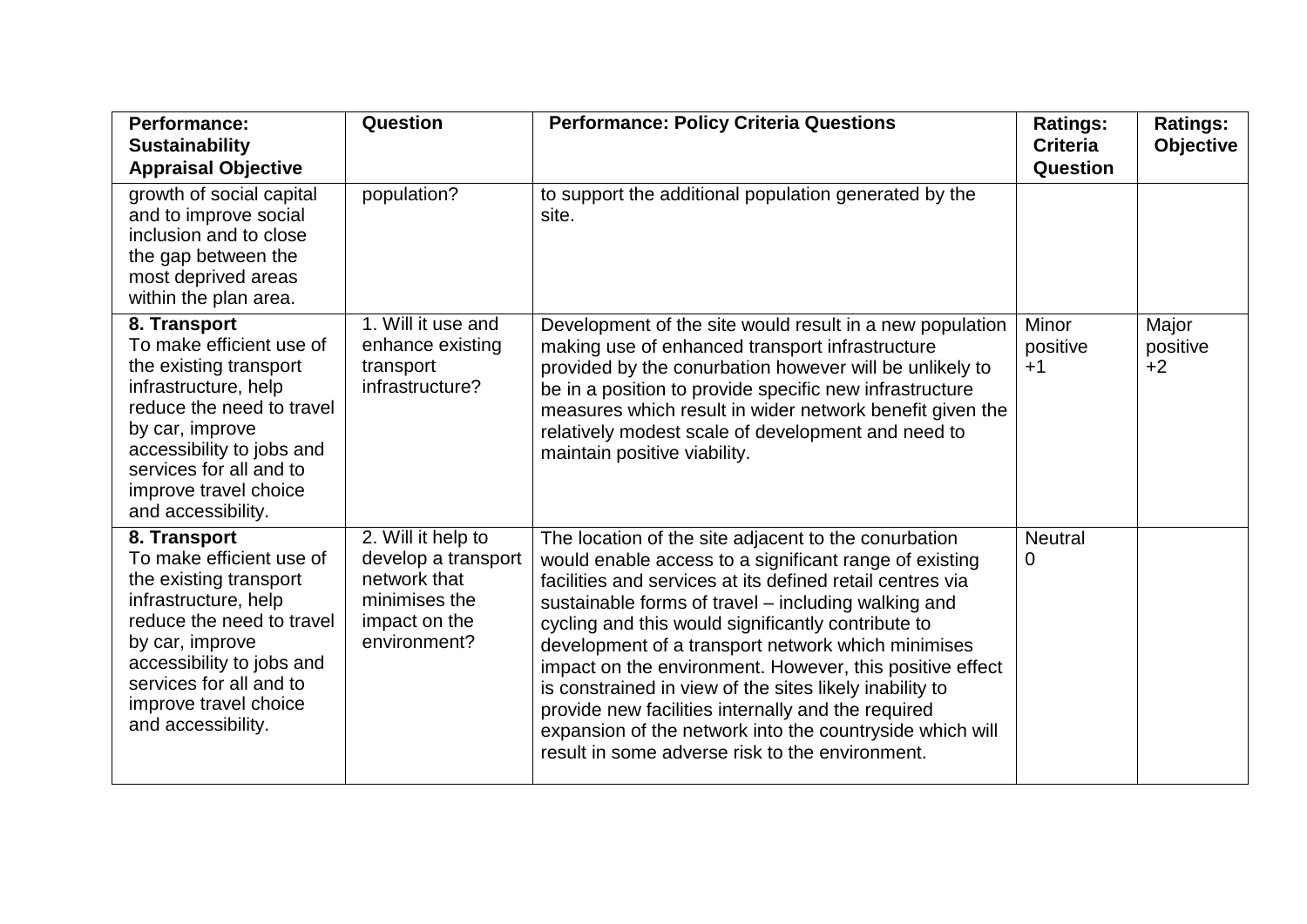| <b>Performance:</b><br><b>Sustainability</b>                                                                                                                                                                                                      | Question                                                                                                              | <b>Performance: Policy Criteria Questions</b>                                                                                                                                                                                                                                                                                                                                                                                                                                                    | <b>Ratings:</b><br><b>Criteria</b> | <b>Ratings:</b><br><b>Objective</b> |
|---------------------------------------------------------------------------------------------------------------------------------------------------------------------------------------------------------------------------------------------------|-----------------------------------------------------------------------------------------------------------------------|--------------------------------------------------------------------------------------------------------------------------------------------------------------------------------------------------------------------------------------------------------------------------------------------------------------------------------------------------------------------------------------------------------------------------------------------------------------------------------------------------|------------------------------------|-------------------------------------|
| <b>Appraisal Objective</b>                                                                                                                                                                                                                        |                                                                                                                       |                                                                                                                                                                                                                                                                                                                                                                                                                                                                                                  | Question                           |                                     |
| 8. Transport<br>To make efficient use of<br>the existing transport<br>infrastructure, help<br>reduce the need to travel<br>by car, improve<br>accessibility to jobs and<br>services for all and to<br>improve travel choice<br>and accessibility. | 3. Will it reduce<br>journeys<br>undertaken by<br>private car by<br>encouraging<br>alternative modes<br>of transport? | The location of the site adjacent to the city of Derby will<br>enable access to jobs, facilities and services to be<br>achieved via means other than the private car.<br>Ultimately however, the development would result in<br>additional car usage relating to an expanded local<br>population on land which currently does not contain any<br>significant car use $-$ generating uses; the proximity to<br>facilities and limited scale of the site however limits this<br>effect relatively. | <b>Neutral</b><br>0                |                                     |
| 8. Transport<br>To make efficient use of<br>the existing transport<br>infrastructure, help<br>reduce the need to travel<br>by car, improve<br>accessibility to jobs and<br>services for all and to<br>improve travel choice<br>and accessibility. | 4. Will it increase<br>accessibility to<br>services and<br>facilities?                                                | The site is unlikely to provide any additional facilities due<br>to its limited scale and the need to retain positive<br>viability. However, due to the sites location adjacent to<br>the city and the wide range of provision within it,<br>development of the site would result in an increased<br>proportion of the Borough's population able to easily<br>access facilities.                                                                                                                 | Minor<br>positive<br>$+1$          |                                     |
| 9. Brownfield Land<br>To make efficient use of<br>brownfield land and<br>recognise biodiversity<br>value where appropriate.                                                                                                                       | 1. Will it make<br>efficient use of<br>brownfield land?                                                               | The site would not make efficient use of brownfield land<br>owing to it being greenfield in its entirety.                                                                                                                                                                                                                                                                                                                                                                                        | Major<br>negative<br>$-2$          | Major<br>negative<br>$-3$           |
| 9. Brownfield Land<br>To make efficient use of<br>brownfield land and                                                                                                                                                                             | 2. Will it minimise<br>impact on the<br>biodiversity                                                                  | Development of a greenfield site would inevitably alter<br>the current ecological ecosystems that exist across the<br>land. However, the development site comprises a single,                                                                                                                                                                                                                                                                                                                    | Minor<br>negative<br>$-1$          |                                     |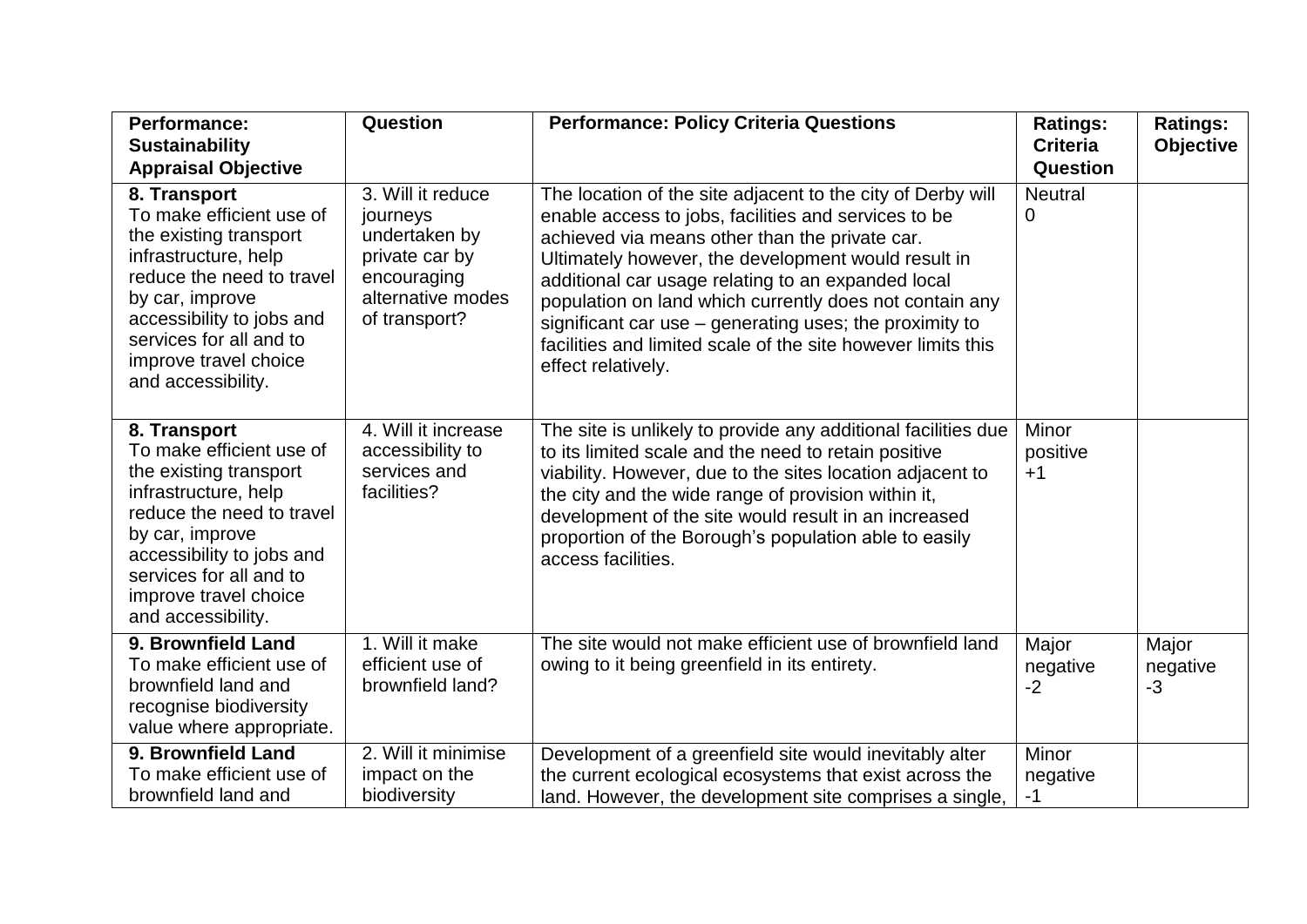| <b>Performance:</b><br><b>Sustainability</b>                                                                                                                          | Question                                                                                     | <b>Performance: Policy Criteria Questions</b>                                                                                                                                                                                                                                                                                                                                                                                                                                                     | <b>Ratings:</b><br><b>Criteria</b> | <b>Ratings:</b><br><b>Objective</b> |
|-----------------------------------------------------------------------------------------------------------------------------------------------------------------------|----------------------------------------------------------------------------------------------|---------------------------------------------------------------------------------------------------------------------------------------------------------------------------------------------------------------------------------------------------------------------------------------------------------------------------------------------------------------------------------------------------------------------------------------------------------------------------------------------------|------------------------------------|-------------------------------------|
| <b>Appraisal Objective</b>                                                                                                                                            |                                                                                              |                                                                                                                                                                                                                                                                                                                                                                                                                                                                                                   | Question                           |                                     |
| recognise biodiversity<br>value where appropriate.                                                                                                                    | interests of land?                                                                           | large agricultural field with a band of vegetation forming<br>an informal divide between the west and eastern parcels<br>of land. Its agricultural usage for arable crop production<br>means modern farming methods will reduce the<br>biodiversity value of the site. Despite this, hedgerow and<br>trees that enclose the site will support ecology and<br>development would need to retain this in order to not<br>negatively impact any on-site biodiversity.                                 |                                    |                                     |
| 10. Energy and Climate<br>Change<br>To minimise energy<br>usage and to develop<br>low-carbon energy<br>resource, reducing<br>dependency on non-<br>renewable sources. | 1. Will it result in<br>additional energy<br>use?                                            | A development scheme on a site of this size would<br>inevitably result in additional energy use owing to the<br>land's current greenfield status. The potential provision<br>of several hundred new homes would see a notable<br>increase in energy usage by occupants of all domestic<br>buildings across the site. Whilst renewable energy<br>schemes could be pursued to offset the impact, this<br>would still result in a large increase in energy use in<br>excess of the current baseline. | Minor<br>negative<br>$-1$          | Minor<br>positive<br>$+1$           |
| 10. Energy and Climate<br>Change<br>To minimise energy<br>usage and to develop<br>low-carbon energy<br>resource, reducing<br>dependency on non-<br>renewable sources. | 2. Will it improve<br>energy efficiency of<br>the building stock<br>within the Plan<br>area? | The construction of this number of new homes would<br>make a small, but positive contribution to the energy<br>efficiency of building stock within the plan area.<br>Proposed development size would constitute less than<br>0.5% of the current number of dwellings in Erewash, and<br>it would be expected that each new property at this<br>location would be constructed to higher levels of energy<br>efficiency in line with national building regulations.                                 | Minor<br>positive<br>$+1$          |                                     |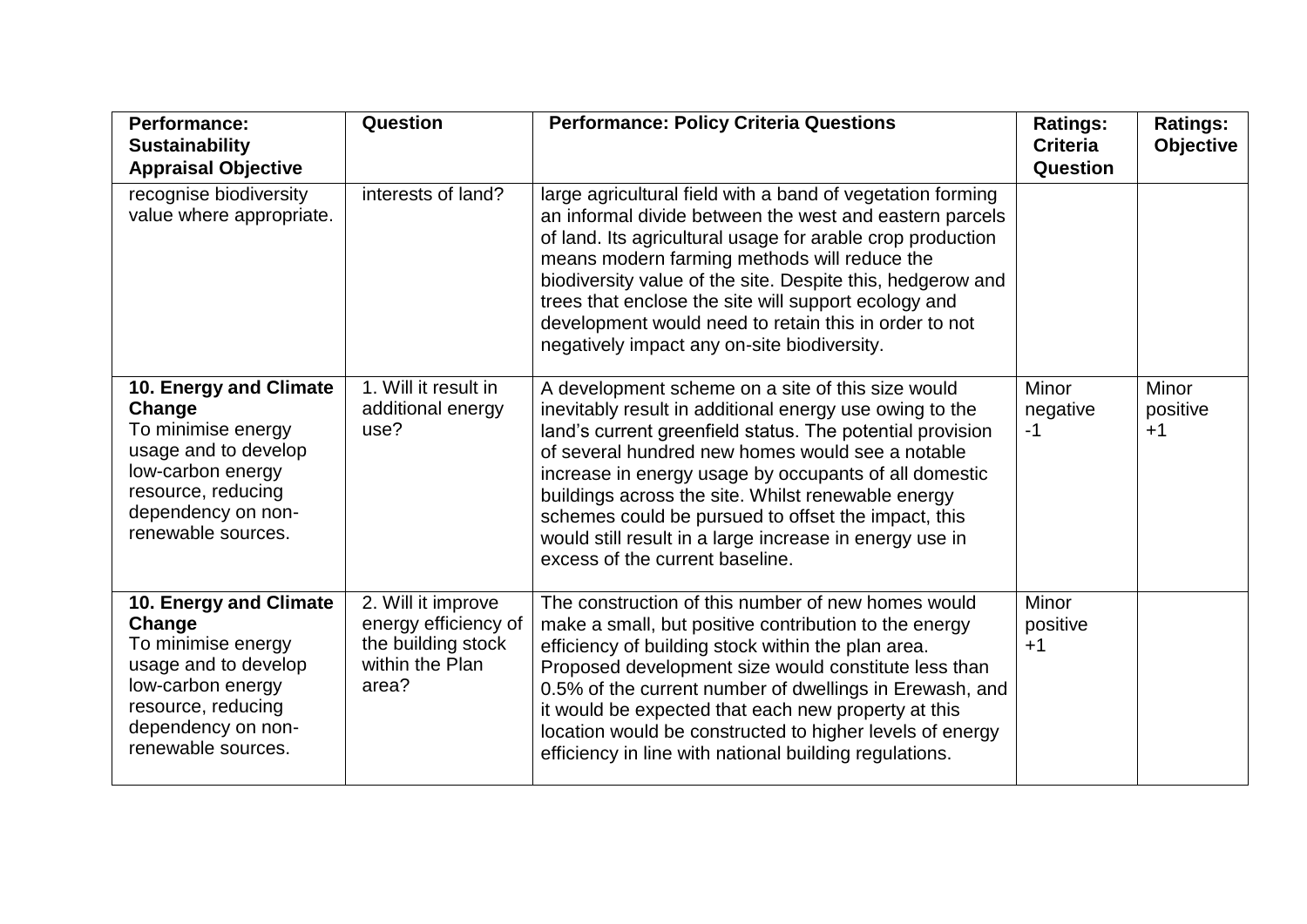| Performance:<br><b>Sustainability</b>                                                                                                                                 | Question                                                                 | <b>Performance: Policy Criteria Questions</b>                                                                                                                                                                                                                                                                                                                                                                                                                                                                                                                                                                                                                                                                                                  | <b>Ratings:</b><br><b>Criteria</b> | <b>Ratings:</b><br>Objective |
|-----------------------------------------------------------------------------------------------------------------------------------------------------------------------|--------------------------------------------------------------------------|------------------------------------------------------------------------------------------------------------------------------------------------------------------------------------------------------------------------------------------------------------------------------------------------------------------------------------------------------------------------------------------------------------------------------------------------------------------------------------------------------------------------------------------------------------------------------------------------------------------------------------------------------------------------------------------------------------------------------------------------|------------------------------------|------------------------------|
| <b>Appraisal Objective</b>                                                                                                                                            |                                                                          |                                                                                                                                                                                                                                                                                                                                                                                                                                                                                                                                                                                                                                                                                                                                                | <b>Question</b>                    |                              |
| 10. Energy and Climate<br>Change<br>To minimise energy<br>usage and to develop<br>low-carbon energy<br>resource, reducing<br>dependency on non-<br>renewable sources. | 3. Will it support<br>the generation and<br>use of renewable<br>energy?  | Whilst major development sites have the potential to<br>support the generation and use of renewable energy<br>because of the scale of housing promoted, it will be for<br>detailed masterplanning of the site to fully explore<br>embedding such measures within any future scheme.<br>Provisionally, the larger the development, the more<br>scope exists to explore the practicalities and feasibility of<br>generating renewable energy through measures such as<br>solar panels mounted on the roofs of new properties<br>where energy can be supplied back to energy networks.<br>However, masterplanning will be required to understand<br>the exact level of potential.                                                                 | <b>Neutral</b><br>0                |                              |
| 10. Energy and Climate<br>Change<br>To minimise energy<br>usage and to develop<br>low-carbon energy<br>resource, reducing<br>dependency on non-<br>renewable sources. | 4. Will it support<br>the development of<br>community energy<br>systems? | Similar to the points made above in $10(1)$ and $10(3)$ ,<br>development of significantly sized schemes comprising<br>many new homes do offer much greater opportunities to<br>explore the practicalities of introducing community<br>energy systems where scale can be maximised.<br>However, viability of such systems, aided by a<br>masterplanning process to understand the level of scope<br>for the development of a system, will be a key<br>consideration in whether these can be provided in<br>combination with any major development opportunity.<br>The proposed size of this site is unlikely to support the<br>rolling out of a community energy system, but further<br>technical work would be necessary to confirm this view. | <b>Neutral</b><br>0                |                              |
| 10. Energy and Climate<br>Change                                                                                                                                      | 5. Will it ensure<br>that buildings are                                  | Homes potentially built at this location would be required<br>to be constructed to current building regulations                                                                                                                                                                                                                                                                                                                                                                                                                                                                                                                                                                                                                                | Minor<br>positive                  |                              |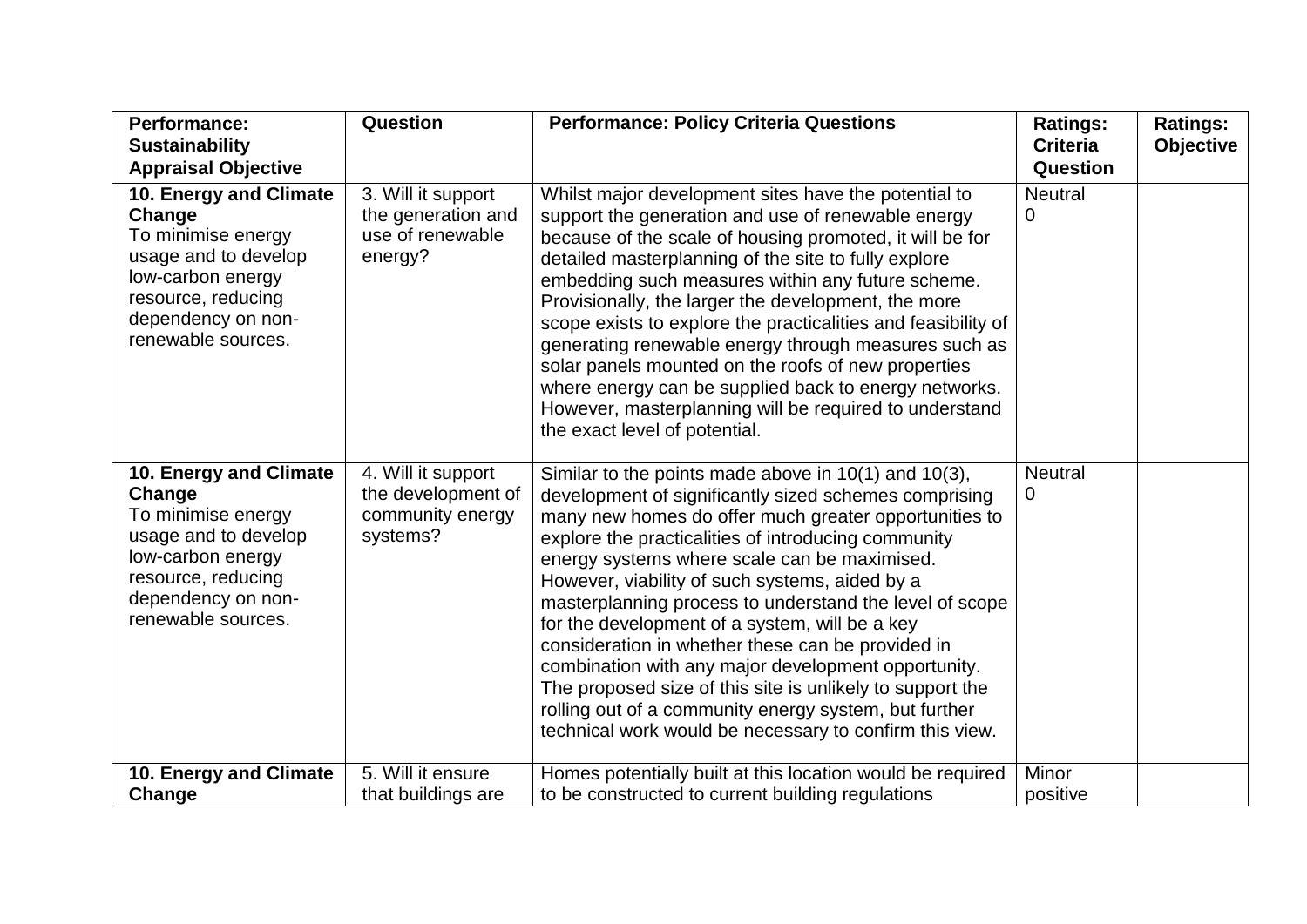| <b>Performance:</b><br><b>Sustainability</b><br><b>Appraisal Objective</b>                                                                 | Question                                                                        | <b>Performance: Policy Criteria Questions</b>                                                                                                                                                                                                                                                                                                                                                                                                                                                                                                                                                             | <b>Ratings:</b><br><b>Criteria</b><br><b>Question</b> | <b>Ratings:</b><br><b>Objective</b> |
|--------------------------------------------------------------------------------------------------------------------------------------------|---------------------------------------------------------------------------------|-----------------------------------------------------------------------------------------------------------------------------------------------------------------------------------------------------------------------------------------------------------------------------------------------------------------------------------------------------------------------------------------------------------------------------------------------------------------------------------------------------------------------------------------------------------------------------------------------------------|-------------------------------------------------------|-------------------------------------|
| To minimise energy<br>usage and to develop<br>low-carbon energy<br>resource, reducing<br>dependency on non-<br>renewable sources.          | able to deal with<br>future changes in<br>climate change?                       | standards. Regulations set at a national level need to<br>address the predicted change in climatic conditions<br>expected over the coming decades and influence the<br>building of domestic properties that show greater<br>resilience and are able to adapt to the effects of climate<br>change. The addition of several hundred new homes at<br>this location would give rise to a reasonably large<br>amount of new domestic properties, all of which would<br>be expected to demonstrate heightened resilience to<br>climate change than the majority of Erewash's existing<br>housing stock.         | $+1$                                                  |                                     |
| 11. Pollution and Air<br>Quality<br>To manage air quality<br>and minimise the risk<br>posed by air, noise and<br>other types of pollution. | 1. Will it increase<br>levels of air, noise<br>and other types of<br>pollution? | Development of this size would inevitably result in<br>recorded increases in all types of pollution. Efforts to<br>mitigate this would reduce the levels omitted by<br>individual buildings, their occupants and the increase of<br>vehicular trips made to and from the site. However, site<br>construction and the eventual occupancy of on-site<br>buildings would see a rise in omissions. Although with all<br>new buildings likely to be domestic, there is thought to<br>be adequate scope to limit increases through innovative<br>construction techniques and better specification<br>materials. | Minor<br>negative<br>-1                               | Minor<br>negative<br>$-1$           |
| 12. Flooding and Water<br>Quality<br>To minimise the risk of<br>flooding and to conserve<br>and improve water                              | 1. Will it minimise<br>or mitigate flood<br>risk?                               | Environment Agency records shows the site sits within<br>Flood Zone 1 which indicates the lowest threat from<br>flooding. The nearest main watercourse, the Lees<br>Brook, is located more than 0.6km away - although a<br>small drainage channel runs from the Brook and passes                                                                                                                                                                                                                                                                                                                          | <b>Neutral</b><br>0                                   | Major<br>negative<br>$-2$           |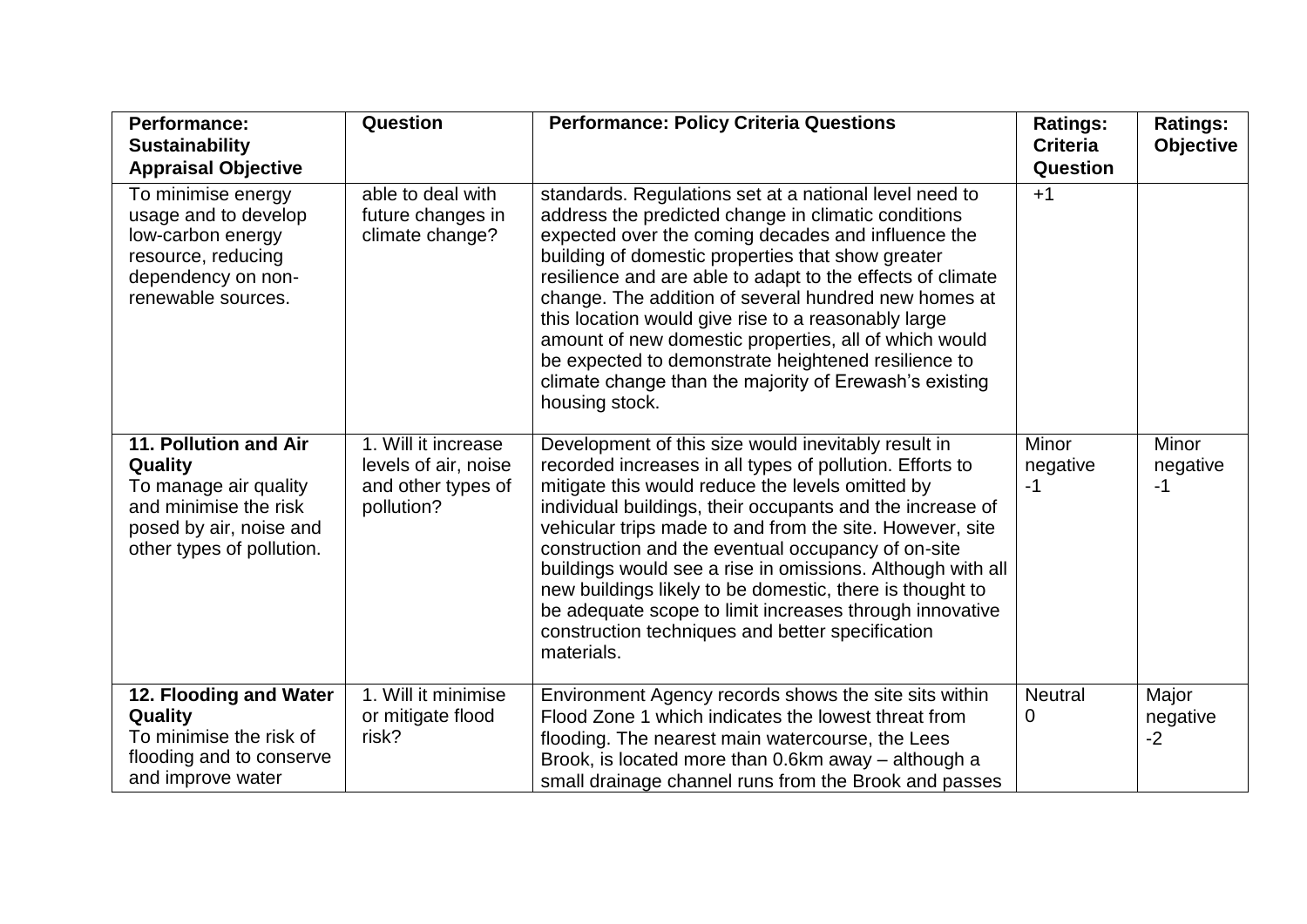| <b>Performance:</b><br><b>Sustainability</b><br><b>Appraisal Objective</b>                                                | Question                             | <b>Performance: Policy Criteria Questions</b>                                                                                                                                                                                                                                                                                                                                                                                                                                                                                                                                                                                                                           | <b>Ratings:</b><br><b>Criteria</b><br><b>Question</b> | <b>Ratings:</b><br><b>Objective</b> |
|---------------------------------------------------------------------------------------------------------------------------|--------------------------------------|-------------------------------------------------------------------------------------------------------------------------------------------------------------------------------------------------------------------------------------------------------------------------------------------------------------------------------------------------------------------------------------------------------------------------------------------------------------------------------------------------------------------------------------------------------------------------------------------------------------------------------------------------------------------------|-------------------------------------------------------|-------------------------------------|
| quality.                                                                                                                  |                                      | along the southern boundary. With no recorded flood<br>risk, perhaps owing to the site's location on elevated<br>land, development would not be required to minimise a<br>level of risk which does not exist. In terms of mitigation,<br>development would be expected to demonstrate a range<br>of measures to ensure rainwater could safely discharge,<br>either via formal drainage infrastructure or through<br>balancing ponds and permeable areas by natural<br>means.                                                                                                                                                                                            |                                                       |                                     |
| 12. Flooding and Water<br>Quality<br>To minimise the risk of<br>flooding and to conserve<br>and improve water<br>quality. | 2. Will it improve<br>water quality? | Development of the site would be unlikely to improve<br>water quality within the wider water cycle. It is located<br>some way from the nearest main watercourse at Lees<br>Brook so the prospects of any surface water run-off<br>accessing it are slim. It would be expected that<br>development would see a standard sewer and drainage<br>system established to control the movement of water. It<br>is acknowledged that development would alter a<br>subterranean hydrology that could no longer fully rely on<br>undeveloped terrain associated with the farmland south<br>of Spondon Wood that helps to absorb rainwaters<br>through natural drainage processes. | <b>Minor</b><br>negative<br>$-1$                      |                                     |
| 12. Flooding and Water<br>Quality<br>To minimise the risk of<br>flooding and to conserve<br>and improve water<br>quality. | 3. Will it conserve<br>water?        | Development of a strategic housing growth site is<br>extremely unlikely to assist with the conservation of<br>water given the likely demand arising from every<br>domestic property. Development would not therefore<br>help to conserve water in any way and would see a<br>relatively large net increase in localised usage.                                                                                                                                                                                                                                                                                                                                          | Major<br>negative<br>$-2$                             |                                     |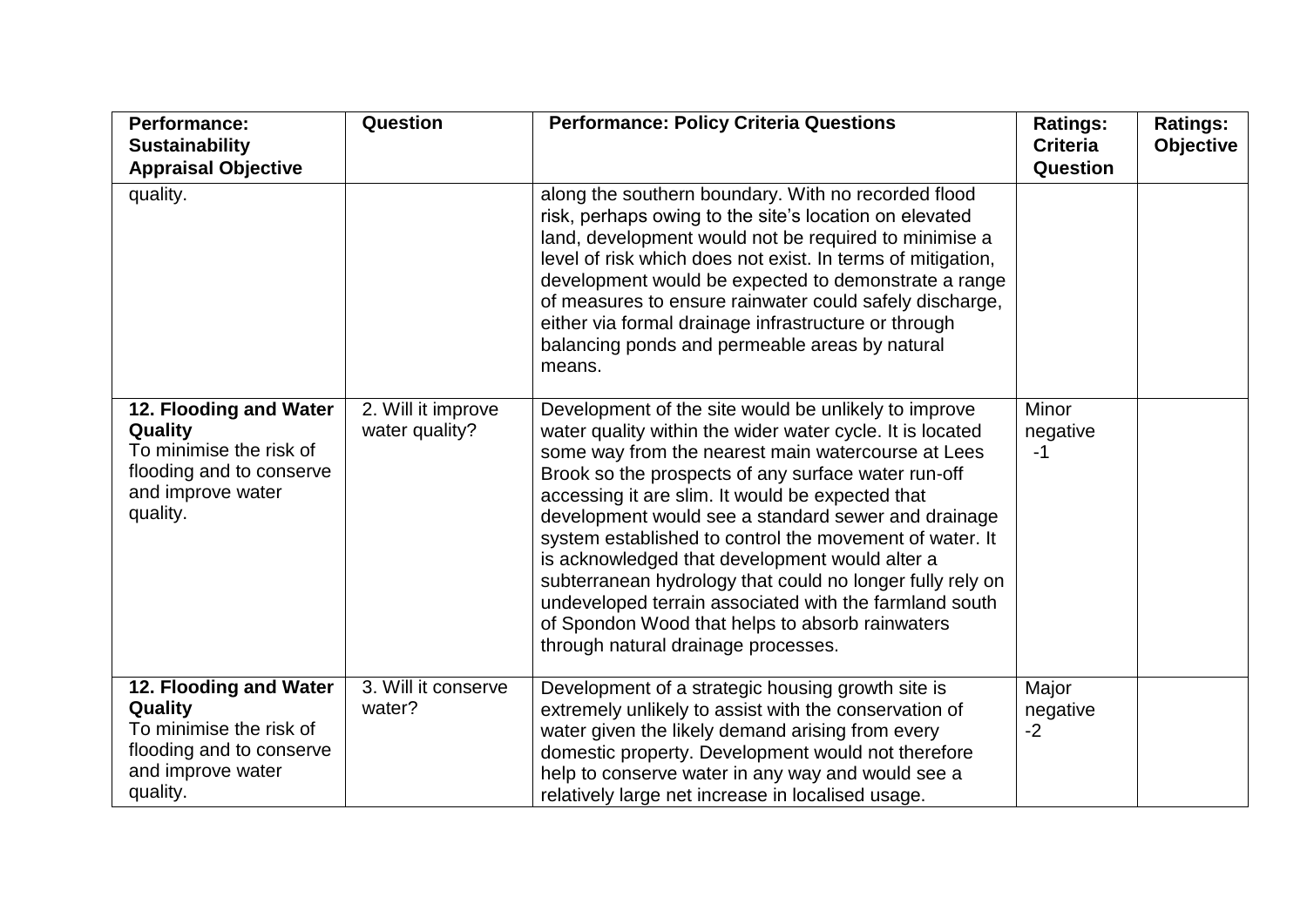| <b>Performance:</b><br><b>Sustainability</b><br><b>Appraisal Objective</b>                                                | Question                                                                                                                                   | <b>Performance: Policy Criteria Questions</b>                                                                                                                                                                                                                                                                                                                                                                                                                                                                                                            | <b>Ratings:</b><br><b>Criteria</b><br>Question | <b>Ratings:</b><br><b>Objective</b> |
|---------------------------------------------------------------------------------------------------------------------------|--------------------------------------------------------------------------------------------------------------------------------------------|----------------------------------------------------------------------------------------------------------------------------------------------------------------------------------------------------------------------------------------------------------------------------------------------------------------------------------------------------------------------------------------------------------------------------------------------------------------------------------------------------------------------------------------------------------|------------------------------------------------|-------------------------------------|
| 12. Flooding and Water<br>Quality<br>To minimise the risk of<br>flooding and to conserve<br>and improve water<br>quality. | 4. Will it improve or<br>help to promote<br>water efficiency?                                                                              | Following directly on from 12(3) above, there is little<br>scope for water conservation owing to the scale of<br>development to the number of homes this site could<br>support. However, the construction of new domestic<br>properties does offer opportunities to promote a more<br>efficient use of water and water resources. Greater<br>efficiency is required by building regulations, and the<br>development of a large number of new homes would<br>see each property benefit from passive water efficiency<br>measures and improved technology. | Minor<br>positive<br>$+1$                      |                                     |
| 12. Flooding and Water<br>Quality<br>To minimise the risk of<br>flooding and to conserve<br>and improve water<br>quality. | 5. Will it cause a<br>deterioration of<br><b>Water Framework</b><br><b>Directive</b><br>status or potential<br>of on-site<br>watercourses? | The site currently consists entirely of greenfield farmland<br>in the form of a large enclosed field south of Spondon<br>Wood. As discussed at 12(2), the distance between the<br>site and nearby watercourses (there are none on-site,<br>although a drainage ditch does run in parallel to a<br>hedgerow/domestic garden fencing defining the<br>southern boundary) makes it extremely unlikely that<br>development at this location would result in<br>compromising the Water Framework Directive for local<br>main rivers or streams.                | <b>Neutral</b><br>$\mathbf 0$                  |                                     |
| 12. Flooding and Water<br>Quality<br>To minimise the risk of<br>flooding and to conserve<br>and improve water<br>quality. | 6. Will it cause any<br>harm to a Source<br>Protection Zone or<br>the water<br>environment?                                                | The site does not form any part of the three main SPZs<br>so development would not adversely affect aquifers. It is<br>highly unlikely that the site's possible development<br>would harmfully affect the water environment, with<br>sustainable drainage systems anticipated to control the<br>capture and safe discharge of rainwater.                                                                                                                                                                                                                 | <b>Neutral</b><br>$\mathbf 0$                  |                                     |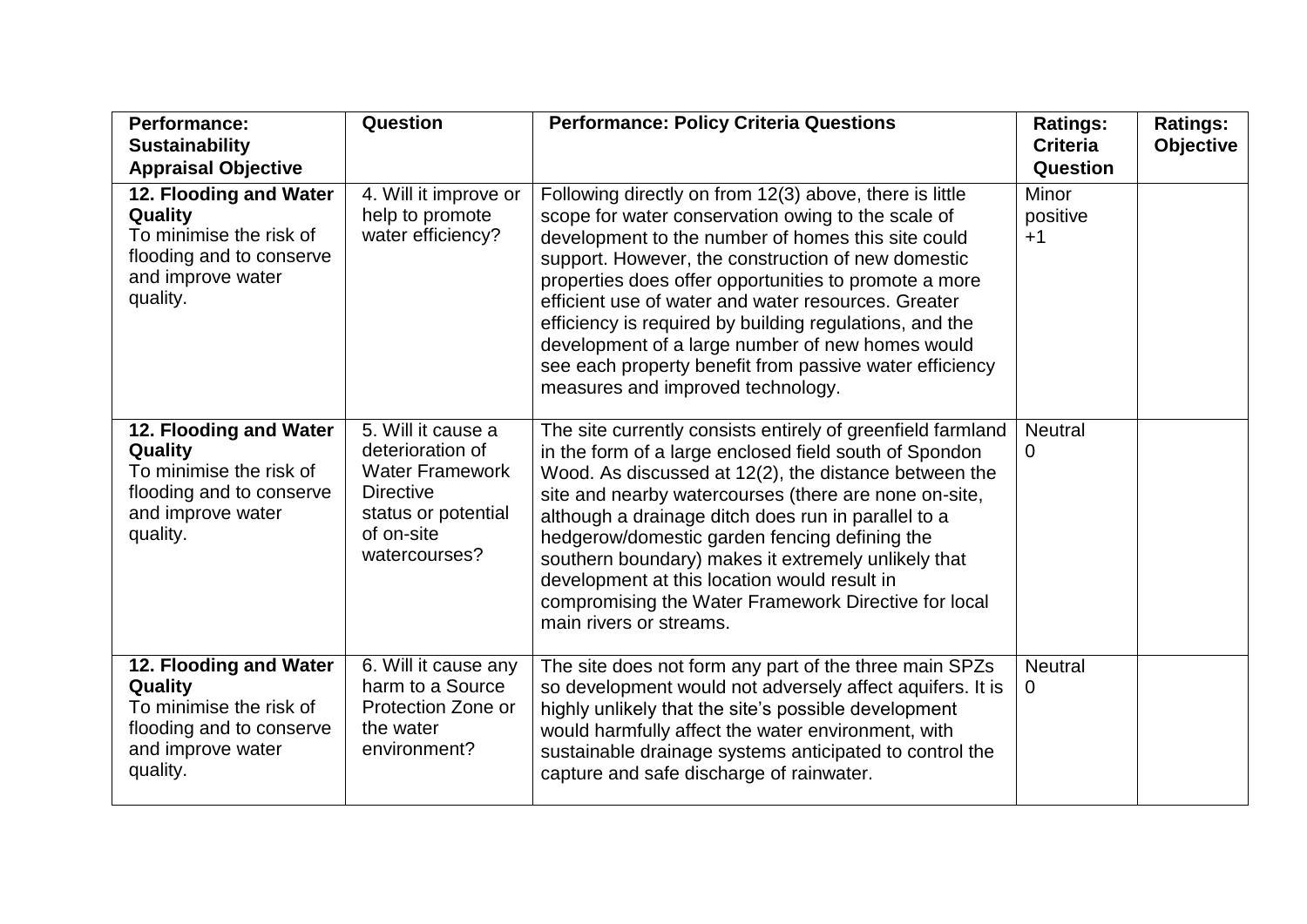| <b>Performance:</b><br><b>Sustainability</b><br><b>Appraisal Objective</b>                                                                                                                                                      | Question                                                                                             | <b>Performance: Policy Criteria Questions</b>                                                                                                                                                                                                                                                                                                                                                                                                                                                                                                                                                                                                                                                                                                                                                                                                                                                                                                                                                                                                                                                                                                                                                                                                                                                                                                 | <b>Ratings:</b><br><b>Criteria</b><br>Question | <b>Ratings:</b><br><b>Objective</b> |
|---------------------------------------------------------------------------------------------------------------------------------------------------------------------------------------------------------------------------------|------------------------------------------------------------------------------------------------------|-----------------------------------------------------------------------------------------------------------------------------------------------------------------------------------------------------------------------------------------------------------------------------------------------------------------------------------------------------------------------------------------------------------------------------------------------------------------------------------------------------------------------------------------------------------------------------------------------------------------------------------------------------------------------------------------------------------------------------------------------------------------------------------------------------------------------------------------------------------------------------------------------------------------------------------------------------------------------------------------------------------------------------------------------------------------------------------------------------------------------------------------------------------------------------------------------------------------------------------------------------------------------------------------------------------------------------------------------|------------------------------------------------|-------------------------------------|
| 13. Natural<br>Environment,<br><b>Biodiversity, Green &amp;</b><br><b>Blue Infrastructure</b><br>To increase biodiversity<br>levels and protect and<br>enhance Green and Blue<br>Infrastructure and the<br>natural environment. | 1. Will it help<br>protect and<br>improve<br>biodiversity and<br>avoid harm to<br>protected species? | As outlined at 9(2), whilst the site itself by virtue of its<br>agricultural usage would not expect to directly support<br>ecology, a number of surrounding features and assets<br>such as hedgerow, hedgerow trees and adjoining areas<br>of woodland (Spondon Wood) will all make strong<br>contributes to localised biodiversity through providing<br>varying habitats. Two neighbouring non-statutory habitat<br>designations (local wildlife sites) can be found adjoining<br>the site. Dunshill Shelterbank (ER118) provides much of<br>the site's eastern boundary with the A6096 and is<br>categorised as a secondary broad-leaved plantation.<br>Spondon Wood (ER119) borders much of the site's<br>northern boundary and is an ancient semi-natural<br>woodland containing mixed deciduous trees and<br>providing habitat to an assemblage of bird species.<br>Development has an opportunity to introduce an open<br>buffer between the edge of new housing and the Woods.<br>The location of a vehicular access into the site would<br>need to be carefully sited as not to impact on the<br>Dunshill screen of trees. Whilst the internal parts of the<br>site are not rich in the diversity of ecological habitats,<br>development of the site would undoubtedly alter the<br>relationship it has with the natural environment. | Minor<br>negative<br>$-1$                      | Major<br>negative<br>$-2$           |
| 13. Natural<br>Environment,<br><b>Biodiversity, Green &amp;</b><br><b>Blue Infrastructure</b><br>To increase biodiversity                                                                                                       | 2. Will it allow for<br>biodiversity net<br>gains?                                                   | Notwithstanding the relative lack of biodiversity and<br>ecological assets described by 13(1), the site is still<br>thought spacious enough to incorporate biodiversity net<br>gain within its boundaries should this be required. It is<br>thought the site could contain soil types suiting the                                                                                                                                                                                                                                                                                                                                                                                                                                                                                                                                                                                                                                                                                                                                                                                                                                                                                                                                                                                                                                             | <b>Neutral</b><br>0                            |                                     |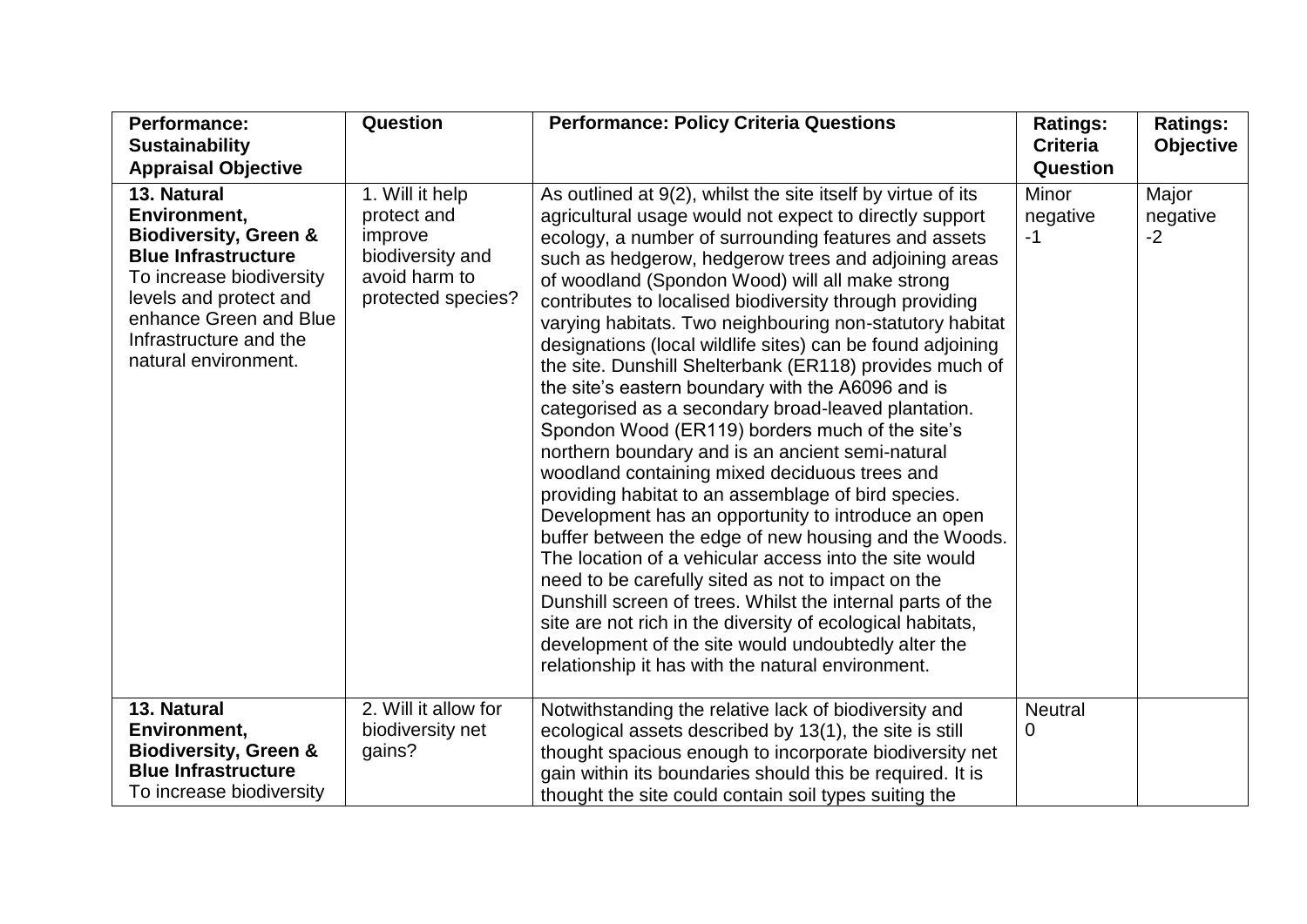| <b>Performance:</b><br><b>Sustainability</b><br><b>Appraisal Objective</b>                                                                                                                                                      | Question                                                                | <b>Performance: Policy Criteria Questions</b>                                                                                                                                                                                                                                                                                                                                                                                                                                                                                                                                                                 | <b>Ratings:</b><br><b>Criteria</b><br><b>Question</b> | <b>Ratings:</b><br>Objective |
|---------------------------------------------------------------------------------------------------------------------------------------------------------------------------------------------------------------------------------|-------------------------------------------------------------------------|---------------------------------------------------------------------------------------------------------------------------------------------------------------------------------------------------------------------------------------------------------------------------------------------------------------------------------------------------------------------------------------------------------------------------------------------------------------------------------------------------------------------------------------------------------------------------------------------------------------|-------------------------------------------------------|------------------------------|
| levels and protect and<br>enhance Green and Blue<br>Infrastructure and the<br>natural environment.                                                                                                                              |                                                                         | creation of seasonally wet pastures and woodland. Any<br>environmental enhancements should consider creating<br>these habitats types owing to the site's conditions.<br>Assessment of the biodiversity value of the site is<br>necessary to establish a baseline in which future<br>interventions may be necessary. It will be for site<br>masterplanning to show how enhanced biodiversity can<br>be delivered as part of any future development, although<br>there could be scope to deliver gain off-site through<br>interventions such as additional planting to extend the<br>footprint of Spondon Wood. |                                                       |                              |
| 13. Natural<br>Environment,<br><b>Biodiversity, Green &amp;</b><br><b>Blue Infrastructure</b><br>To increase biodiversity<br>levels and protect and<br>enhance Green and Blue<br>Infrastructure and the<br>natural environment. | 3. Will it conserve<br>and enhance the<br>geological<br>environment?    | Development of the site could result in a limited impact<br>on the geological environment due to the construction<br>and engineering works necessary to prepare for<br>housebuilding (insertion of foundations, laying out of<br>highways etc.). Whilst no Regionally Important<br>Geomorphological Site is present within the site's<br>boundaries, the alterations to land levels to facilitate<br>development across a large area of land could influence<br>modest alterations to the geological environment.                                                                                             | Minor<br>negative<br>-1                               |                              |
| 13. Natural<br>Environment,<br><b>Biodiversity, Green &amp;</b><br><b>Blue Infrastructure</b><br>To increase biodiversity<br>levels and protect and<br>enhance Green and Blue                                                   | 4. Will it maintain<br>and enhance<br>woodland cover<br>and management? | As described at 9(2), whilst the internal parts of the site<br>serve an agricultural purpose, the boundaries of the site<br>are characterised by hedgerows, tree belts and larger<br>areas of woodland - the latter referring to the ancient<br>woodland directly adjoining the site to its north.<br>Development should, with the exception of formulating a<br>vehicular site access onto the A6096, work with the                                                                                                                                                                                          | <b>Neutral</b><br>$\mathbf 0$                         |                              |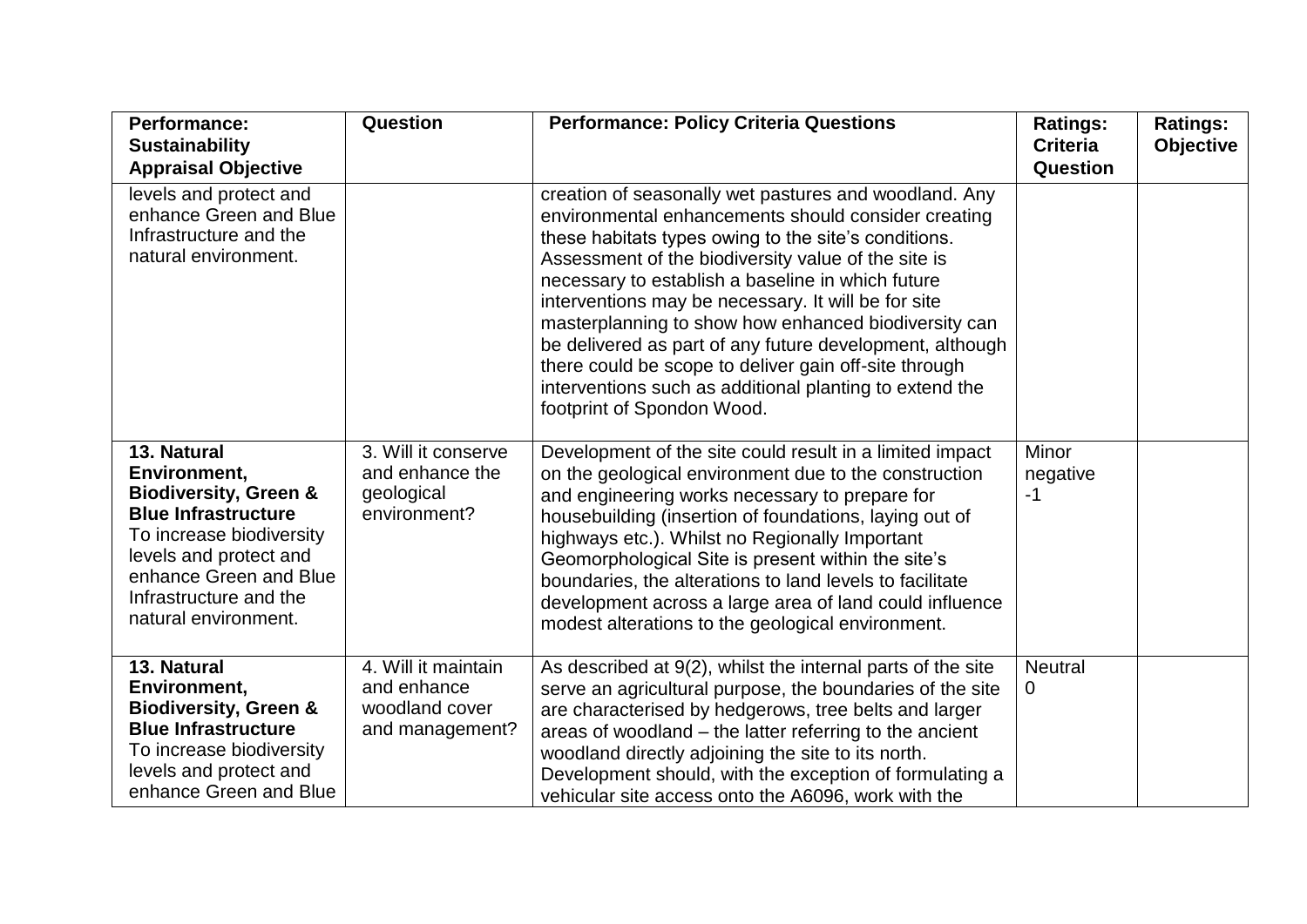| Performance:<br><b>Sustainability</b><br><b>Appraisal Objective</b>                                                                                                                                                             | Question                                                               | <b>Performance: Policy Criteria Questions</b>                                                                                                                                                                                                                                                                                                                                                                                                         | <b>Ratings:</b><br><b>Criteria</b><br><b>Question</b> | <b>Ratings:</b><br>Objective |
|---------------------------------------------------------------------------------------------------------------------------------------------------------------------------------------------------------------------------------|------------------------------------------------------------------------|-------------------------------------------------------------------------------------------------------------------------------------------------------------------------------------------------------------------------------------------------------------------------------------------------------------------------------------------------------------------------------------------------------------------------------------------------------|-------------------------------------------------------|------------------------------|
| Infrastructure and the<br>natural environment.                                                                                                                                                                                  |                                                                        | existing tree coverage found around the site's periphery.<br>There may be scope to add to the existing coverage and<br>bring further woodland onto the site itself through new<br>planting.                                                                                                                                                                                                                                                           |                                                       |                              |
| 13. Natural<br>Environment,<br><b>Biodiversity, Green &amp;</b><br><b>Blue Infrastructure</b><br>To increase biodiversity<br>levels and protect and<br>enhance Green and Blue<br>Infrastructure and the<br>natural environment. | 5. Will it provide<br>new open space or<br>green space?                | Despite the relatively small size of this strategic site,<br>development would be required to provide sufficient<br>open space to meet the recreational and leisure needs<br>of future residents. A lack of open space in the nearby<br>built-up area emphasises the need for green space(s)<br>within the site. This could potentially be combined with a<br>need for a buffer between the built part of the site and<br>the adjoining Spondon Wood. | Minor<br>positive<br>$+1$                             |                              |
| 13. Natural<br>Environment,<br><b>Biodiversity, Green &amp;</b><br><b>Blue Infrastructure</b><br>To increase biodiversity<br>levels and protect and<br>enhance Green and Blue<br>Infrastructure and the<br>natural environment. | 6. Will it improve<br>the quality of<br>existing open<br>space?        | No open space exists within the site boundaries owing<br>to its privately-owned status. As such, development<br>would make no contribution to the quality of existing<br>open space. Any open space assets should be provided<br>on-site for the reasons mentioned at 13(5), so<br>contributions to off-site assets should not be considered<br>necessary.                                                                                            | <b>Neutral</b><br>0                                   |                              |
| 13. Natural<br>Environment,<br><b>Biodiversity, Green &amp;</b><br><b>Blue Infrastructure</b>                                                                                                                                   | 7. Will it encourage<br>and protect or<br>improve Green<br>and/or Blue | The site is located rather distantly from the Borough's<br>strategic Blue and Green Infrastructure network.<br>Consequently, development would not realistically be<br>able to contribute strongly to the protection or                                                                                                                                                                                                                               | Minor<br>negative<br>$-1$                             |                              |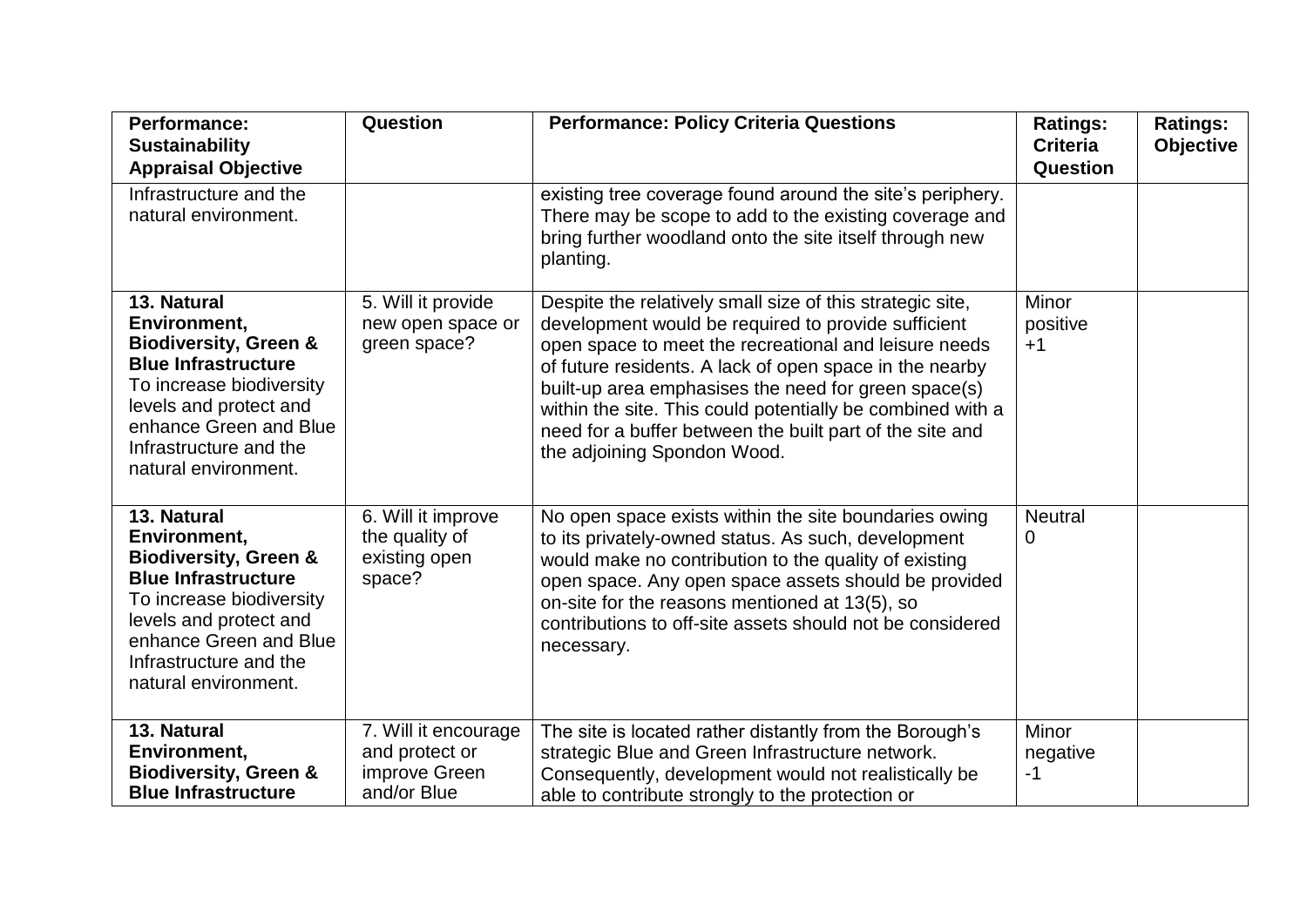| <b>Performance:</b><br><b>Sustainability</b><br><b>Appraisal Objective</b>                                                                                                                                       | Question                                                                   | <b>Performance: Policy Criteria Questions</b>                                                                                                                                                                                                                                                                                                                                                                                                                                                                                                                                                                                                                        | <b>Ratings:</b><br><b>Criteria</b><br>Question | <b>Ratings:</b><br><b>Objective</b> |
|------------------------------------------------------------------------------------------------------------------------------------------------------------------------------------------------------------------|----------------------------------------------------------------------------|----------------------------------------------------------------------------------------------------------------------------------------------------------------------------------------------------------------------------------------------------------------------------------------------------------------------------------------------------------------------------------------------------------------------------------------------------------------------------------------------------------------------------------------------------------------------------------------------------------------------------------------------------------------------|------------------------------------------------|-------------------------------------|
| To increase biodiversity<br>levels and protect and<br>enhance Green and Blue<br>Infrastructure and the<br>natural environment.                                                                                   | Infrastructure<br>networks?                                                | enhancement of the assets present inside Erewash.<br>Consideration should be given to enhancing linkages<br>between the site and the surrounding countryside - with<br>Locko Park located nearby. Strengthened links with the<br>local public rights of way network can help to increase<br>access to the wider countryside beyond the site.                                                                                                                                                                                                                                                                                                                         |                                                |                                     |
| 14. Landscape and<br><b>Built Environment</b><br>To protect and enhance<br>the landscape and<br>townscape character,<br>including heritage and its<br>setting and enhancing<br>the place through good<br>design. | 1. Does it respect<br>or preserve<br>identified<br>landscape<br>character? | The site is located within the South Yorkshire,<br>Derbyshire & Nottinghamshire Coalfields landscape<br>area, and more specifically, forms part of the Plateau<br>Estate Farmlands landscape type. Its characteristics,<br>such as the medium to large sized fields and mixed<br>farming would undoubtedly be affected by a potential<br>development consisting of several hundred new homes.<br>Whilst positive landscaping features can be incorporated<br>into most new developments, the resulting urbanisation<br>across the site would see development fail to respect or<br>preserve the identified landscape character assessed<br>through county-wide work. | Major<br>negative<br>$-2$                      | Major<br>negative<br>$-4$           |
| 14. Landscape and<br><b>Built Environment</b><br>To protect and enhance<br>the landscape and<br>townscape character,<br>including heritage and its<br>setting and enhancing<br>the place through good<br>design. | 2. Does it have a<br>positive impact on<br>visual amenity?                 | Development would undoubtedly have an impact upon<br>the visual amenity across the site. Currently open and<br>undeveloped, this enables views of Spondon Wood from<br>existing residential areas south of the site. Development<br>would affect these views, infilling much of the land<br>between the Wood and properties on Huntley Avenue<br>and Fallow Road. The altered views would have an<br>adverse impact given the Wood is a notable landscape<br>feature looking northwards.                                                                                                                                                                             | Major<br>negative<br>$-2$                      |                                     |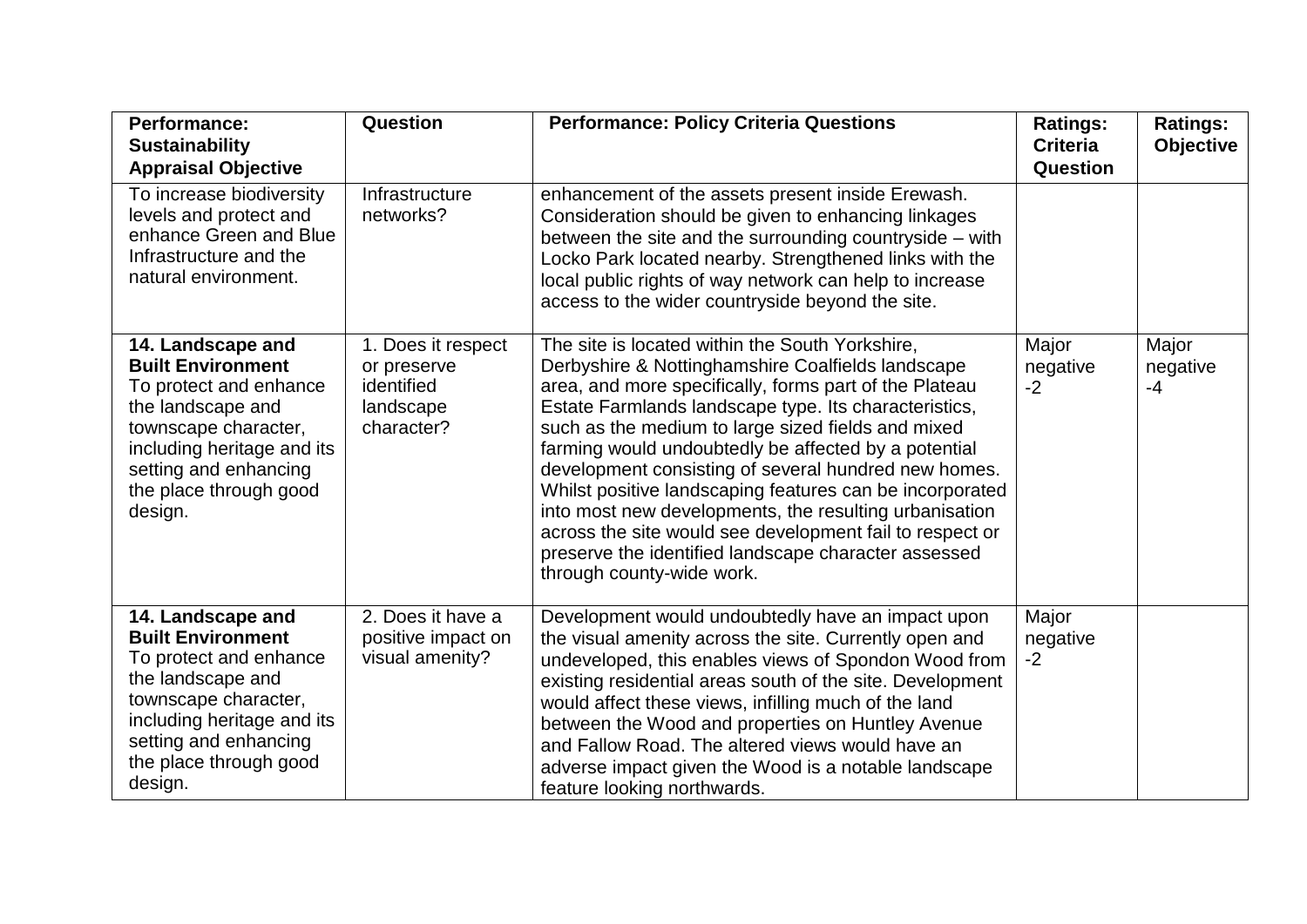| <b>Performance:</b>                                                                                                                                                                                              | Question                                                                                                                                         | <b>Performance: Policy Criteria Questions</b>                                                                                                                                                                                                                                                                                                                                                                                                                                                                                                                                                            | <b>Ratings:</b>                    | <b>Ratings:</b>           |
|------------------------------------------------------------------------------------------------------------------------------------------------------------------------------------------------------------------|--------------------------------------------------------------------------------------------------------------------------------------------------|----------------------------------------------------------------------------------------------------------------------------------------------------------------------------------------------------------------------------------------------------------------------------------------------------------------------------------------------------------------------------------------------------------------------------------------------------------------------------------------------------------------------------------------------------------------------------------------------------------|------------------------------------|---------------------------|
| <b>Sustainability</b>                                                                                                                                                                                            |                                                                                                                                                  |                                                                                                                                                                                                                                                                                                                                                                                                                                                                                                                                                                                                          | <b>Criteria</b><br><b>Question</b> | Objective                 |
| <b>Appraisal Objective</b><br>14. Landscape and<br><b>Built Environment</b><br>To protect and enhance<br>the landscape and<br>townscape character,<br>including heritage and its<br>setting and enhancing        | 3. Will it maintain<br>and/or enhance the<br>local<br>distinctiveness of<br>the townscape or<br>settlement<br>character?                         | As explained at 15(2), neighbouring development south<br>of the site is set within an area of relatively modern,<br>homogenous housing displaying limited discernible<br>character. New development would not therefore be<br>expected to play a strong role in maintaining the<br>distinctiveness of the nearby built-up area.                                                                                                                                                                                                                                                                          | <b>Neutral</b><br>0                |                           |
| the place through good<br>design.                                                                                                                                                                                |                                                                                                                                                  |                                                                                                                                                                                                                                                                                                                                                                                                                                                                                                                                                                                                          |                                    |                           |
| 14. Landscape and<br><b>Built Environment</b><br>To protect and enhance<br>the landscape and<br>townscape character,<br>including heritage and its<br>setting and enhancing<br>the place through good<br>design. | 4. Will it conserve<br>or enhance the<br>interrelationship<br>between the<br>landscape and the<br>built environment?                             | A high quality, well planned housing scheme does offer<br>an opportunity to sensitively integrate Spondon Wood<br>with the neighbouring residential area and north<br>Spondon in general. The current edge of the built-up<br>area sees agricultural land sandwiched between<br>residential properties and the woodland. Development<br>would see this land utilised for new housing, but instead<br>of the current hard edge between existing homes and<br>agricultural land, a thoughtful, creative layout can<br>enhance the interrelationship between an extended<br>built-up area and Spondon Wood. | <b>Neutral</b><br>0                |                           |
| 15. Heritage<br>To conserve the area's<br>heritage and provide<br>better opportunities for<br>people to enjoy culture<br>and heritage.                                                                           | 1. Will it conserve<br>and enhance the<br>historic<br>environment,<br>designated and<br>non-designated<br>heritage assets<br>and their settings? | No designated or non-designated heritage assets are to<br>be found in immediate proximity to the site's location.<br>Development would be adjacent to a relatively modern<br>estate of private housing in the north of Spondon. There<br>is a considerable distance southwards until a<br>concentration of listed buildings is reached located<br>within Spondon Conservation Area. In Erewash, the<br>nearest heritage asset is a Spondon Wood Farm, of                                                                                                                                                 | <b>Neutral</b><br>0                | Major<br>positive<br>$+2$ |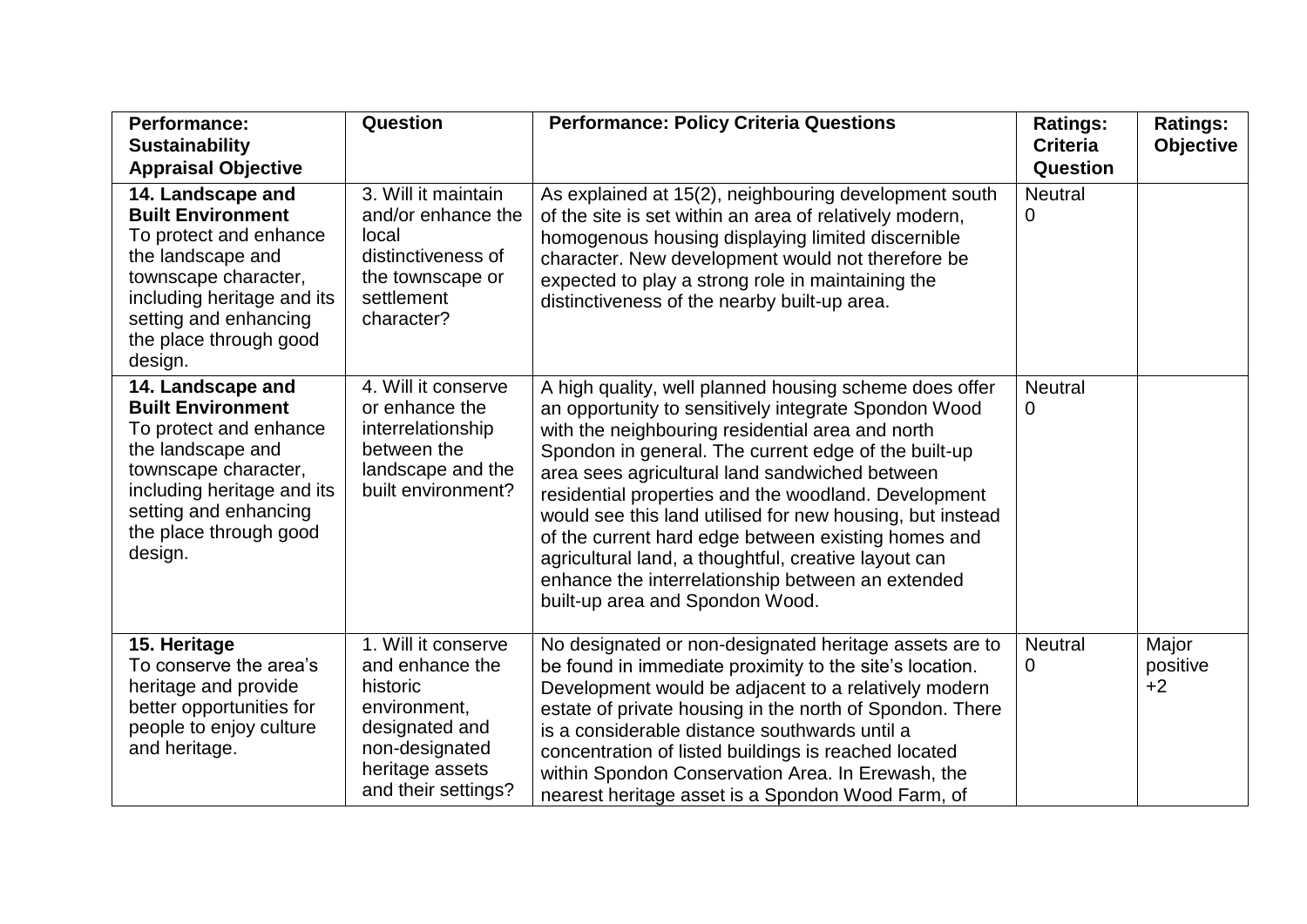| Performance:<br><b>Sustainability</b><br><b>Appraisal Objective</b>                                                                    | Question                                                                                                                                                   | <b>Performance: Policy Criteria Questions</b>                                                                                                                                                                                                                                                                                                                                                                                                                                                                                                                                                                                                                                                           | <b>Ratings:</b><br><b>Criteria</b><br><b>Question</b> | <b>Ratings:</b><br><b>Objective</b> |
|----------------------------------------------------------------------------------------------------------------------------------------|------------------------------------------------------------------------------------------------------------------------------------------------------------|---------------------------------------------------------------------------------------------------------------------------------------------------------------------------------------------------------------------------------------------------------------------------------------------------------------------------------------------------------------------------------------------------------------------------------------------------------------------------------------------------------------------------------------------------------------------------------------------------------------------------------------------------------------------------------------------------------|-------------------------------------------------------|-------------------------------------|
|                                                                                                                                        |                                                                                                                                                            | which the buildings are designated on the Council's non-<br>statutory Adopted Buildings List. The approx. 300m<br>distance from the boundary of SGA26 ensures any<br>impact would be minimal.                                                                                                                                                                                                                                                                                                                                                                                                                                                                                                           |                                                       |                                     |
| 15. Heritage<br>To conserve the area's<br>heritage and provide<br>better opportunities for<br>people to enjoy culture<br>and heritage. | 2. Will it respect,<br>maintain and<br>strengthen the<br>local character and<br>distinctiveness e.g.<br>landscape/<br>townscape<br>character?              | The local character and distinctiveness of the northern<br>parts of neighbouring Spondon, the settlement adjacent<br>to the site, is referenced at 14(3). Whilst the settlement<br>was much expanded in the during the c20th there is little<br>by way of townscape character that adds much<br>distinctiveness to the local area in the north of Spondon.<br>It is therefore unlikely that development would<br>strengthen the local character and distinctiveness - but<br>neither would it prove to be harmful in any identifiable<br>way.                                                                                                                                                           | <b>Neutral</b><br>0                                   |                                     |
| 15. Heritage<br>To conserve the area's<br>heritage and provide<br>better opportunities for<br>people to enjoy culture<br>and heritage. | 3. Will it provide<br>better opportunities<br>for people to<br>access and<br>understand local<br>heritage and to<br>participate in<br>cultural activities? | An enlarged population at the site offers opportunities<br>for new residents to better access and understand local<br>heritage. Nearby heritage assets include Locko Hall and<br>Park, with the centre of Spondon and the Moravian<br>settlement within Ockbrook being of particular interest.<br>Greater understanding of these local assets could be<br>achieved through the creation of digital material that<br>every household would have access to. The public rights<br>of way network extending outwards from the fringes of<br>the Derby urban area enables those who may live at a<br>future development at SGA26 the opportunity to engage<br>with local heritage in rural parts of Erewash. | Minor<br>positive<br>$+1$                             |                                     |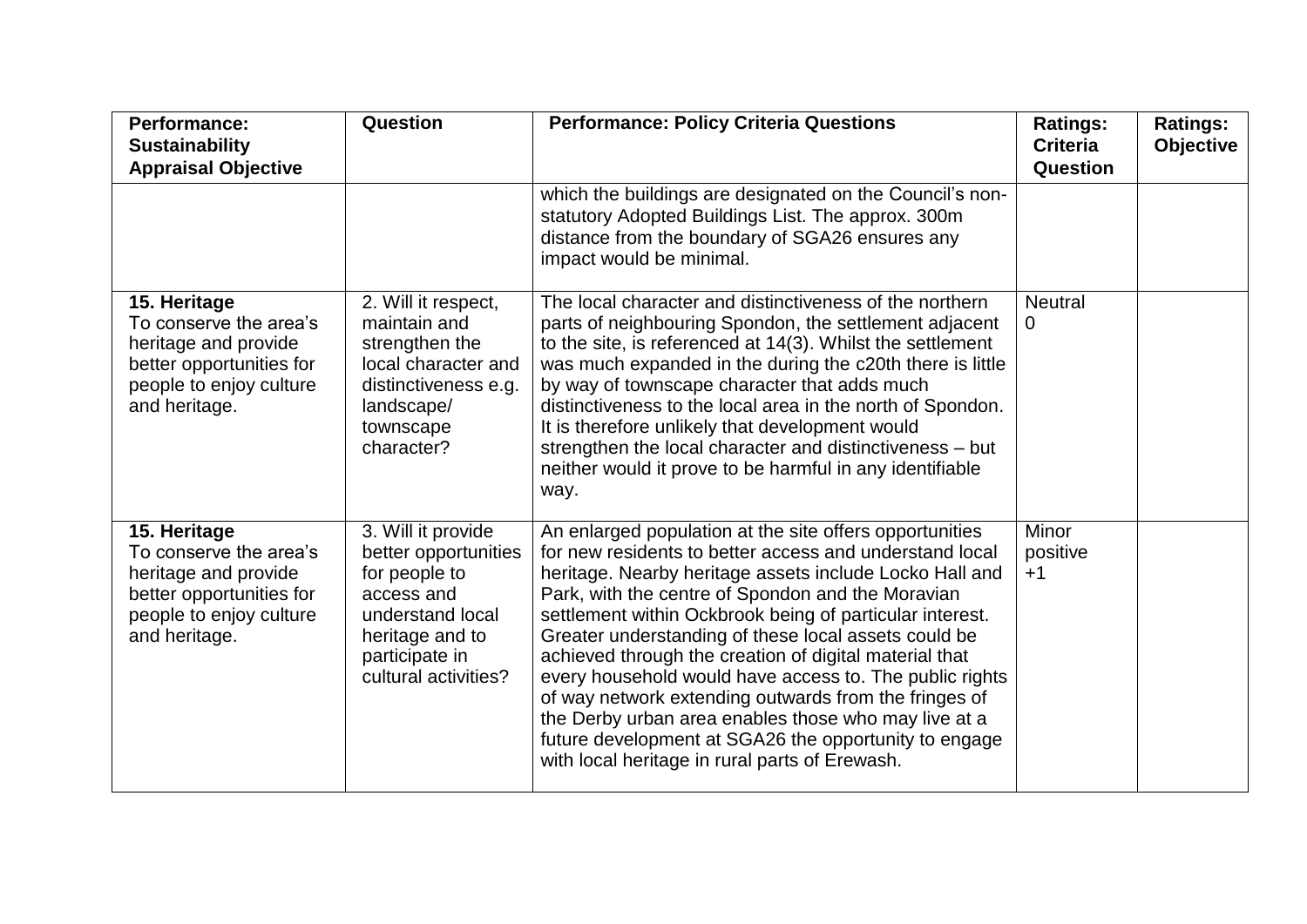| <b>Performance:</b><br><b>Sustainability</b>                                                                                                                                          | Question                                                                                    | <b>Performance: Policy Criteria Questions</b>                                                                                                                                                                                                                                                                                                                                                                           | <b>Ratings:</b><br><b>Criteria</b> | <b>Ratings:</b><br><b>Objective</b> |
|---------------------------------------------------------------------------------------------------------------------------------------------------------------------------------------|---------------------------------------------------------------------------------------------|-------------------------------------------------------------------------------------------------------------------------------------------------------------------------------------------------------------------------------------------------------------------------------------------------------------------------------------------------------------------------------------------------------------------------|------------------------------------|-------------------------------------|
| <b>Appraisal Objective</b>                                                                                                                                                            |                                                                                             |                                                                                                                                                                                                                                                                                                                                                                                                                         | Question                           |                                     |
| 15. Heritage<br>To conserve the area's<br>heritage and provide<br>better opportunities for<br>people to enjoy culture<br>and heritage.                                                | 4. Will it protect or<br>improve access<br>and enjoyment of<br>the historic<br>environment? | Similarly to 15(3) above, the site can play a part in<br>improving access and enjoyment of the historic<br>environment. Development would bring better, more<br>legible green links with the surrounding areas – allowing<br>improved access to the rural network of public rights of<br>way, particularly westwards towards Brunswood Farm<br>and Locko Road where access to the Locko Park Estate<br>can be achieved. | Minor<br>positive<br>$+1$          |                                     |
| 15. Heritage<br>To conserve the area's<br>heritage and provide<br>better opportunities for<br>people to enjoy culture<br>and heritage.                                                | 5. Will it conserve<br>and enhance the<br>archaeological<br>environment?                    | No recorded archaeological assets or designations exist<br>on or immediately off-site so it is unlikely that<br>development would have any negative impact on the<br>archaeological environment.                                                                                                                                                                                                                        | <b>Neutral</b><br>$\mathbf 0$      |                                     |
| <b>16. Natural Resources</b><br>and Waste<br><b>Management</b><br>To prudently manage the<br>natural resources of the<br>area including soils,<br>safeguarding minerals<br>and waste. | $\overline{1}$ . Will it lead to<br>reduced<br>consumption of raw<br>materials?             | Development of this site, which would consist solely of<br>residential properties, would not lead to the reduced<br>consumption of raw materials. The development's<br>construction, reaffirmed by the reasonably large size of<br>the site, would in all likelihood see an increase in the<br>consumption of raw materials across a period of<br>housebuilding.                                                        | Minor<br>negative<br>-1            | Major<br>negative<br>-5             |
| <b>16. Natural Resources</b><br>and Waste<br><b>Management</b><br>To prudently manage the<br>natural resources of the                                                                 | 2. Will it promote<br>the use of<br>sustainable design,<br>materials and<br>construction    | Development of this site would not specifically promote<br>the use of sustainable design, materials and<br>construction techniques. These are largely controlled by<br>nationally-set building regulations, although local<br>planning policy does look to encourage sustainable                                                                                                                                        | <b>Neutral</b><br>0                |                                     |
| area including soils,                                                                                                                                                                 | techniques?                                                                                 | design in recognition of the increasing threat of climate                                                                                                                                                                                                                                                                                                                                                               |                                    |                                     |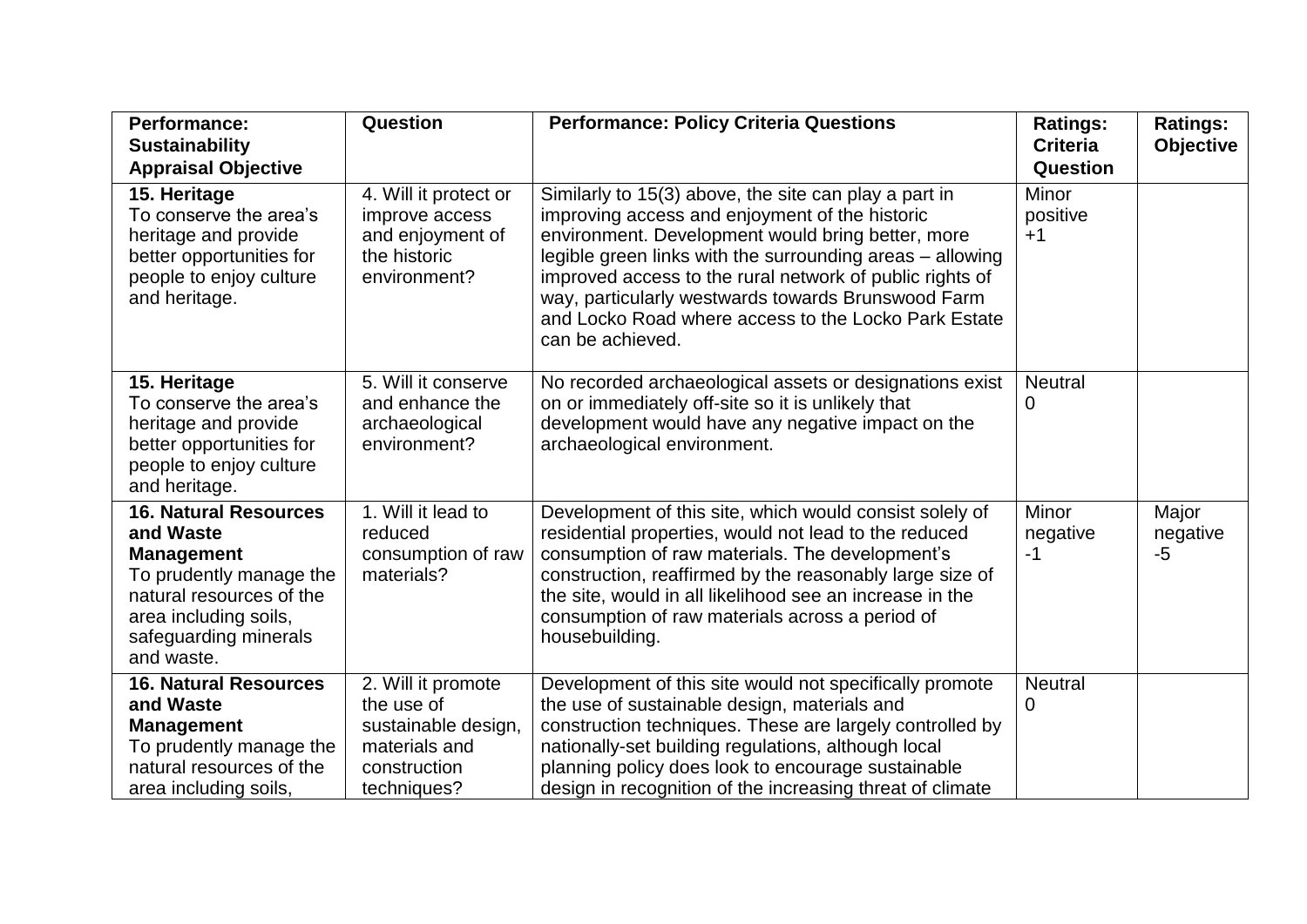| <b>Performance:</b><br><b>Sustainability</b><br><b>Appraisal Objective</b>                                                                                                            | Question                                                                         | <b>Performance: Policy Criteria Questions</b>                                                                                                                                                                                                                                     | <b>Ratings:</b><br><b>Criteria</b><br>Question | <b>Ratings:</b><br>Objective |
|---------------------------------------------------------------------------------------------------------------------------------------------------------------------------------------|----------------------------------------------------------------------------------|-----------------------------------------------------------------------------------------------------------------------------------------------------------------------------------------------------------------------------------------------------------------------------------|------------------------------------------------|------------------------------|
| safeguarding minerals<br>and waste.                                                                                                                                                   |                                                                                  | change and advocating suitable mitigation. Promoters<br>may wish to pursue the use of sustainable construction<br>methods to demonstrate enhanced building performance<br>and reduce its impact on the environment.                                                               |                                                |                              |
| <b>16. Natural Resources</b><br>and Waste<br><b>Management</b><br>To prudently manage the<br>natural resources of the<br>area including soils,<br>safeguarding minerals<br>and waste. | 3. Will it result in<br>additional waste?                                        | Development of the site would be expected to have a<br>sizeable impact in additional waste being created from<br>all domestic buildings given the scale of new<br>development possible and the current baseline of no<br>waste owing to the site's undeveloped status.            | Major<br>negative<br>$-2$                      |                              |
| <b>16. Natural Resources</b><br>and Waste<br><b>Management</b><br>To prudently manage the<br>natural resources of the<br>area including soils,<br>safeguarding minerals<br>and waste. | 4. Will it reduce<br>hazardous waste?                                            | Development of this site would not be expected to have<br>any impact on the production of hazardous waste<br>locally.                                                                                                                                                             | <b>Neutral</b><br>0                            |                              |
| <b>16. Natural Resources</b><br>and Waste<br><b>Management</b><br>To prudently manage the<br>natural resources of the<br>area including soils,<br>safeguarding minerals<br>and waste. | 5. Will it protect the<br>best and most<br>versatile (BMV)<br>agricultural land? | The site spans a significant expanse of average quality<br>(Grade 3) farmland as assessed and presented by the<br>agricultural land classification. This means any<br>development would not bring about a consequential loss<br>of the best and most versatile agricultural land. | <b>Neutral</b><br>$\mathbf 0$                  |                              |